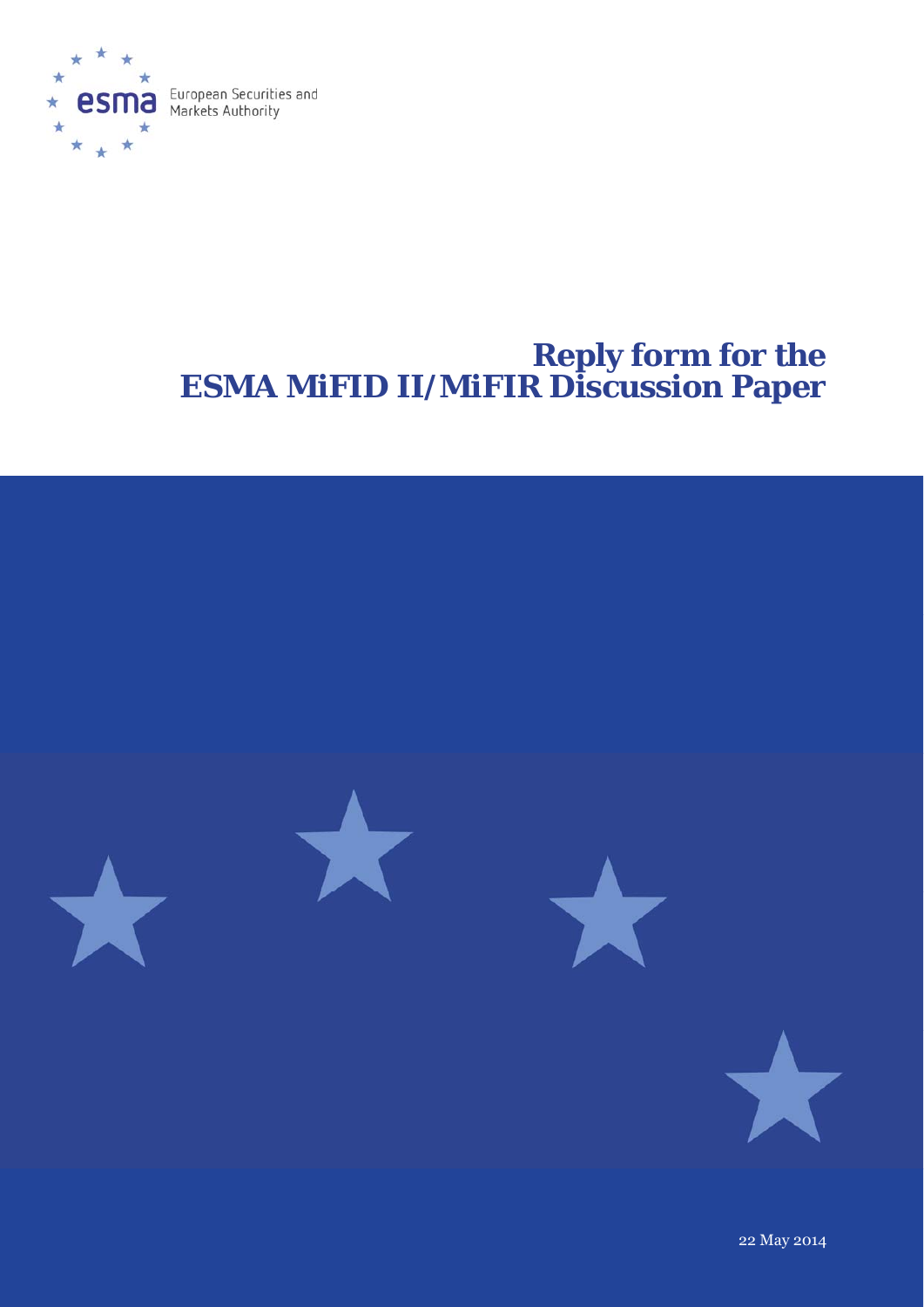

Date: 22 May 2014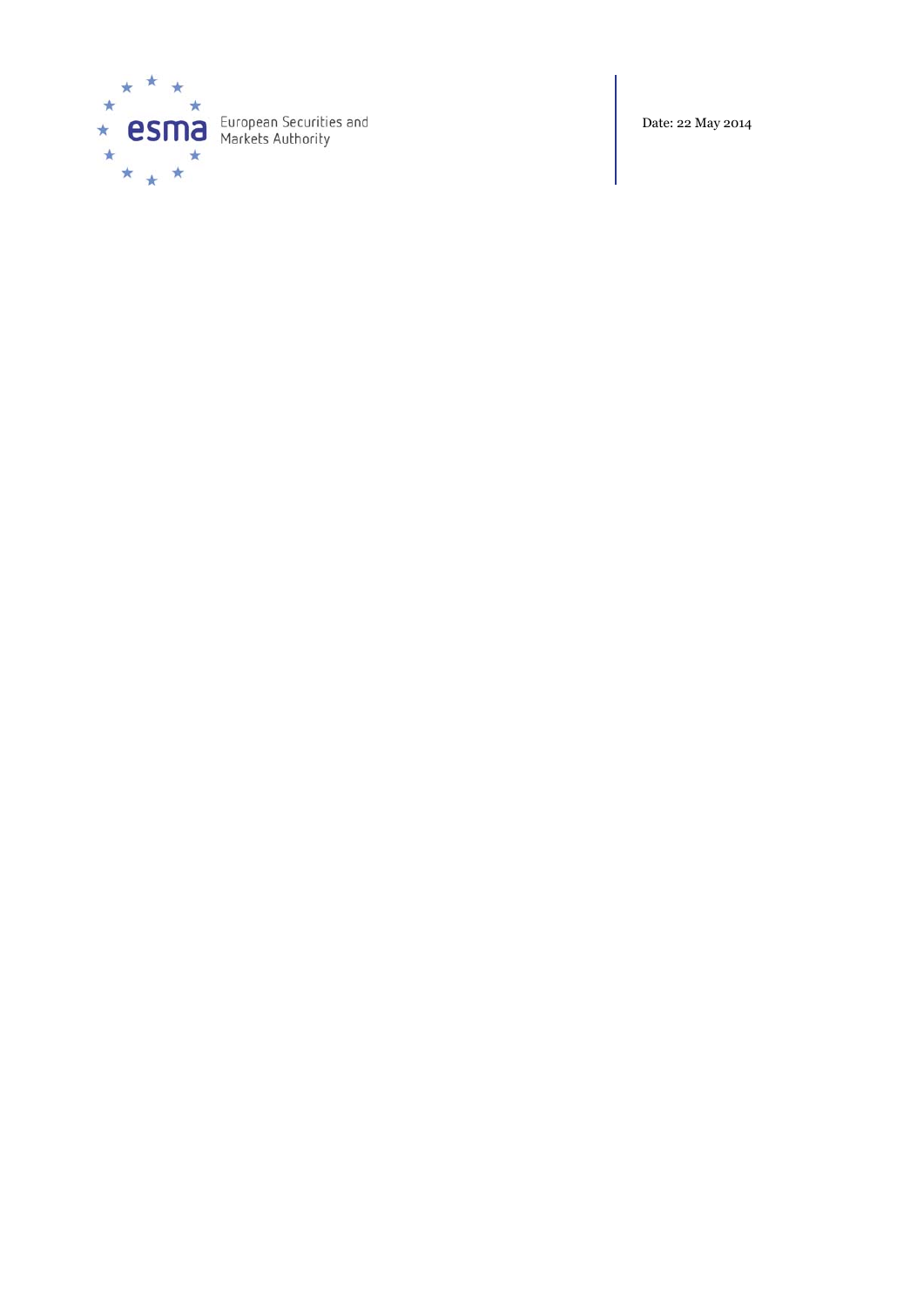

# **Responding to this paper**

The European Securities and Markets Authority (ESMA) invites responses to the specific questions listed in the ESMA MiFID II/MiFIR Discussion Paper, published on the ESMA website (here).

### *Instructions*

Please note that, in order to facilitate the analysis of the large number of responses expected, you are requested to use this file to send your response to ESMA so as to allow us to process it properly. Therefore, please follow the instructions described below:

- i. use this form and send your responses in Word format;
- ii. do not remove the tags of type  $\leq$  ESMA\_QUESTION  $\rightarrow$  i.e. the response to one question has to be framed by the 2 tags corresponding to the question; and
- iii. if you do not have a response to a question, do not delete it and leave the text "TYPE YOUR TEXT HERE" between the tags.

Responses are most helpful:

- i. if they respond to the question stated;
- ii. contain a clear rationale, including on any related costs and benefits; and
- iii. describe any alternatives that ESMA should consider

Given the breadth of issues covered, ESMA expects and encourages respondents to specially answer those questions relevant to their business, interest and experience.

To help you navigate this document more easily, bookmarks are available in "Navigation Pane" for Word 2010 and in "Document Map" for Word 2007.

Responses must reach us by **1 August 2014**.

All contributions should be submitted online at www.esma.europa.eu under the heading 'Your input/Consultations'.

# *Publication of responses*

All contributions received will be published following the end of the consultation period, unless otherwise requested. **Please clearly indicate by ticking the appropriate checkbox in the website submission form if you do not wish your contribution to be publicly disclosed. A standard confidentiality statement in an email message will not be treated as a request for non-disclosure.** Note also that a confidential response may be requested from us in accordance with ESMA's rules on access to documents. We may consult you if we receive such a request. Any decision we make is reviewable by ESMA's Board of Appeal and the European Ombudsman.

# *Data protection*

Information on data protection can be found at www.esma.europa.eu under the heading 'Disclaimer'.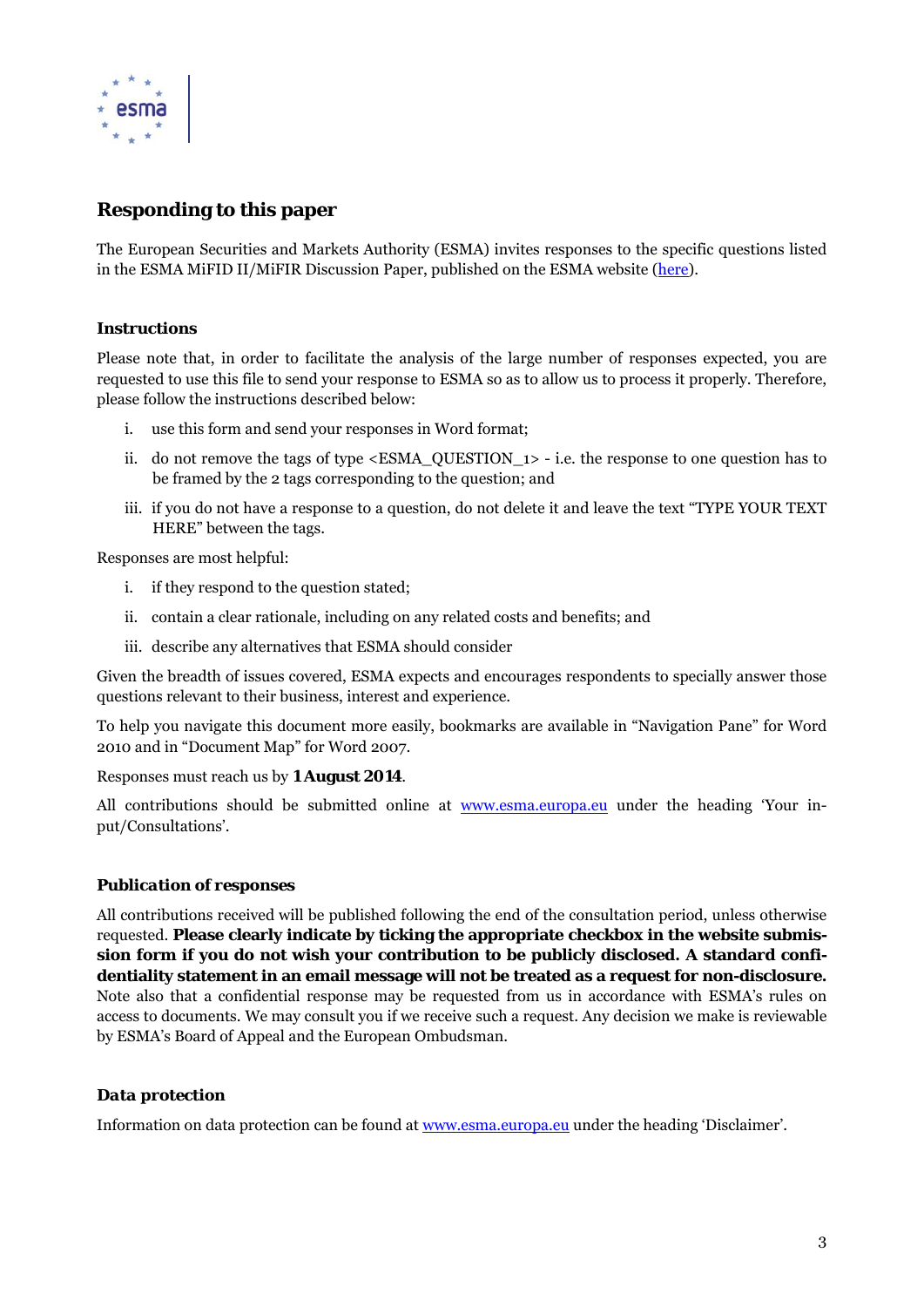

# **1. Overview**

# **2. Investor protection**

# **2.1. Authorisation of investment firms**

**Q1: Do you agree that the existing work/standards set out in points** Erreur ! Source du renvoi introuvable. **and** Erreur ! Source du renvoi introuvable. Erreur ! Source du renvoi introuvable. **provide a valid basis on which to develop implementing measures in respect of the authorisation of investment firms?** 

<ESMA\_QUESTION\_1> TYPE YOUR TEXT HERE <ESMA\_QUESTION\_1>

**Q2: What areas of these existing standards do you consider require adjustment, and in what way should they be adjusted?** 

<ESMA\_QUESTION\_2> TYPE YOUR TEXT HERE <ESMA\_QUESTION\_2>

**Q3: Do you consider that the list of information set out in point Erreur! Source du renvoi in**trouvable. **should be provided to Home State NCAs? If not, what other information should ESMA consider?** 

<ESMA\_QUESTION\_3> TYPE YOUR TEXT HERE <ESMA\_QUESTION\_3>

**Q4: Are there any other elements which may help to assess whether the main activities of an applicant investment firm is not in the territory where the application is made?** 

<ESMA\_QUESTION\_4> TYPE YOUR TEXT HERE <ESMA\_QUESTION\_4>

**Q5: How much would one-off costs incurred during the authorisation process increase, compared to current practices, in order to meet the requirements suggested in this section?** 

<ESMA\_QUESTION\_5> TYPE YOUR TEXT HERE <ESMA\_QUESTION\_5>

**Q6: Are there any particular items of information suggested above that would take significant time or cost to produce and if so, do you have alternative suggestions that would reduce the time/cost for firms yet provide the same assurance to NCAs?** 

<ESMA\_QUESTION\_6> TYPE YOUR TEXT HERE <ESMA\_QUESTION\_6>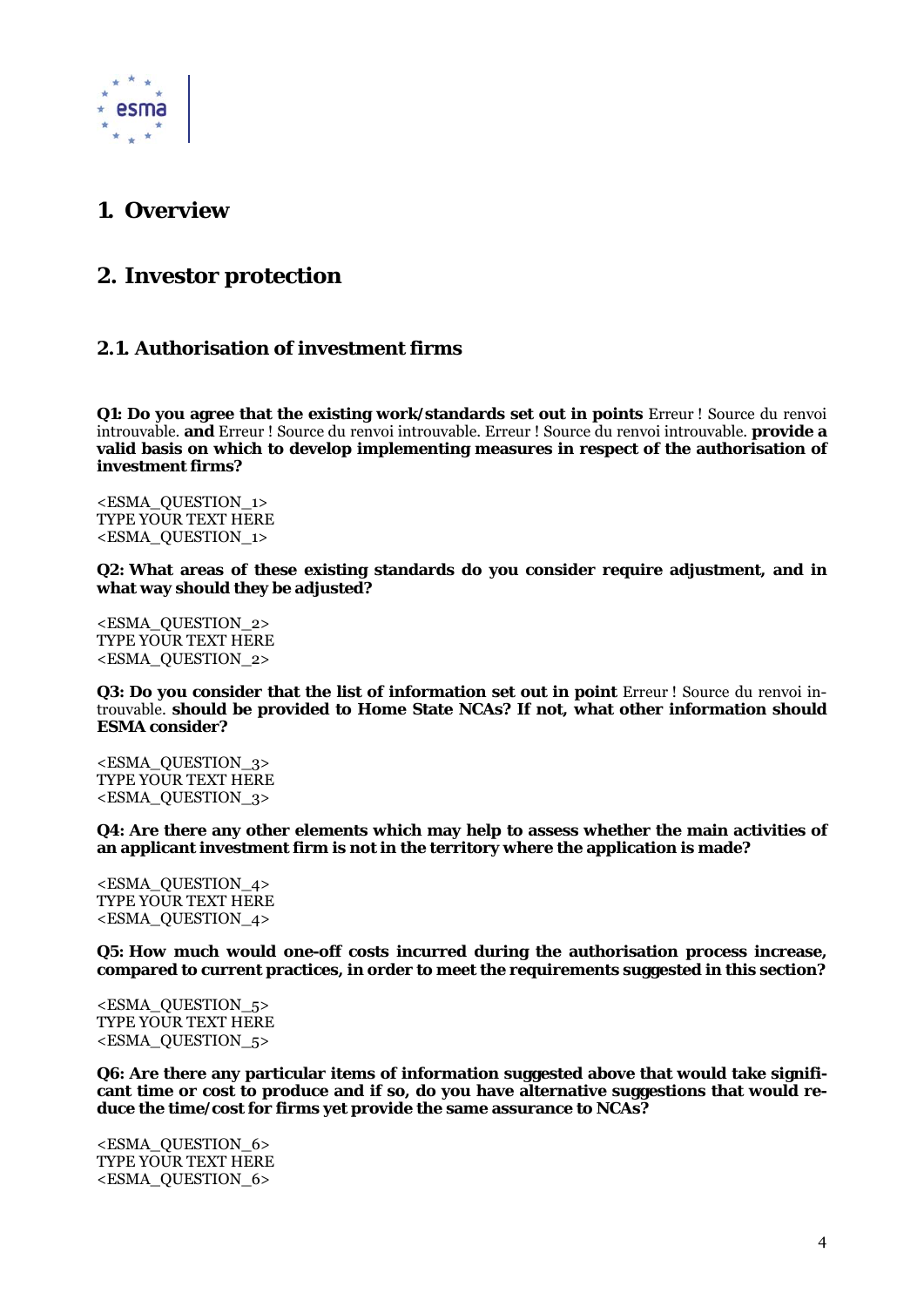

# **2.2. Freedom to provide investment services and activities / Establishment of a branch**

**Q7: Do you agree that development of technical standards required under Articles 34 and 35 of MiFID II should be based on the existing standards and forms contained in the CESR Protocol on MiFID Notifications (CESR/07-317c)? If not, what are the specific areas in the existing CESR standards requiring review and adjustment?** 

<ESMA\_QUESTION\_7> AFG agrees that the CESR Protocol forms a good basis for technical standards under MiFID II, with suitable amendments to reflect the removal of passporting provisions for retail services and activities. TYPE YOUR TEXT HERE <ESMA\_QUESTION\_7>

# **2.3. Best execution - publication of data related to the quality of execution by trading venues for each financial instrument traded**

#### **Q8: Do you agree data should be provided by all the execution venues as set out in footnote 24? If not, please state why not.**

<ESMA\_QUESTION\_8> Yes, we agree that Regulated Markets, MTFs, OTFs, SIs, market makers and other liquidity providers should provide data on the quality of the execution of transactions. TYPE YOUR TEXT HERE <ESMA\_QUESTION\_8>

**Q9: If you think that the different types of venues should not publish exactly the same data, please specify how the data should be adapted in each case, and the reasons for each adjustment.** 

<ESMA\_QUESTION\_9> TYPE YOUR TEXT HERE <ESMA\_QUESTION\_9>

**Q10: Should the data publication obligation apply to every financial instrument traded on the execution venue? Alternatively, should there be a minimum threshold of activity and, if so, how should it be defined (for example, frequency of trades, number of trades, turnover etc.)?** 

<ESMA\_QUESTION\_10> TYPE YOUR TEXT HERE <ESMA\_QUESTION\_10>

**Q11: How often should all execution data be published by trading venues? Is the minimum requirement specified in MiFID II sufficient, or should this frequency be increased? Is it reasonable or beneficial to require publication on a monthly basis and is it possible to reliably estimate the marginal cost of increased frequency?** 

<ESMA\_QUESTION\_11> TYPE YOUR TEXT HERE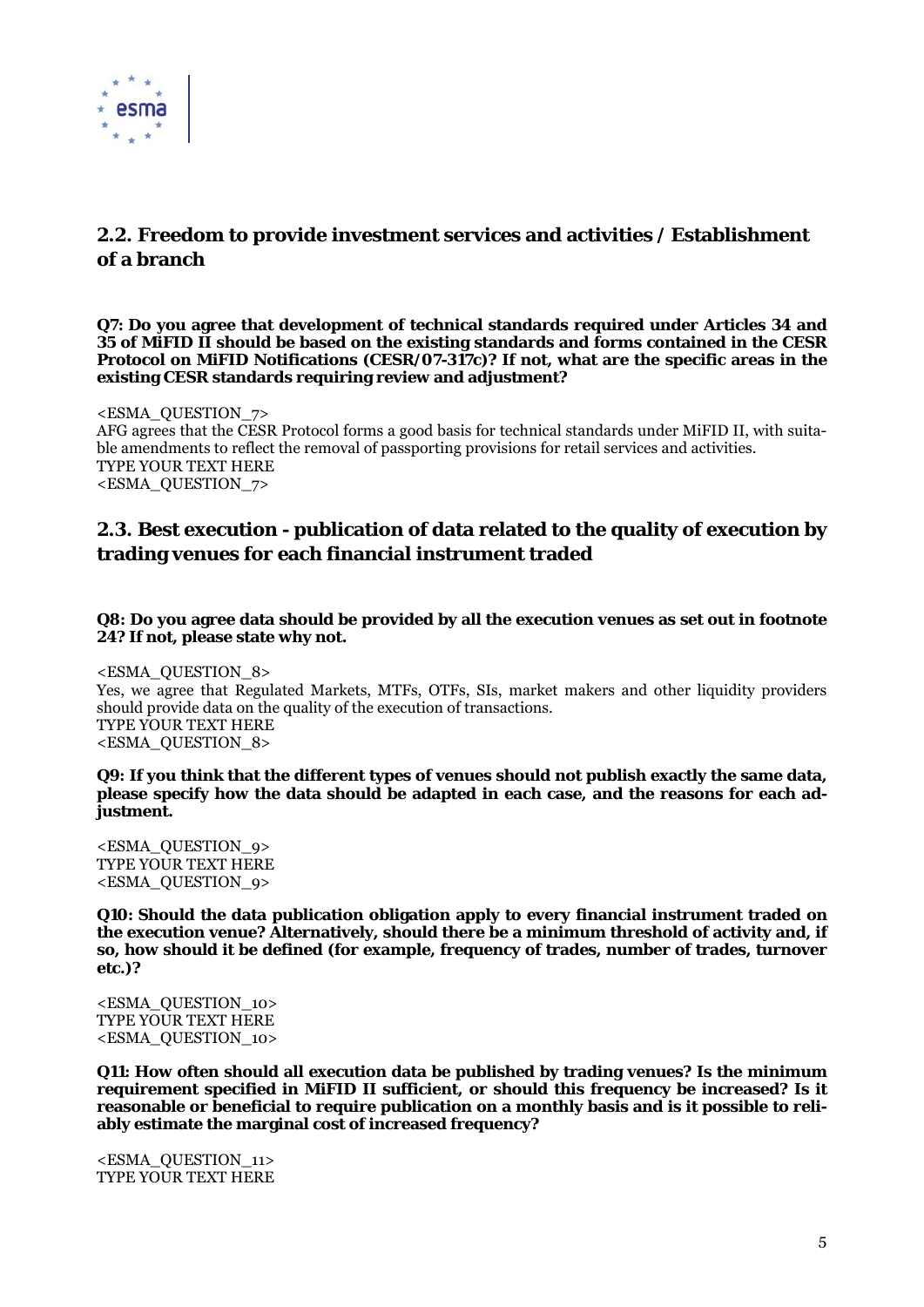

#### <ESMA\_QUESTION\_11>

**Q12: Please provide an estimate of the cost of the necessary IT development for the production and the publication of such reporting.** 

<ESMA\_QUESTION\_12> TYPE YOUR TEXT HERE <ESMA\_QUESTION\_12>

**Q13: Do you agree that trading venues should publish the data relating to the quality of execution with regard to a uniform reference period, with a minimum of specific reporting details and in a compatible format of data based on a homogeneous calculation method? If not, please state why.** 

<ESMA\_QUESTION\_13> Yes. Standard reference periods and reporting details are vital to enable comparison between venues. The specific reporting details may need to vary from one type of financial instrument to another to remain relevant. TYPE YOUR TEXT HERE <ESMA\_QUESTION\_13>

**Q14: Is the volume of orders received and executed a good indicator for investment firms to compare execution venues? Would the VBBO in a single stock published at the same time also be a good indicator by facilitating the creation of a periodic European price benchmark? Are there other indicators to be considered?** 

<ESMA\_QUESTION\_14> TYPE YOUR TEXT HERE <ESMA\_QUESTION\_14>

**Q15: The venue execution quality reporting obligation is intended to apply to all MiFID instruments. Is this feasible and what differences in approach will be required for different instrument types?** 

<ESMA\_QUESTION\_15> TYPE YOUR TEXT HERE <ESMA\_QUESTION\_15>

**Q16: Do you consider that this requirement will generate any additional cost? If yes, could you specify in which areas and provide an estimation of these costs?** 

<ESMA\_QUESTION\_16> TYPE YOUR TEXT HERE <ESMA\_QUESTION\_16>

**Q17: If available liquidity and execution quality are a function of order size, is it appropriate to split trades into ranges so that they are comparable? How should they be defined (for example, as a percentage of the average trading size of the financial instrument on the execution venue; fixed ranges by volume or value; or in another manner)?** 

<ESMA\_QUESTION\_17> TYPE YOUR TEXT HERE <ESMA\_QUESTION\_17>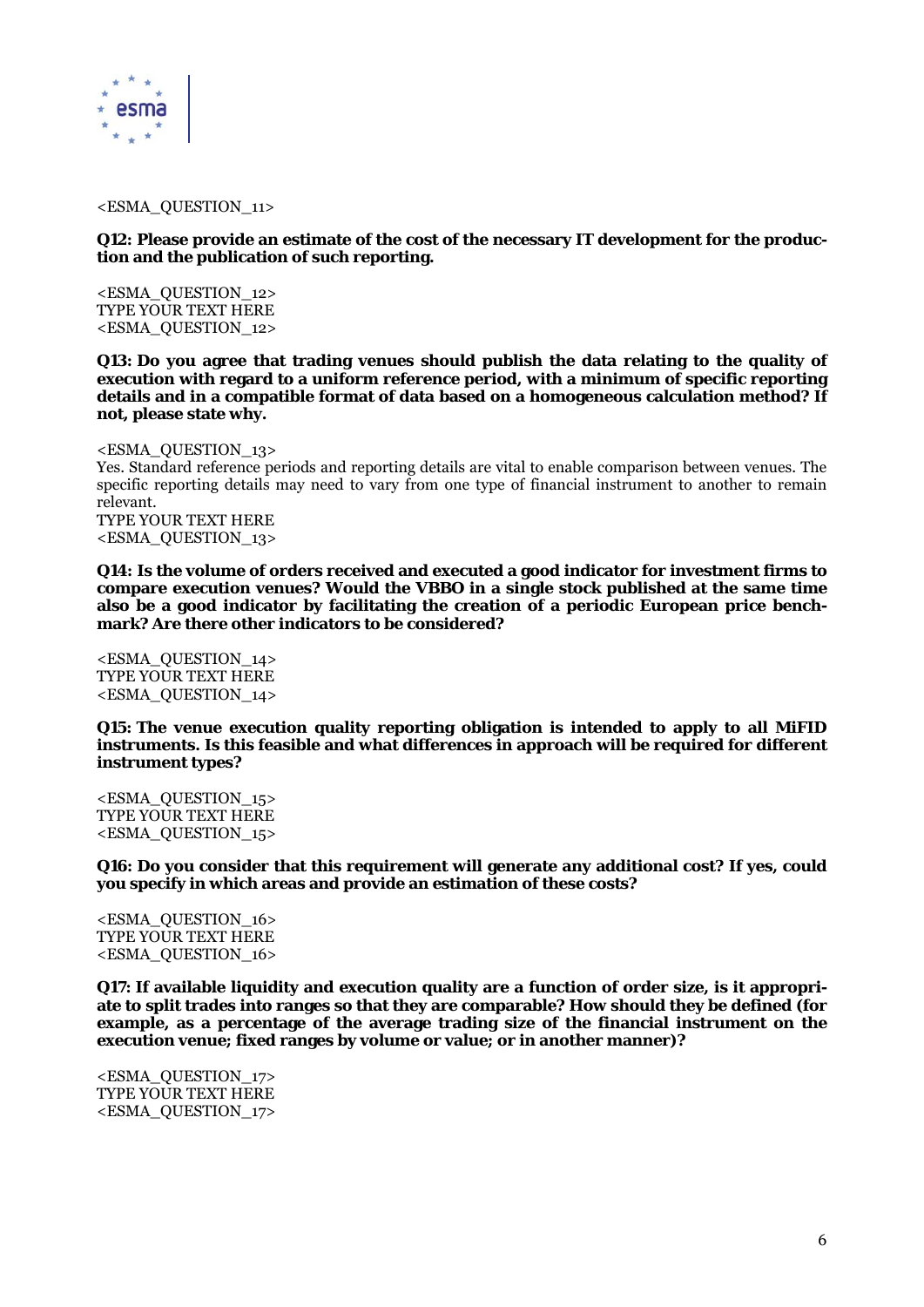

#### **Q18: Do you agree that a benchmark price is needed to evaluate execution quality? Would a depth-weighted benchmark that relates in size to the executed order be appropriate or, if not, could you provide alternative suggestions together with justification?**

<ESMA\_QUESTION\_18> For fixed income instruments which may not be liquid there would be no index or value which could be used to determine a benchmark price. Thus a benchmark price may not be feasible for such instruments. TYPE YOUR TEXT HERE <ESMA\_QUESTION\_18>

**Q19: What kind of cost should be reported (e.g. regulatory levies, taxes, mandatory clearing fees) and how should this data be presented to enable recipients to assess the total consideration of transactions?** 

<ESMA\_QUESTION\_19> TYPE YOUR TEXT HERE <ESMA\_QUESTION\_19>

**Q20: What would be the most appropriate way to measure the likelihood of execution in order to get useful data? Would it be a good indicator for likelihood of execution to measure the percentage of orders not executed at the end of the applicable trading period (for example the end of each trading day)? Should the modification of an order be taken into consideration?** 

<ESMA\_QUESTION\_20> TYPE YOUR TEXT HERE <ESMA\_QUESTION\_20>

**Q21: What would be the most appropriate way to measure the speed of execution in order to get useful data?** 

<ESMA\_QUESTION\_21> TYPE YOUR TEXT HERE <ESMA\_QUESTION\_21>

**Q22: Are there other criteria (qualitative or quantitative) that are particularly relevant (e.g. market structures providing for a guarantee of settlement of the trades vs OTC deals; robustness of the market infrastructure due to the existence of circuit breakers)?** 

<ESMA\_QUESTION\_22> In terms of other criteria the reliability / outages of each venue should be reported.

TYPE YOUR TEXT HERE <ESMA\_QUESTION\_22>

**Q23: Is data on orders cancelled useful and if so, on what time basis should it be computed (e.g. within a single trading day)?** 

<ESMA\_QUESTION\_23> TYPE YOUR TEXT HERE <ESMA\_QUESTION\_23>

**Q24: Are there any adjustments that need to be made to the above execution quality metrics to accommodate different market microstructures?** 

<ESMA\_QUESTION\_24> TYPE YOUR TEXT HERE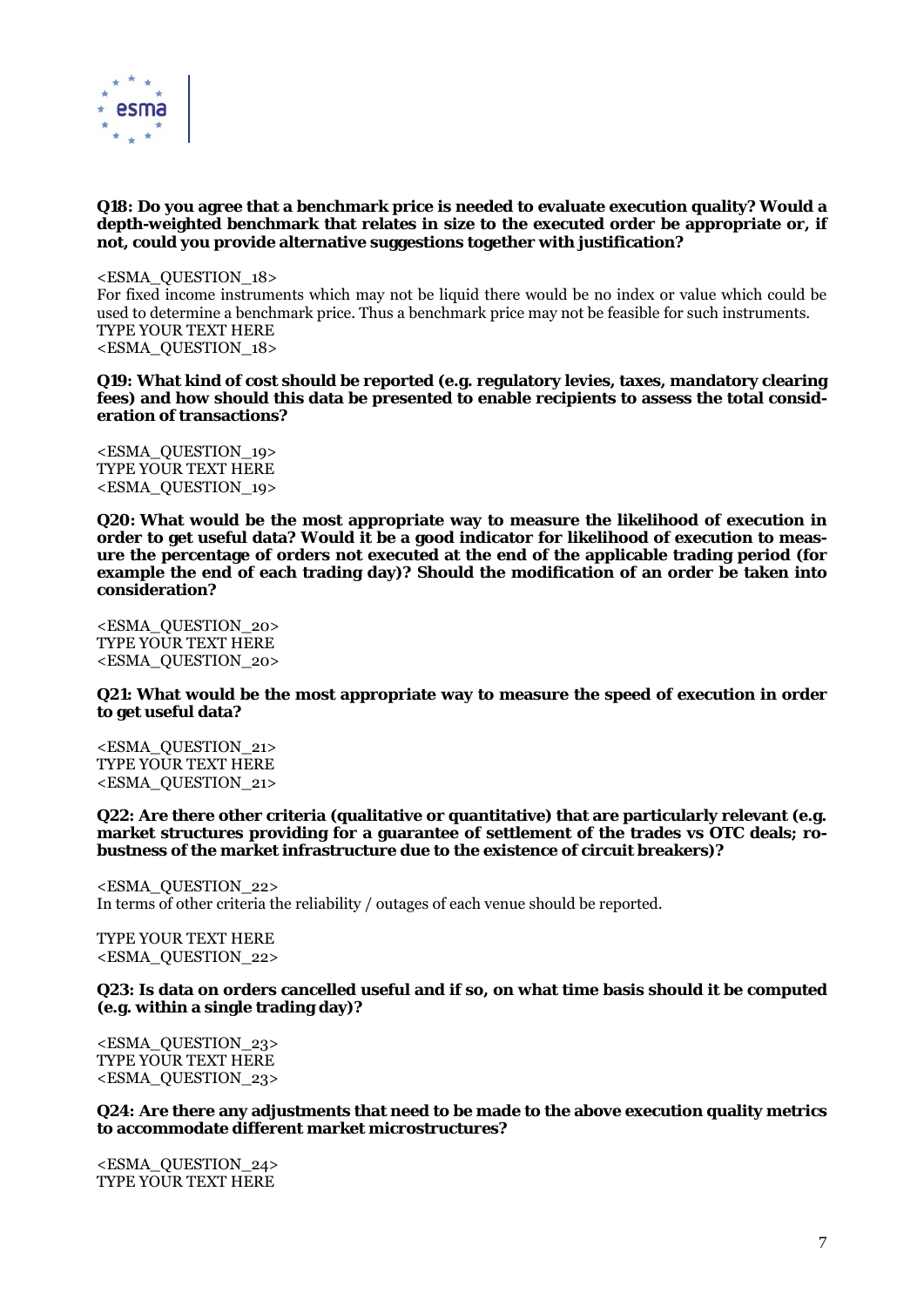

<ESMA\_QUESTION\_24>

**Q25: What additional measures are required to define or capture the above data and relevant additional information (e.g. depth weighted spreads, book depths, or others) How should the data be presented: on an average basis such as daily, weekly or monthly for each financial instrument (or on more than one basis)? Do you think that the metrics captured in the Annex to this chapter are relevant to European markets trading in the full range of MiFID instruments? What alternative could you propose?** 

<ESMA\_QUESTION\_25> TYPE YOUR TEXT HERE <ESMA\_QUESTION\_25>

**Q26: Please provide an estimate of the costs of production and publication of all of the above data and, the IT developments required? How could these costs be minimised?** 

<ESMA\_QUESTION\_26> TYPE YOUR TEXT HERE <ESMA\_QUESTION\_26>

**Q27: Would increasing the frequency of venue execution quality data generate additional costs for you? Would these costs arise as a result of an increase of the frequency of the review, or because this review will require additional training for your staff in order to be able to analyse and take into account these data? Please provide an estimate of these costs.** 

<ESMA\_QUESTION\_27> TYPE YOUR TEXT HERE <ESMA\_QUESTION\_27>

**Q28: Do you agree that investment firms should take the publication of the data envisaged in this Discussion Paper into consideration, in order to determine whether they represent a "material change"?** 

<ESMA\_QUESTION\_28> Yes <ESMA\_QUESTION\_28>

#### **2.4. Best execution - publication of data by investment firms**

**Q29: Do you agree that in order to allow clients to evaluate the quality of a firm's execution, any proposed standards should oblige the firm to give an appropriate picture of the venues and the different ways they execute an order?** 

<ESMA\_QUESTION\_29> Yes <ESMA\_QUESTION\_29>

**Q30: Do you agree that when systematic internalisers, market makers, OTC negotiation or dealing on own account represent one of the five most important ways for the firm to execute clients' orders, they should be incorporated in the reporting obligations under Article 27(6) of MiFID II?** 

<ESMA\_QUESTION\_30> Yes <ESMA\_QUESTION\_30>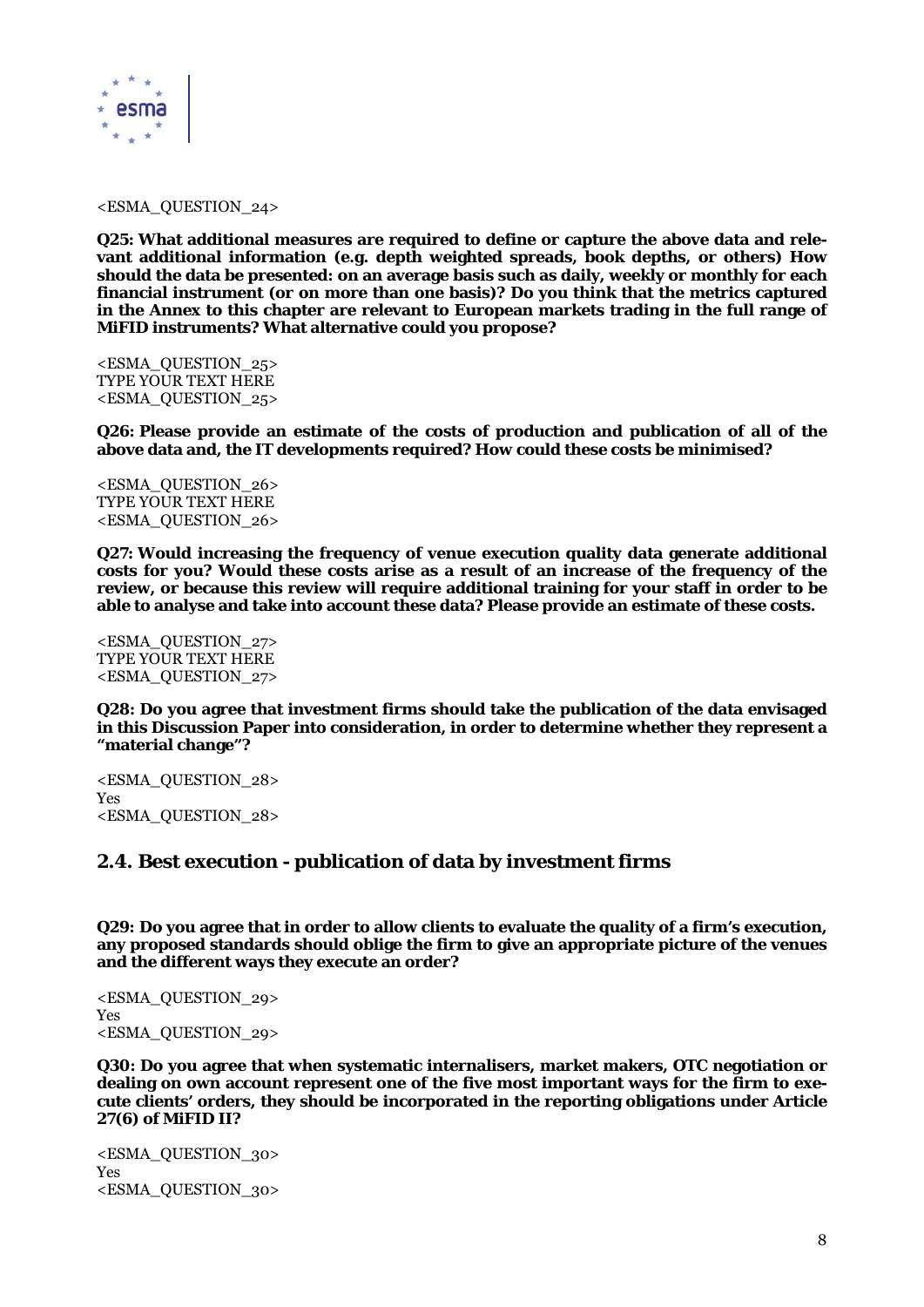

#### **Q31: Do you think that the data provided should be different in cases when the firm directly executes the orders to when the firm transmits the orders to a third-party for execution? If yes, please indicate what the differences should be, and explain why.**

#### <ESMA\_QUESTION\_31>

Whether or not the orders have been traded directly by the firm or passed onto a third-party for execution, the reporting should include the market or venue traded on. In the case of orders executed directly by the firm, the information should include how much of the order was transacted using internal proprietary flow or crossed internally as opposed to being traded as an agency order externally. TYPE YOUR TEXT HERE

<ESMA\_QUESTION\_31>

#### **Q32: Do you consider that information on both directed and non-directed orders is useful? Should the data be aggregated so that both types of order are shown together or separated? Should there be a similar approach to disclosure of information on market orders versus limit orders? Do you think that another categorisation of client orders could be useful?**

#### <ESMA\_QUESTION\_32>

There should be no need for distinction between directed and non-directed orders – the data should be aggregated to show all types of orders together. Similarly with market versus limit orders, there is no need for distinction on the part of the investment firm receiving the order – often instruction can change shape within the course of an order (especially when limits are being used or discussed), and therefore it could become over-complicated and unhelpful to separate information as to what part of the order was under different instruction. In the operation of the majority of orders, especially where a client has either made a decision regarding directing a part of the order, or placing a limit on the order or part of the order, there is undoubtedly more of a sharing of responsibility between client and investment firm in the provision of best execution. Under current interpretation, the burden of demonstrating best execution has tended to fall on the investment firm in these cases, especially if a commission is being paid by the client for an agency-type order, so it must be tempting for ESMA to try to distinguish more clearly exactly where the burden of responsibility must lie. However, the splitting of such data would not only be unhelpful for analysis, but would also begin to impede the relationship between investment firm and client, when the execution policies of both already set out to achieve the same goal of best result for the client. Working together to provide best execution is the key to success rather than over-analysis of what parts of certain orders were under direction or limit.

TYPE YOUR TEXT HERE <ESMA\_QUESTION\_32>

**Q33: Do you think that the reporting data should separate retail clients from other types of clients? Do you think that this data should be publicly disclosed or only provided to the NCA (e.g. when requested to assess whether there is unfair discrimination between retail clients and other categories)? Is there a more useful way to categorise clients for these purposes?** 

<ESMA\_QUESTION\_33> TYPE YOUR TEXT HERE <ESMA\_QUESTION\_33>

**Q34: Do you agree that the investment firms should publish the data relating to their execution of orders with regard to a uniform reference period, with a minimum of specific reporting details and in a compatible format of data based on a homogeneous calculation method? If not, please state why.** 

<ESMA\_QUESTION\_34> Yes. In order to maximise the usefulness of the information for investors we consider this vital. TYPE YOUR TEXT HERE <ESMA\_QUESTION\_34>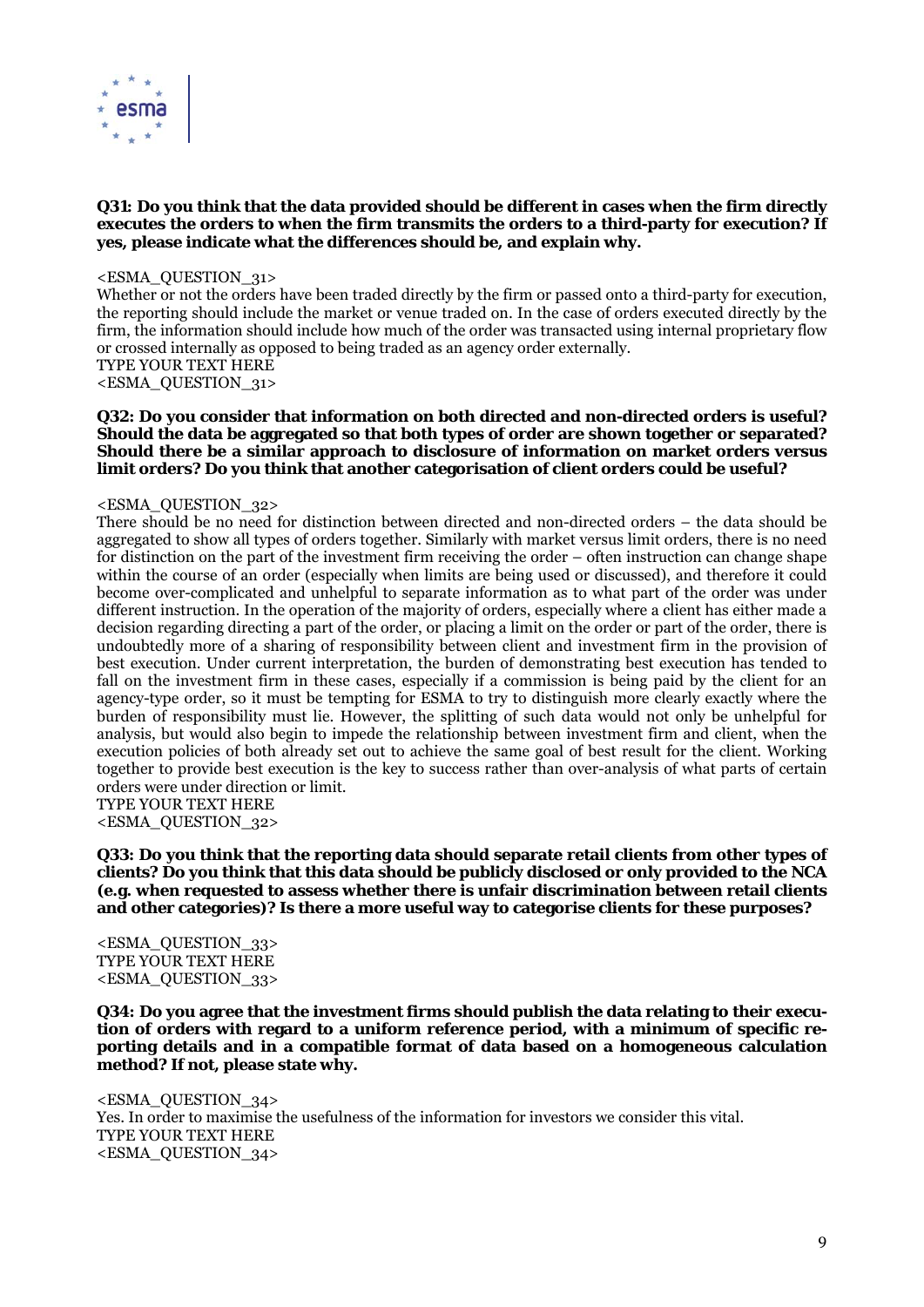

#### **Q35: What would be an acceptable delay for publication to provide the clients with useful data?**

<ESMA\_QUESTION\_35> TYPE YOUR TEXT HERE <ESMA\_QUESTION\_35>

#### **Q36: What format should the report take? Should there be any difference depending on the nature of the execution venues (MTF, OTF, Regulated Market, systematic internalisers, own account) and, if so, could you specify the precise data required for each type?**

#### <ESMA\_QUESTION\_36>

The report should be broken down by nature of execution venue, as proposed. The data should show the total number of orders received, the combined value over the period, and then sub-divided down into individual transactions showing:

- i. Shares dealt
- ii. Execution venue used, and direct costs involved in using that venue (incl. rebates)
- iii. Average price of transaction
- iv. Arrival price
- v. Relative performance to arrival price
- vi. Volume weighted average price (VWAP) over period of transaction
- vii. Relative performance to VWAP
- viii.Total volume reported to market over the period
- ix. Shares dealt as percentage of total volume reported
- x. Percentage of shares crossed internally, if applicable

#### TYPE YOUR TEXT HERE

<ESMA\_QUESTION\_36>

#### **Q37: Do you agree that it is proportionate to require investment firms to publish on an annual basis a summary based on their internal execution quality monitoring of their top five execution venues in terms of trading volumes, subject to certain minimum standards?**

#### <ESMA\_QUESTION\_37>

Yes, as stated above, it is very difficult to distinguish execution quality that comes as a result of a client directing part of an order or setting a specific limit, as opposed to the execution quality that is derived from the investment firm taking the necessary diligence to obtain the best possible result. An annual summary of their top five execution venues regarding general execution quality, and the monitoring of these venues would be entirely sufficient in this regard; more granular analysis of the quarterly order flow reporting described in the answer to Q36 above would have already derived some conclusions for the client if he has been monitoring the reports over the previous four quarters sent to him by the investment firm.

TYPE YOUR TEXT HERE <ESMA\_QUESTION\_37>

**Q38: Do you have views on how 'directed orders' covered by client specific instructions should be captured in the information on execution quality? Is it possible to disaggregate reporting for directed orders from those for which there are no specific instructions and, if so, what the most relevant criteria would be for this exercise?** 

<ESMA\_QUESTION\_38> TYPE YOUR TEXT HERE <ESMA\_QUESTION\_38>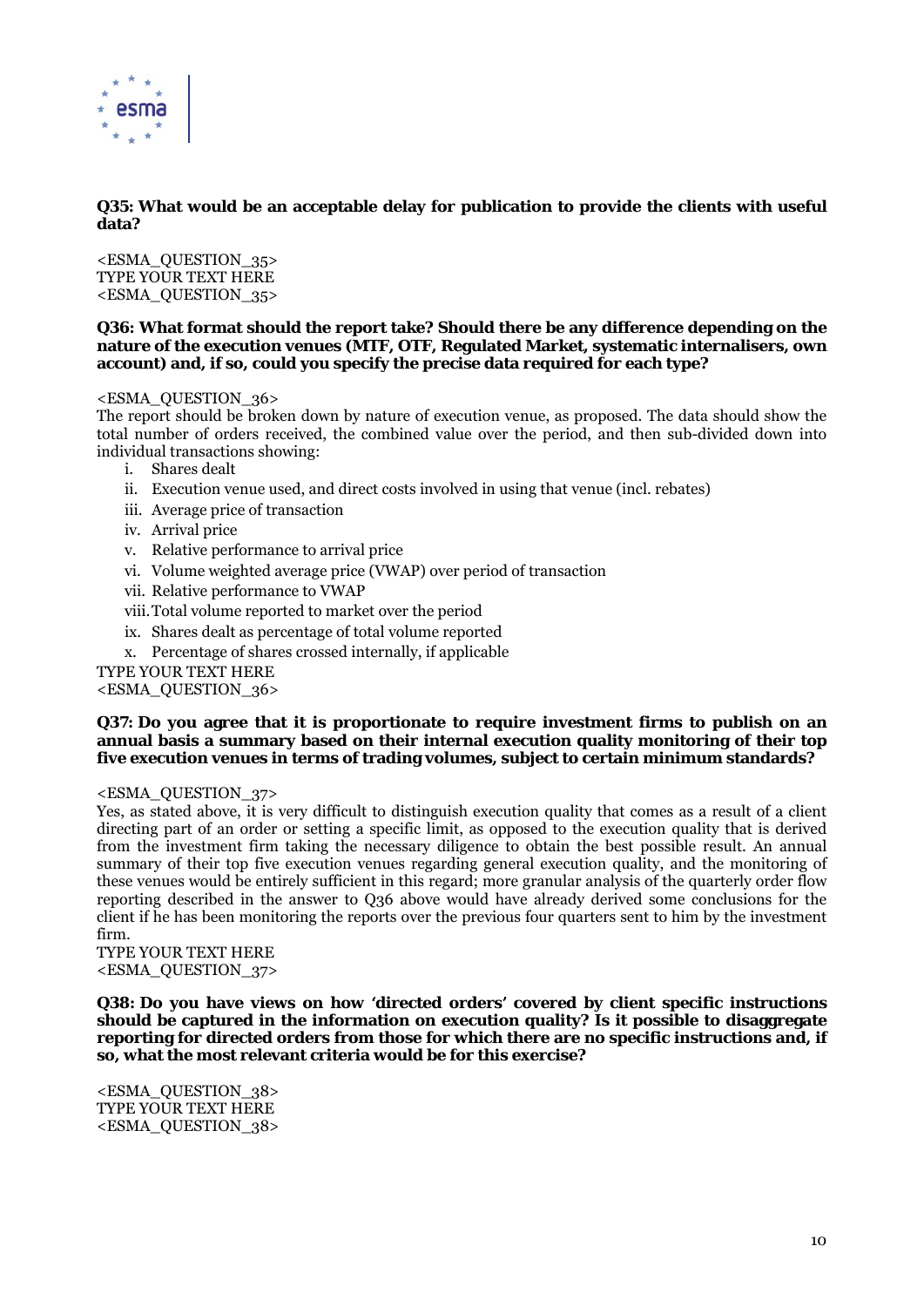

**Q39: Minimum standards to ensure that the summary of the firm's internal execution quality monitoring of their top five execution venues (in terms of trading volumes) is comprehensive and contains sufficient analysis or context to allow it to be understood by market participants shall include the factors set out at paragraph 29. Do you agree with this analysis or are there any other relevant factors that should be considered as minimum standards for reporting?** 

<ESMA\_QUESTION\_39>

The factors set in at paragraph 29 of the Discussion Paper seem relevant, as long as these are applied proportionately. For example, if a firm executes only two orders in a class of financial instruments, or has only one retail customer, it may be proportionate to exclude these from the execution quality monitoring, and thus the summary of the monitoring. TYPE YOUR TEXT HERE

<ESMA\_QUESTION\_39>

**Q40: Can you recommend an alternative approach to the provision of information on execution quality obtained by investment firms, which is consistent with Article 27(6) of MiFID II and with ESMA's overall objective to ensure proportionate implementation?** 

<ESMA\_QUESTION\_40> TYPE YOUR TEXT HERE <ESMA\_QUESTION\_40>

**Q41: Do you agree that ESMA should try to limit the number of definitions of classes of instruments and provide a classification that can be used for the different reports established by MiFID and MiFIR?** 

<ESMA\_QUESTION\_41> ESMA should try to limit the number of definitions of classes of instruments, and provide a harmonised classification. TYPE YOUR TEXT HERE <ESMA\_QUESTION\_41>

**Q42: If this approach is not viable how should these classes be defined? What elements should be taken into consideration for that classification? Please explain the rationale of your classification. Is there a need to delay the publication of the reporting for particular class of financial instruments? If the schedule has to be defined, what timeframe would be the most relevant?** 

<ESMA\_QUESTION\_42> TYPE YOUR TEXT HERE <ESMA\_QUESTION\_42>

**Q43: Is any additional data required (for instance, on number of trades or total value of orders routed)?** 

<ESMA\_QUESTION\_43> TYPE YOUR TEXT HERE <ESMA\_QUESTION\_43>

**Q44: What information on conflicts of interest would be appropriate (inducements, capital links, payment for order flow, etc.)?** 

<ESMA\_QUESTION\_44> From our perspective, it would be useful for clients to know if venues were associated with the firm, leading to the potential for conflicts of interest. TYPE YOUR TEXT HERE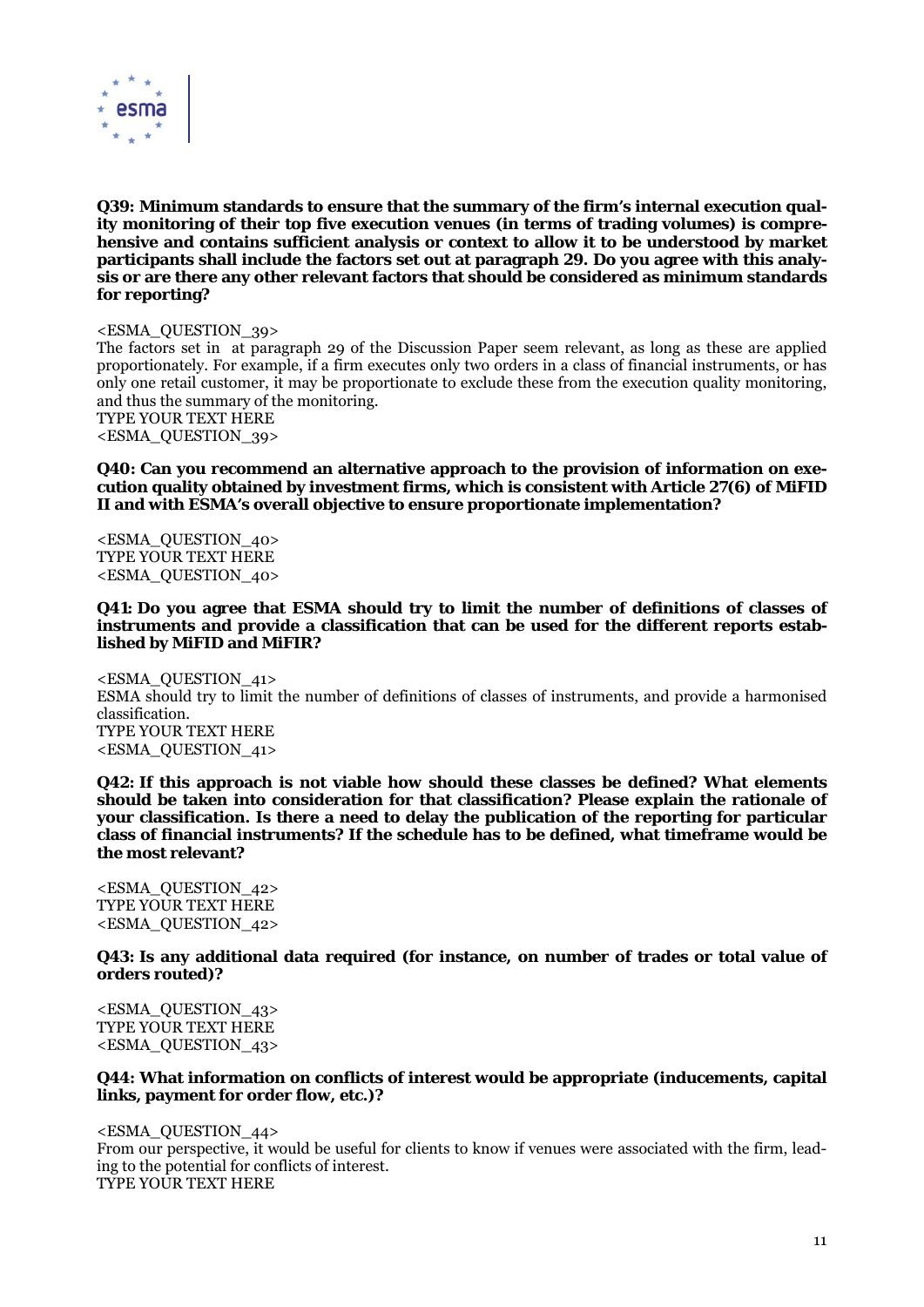

# <ESMA\_QUESTION\_44>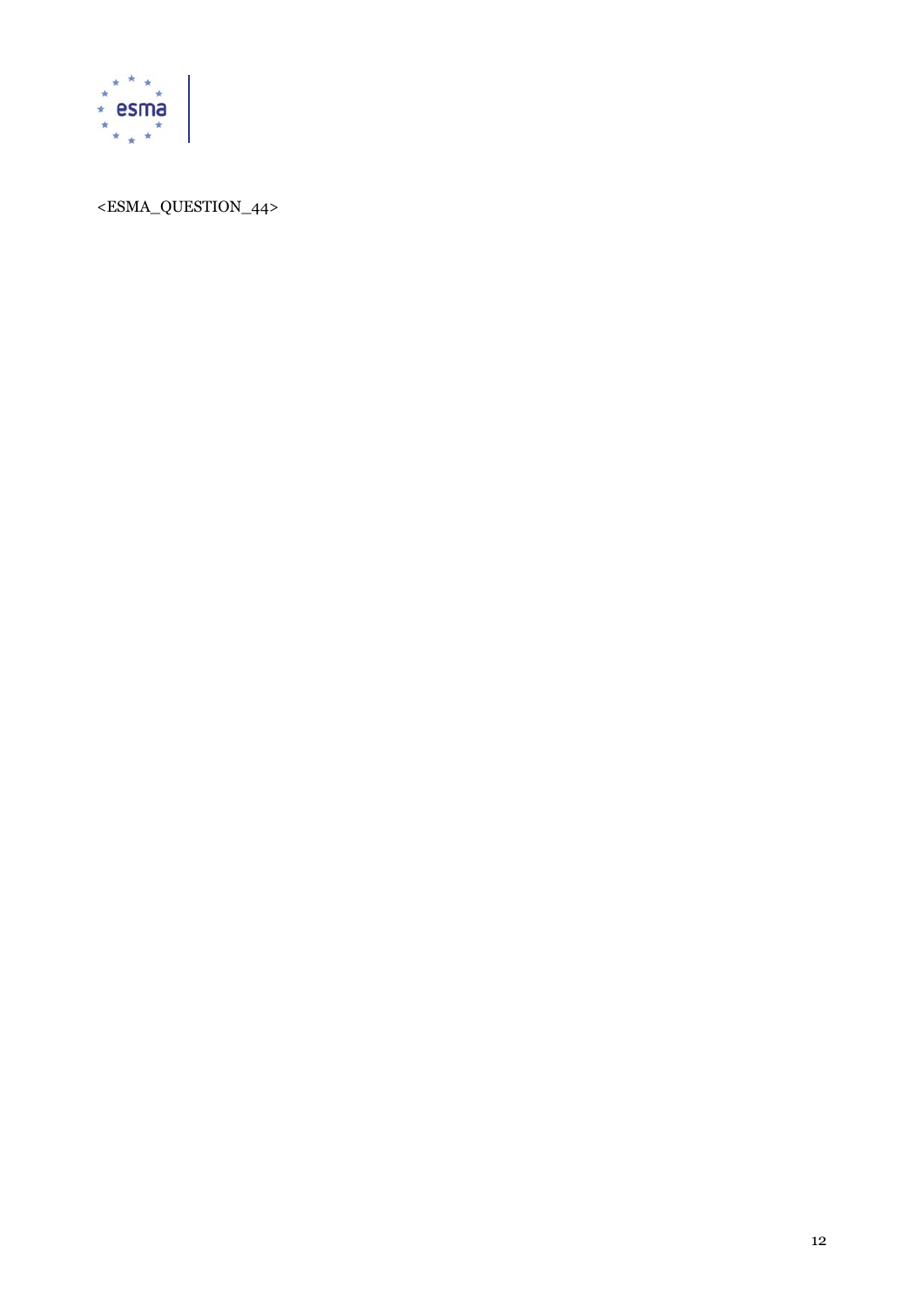

# **3. Transparency**

# **3.1. Pre-trade transparency - Equities**

#### **Q45: What in your view would be the minimum content of information that would make an indication of interest actionable? Please provide arguments with your answer.**

#### <ESMA\_QUESTION\_45>

From our view, the minimum content of information that would make an indication of interest actionable should be:

- ‐ The price,
- The volume or size of the order,
- The direction (buy or sell):
- ‐ The time of input; and
- The firm commitment to trade under those parameters on a first-come, first-served basis in case of match of these criteria through the use of an explicit reference that it is actionable (to avoid capturing legitimate (non-actionable) Indications of Interest).

Based on those criteria, we believe that crossing networks, such as Liquidnet or ITG Posit for instance, does not constitute an actionable IOI as their matching process does not involve a firm commitment to trade on a specific price or volume before the latest stage of the negotiation. TYPE YOUR TEXT HERE <ESMA\_QUESTION\_45>

#### **Q46: Do you agree with ESMA's opinion that Table 1 of Annex II of Regulation 1287/2006 is still valid for shares traded on regulated markets and MTFs? Please provide reasons for your answer.**

<ESMA\_QUESTION\_46> Yes we support ESMA's proposal because these criteria are the ones currently applied and the ones that are applied by the trading venues and trading systems. TYPE YOUR TEXT HERE <ESMA\_QUESTION\_46>

#### **Q47: Do you agree with ESMA's view that Table 1 of Annex II of Regulation 1287/2006 is appropriate for equity-like instruments traded on regulated markets and MTFs? Are there other trading systems ESMA should take into account for these instruments? Please provide reasons for your answer.**

<ESMA\_QUESTION\_47> TYPE YOUR TEXT HERE <ESMA\_QUESTION\_47>

**Q48: Do you agree with ESMA's view that ADT remains a valid measure for determining when an order is large in scale compared to normal market size? If not, what other measure would you suggest as a substitute or complement to the ADT? Please provide reasons for your answer.** 

<ESMA\_QUESTION\_48>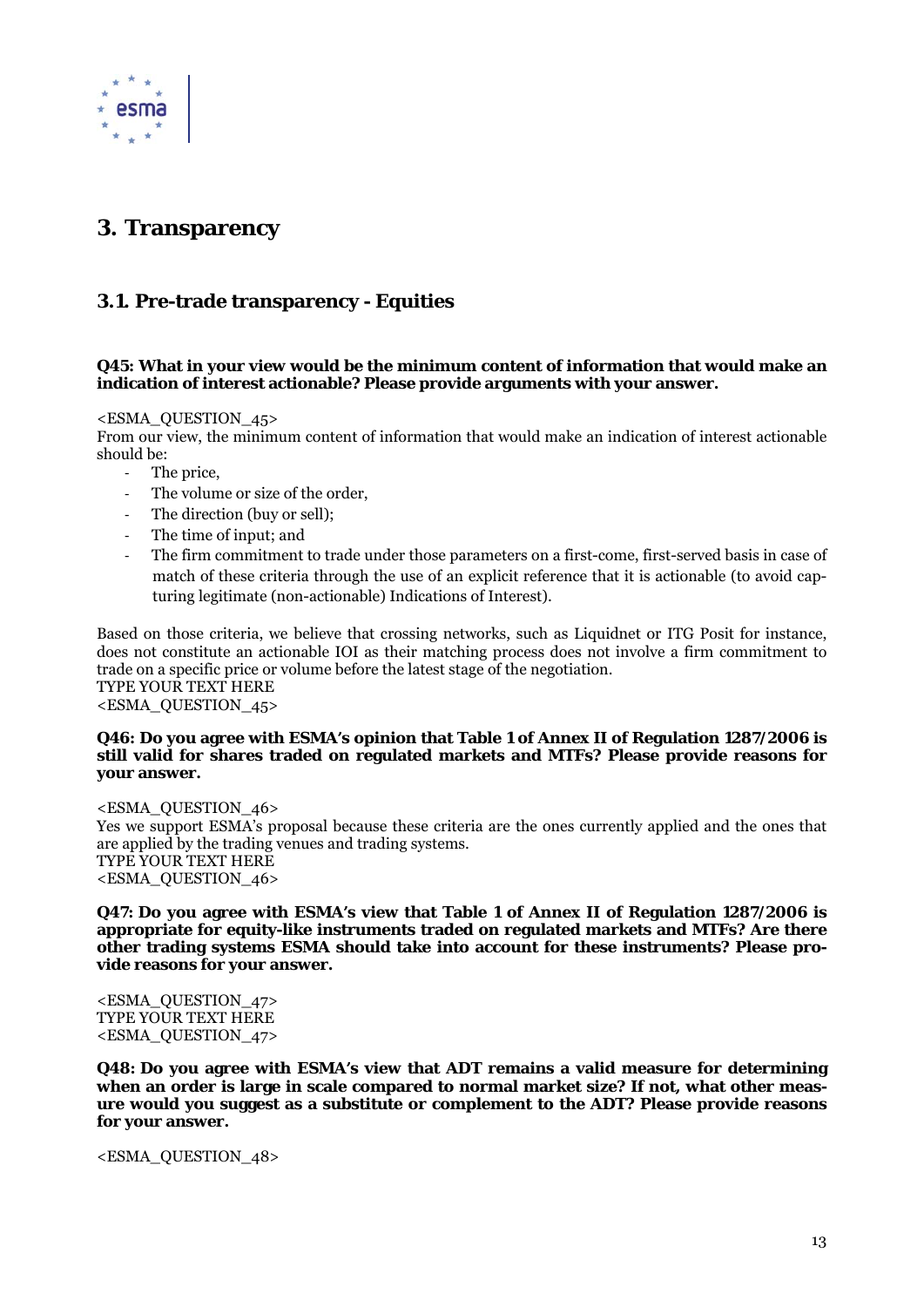

We believe that the Average Daily Turnover ("ADT") is the most relevant factor in determining the liquidity of a stock. This criteria is referring to real-traded volume, providing that all large transactions are eventually recorded within the turnover figures, no matter where the trade is reported. TYPE YOUR TEXT HERE <ESMA\_QUESTION\_48>

#### **Q49: Do you agree that ADT should be used as an indicator also for the MiFIR equity-like products (depositary receipts, ETFs and certificates)? Please provide reasons for your answers.**

<ESMA\_QUESTION\_49> TYPE YOUR TEXT HERE <ESMA\_QUESTION\_49>

#### **Q50: Do you think there is merit in creating a new ADT class of 0 to €100,ooo with an adequate new large in scale threshold and a new ADT class of €100,000 to €500,000? At what level should the thresholds be set? Please provide reasons for your answer.**

<ESMA\_QUESTION\_50>

In line with our reply to the questions on liquidity for shares in the consultation papers, we do support the creation of a new ADT class of 0 to €100,000.

As a reminder, the approach to define liquid equities and equities-like instruments that we suggest to ESMA is a model based on a decision tree model for equities:

(1) Free float adjusted for foreign investors (cf. emerging markets) defined by 4 families:

- the market capitalisation is \$5 billion or more for large caps,

- \$1 billion to \$5 billion for medium caps,

- \$250 million to \$1 billion for small caps, and

- less than \$250 million for micro caps.

NB: families could be defined also by the participation to the issue in the main index of its country of issuance

(2) The turn-over compared to the adjusted free-float by currency, segmentation to be defined

Additionally, we are of the view that the average trade size should be expressed in brackets

The reason for recommending these lower thresholds is that they correspond to the size of companies that benefit most from the protection of the market participants considering the size of the trades.

Without that protection, we are of the view that this will have a major negative impact on the liquidity in the markets (a number of our members are already confirming how difficult it became recently to trade block transactions on these securities). The attempt to enter into transaction with those issuers for smaller transaction amount and with full transparency would be even more detrimental to smaller companies as they would receive less favourable trading conditions.

For ETF, we have a more detailed view as the proposal made by ESMA regarding the liquidity thresholds for ETFs focuses on the intrinsic liquidity of the instrument itself.

There is however no mention made in the Discussion Paper ("DP") of the other potential layers of liquidity that can benefit an ETF, notably the liquidity of the basket of securities to which the ETF is providing exposure. Due to the open-ended nature of ETFs this liquidity can be accessed through the Creation & Redemption process, adding to the intrinsic liquidity of the ETF.

The liquidity thresholds proposed for ETFs are therefore acceptable as such but would benefit from integrating criteria that take into account the liquidity of the underlying basket. While this might be difficult to implement for some exposures (notably in the Fixed Income space), we suggest below a possible way to measure liquidity for equity baskets: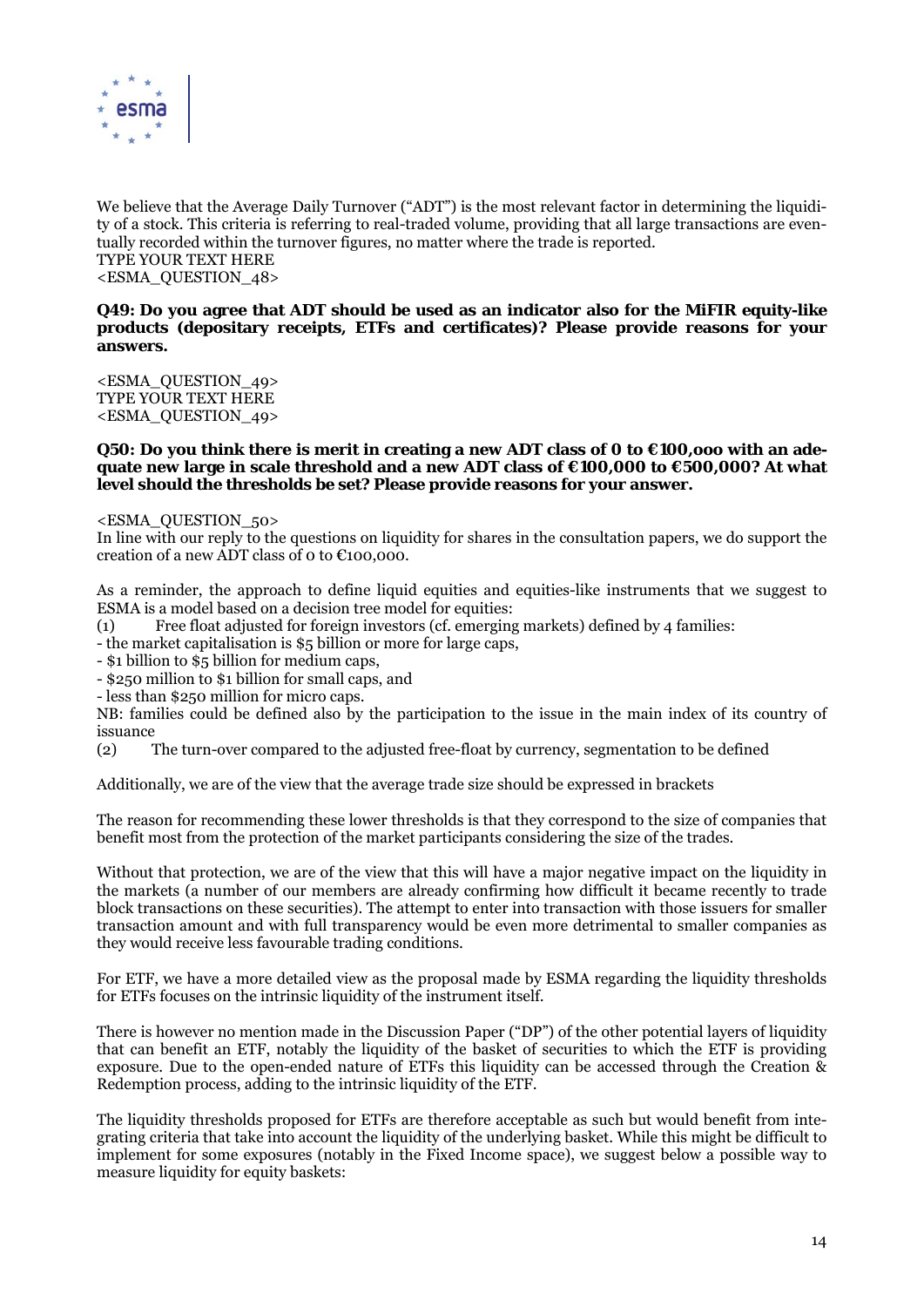

| <b>ETFs</b> | <b>Free Float (Number of units</b><br>issued for trading) | Average daily number of<br>transactions | Average daily turnover |
|-------------|-----------------------------------------------------------|-----------------------------------------|------------------------|
|             | 100                                                       | 20                                      | 500.000                |

**Or (for Equity ETFs)**

| Underlying basket of<br>stocks for Equity ETFs | <b>Free Float</b> | Average daily number of<br>transactions | Average daily turnover |
|------------------------------------------------|-------------------|-----------------------------------------|------------------------|
|                                                | EUR 100,000,000   | 250                                     | EUR 1,000,000          |

With

Free Float =  $\sum$  (i=1)^n▒[w\_i [ff]\_i ] where w\_i is the weight of stock i in the underlying basket and [ff] i is the Free Float of stock i

ADNT =  $\Sigma$ \_(i=1)^n▒[w\_i [ADNT]\_i ] where w\_i is the weight of stock i in the underlying basket and 〖ADNT〗\_i is the Average daily number of transactions of stock i

ADV =  $\Sigma$  (i=1)^n▒[w\_i [ADV] i ] where w\_i is the weight of stock i in the underlying basket and 〖ADV〗\_i is the Average daily turnover of stock i

TYPE YOUR TEXT HERE <ESMA\_QUESTION\_50>

#### **Q51: Do you think there is merit in creating new ADT classes of €1 to €5m and €5 to €25m? At what level should the thresholds be set? Please provide reasons for your answer.**

<ESMA\_QUESTION\_51> TYPE YOUR TEXT HERE <ESMA\_QUESTION\_51>

**Q52: Do you think there is merit in creating a new ADT class for 'super-liquid' shares with an ADT in excess of €100m and a new class of €50m to €100m? At what level should the thresholds be set?** 

<ESMA\_QUESTION\_52> TYPE YOUR TEXT HERE <ESMA\_QUESTION\_52>

#### **Q53: What comments do you have in respect of the new large in scale transparency thresholds for shares proposed by ESMA?**

#### <ESMA\_QUESTION\_53>

We do not believe that increasing the number of ADT classes adds anything to the information or price formation mechanisms. We believe that this is a way of increasing the thresholds generally and trying to increase trading on the lit markets under the disguise of improved price discovery.

The thresholds for large in scale transactions need to be lowered generally across the 5 (or 6) bands, with the possible exception of the most liquid band (ADT>  $\epsilon$ 50m) where it should stay the same.

Without doing so, the impact of information leakage on the lit order books with greater transparency will increase even more costs that our clients are facing due to the increased implicit costs of trading, and the lack of trust investors now have in placing larger orders on the lit market.

TYPE YOUR TEXT HERE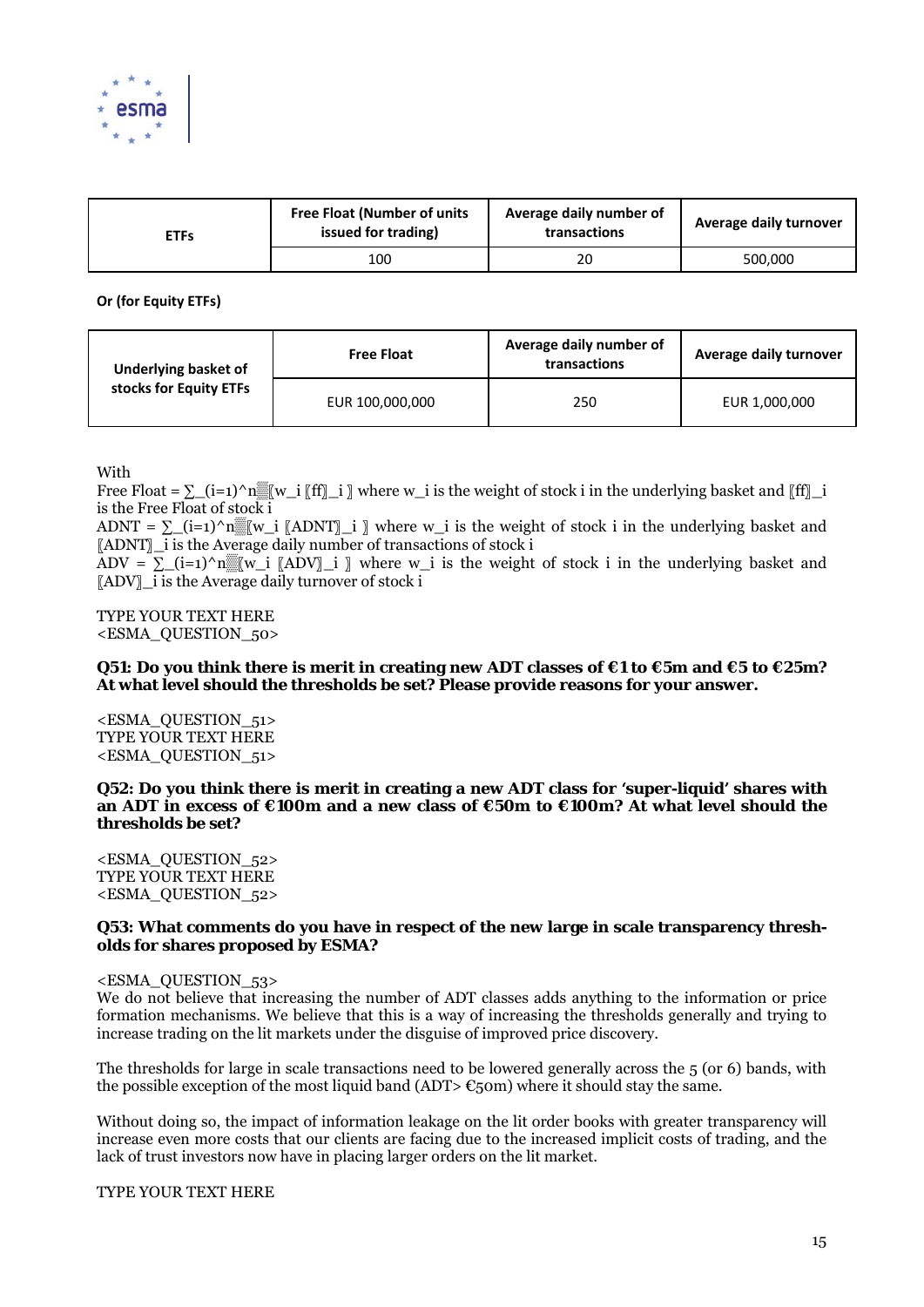

<ESMA\_QUESTION\_53>

**Q54: Do you agree with the ADT ranges selected? Do you agree with the large in scale thresholds set for each ADT class? Which is your preferred option? Would you calibrate the ADT classes and related large in scale thresholds differently? Please provide reasons for your answers, including describing your own role in the market (e.g. market-maker, issuer etc).** 

#### <ESMA\_QUESTION\_54>

We are of the opinion that the benefits of pre-trade transparency to the ETF market would have mixed impacts.

Having a trading obligation on ETF could lead to increasing the number of transactions on trading venues and out of OTC markets, which would facilitate transparency.

By nature, ETFs are created to be liquid. Providing a firm bid or offer for standard market size is possible on any ETF

However, it is only possible for some underlying instruments and for some liquidity profile (see our comments on liquidity for equities and equities-like instruments in the CP and DP). Consequently, viewing liquidity only through the trading venues volume is not relevant and misleading.

TYPE YOUR TEXT HERE <ESMA\_QUESTION\_54>

#### **Q55: Which is your preferred scenario? Would you calibrate the ADT classes differently? Please provide reasons for your answers.**

<ESMA\_QUESTION\_55> TYPE YOUR TEXT HERE <ESMA\_QUESTION\_55>

#### **Q56: Do you agree that the same ADT classes should be used for both pre-trade and posttrade transparency? Please provide reasons for your answers.**

<ESMA\_QUESTION\_56> TYPE YOUR TEXT HERE <ESMA\_QUESTION\_56>

#### **Q57: How would you calibrate the large in scale thresholds for each ADT class for pre- and post-trade transparency? Please provide reasons for your answers.**

<ESMA\_QUESTION\_57> As explained above (please see our reply to question Q53), we believe that values of the Large In Scale ("LIS") should be as follows: ADT €0 - €100,000 LIS Threshold €10,000 ADT  $\text{\textsterling}100,000 - 500,000$  LIS Threshold  $\text{\textsterling}50,000$ ADT  $\epsilon$ 500,000 – 1m LIS Threshold  $\epsilon$ 80,000 ADT  $\mathfrak{m}$  -  $\mathfrak{C}25m$  LIS Threshold  $\mathfrak{C}200,000$ ADT  $\epsilon$ 25m -  $\epsilon$ 50m LIS Threshold  $\epsilon$ 350,000  $ADT > E_5$ 0m LIS Threshold  $E_5$ 00,000 TYPE YOUR TEXT HERE <ESMA\_QUESTION\_57>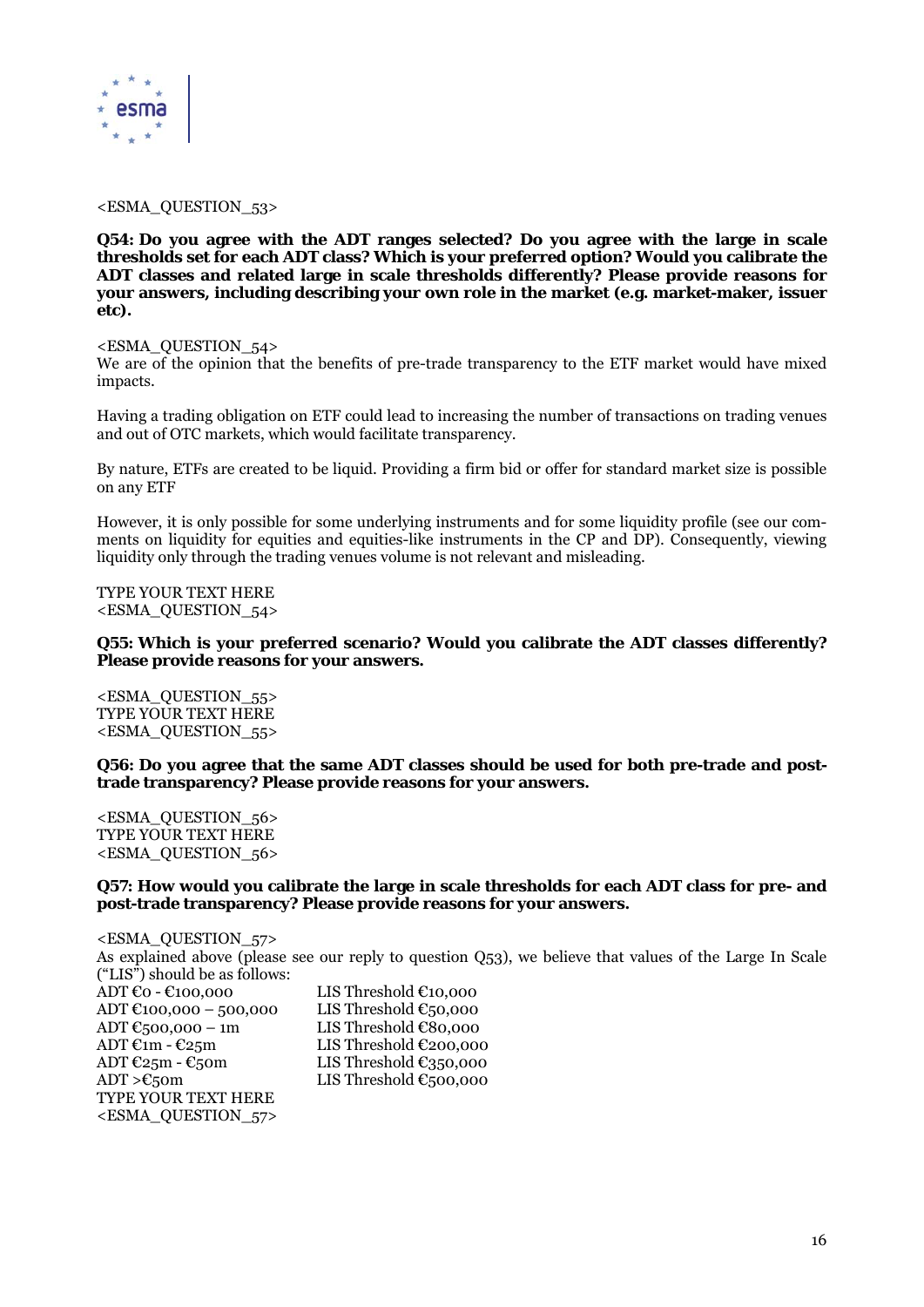

#### **Q58: Do you agree with ESMA's view that the large in scale thresholds (i.e. the minimum size of orders qualifying as large in scale and the ADT classes) should be subject to a review no earlier than two years after MiFIR and Level 2 apply in practice?**

#### <ESMA\_QUESTION\_58>

AFG agrees with the principle of a review of large in scale thresholds.

The first at review should indeed not take place earlier than two years after first day of application.

This would allow the markets to measure the impacts and adapt to them.

If, however, (i) the proposed changes from 5 to 8 ADT classes, (ii) the new thresholds are approved and adopted, and (iii) this had a materially detrimental effect on the liquidity of markets or the implicit costs of trading, we would recommend to ESMA to foresee the capability to review immediately the standards on the request of market participants, and to review the thresholds revised again accordingly. TYPE YOUR TEXT HERE <ESMA\_QUESTION\_58>

#### **Q59: How frequently do you think the calculation per financial instrument should be performed to determine within which large in scale class it falls? Which combination of frequency and period would you recommend?**

<ESMA\_QUESTION\_59>

From frequently checked data available to our members, we believe that the market does have seasonal high and low peaks of activity.

Relying on calculation of each financial instrument based on data of less than a full year would increase the impact of verifications based on seasonality. We would then recommend a quarterly calculation based approach on the previous 12 month rolling averages in order to exclude seasonal/pro-cyclical effects TYPE YOUR TEXT HERE

<ESMA\_QUESTION\_59>

#### **Q60: Do you agree with ESMA's opinion that stubs should become transparent once they are a certain percentage below the large in scale thresholds? If yes, at what percentage would you set the transparency threshold for large in scale stubs? Please provide reasons to support your answer.**

<ESMA\_QUESTION\_60> No, we do not agree with ESMA's opinion.

Stub-orders should not become transparent and must remain protected by the large in scale waiver..

Transparency is not helpful for the final execution of the stub-order as market-participants know about the "need" for the completion of a large order.

If the stub is immediately made public, it gives sensitive trading information to market participants. As the part of a large transaction is often uncertain (due to the uncertainty on the time needed to execute these large transactions), an immediate disclosure would give an unfair advantage to structures using timing to position themselves, thus damaging the protection that has been identified as necessary for large-in-scale traders.

Protection of the stub is therefore just as important as protection of the original large-in-scale order. We believe that large institutional order flows must be protected and must not be forced to be broken up into smaller transactions, leading to higher implicit and explicit transaction costs.

TYPE YOUR TEXT HERE <ESMA\_QUESTION\_60>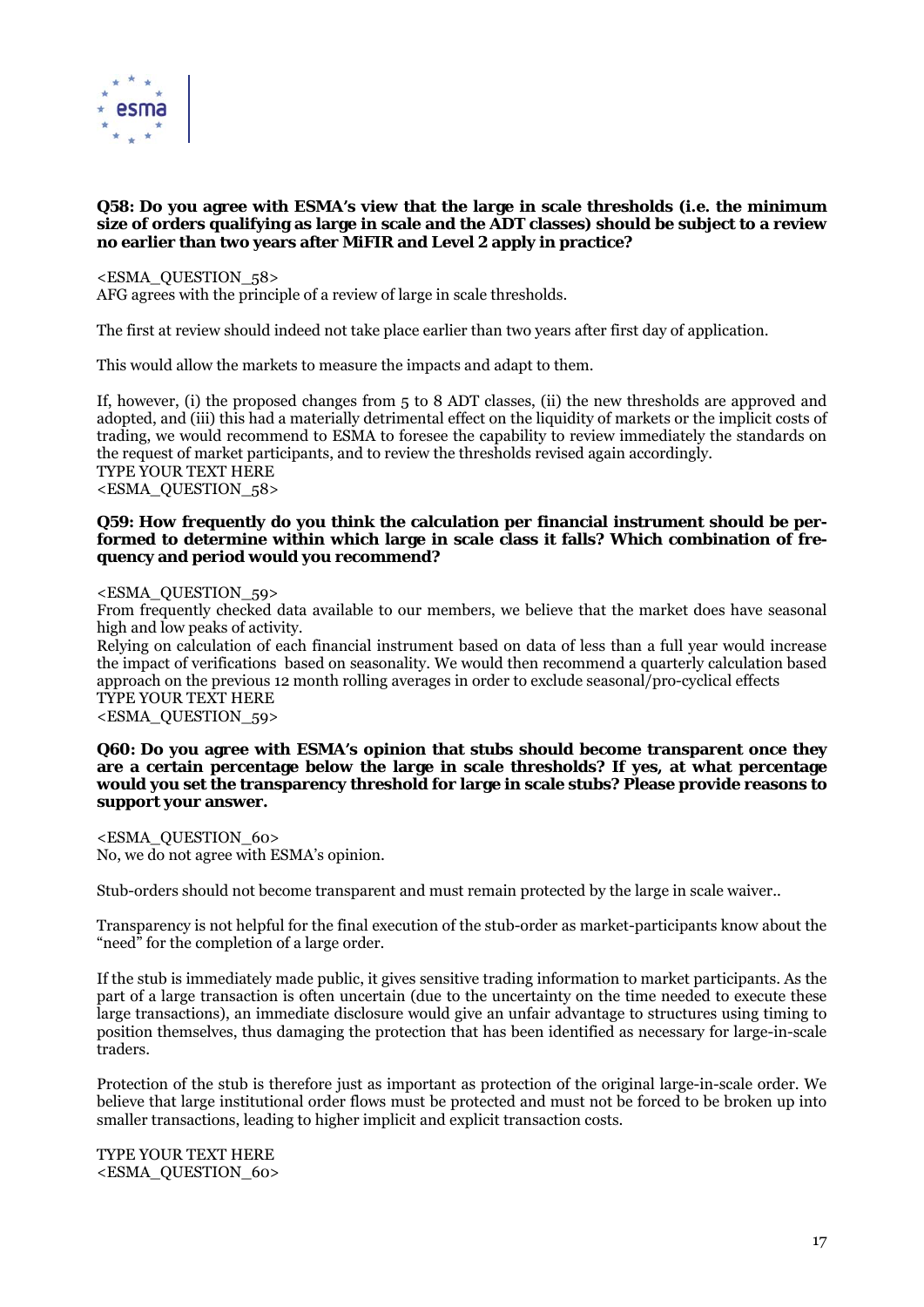

#### **Q61: Do you agree with ESMA's view that the most relevant market in terms of liquidity should be the trading venue with the highest turnover in the relevant financial instrument? Do you agree with an annual review of the most relevant market in terms of liquidity? Please give reasons for your answer.**

<ESMA\_QUESTION\_61>

In principle, we would agree with the fact that the reference price is taken from the trading venue with the highest turnover over a relevant period.

However, we think that the most relevant markets in terms of liquidity should be the relevant trading venues (e.g. exchanges, MTFs) which display together at least more than 50 per cent of the turnover in the relevant financial instrument

Besides, we also believe that the period should be calculated on a rolling 12-month average measured quarterly. Despite the higher operational cost, this would prevent historic, and possibly irrelevant, trading data forming the basis of the reference price source (e.g. if a stock was traded massively on the LSE during the months of January to March 2014, but subsequently had most of its volume conducted on BATS Chi- $\bar{X}$ but in cumulative size smaller than in the first three months, the LSE would be deemed to be the reference market for the whole of 2015, despite the fact that BATS Chi-X had become the more relevant market in the last 9 months of the previous year.

TYPE YOUR TEXT HERE <ESMA\_QUESTION\_61>

**Q62: Do you agree with ESMA's view on the different ways the member or participant of a trading venue can execute a negotiated trade? Please give reasons for your answer.** 

<ESMA\_QUESTION\_62> TYPE YOUR TEXT HERE <ESMA\_QUESTION\_62>

**Q63: Do you agree that the proposed list of transactions are subject to conditions other than the current market price and do not contribute to the price formation process? Do you think that there are other transactions which are subject to conditions other than the current market price that should be added to the list? Please provide reasons for your answer.** 

<ESMA\_QUESTION\_63> TYPE YOUR TEXT HERE <ESMA\_QUESTION\_63>

#### **Q64: Do you agree that these are the two main groups of order management facilities ESMA should focus on or are there others?**

<ESMA\_QUESTION\_64> We agree with ESMA's proposal. The group listed in the DP is the main one to focus on. TYPE YOUR TEXT HERE <ESMA\_QUESTION\_64>

**Q65: Do you agree with ESMA's general assessment on how to design future implementing measures for the order management facility waiver? Please provide reasons for your answer.** 

<ESMA\_QUESTION\_65> TYPE YOUR TEXT HERE <ESMA\_QUESTION\_65>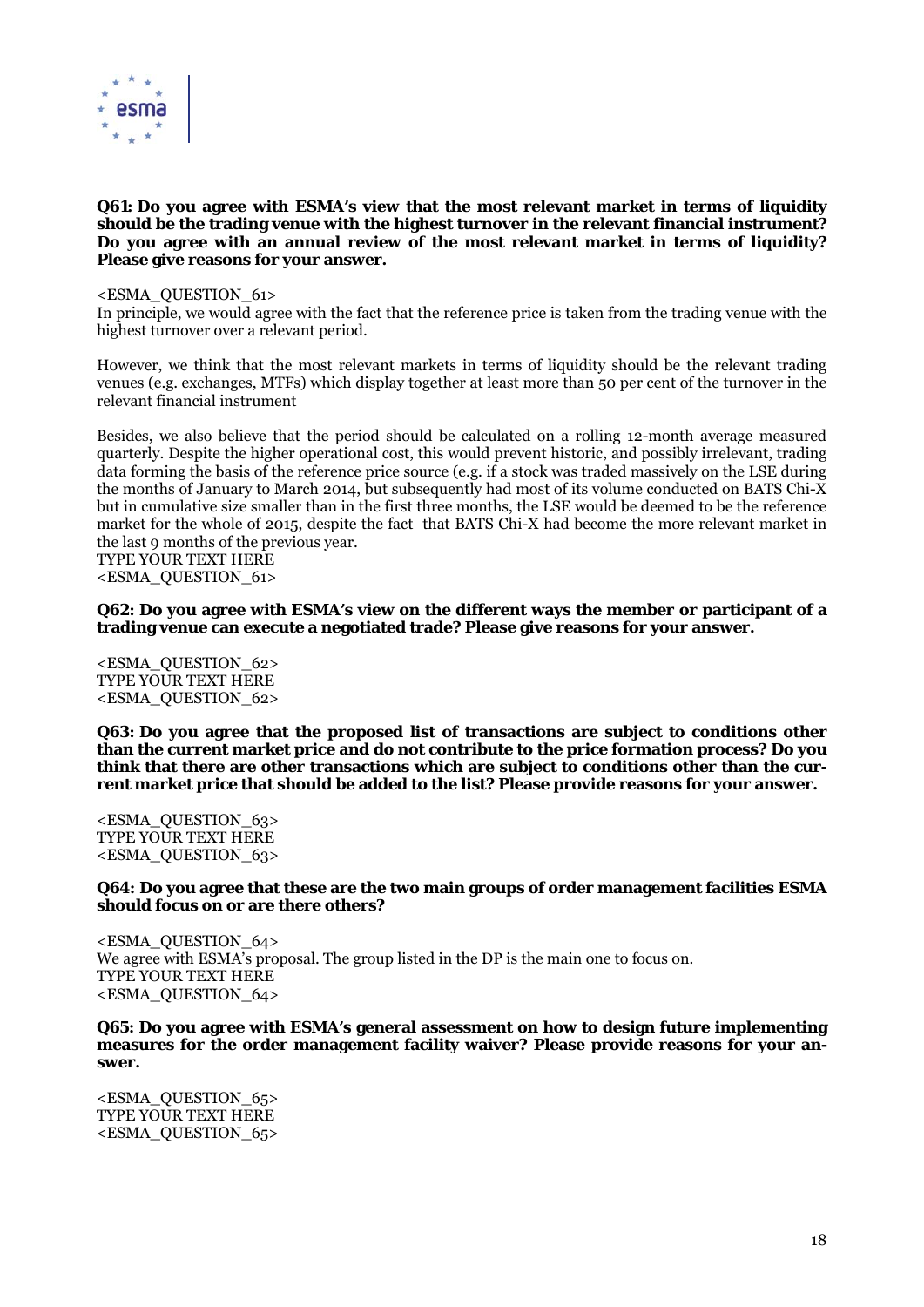

**Q66: Are there other factors that need to be taken into consideration for equity-like instruments? Please provide reasons for your answer.** 

<ESMA\_QUESTION\_66> TYPE YOUR TEXT HERE <ESMA\_QUESTION\_66>

**Q67: Do you agree that the minimum size for a stop order should be set at the minimum tradable quantity of shares in the relevant trading venue? Please provide reasons for your answer.** 

<ESMA\_QUESTION\_67> TYPE YOUR TEXT HERE <ESMA\_QUESTION\_67>

**Q68: Are there additional factors that need to be taken into consideration for equity-like instruments?** 

<ESMA\_QUESTION\_68> TYPE YOUR TEXT HERE <ESMA\_QUESTION\_68>

**Q69: Which minimum overall sizes for iceberg orders are currently employed in the markets you use and how are those minimum sizes determined?** 

<ESMA\_QUESTION\_69> TYPE YOUR TEXT HERE <ESMA\_QUESTION\_69>

**Q70: Which minimum sizes and which methods for determining them should be prescribed via implementing measures? To what level of detail should such an implementing measure go and what should be left to the discretion of the individual market to attain an appropriate level of harmonisation?** 

<ESMA\_QUESTION\_70> We believe that the existing criteria should be kept. TYPE YOUR TEXT HERE <ESMA\_QUESTION\_70>

**Q71: Which methods for determining the individual peak sizes of iceberg orders are currently employed in European markets?** 

<ESMA\_QUESTION\_71> TYPE YOUR TEXT HERE <ESMA\_QUESTION\_71>

**Q72: Which methods for determining peaks should be prescribed by implementing measures, for example, should these be purely abstract criteria or a measure expressed in percentages against the overall size of the iceberg order? To what level of details should such an implementing measure go and what should be left to the discretion of the individual market to attain an appropriate level of harmonisation?** 

<ESMA\_QUESTION\_72> TYPE YOUR TEXT HERE <ESMA\_QUESTION\_72>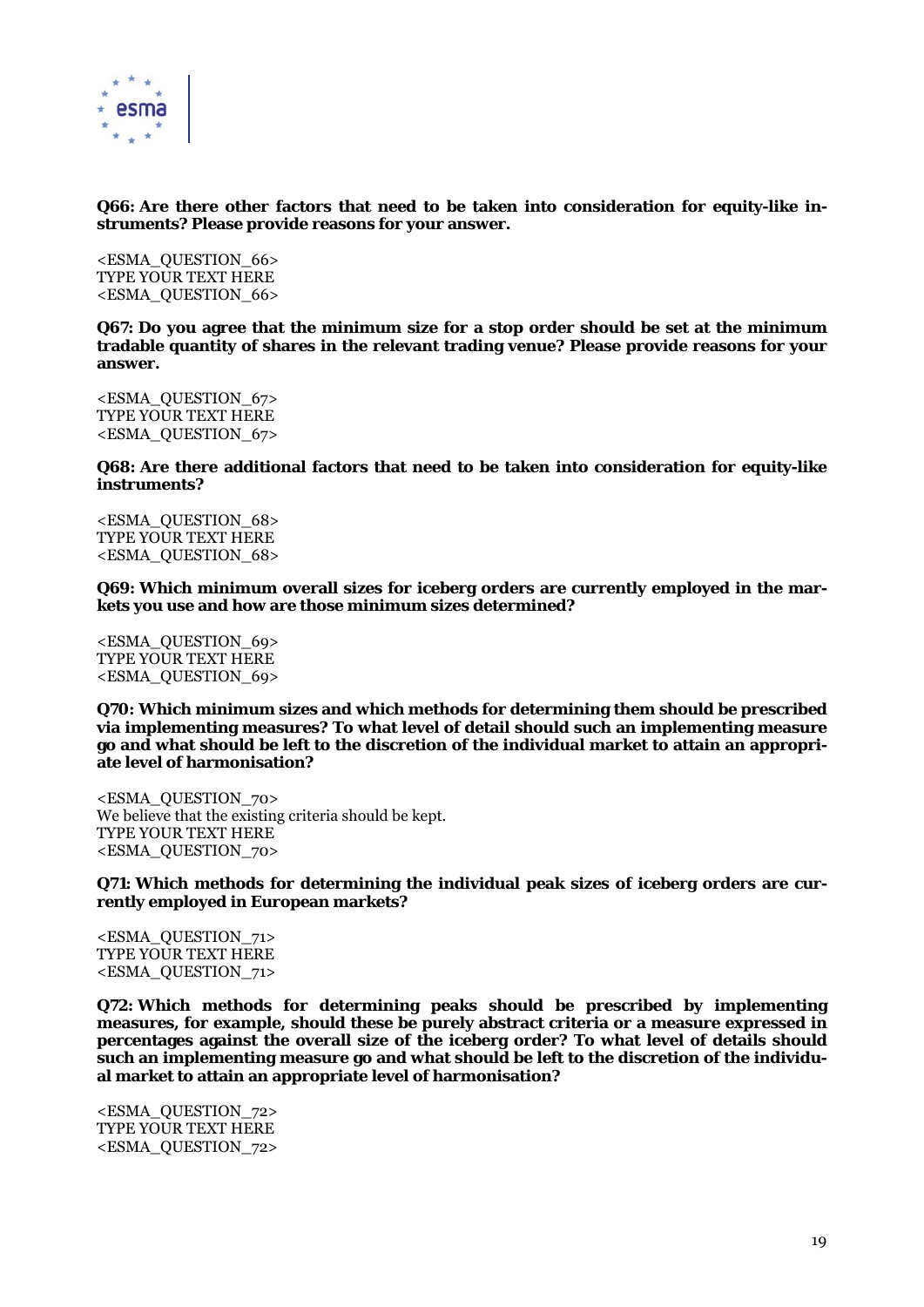

#### **Q73: Are there additional factors that need to be taken into consideration for equity-like instruments?**

<ESMA\_QUESTION\_73> TYPE YOUR TEXT HERE <ESMA\_QUESTION\_73>

# **3.2. Post-trade transparency - Equities**

**Q74: Do you agree that the content of the information currently required under existing MiFID is still valid for shares and applicable to equity-like instruments? Please provide reasons for your answer.** 

<ESMA\_QUESTION\_74>

We broadly agree with the proposed information to provide.

However we have a couple of concerns on the approach taken in this section.

Firstly, we wish to express our astonishment as to the fact that the next section of the Discussion Paper focuses on the Double Volume Cap mechanism, but does not ask any questions on

- whether these caps will have an effect on liquidity, or
- whether the transactions currently traded under the reference price waiver and the negotiated trade waiver are indeed harming price formation.

Instead the discussion paper immediately moves on to another section on the Order Management facilities waiver. Given that in the FTSE 250 range of companies there are already a large number of companies that have more than 8% of their trading conducted in dark pools under these waivers, we believe that it would have been relevant to have questions on this topic in the DP.

ESMA is not giving sufficient room for comments on these issues and did not indicate it is intending:

- ‐ to measure the trading effectively,
- ‐ collate the information, and subsequently
- impose the bans.

Secondly, the process by which the information is collected and published is raising some concerns in our membership.

Given that (i) ESMA will require a database of information starting from a year preceding the actual implementation and (ii) no venue is forced to provide that information to the NCAs or ESMA until after the implementation date, we have doubts about the accuracy and the relevance of any data being used to measure those caps, at least at the first possible time of implementation.

From AFG's perspective, the impact we see of each of the two alternatives for collation of volumes traded under these waivers are the following:

- In Option 1, there will a cost to the venues in submitting their entire volume to ESMA (including also a view of the trades made under these waivers), with a sub-division of which trades have been executed via the waivers. This cost is likely to be passed on to customers via venue fees. The receipt of the information and subsequent aggregation of data by ESMA may also cause problems around accuracy and timing,
- ‐ In Option 2, using data retrieved from the CTPs would seem more sensible, but we are unsure of the impact on costs and charges. The trading data is already published once (and paid for by those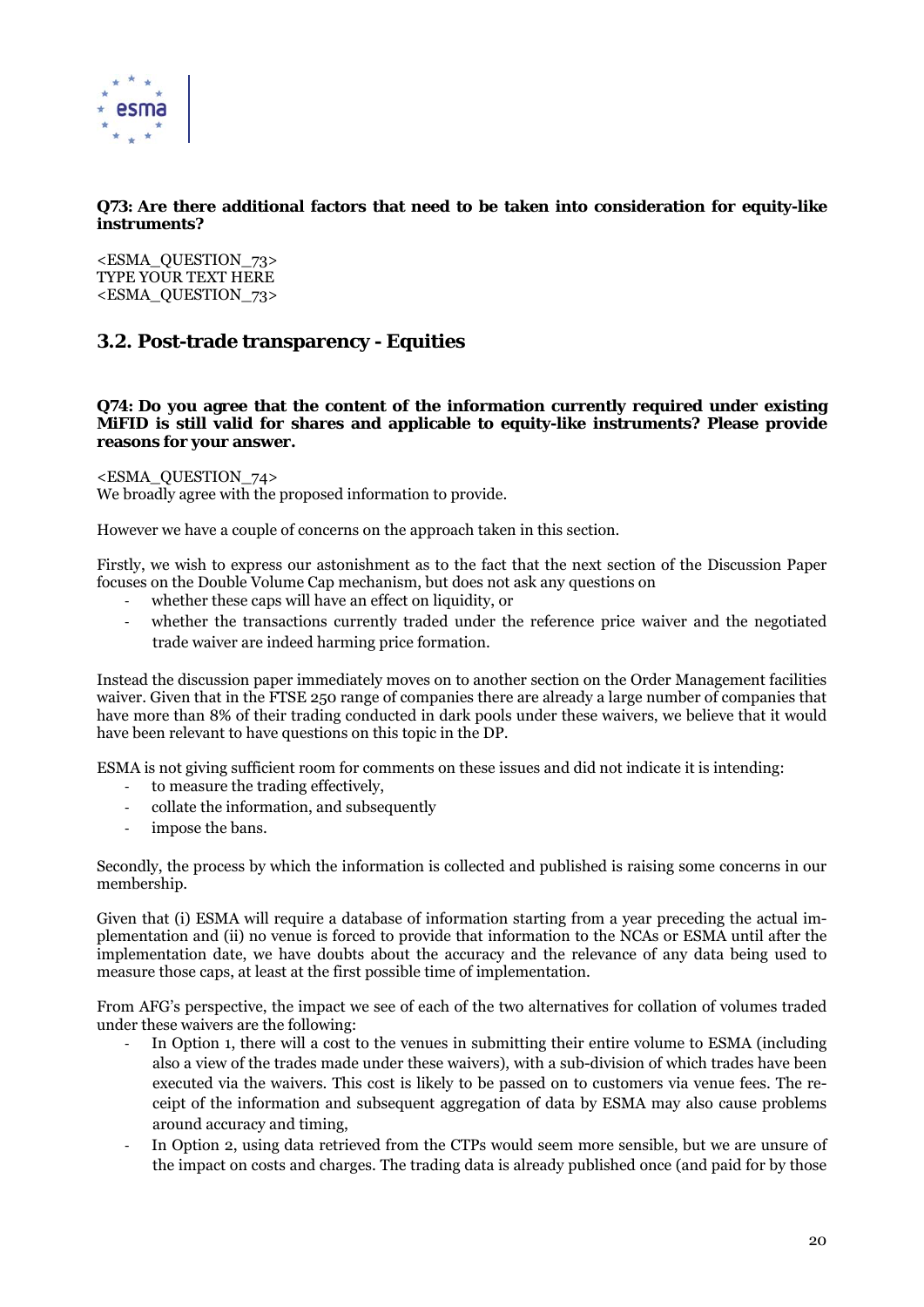

customers using post-trade data publication services) and should not have to be paid for indirectly a second time.

We would then expect more clarity from ESMA on the costs to the industry associated with ESMA collating and publishing the double volume cap data.

Thirdly, ESMA gave not giving any indication about the level of details that it will require in terms of the format of the information that will be publically available for free on its website. For proper monitoring of where the volumes are in relation to their cap thresholds, market participants would need to see these publications on at least a daily basis, rather than just once extra on, or close to, the 15th of the month.

TYPE YOUR TEXT HERE <ESMA\_QUESTION\_74>

#### **Q75: Do you think that any new field(s) should be considered? If yes, which other information should be disclosed?**

<ESMA\_QUESTION\_75>

We are globally in agreement with the currently proposed fields.

We see the benefit of reporting an indication of any deferred publication and the conditions under which they were declined.

TYPE YOUR TEXT HERE <ESMA\_QUESTION\_75>

**Q76: Do you think that the current post-trade regime should be retained or that the identity of the systematic internaliser is relevant information which should be published? Please provide reasons for your response, distinguishing between liquid shares and illiquid shares.** 

<ESMA\_QUESTION\_76> We think the current post-trade regime for the identification of the systematic internaliser should be retained. Only "SI" is required as an identifier by MiFID.

We believe that the only relevant information for the market participants is that a trade has taken place and at what price, and that mentioning the identity of the SI is of no added value to them. TYPE YOUR TEXT HERE <ESMA\_QUESTION\_76>

#### **Q77: Do you agree with the proposed list of identifiers? Please provide reasons for your answer.**

<ESMA\_QUESTION\_77> Yes, we agree with the proposed list of identifiers.

Additionally, we are of the opinion that these identifiers could be useful to improve the review of best execution of transactions. TYPE YOUR TEXT HERE <ESMA\_QUESTION\_77>

#### **Q78: Do you think that specific flags for equity-like instruments should be envisaged? Please justify your answer.**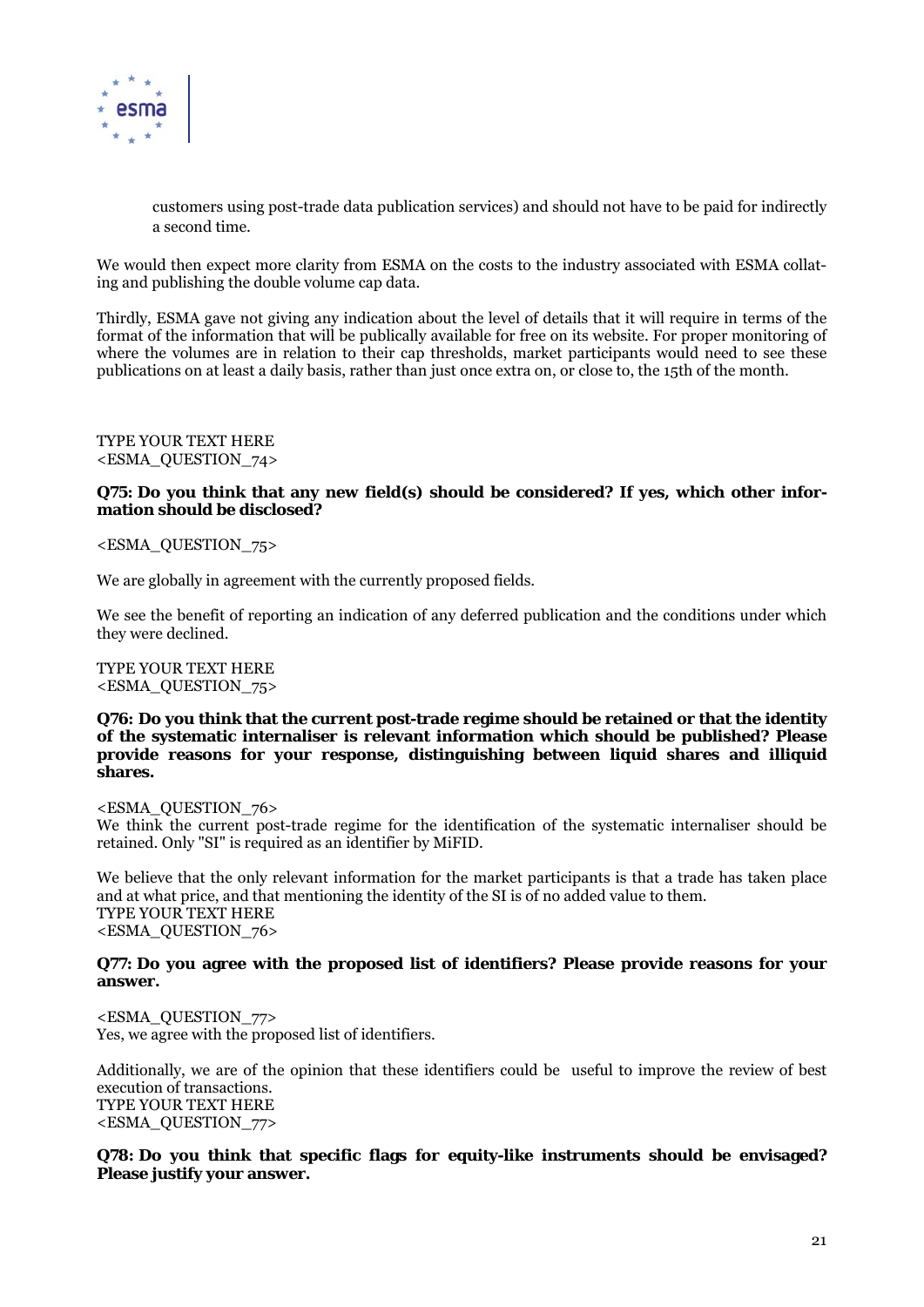

<ESMA\_QUESTION\_78> TYPE YOUR TEXT HERE <ESMA\_QUESTION\_78>

#### **Q79: Do you support the proposal to introduce a flag for trades that benefit from the large in scale deferral? Please provide reasons for your response.**

<ESMA\_QUESTION\_79> TYPE YOUR TEXT HERE <ESMA\_QUESTION\_79>

**Q80: What is your view on requiring post-trade reports to identify the market mechanism, the trading mode and the publication mode in addition to the flags for the different types of transactions proposed in the table above? Please provide reasons for your answer.** 

<ESMA\_QUESTION\_80> From our perspective, these proposed additional reports have no additional value for the buy side. TYPE YOUR TEXT HERE <ESMA\_QUESTION\_80>

#### **Q81: For which transactions captured by Article 20(1) would you consider specifying additional flags as foreseen by Article 20(3)(b) as useful?**

<ESMA\_QUESTION\_81> TYPE YOUR TEXT HERE <ESMA\_QUESTION\_81>

#### **Q82: Do you agree with the definition of "normal trading hours" given above?**

<ESMA\_QUESTION\_82> Yes, we agree with the definition of "normal working hours", being the continuous trading hours period. TYPE YOUR TEXT HERE <ESMA\_QUESTION\_82>

#### **Q83: Do you agree with the proposed shortening of the maximum permissible delay to 1 minute? Do you see any reason to have a different maximum permissible deferral of publication for any equity-like instrument? Please provide reasons for your answer**

<ESMA\_QUESTION\_83>

We prefer to keep the current ruling with a delay to 3 minutes to protect big order execution and to facilitate manual activity if still required? However, the requirement to report the majority of trades "as close to real time as possible" might encourage effectively to bring average reporting times down.

Equity-like instruments should be treated the same way.

#### TYPE YOUR TEXT HERE <ESMA\_QUESTION\_83>

#### **Q84: Should the deferred publication regime be subject to the condition that the transaction is between an investment firm dealing on own account and a client of the firm? Please provide reasons for your answer.**

#### <ESMA\_QUESTION\_84>

Yes, we agree for the protection of both counterparties. This should remain as a condition to the deferred publication regime.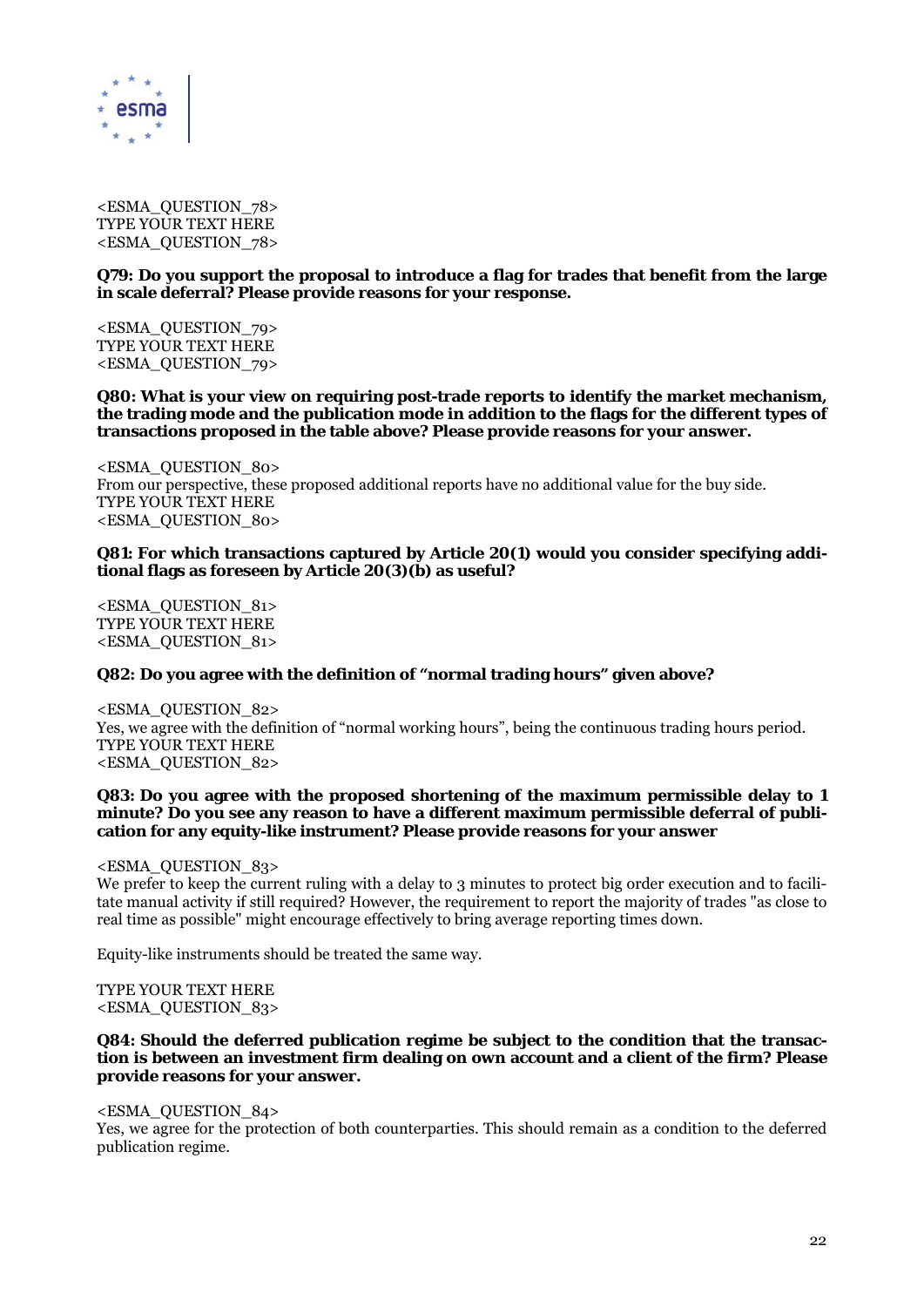

The exemption from immediate publication was created to allow investment firms sufficient time to unwind their positions in an orderly manner. TYPE YOUR TEXT HERE <ESMA\_QUESTION\_84>

#### **Q85: Which of the two options do you prefer in relation to the deferral periods for large in scale transactions (or do you prefer another option that has not been proposed)? Please provide reasons for your answer**

#### <ESMA\_QUESTION\_85>

We are of the view that the current deferral regime for the post-trade transparency equity large in scale waivers should be further used and therefore retained in relation to the time frames and the thresholds. Our preferred option would be the status quo, as this currently gives investment firms sufficient time to unwind more bespoke transactions, whilst at the same time forcing them to publish trades immediately as soon as they are executed.

According to our observations, the proposed deferral post-trade transparency equity large in scale regime is too restrictive and does not sufficiently protect the balance between the needs to protect large institutional equity orders on the one hand and the requirement to publish these transactions on the other hand.

Between the two options, we prefer the option B, as proposed in the CESR advice of 2010 (CESR Technical Advice to the European Commission nº CESR/10-882 in the Context of the MiFID Review on Equity Markets Post-trade Transparency Standards), but with the modification of deferred publication for large trades conducted after 15:00 to 12:00 noon of the following day rather than the opening on the following day.

TYPE YOUR TEXT HERE <ESMA\_QUESTION\_85>

#### **Q86: Do you see merit in adding more ADT classes and adjusting the large in scale thresholds as proposed? Please provide alternatives if you disagree with ESMA's proposal**

<ESMA\_QUESTION\_86> TYPE YOUR TEXT HERE <ESMA\_QUESTION\_86>

#### **Q87: Do you consider the thresholds proposed as appropriate for SME shares?**

<ESMA\_QUESTION\_87> TYPE YOUR TEXT HERE <ESMA\_QUESTION\_87>

#### **Q88: How frequently should the large in scale table be reviewed? Please provide reasons for your answer**

<ESMA\_QUESTION\_88> We support the annual review of the large in scale table. TYPE YOUR TEXT HERE <ESMA\_QUESTION\_88>

#### **Q89: Do you have concerns regarding deferred publication occurring at the end of the trading day, during the closing auction period?**

<ESMA\_QUESTION\_89> In line with our reply to question Q85, we prefer Option B which provides for deferred publication until noon the following day for the reason that such publication would have a price distorting effect during the closing auction period. TYPE YOUR TEXT HERE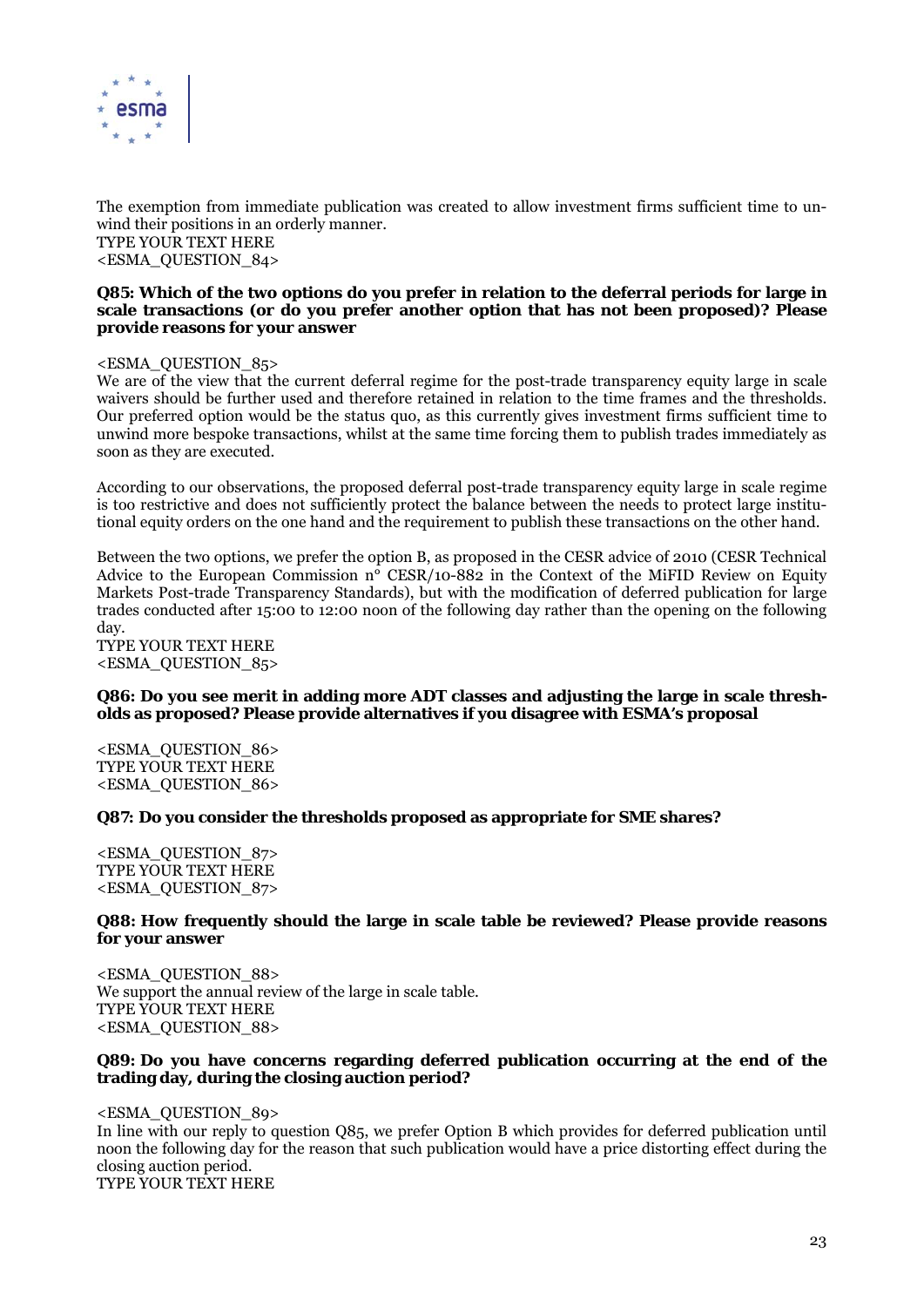

#### <ESMA\_QUESTION\_89>

#### **Q90: Do you agree with ESMA's preliminary view of applying the same ADT classes to the pre-trade and post-trade transparency regimes for ETFs? Please provide reasons for your answer.**

#### <ESMA\_QUESTION\_90>

We do not agree with ESMA's view.

ESMA has used data communicated by the stock exchanges to determine the criteria for the definition of "large" ETF trades.

We believe that this approach is not appropriate because trade size on exchange has steadily fallen since the entry into force of MIFID I.

Additionally, this approach does not reflect OTC volumes for ETFs that are not currently reported.

Post trade transparency in the ETF market is likely to be less effective if reporting is delayed for the majority of traded volume and might favour OTC trading.

In our view, the solution is reachable through the development of post-trade reporting on the consolidated tape. The metric used for delay should be specific to the ETF market and easier to understand.

We would propose that ESMA adopts one of the two following options:

Option 1: All ETF trades reported real time (currently the situation in the US) Option 2: Delayed reporting based on absolute value triggers ‐ < €10mn - Real time reporting; €10m - €50mn - 60mins; > €50mn - End of Day. TYPE YOUR TEXT HERE <ESMA\_QUESTION\_90>

# **3.3. Systematic Internaliser Regime - Equities**

**Q91: Do you support maintaining the existing definition of quotes reflecting prevailing market conditions? Please provide reasons for your answer.** 

<ESMA\_QUESTION\_91> TYPE YOUR TEXT HERE <ESMA\_QUESTION\_91>

**Q92: Do you support maintaining the existing table for the calculation of the standard market size? If not, which of the above options do you believe provides the best trade-off between maintaining a sufficient level of transparency and ensuring that obligations for systematic internalisers remain reasonable and proportionate? Please provide reasons for your answer.** 

<ESMA\_QUESTION\_92> TYPE YOUR TEXT HERE <ESMA\_QUESTION\_92>

**Q93: Do you agree with the proposal to set the standard market size for depositary receipts at the same level as for shares? Please provide reasons for your answer.** 

<ESMA\_QUESTION\_93> TYPE YOUR TEXT HERE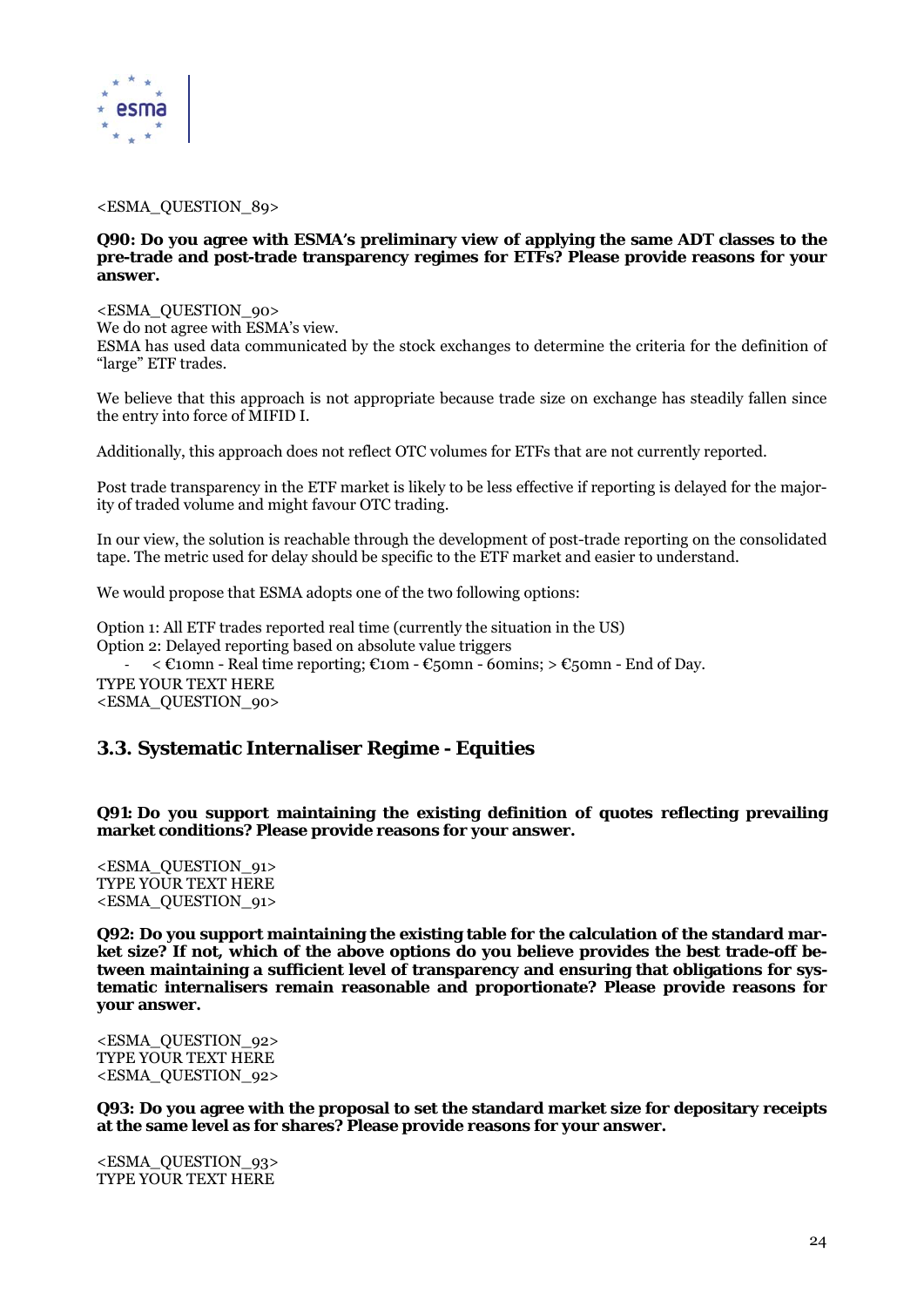

#### <ESMA\_QUESTION\_93>

**Q94: What are your views regarding how financial instruments should be grouped into classes and/or how the standard market size for each class should be established for certificates and exchange traded funds?** 

<ESMA\_QUESTION\_94> TYPE YOUR TEXT HERE <ESMA\_QUESTION\_94>

# **3.4. Trading obligation for shares (Article 23, MiFIR)**

**Q95: Do you consider that the determination of what is non-systematic, ad-hoc, irregular and infrequent should be defined within the same parameters applicable for the systematic internaliser definition? In the case of the exemption to the trading obligation for shares, should the frequency concept be more restrictive taking into consideration the other factors, i.e. 'ad-hoc' and 'irregular'?** 

<ESMA\_QUESTION\_95> TYPE YOUR TEXT HERE <ESMA\_QUESTION\_95>

**Q96: Do you agree with the list of examples of trades that do not contribute to the price discovery process? In case of an exhaustive list would you add any other type of transaction? Would you exclude any of them? Please, provide reasons for your response.** 

<ESMA\_QUESTION\_96> TYPE YOUR TEXT HERE <ESMA\_QUESTION\_96>

**Q97: Do you consider it appropriate to include benchmark and/or portfolio trades in the list of those transactions determined by factors other than the current valuation of the share? If not, please provide an explanation with your response.** 

<ESMA\_QUESTION\_97> TYPE YOUR TEXT HERE <ESMA\_QUESTION\_97>

# **3.5. Introduction to the non-equity section and scope of non-equity financial instruments**

**Q98: Do you agree with the proposed description of structured finance products? If not, please provide arguments and suggestions for an alternative.** 

<ESMA\_QUESTION\_98> TYPE YOUR TEXT HERE <ESMA\_QUESTION\_98>

**Q99: For the purposes of transparency, should structured finance products be identified in order to distinguish them from other non-equity transferable securities? If so, how should this be done?**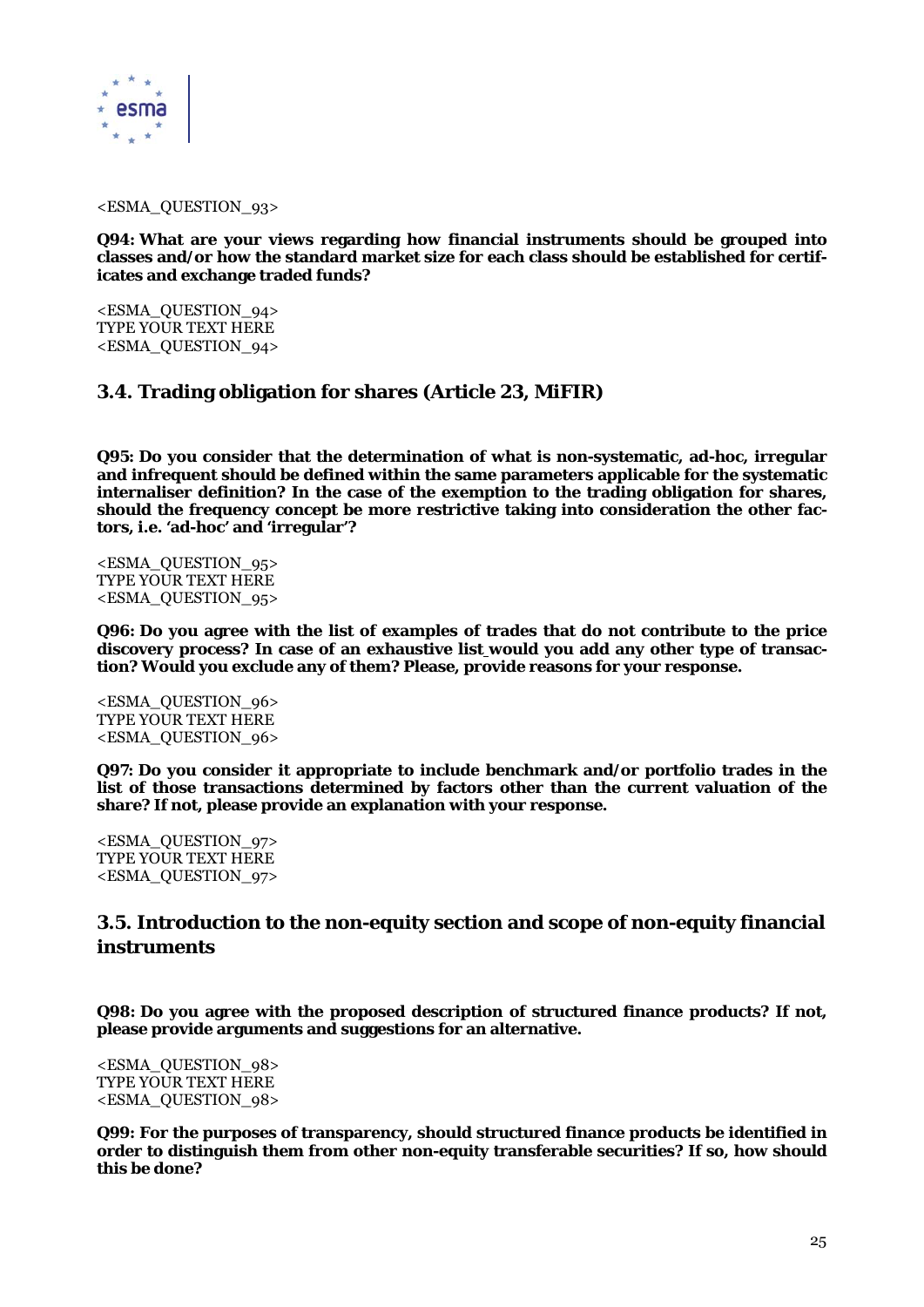

<ESMA\_QUESTION\_99> TYPE YOUR TEXT HERE <ESMA\_QUESTION\_99>

**Q100: Do you agree with the proposed explanation for the various types of transferable securities that should be treated as derivatives for pre-trade and post trade transparency? If not, please provide arguments and suggestions for an alternative.** 

<ESMA\_QUESTION\_100> TYPE YOUR TEXT HERE <ESMA\_QUESTION\_100>

**Q101: Do you agree with ESMA's proposal that for transparency purposes market operators and investment firms operating a trading venue should assume responsibility for determining to which MiFIR category the non-equity financial instruments which they intend to introduce on their trading venue belong and for providing their competent authorities and the market with this information before trading begins?** 

<ESMA\_QUESTION\_101> TYPE YOUR TEXT HERE <ESMA\_QUESTION\_101>

**Q102: Do you agree with the definitions listed and proposed by ESMA? If not, please provide alternatives.** 

<ESMA\_QUESTION\_102> TYPE YOUR TEXT HERE <ESMA\_QUESTION\_102>

# **3.6. Liquid market definition for non-equity financial instruments**

#### **Q103: Do you agree with the proposed approach? If you do not agree please provide reasons for your answers. Could you provide for an alternative approach?**

<ESMA\_QUESTION\_103>

We tend to agree that option 3 seems the best option and would like to suggest a couple of refined elements to have more precise criteria:

The criteria proposed by ESMA to define liquidity are:

(i) the average frequency and size of transactions having regard to the life-cycle of products;

(ii) the number and type of market participants; and

(iii) the average size of spreads, when available.

Based on the ESMA statement, we believe that the outstanding percentage is more relevant than the transaction size and we are proposing to define the liquidity of bonds as follows:

(1) Use the criteria proposed by ESMA

(2) Add the ratio between the size of the envisaged transaction and the total amount of issuance on that issue

Our approach would be as follows:

Sovereign Bonds

|                   |                  | Sovereign              | Sovereign |
|-------------------|------------------|------------------------|-----------|
| <b>Issue Size</b> | transaction size | disclosure requirement | vol/trade |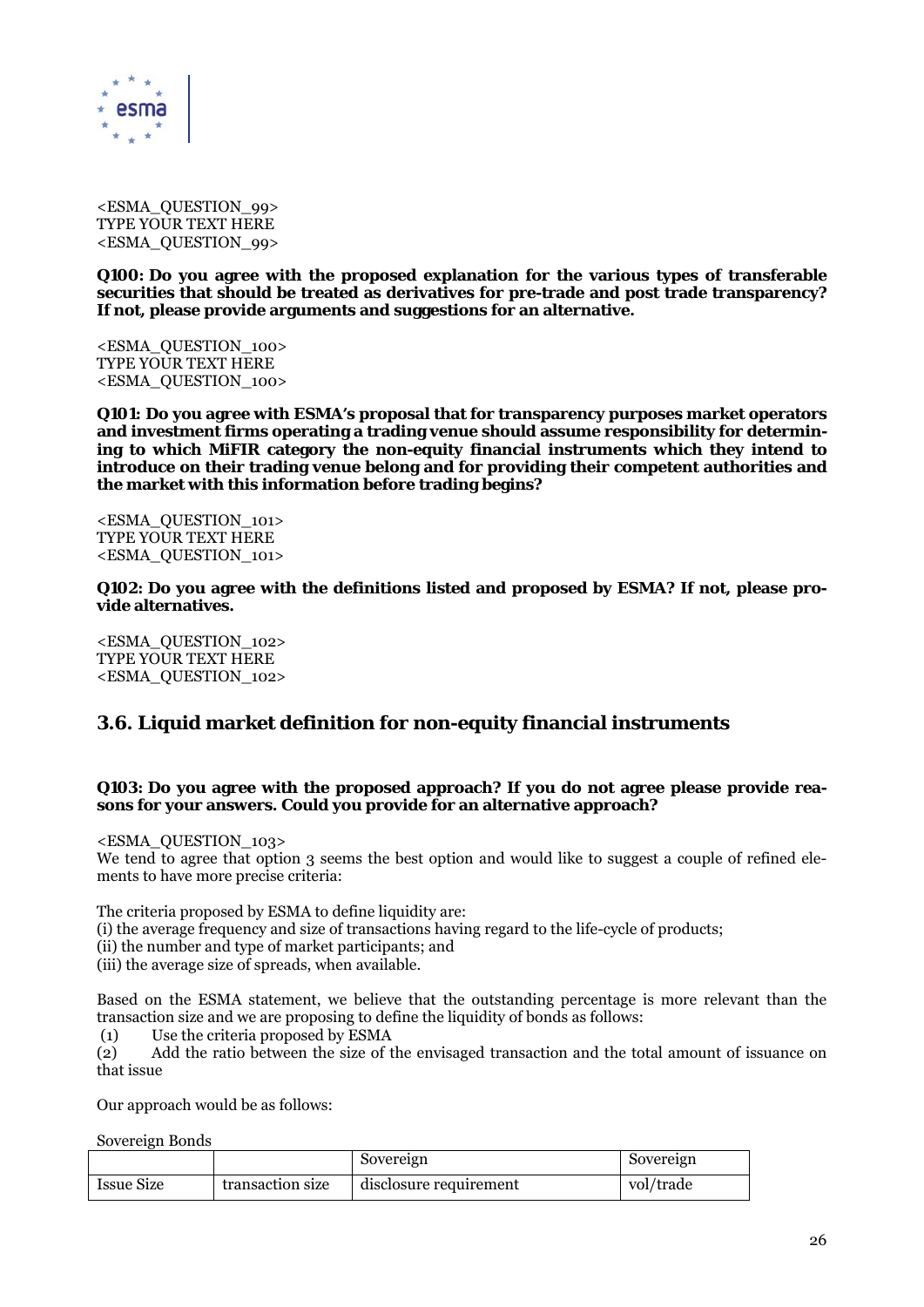

| Above 5bn        | 20 mm above     | volume omission, EOD         | 10bn/500trd          |
|------------------|-----------------|------------------------------|----------------------|
|                  | 10-20mm         | real-time                    | 10bn/500trd          |
|                  | $1-10$ $mm$     | real-time                    | 10bn/500trd          |
|                  | up to 1mm       | real-time                    | 10bn/500trd          |
|                  |                 |                              |                      |
| $500$ mm - $1bn$ | Above 10 mm up  | volume omission, EOD         | mm/100<br>300<br>trd |
|                  | $5-10$ mm       | $T+3$                        | mm/100<br>300<br>trd |
|                  | $1-5$ mm        | EOD? Depending on the bonds? | mm/100<br>300<br>trd |
|                  | 500k-1m         | <b>EOD</b>                   | mm/100<br>300<br>trd |
|                  | Under 500 k     | real-time                    | mm/100<br>300<br>trd |
|                  |                 |                              |                      |
| up to 500 mm     | all trade sizes | time delay                   | all trade sizes      |

### Corporate bonds

|                   |                  | corporate bonds        | corporate bonds   |
|-------------------|------------------|------------------------|-------------------|
| <b>Issue Size</b> | transaction size | disclosure requirement | vo (eur)/trade no |
| Above 5bn         | 20 mm above      | Volume omission, EOD   | $5Bn / 200$ tr    |
|                   | 10-20mm          | Volume omission, EOD   | $5Bn / 200$ tr    |
|                   | $1-10$ $mm$      | real-time              | $5Bn/200$ tr      |
|                   | up to 1mm        | real-time              | $5Bn / 200$ tr    |
|                   |                  |                        |                   |
| $500$ mm - $1bn$  | Above 10 mm up   | volume omission, EOD   | $20mm/20$ tr      |
|                   | $5-10$ mm        | $T+3$                  | $20mm/20$ tr      |
|                   | $1-5$ mm         | $T+3$                  | $20mm/20$ tr      |
|                   | 500k-1m          | $T+3$                  | $20mm/20$ tr      |
|                   | Under 500 k      | Real-time              | $20mm/20$ tr      |
|                   |                  |                        |                   |
| up to 500 mm      | all trade sizes  | time delay             | all trade sizes   |

### Emerging bonds

|                   |                  | emerging bonds         | emerging bonds    |
|-------------------|------------------|------------------------|-------------------|
| <b>Issue Size</b> | transaction size | disclosure requirement | vo (eur)/trade no |
| Above 5bn         | 20 mm above      | Volume Omission, T+3   | $\sigma$ mm/otr   |
|                   | 10-20mm          | Volume Omission, T+3   | $\sigma$ mm/otr   |
|                   | $1-10$ $mm$      | Volume Omission, T+3   | $\sigma$ mm/otr   |
|                   | up to 1mm        | real-time              | $\sigma$ mm/otr   |
|                   |                  |                        |                   |
| $500$ mm $-1$ bn  | Above 10 mm up   | volume omission $t+7$  | omm/otr           |
|                   | $5-10$ mm        | volume omission t+7    | omm/otr           |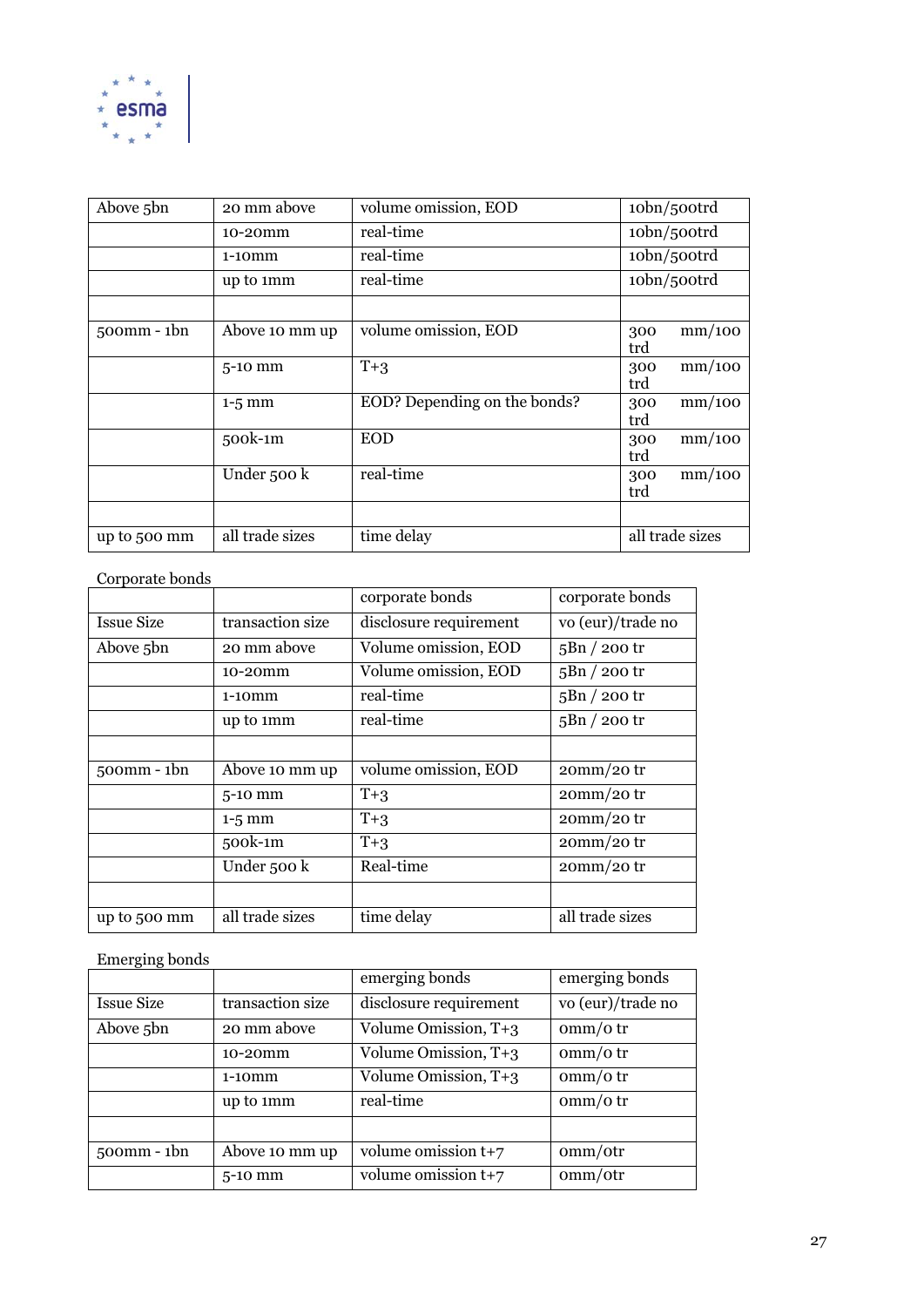

|              | $1-5$ mm        | volume omission $t+7$ | omm/otr         |
|--------------|-----------------|-----------------------|-----------------|
|              | 500k-1m         | volume omission $t+7$ | omm/otr         |
|              | Under 500 k     | Real time/EOD         | omm/otr         |
|              |                 |                       |                 |
| up to 500 mm | all trade sizes | time delay            | all trade sizes |

Other criteria might be added and could bring some further information but with less importance.

For instance, ESMA could use:

- ‐ Average frequency of trade in absolute numbers
- Time period for calculation with a monthly retrospective calibration;
- ‐ Calculation of total turnover with the ADT calculated by dividing the notional volume turnover (rather than market value) by the number of days in the period on a monthly period.
- The calculation of the total number of trades based on the use of block trades rather than allocations (due to the matching process applied to bond trading).

#### TYPE YOUR TEXT HERE <ESMA\_QUESTION\_103>

#### **Q104: Do you agree with the proposed approach? If you do not agree please provide reasons. Could you provide an alternative approach?**

#### <ESMA\_QUESTION\_104>

Firstly, we would like to mention that there is no requirement in Level 1 texts to define those elements.

Additionally, we believe that there is no direct link between liquidity and the number of market participants, especially for large transactions on bonds.

Secondly, however, as Average Value of Transactions (AVT) is not meaningful for the fixed income markets (due to the absence of standard market size) and should ESMA maintain that approach, we would agree that the option 2 is the more appropriate, bearing in mind our comments stated above in terms of data. TYPE YOUR TEXT HERE

<ESMA\_QUESTION\_104>

#### **Q105: Do you agree with the proposed approach? If you do not agree please provide reasons. Could you provide an alternative approach?**

#### <ESMA\_QUESTION\_105>

As stated above, we are of the opinion that there is no legal requirement under MiFID/R to incorporate market participants as a parameter. Consequently, we suggest that Article 2 MiFIR/MiFID does not require the number of market participants to be included in the calculation of liquidity.

Therefore, we believe that the number of market participants should not be a factor in the determination of liquidity for fixed income. A high number of retail investors actively trading in very small size does not greatly contribute to liquidity nor does it guarantee it.

Should ESMA nevertheless persevere in that direction, we would agree with Option 1. TYPE YOUR TEXT HERE <ESMA\_QUESTION\_105>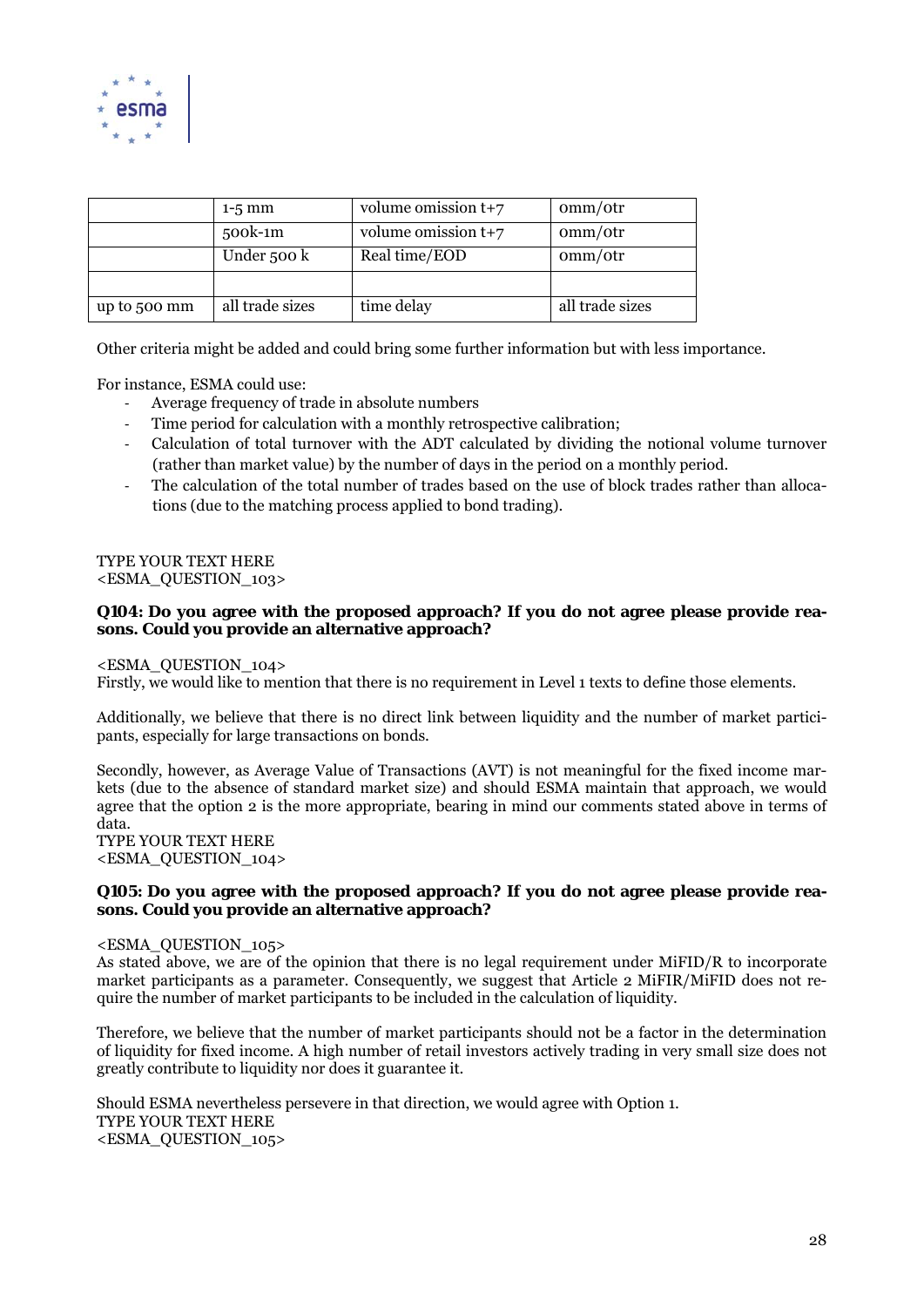

#### **Q106: Do you agree with the proposed approach? If you do not agree please provide reasons. Could you provide an alternative approach?**

#### <ESMA\_QUESTION\_106>

We would agree with ESMA's proposal to use the end-of-day relative bid-ask spreads as published by the most relevant market as long as :

- ‐ Trading takes place on the the order book of the trading venue;
- ‐ Both sides of the spread are available;
- ‐ The information on the spread includes information on the volume as a volume attached; and
- Data are quickly and data is easily accessible via a central source.

### TYPE YOUR TEXT HERE

<ESMA\_QUESTION\_106>

#### **Q107: Should different thresholds be applied for different (classes of) financial instruments? Please provide proposals and reasons.**

#### <ESMA\_QUESTION\_107>

We believe that all classes of assets should be treated equally. Consequently, the parameters used should be set accordingly.

As expressed above, should there be an important spread between bid and offer, this signals a small liquidity of that instrument and this might be a hint that all the asset class might be illiquid as well.

TYPE YOUR TEXT HERE <ESMA\_QUESTION\_107>

#### **Q108: Do you have any proposals for appropriate spread thresholds? Please provide figures and reasons.**

<ESMA\_QUESTION\_108> TYPE YOUR TEXT HERE <ESMA\_QUESTION\_108>

#### **Q109: How could the data necessary for computing the average spreads be obtained?**

<ESMA\_QUESTION\_109> TYPE YOUR TEXT HERE <ESMA\_QUESTION\_109>

#### **Q110: Do you agree with the proposed approach? If you do not agree please providereasons for your answer. Could you provide an alternative approach?**

<ESMA\_QUESTION\_110> As stated in our reply to question Q108, we believe that ESMA should treat equally all arguments.

We would then agree to the Option 1 as, like we said above, it is taking into account the two most important criteria to define liquidity (total frequency of trades and ADT).

Additionally, we would urge ESMA to be extremely cautious in that definition's exercise as erroneously categorising a bond as liquid rather than illiquid would create more and greater problems. TYPE YOUR TEXT HERE <ESMA\_QUESTION\_110>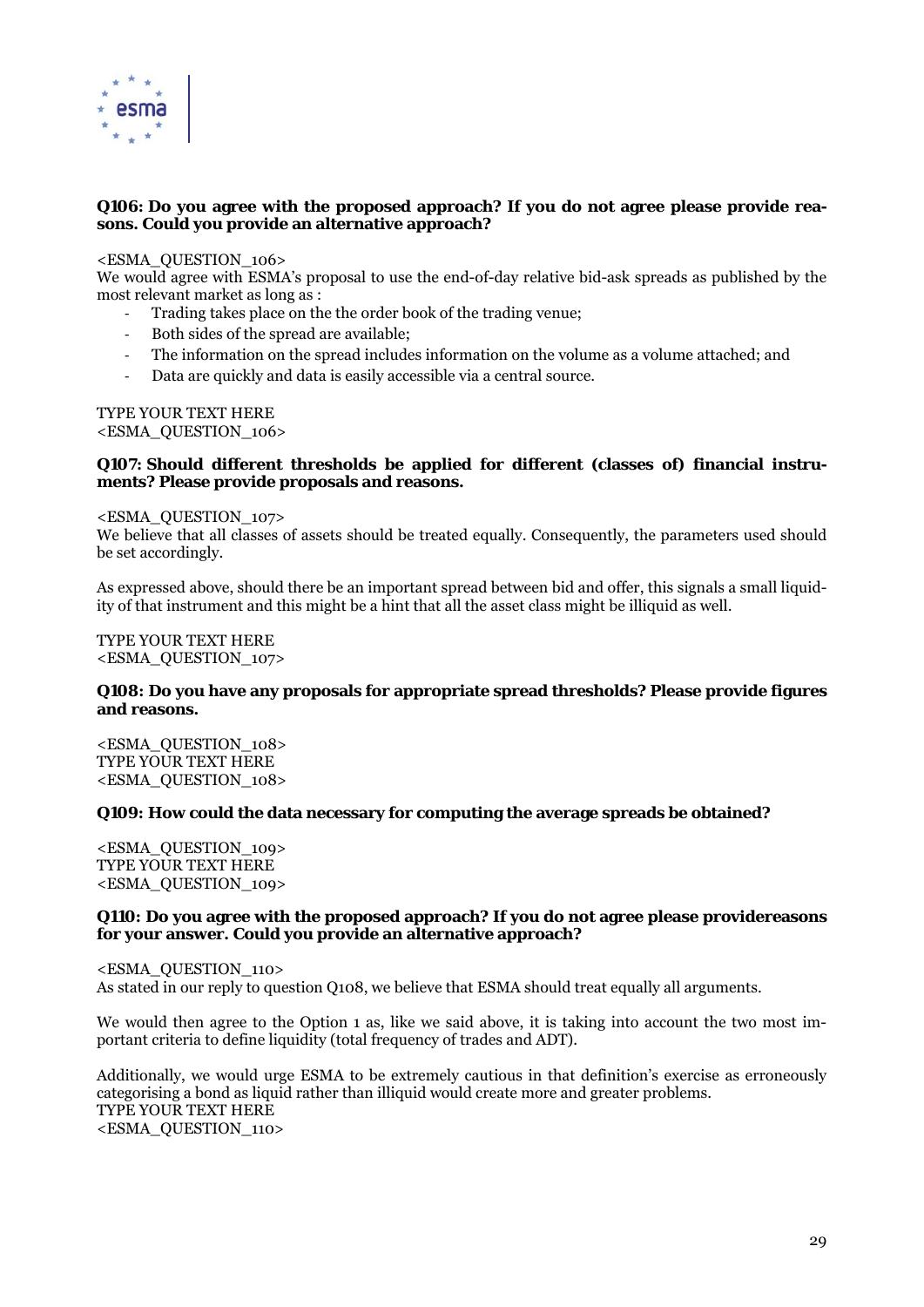

#### **Q111: Overall, could you think of an alternative approach on how to assess whether a market is liquid bearing in mind the various elements of the liquid market definition in MiFIR?**

<ESMA\_QUESTION\_111> TYPE YOUR TEXT HERE <ESMA\_QUESTION\_111>

**Q112: Which is your preferred scenario or which combination of thresholds would you propose for defining a liquid market for bonds or for a sub-category of bonds (sovereign, corporate, covered, convertible, etc.)? Please provide reasons for your answer.** 

<ESMA\_QUESTION\_112> Please refer to our detailed answer to question Q103.

Based on the ESMA statement, we believe that the outstanding percentage is more relevant than the transaction size and we are proposing you to define the liquidity of bonds as follows:

(1) Use the criteria proposed by ESMA

(2) Add the ratio between the size of the envisaged transaction and the total amount of issuance on that issue

We believe that Scenario 3 is the most relevant as it takes into account the average daily volume and trading activities (to be categorized as liquid an instrument should be traded at least once a day on average). TYPE YOUR TEXT HERE <ESMA\_QUESTION\_112>

#### **Q113: Should the concept of liquid market be applied to financial instruments (IBIA) or to classes of financial instruments (COFIA)? Would be appropriate to apply IBIA for certain asset classes and COFIA to other asset classes? Please provide reasons for your answers**

<ESMA\_QUESTION\_113> TYPE YOUR TEXT HERE <ESMA\_QUESTION\_113>

**Q114: Do you have any (alternative) proposals how to take the 'range of market conditions and the life-cycle' of (classes of) financial instruments into account - other than the periodic reviews described in the sections periodic review of the liquidity threshold and periodic assessment of the liquidity of the instrument class, above?** 

<ESMA\_QUESTION\_114> TYPE YOUR TEXT HERE <ESMA\_QUESTION\_114>

**Q115: Do you have any proposals on how to form homogenous and relevant classes of financial instruments? Which specifics do you consider relevant for that purpose? Please distinguish between bonds, SFPs and (different types of) derivatives and across qualitative criteria (please refer to Annex 3.6.1).** 

<ESMA\_QUESTION\_115> TYPE YOUR TEXT HERE <ESMA\_QUESTION\_115>

**Q116: Do you think that, in the context of the liquidity thresholds to be calculated under MiFID II, the classification in Annex 3.6.1 is relevant? Which product types or sub-product types would you be inclined to create or merge? Please provide reasons for your answers** 

<ESMA\_QUESTION\_116> TYPE YOUR TEXT HERE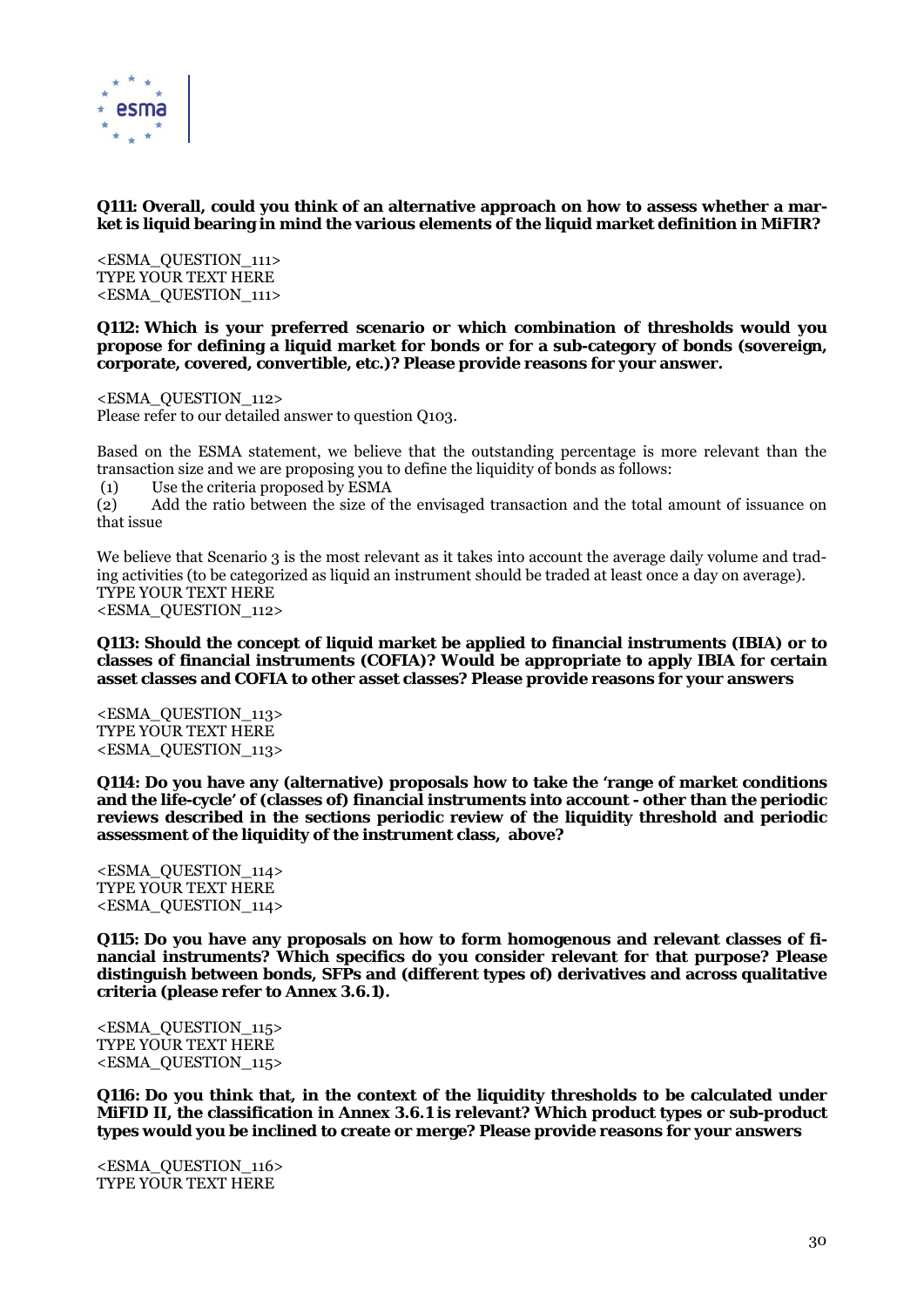

#### <ESMA\_QUESTION\_116>

#### **Q117: Do you agree with the proposed approach? If not, please provide rationales and alternatives.**

<ESMA\_QUESTION\_117> We would agree with ESMA's proposed approach.

We would also encourage ESMA to clearly explain how they plan to practically implement that approach as it would have to happen quickly and efficiently. TYPE YOUR TEXT HERE <ESMA\_QUESTION\_117>

#### **Q118: Do you agree with the proposed thresholds? If not, please provide rationales and alternatives.**

<ESMA\_QUESTION\_118> TYPE YOUR TEXT HERE <ESMA\_QUESTION\_118>

# **3.7. Pre-trade transparency requirements for non-equity instruments**

**Q119: Do you agree with the description of request-for-quote system? If not, how would you describe a request-for-quote system? Please give reasons to support your answer.** 

<ESMA\_QUESTION\_119> We agree with the proposed description. TYPE YOUR TEXT HERE <ESMA\_QUESTION\_119>

**Q120: Do you agree with the inclusion of request-for-stream systems in the definition of request-for-quote system? Please give reasons to support your answer.** 

<ESMA\_QUESTION\_120> TYPE YOUR TEXT HERE <ESMA\_QUESTION\_120>

**Q121: Do you think that – apart from request-for-stream systems – other functionalities should be included in the definition of request-for-quote system? If yes, please provide a description of this functionality and give reasons to support your answer.** 

<ESMA\_QUESTION\_121> We would possibly add the trading carried out via Bloomberg IB messaging as based on a "request for quote" trading. TYPE YOUR TEXT HERE <ESMA\_QUESTION\_121>

#### **Q122: Do you agree with the description of voice trading system? If not, how would you describe a voice trading system?**

<ESMA\_QUESTION\_122> TYPE YOUR TEXT HERE <ESMA\_QUESTION\_122>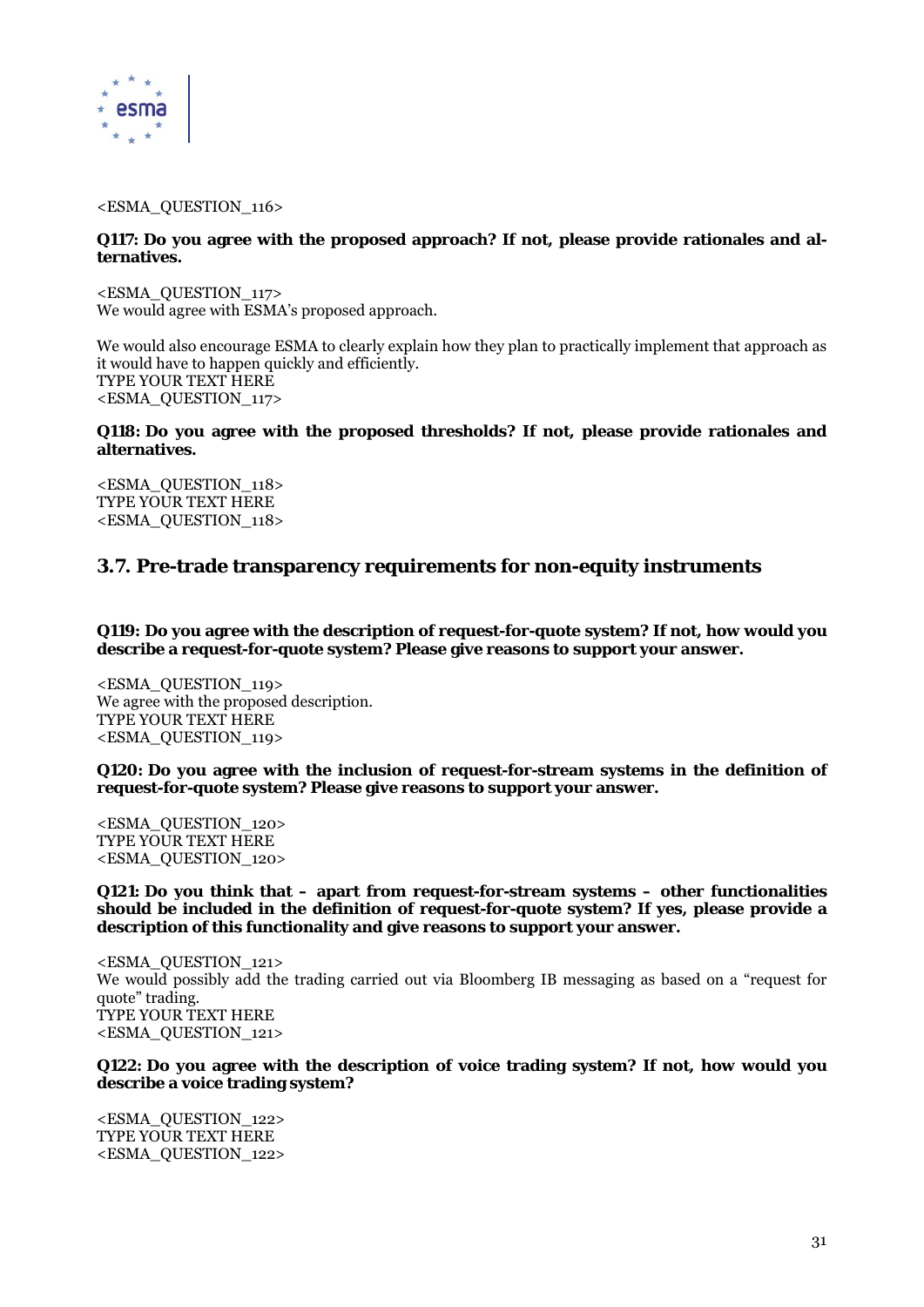

#### **Q123: Do you agree with the proposed table setting out different types of trading systems for non-equity instruments?**

<ESMA\_QUESTION\_123> TYPE YOUR TEXT HERE <ESMA\_QUESTION\_123>

**Q124: Do you think that the information to be made public for each type of trading system provides adequate transparency for each trading system?** 

<ESMA\_QUESTION\_124> TYPE YOUR TEXT HERE <ESMA\_QUESTION\_124>

**Q125: Besides the trading systems mentioned above, are there additional trading models that need to be considered for pre-trade transparency requirements in the non-equity market space?** 

<ESMA\_QUESTION\_125> TYPE YOUR TEXT HERE <ESMA\_QUESTION\_125>

**Q126: If you think that additional trading systems should be considered, what information do you think should be made public for each additional type of trading model?** 

<ESMA\_QUESTION\_126> TYPE YOUR TEXT HERE <ESMA\_QUESTION\_126>

**Q127: Based on your experience, what are the different types of voice trading systems in the market currently? What specific characteristics do these systems have?** 

<ESMA\_QUESTION\_127> We see two types of RFQ: Telephone and Bloomberg IB. TYPE YOUR TEXT HERE <ESMA\_QUESTION\_127>

**Q128: How do these voice trading systems currently make information public or known to interested parties at the pre-trade stage?** 

<ESMA\_QUESTION\_128> TYPE YOUR TEXT HERE <ESMA\_QUESTION\_128>

**Q129: Do you agree with ESMA's approach in relation to the content, method and timing of pre-trade information being made available to the wider public?** 

<ESMA\_QUESTION\_129> TYPE YOUR TEXT HERE <ESMA\_QUESTION\_129>

**Q130: Do you agree with the above mentioned approach with regard to indicative pre-trade bid and offer prices which are close to the price of the trading interests? Please give reasons to support your answer** 

<ESMA\_QUESTION\_130>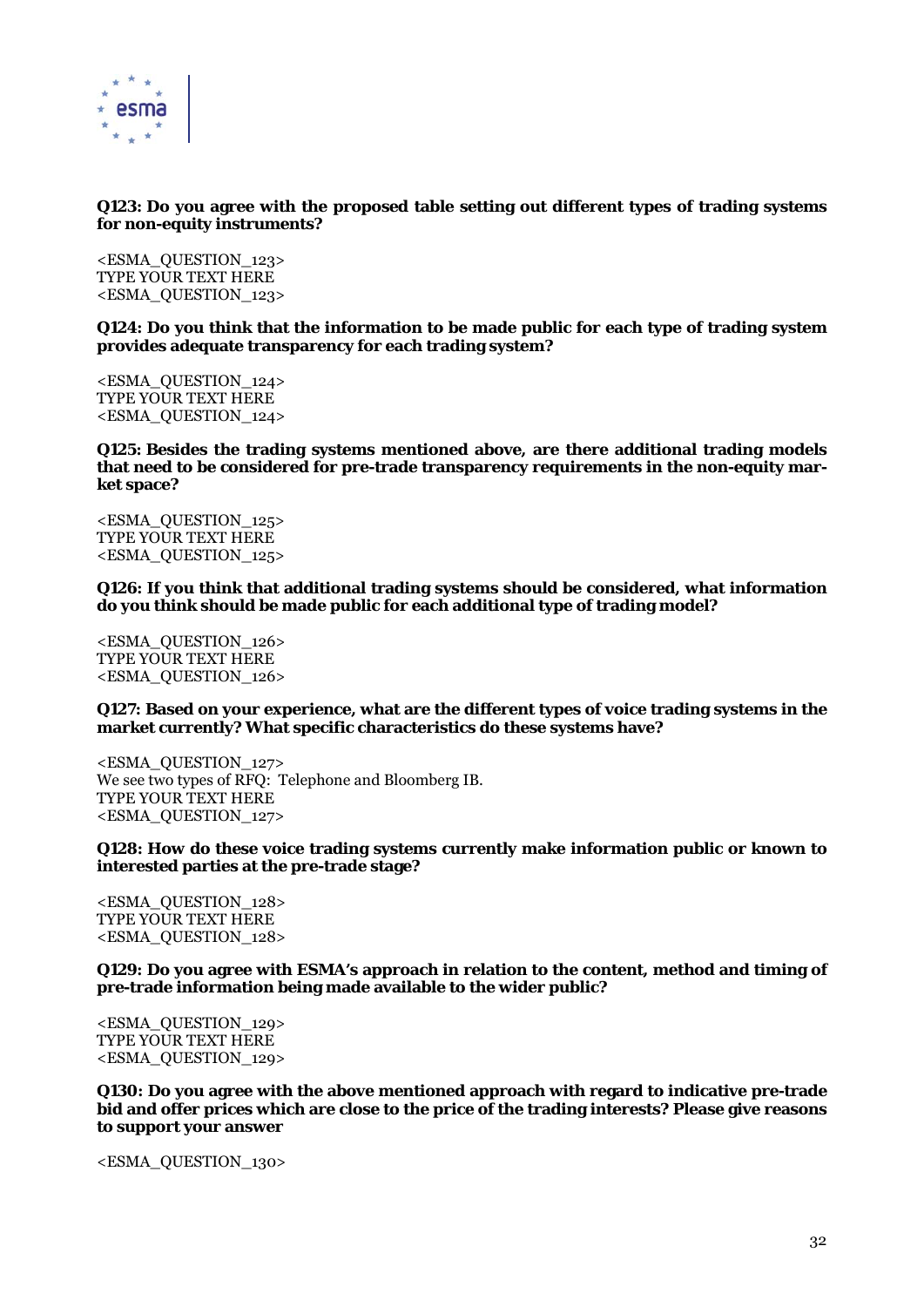

We would agree, bearing in mind the need for a careful approach. Indicative prices can be very misleading as it is very easy for brokers to put aggressive indication prices in, but then step back when they come close to execution. of an indicative price. TYPE YOUR TEXT HERE <ESMA\_QUESTION\_130>

#### **Q131: If you do not agree with the approach described above please provide an alternative**

<ESMA\_QUESTION\_131> TYPE YOUR TEXT HERE <ESMA\_QUESTION\_131>

# **3.8. Post-trade transparency requirements for non-equity instruments**

**Q132: Do you agree with the proposed content of post-trade public information? If not, please provide arguments and suggestions for an alternative.** 

<ESMA\_QUESTION\_132> TYPE YOUR TEXT HERE <ESMA\_QUESTION\_132>

**Q133: Do you think that the current post-trade regime for shares on the systematic internaliser's identity should be extended to non-equity instruments or that the systematic internaliser's identity is relevant information which should be published without exception?** 

<ESMA\_QUESTION\_133> Even more forcefully than for equities, we disagree with the publication of disclosing S.I. data.

We cannot see any benefit or reason for disclosing the S.I. data. This would potentially discourage counterparties to enter into transactions. TYPE YOUR TEXT HERE <ESMA\_QUESTION\_133>

#### **Q134: Is there any other information that would be relevant to the market for the above mentioned asset classes?**

<ESMA\_QUESTION\_134> TYPE YOUR TEXT HERE <ESMA\_QUESTION\_134>

#### **Q135: Do you agree with the proposed table of identifiers for transactions executed on nonequity instruments? Please provide reasons for your answer.**

<ESMA\_QUESTION\_135>

Yes, we would agree with the proposed approach although we would like to express a slight concern that making it complex lessens the chance of success.

Consequently, we certainly would not want any more identifiers than currently proposed by ESMA. TYPE YOUR TEXT HERE <ESMA\_QUESTION\_135>

**Q136: Do you support the use of flags to identify trades which have benefitted from the use of deferrals? Should separate flags be used for each type of deferral (e.g. large in scale deferral, size specific to the instrument deferral)? Please provide reasons for your answer.**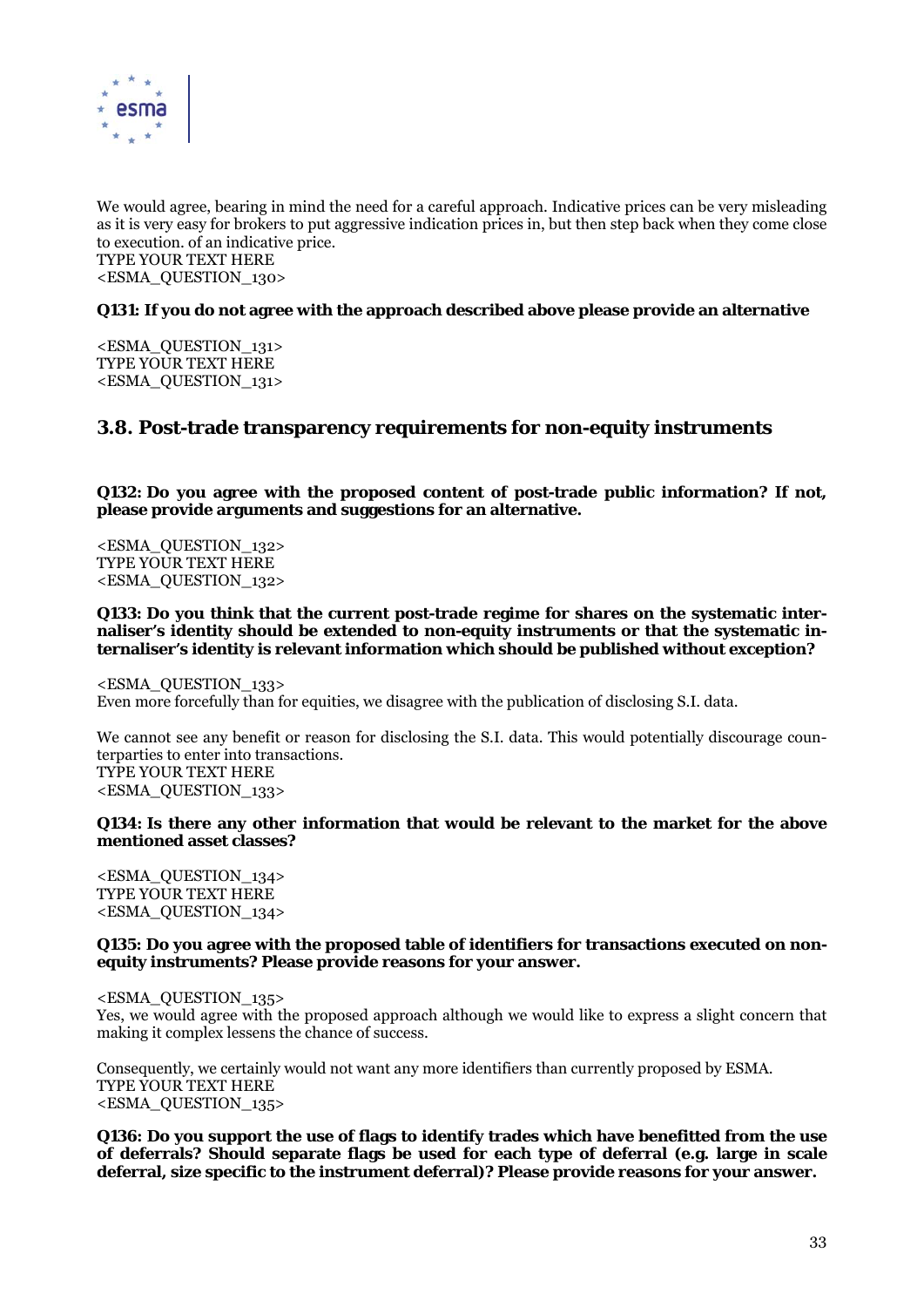

<ESMA\_QUESTION\_136> TYPE YOUR TEXT HERE <ESMA\_QUESTION\_136>

**Q137: Do you think a flag related to coupon payments (ex/cum) should be introduced? If yes, please describe the cases where such flags would be warranted and which information should be captured.** 

<ESMA\_QUESTION\_137> TYPE YOUR TEXT HERE <ESMA\_QUESTION\_137>

**Q138: Do you think that give-up/give-in trades (identified with a flag) should be included in post-trade reports or not made public? Please provide reasons for your answers.** 

<ESMA\_QUESTION\_138> TYPE YOUR TEXT HERE <ESMA\_QUESTION\_138>

**Q139: Do you agree that securities financing transactions should be exempted from the post-trade transparency regime?** 

<ESMA\_QUESTION\_139> TYPE YOUR TEXT HERE <ESMA\_QUESTION\_139>

**Q140: Do you agree that for the initial application of the new transparency regime the information should be made public within five minutes after the relevant non-equity transaction? Please provide reasons for your answer.** 

<ESMA\_QUESTION\_140> TYPE YOUR TEXT HERE <ESMA\_QUESTION\_140>

**Q141: Do you agree with the proposed text or would you propose an alternative option? Please provide reasons for your answer.** 

<ESMA\_QUESTION\_141> We agree with the proposed text and we would suggest using TRACE as an example of a system that is already in operation. TYPE YOUR TEXT HERE <ESMA\_QUESTION\_141>

#### **Q142: Do you agree that the intra-day deferral periods should range between 60 minutes and 120 minutes?**

<ESMA\_QUESTION\_142> We would rather see longer periods. It should then be considered as a possible deferral period that would end with the closure of the market where this security is first registered.

We are willing to preserve liquidity as much as possible rather than forcing reporting. TYPE YOUR TEXT HERE <ESMA\_QUESTION\_142>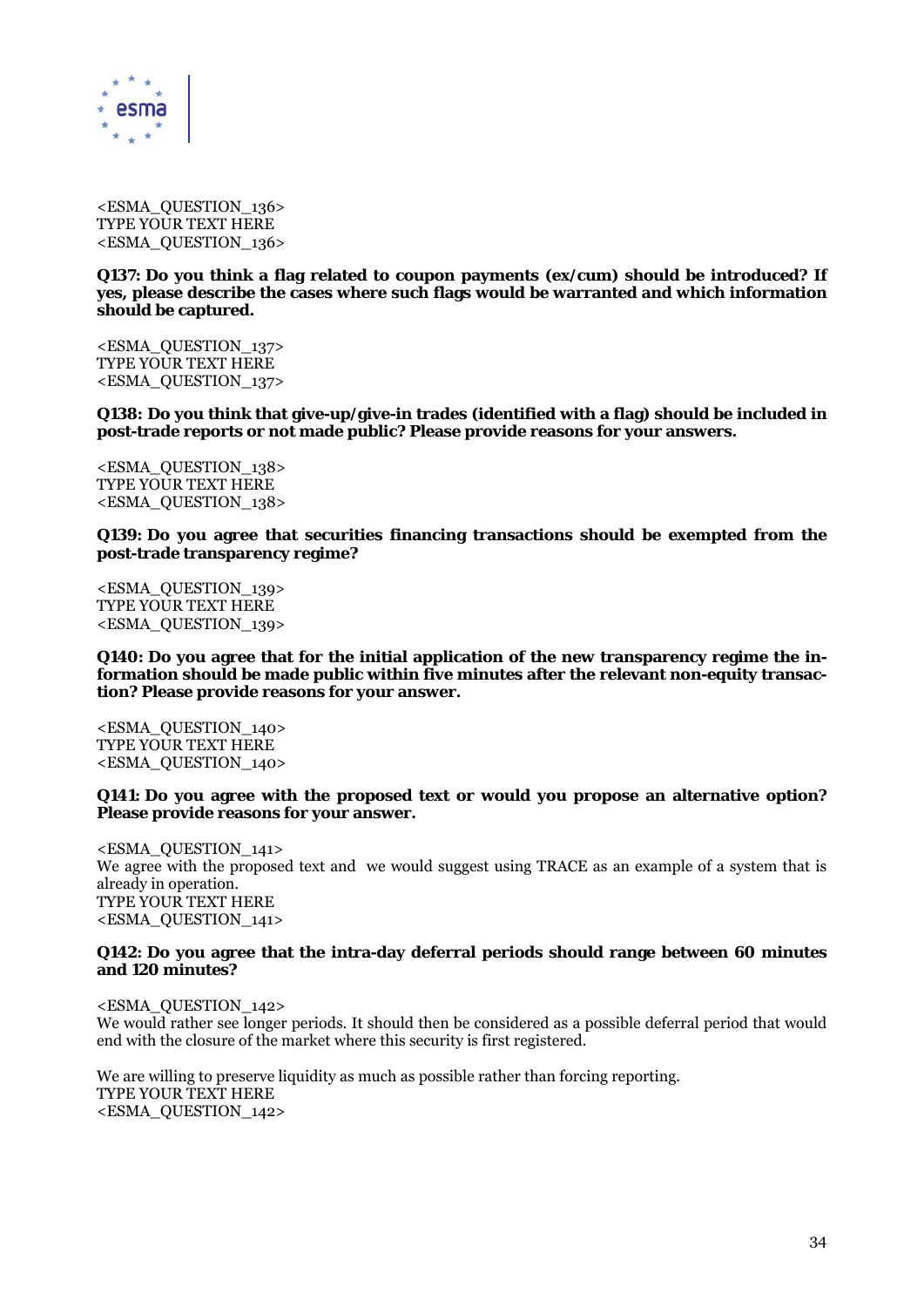

#### **Q143: Do you agree that the maximum deferral period, reserved for the largest transactions, should not exceed end of day or, for transactions executed after 15.00, the opening of the following trading day? If not, could you provide alternative proposals? Please provide reasons for your answer.**

<ESMA\_QUESTION\_143> We believe that a longer period may be appropriate in certain circumstances.

Additionally and in line with AFG's request for longest possible reporting period (see e.g. our replies to section 3.2 and 3.6 of the DP) what we expressed above, we cannot see any benefit in forcing trades after 3pm to be reported at the following day's opening TYPE YOUR TEXT HERE <ESMA\_QUESTION\_143>

#### **Q144: Do you consider there are reasons for applying different deferral periods to different asset classes, e.g. fixing specific deferral periods for sovereign bonds? Please provide arguments to support your answer.**

<ESMA\_QUESTION\_144> As stated above, we believe that there must be some real homogeneous approach that could be achieved through application of identical criteria within the same classes of assets.

TYPE YOUR TEXT HERE <ESMA\_QUESTION\_144>

#### **Q145: Do you support the proposal that the deferral for non-equity instruments which do not have a liquid market should be until the end of day + 1? Please provide reasons for your answer.**

<ESMA\_QUESTION\_145> We would encourage ESMA to consider even a larger period of time. This would help protecting liquidity and would in line with ECB work on T+2 and T2S. <ESMA\_QUESTION\_145>

**Q146: Do you think that one universal deferral period is appropriate for all non-equity instruments which do not have a liquid market or that the deferrals should be set at a more granular level, depending on asset class and even sub asset class. Please provide reasons for your answer.** 

<ESMA\_QUESTION\_146> TYPE YOUR TEXT HERE <ESMA\_QUESTION\_146>

**Q147: Do you agree with the proposal that during the deferred period for non-equity instruments which do not have a liquid market, the volume of the transaction should be omitted but all the other details of individual transactions must be published? Please provide reasons for your answer.** 

<ESMA\_QUESTION\_147> TYPE YOUR TEXT HERE <ESMA\_QUESTION\_147>

**Q148: Do you agree that publication in an aggregated form with respect to sovereign debt should be authorised for an indefinite period only in limited circumstances? Please give reasons for your answers. If you disagree, what alternative approaches would you propose?** 

<ESMA\_QUESTION\_148>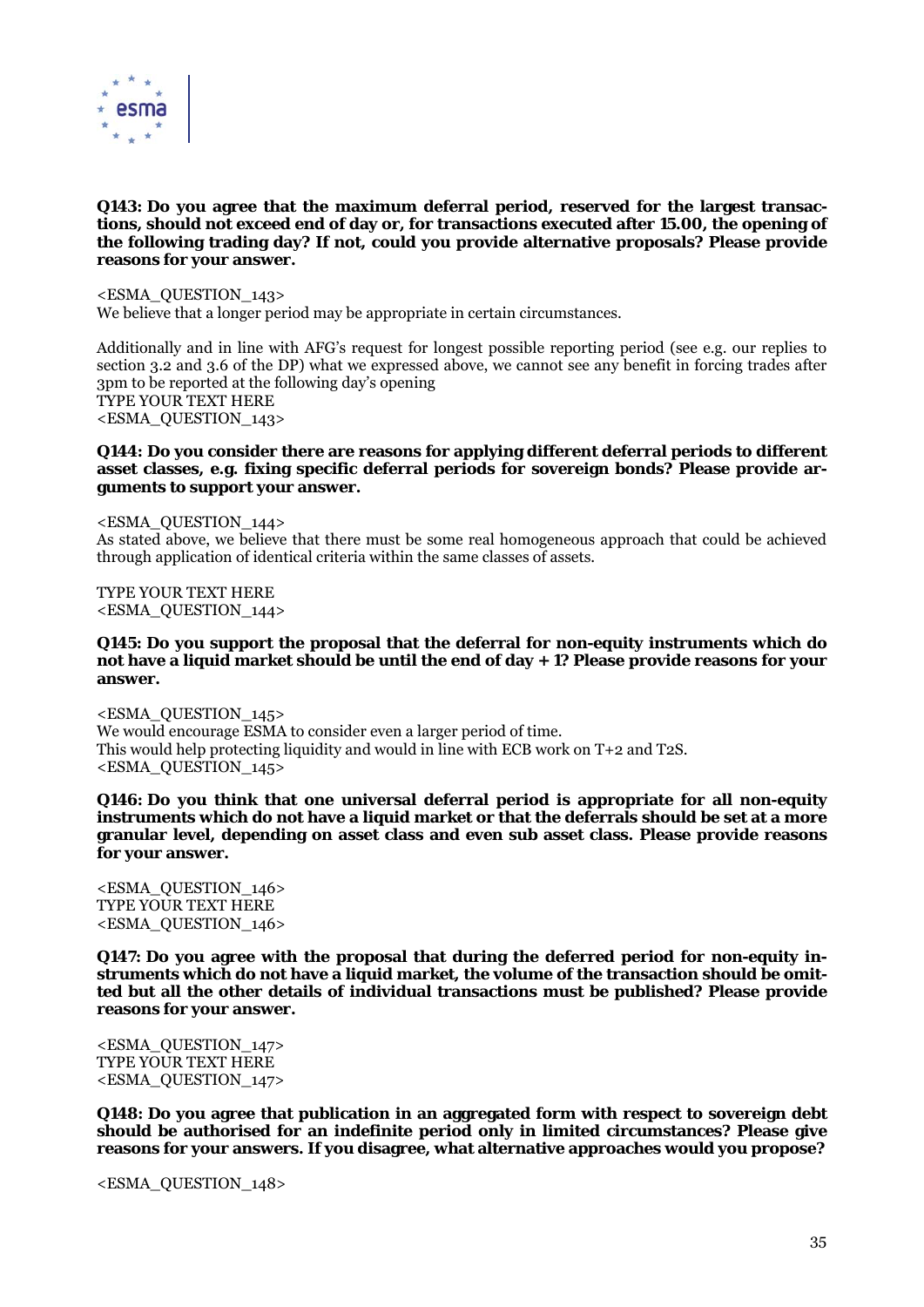

TYPE YOUR TEXT HERE <ESMA\_QUESTION\_148>

**Q149: In your view, which criteria and/or conditions would it be appropriate to specify as indicating there is a need to authorise extended/indefinite deferrals for sovereign debt??** 

<ESMA\_QUESTION\_149> TYPE YOUR TEXT HERE <ESMA\_QUESTION\_149>

**Q150: In your view, could those transactions determined by other factors than the valuation of the instrument be authorised for deferred publication to the end of day? Please provide reasons for your answer.** 

<ESMA\_QUESTION\_150> TYPE YOUR TEXT HERE <ESMA\_QUESTION\_150>

# **3.9. The transparency regime of non-equity large in scale orders and transactions**

**Q151: Do you agree with the proposed option? Which option would be more suitable for the calibration of the large in scale requirements within an asset class?** 

<ESMA\_QUESTION\_151> We agree with option 2 as it would be easier to administer.

We would also definitely be looking for improved accuracy. TYPE YOUR TEXT HERE <ESMA\_QUESTION\_151>

**Q152: Do you consider there are reasons for opting for different options for different asset classes? Please provide arguments.** 

<ESMA\_QUESTION\_152> TYPE YOUR TEXT HERE <ESMA\_QUESTION\_152>

#### **Q153: Do you agree that the choice between the two options should be consistent with the approach adopted for the assessment of liquidity? If not, please provide arguments.**

<ESMA\_QUESTION\_153> AFG members suggested using the outstanding percentage rather than the transaction size.

Please see also our reply to question Q103. TYPE YOUR TEXT HERE <ESMA\_QUESTION\_153>

**Q154: Do you agree with the proposed approach? If no, which indicator would you consider more appropriate for the determination of large in scale thresholds for orders and transactions?** 

<ESMA\_QUESTION\_154> TYPE YOUR TEXT HERE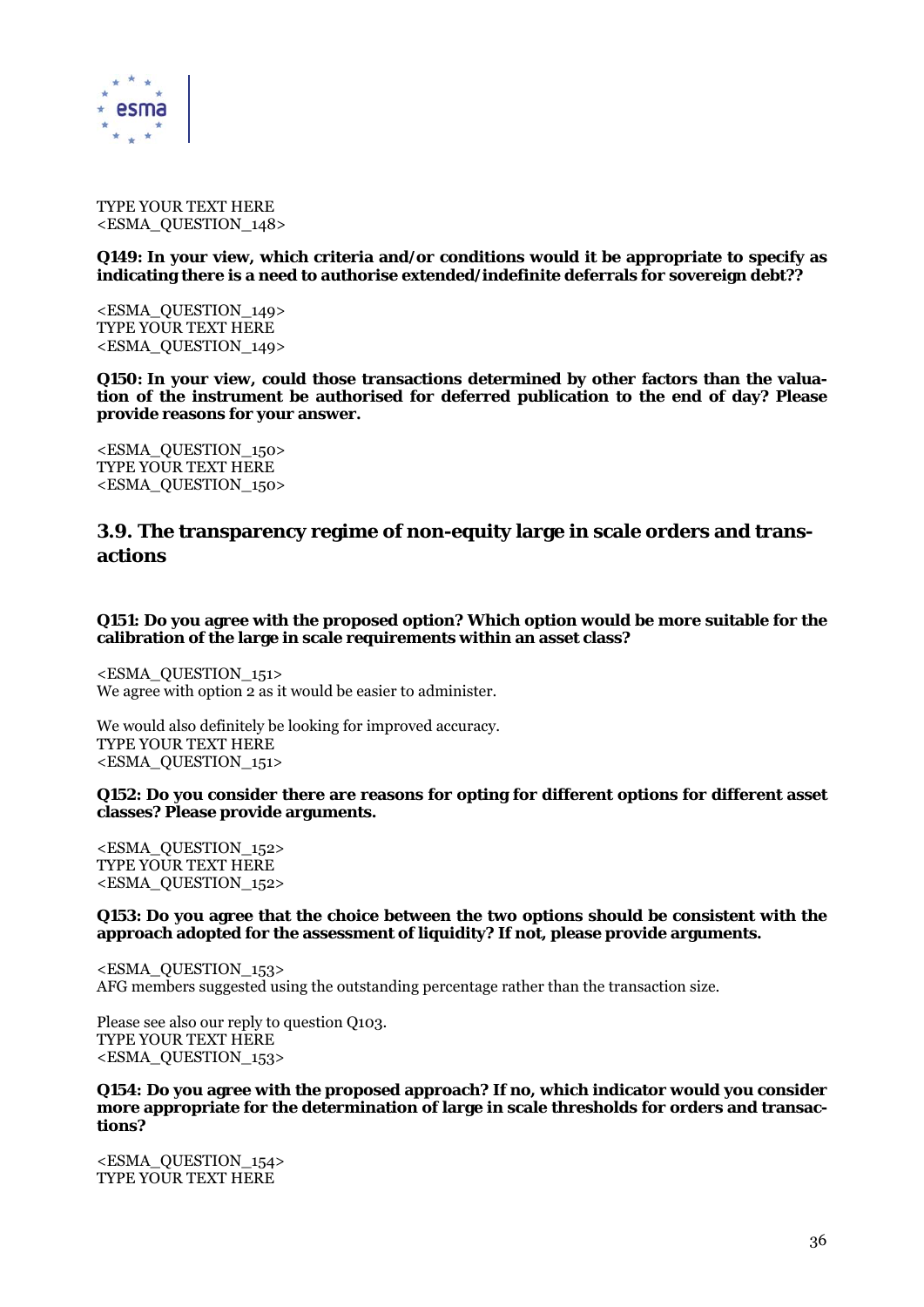

#### <ESMA\_QUESTION\_154>

**Q155: Do you agree that the proxy used for the determining the large in scale thresholds should be the same as the one used to assess the average size of transactions in the context of the definition of liquid markets? Please provide arguments.** 

<ESMA\_QUESTION\_155> TYPE YOUR TEXT HERE <ESMA\_QUESTION\_155>

**Q156: In your view, which option would be more suitable for the determination of the large in scale thresholds? Please provide arguments.** 

<ESMA\_QUESTION\_156> TYPE YOUR TEXT HERE <ESMA\_QUESTION\_156>

**Q157: Alternatively which method would you suggest for setting the large in scale thresholds?** 

<ESMA\_QUESTION\_157> We agree with Option 1.

TYPE YOUR TEXT HERE <ESMA\_QUESTION\_157>

**Q158: In your view, should large in scale thresholds for orders differ from the large in scale thresholds for transactions? If yes, which thresholds should be higher: pre-trade or posttrade? Please provide reasons to support your answer.** 

<ESMA\_QUESTION\_158> We believe that treating them separately would increase complexity without improving the transparency. We would also insist on the need to develop model sufficiently flexible to be applicable by market participants. TYPE YOUR TEXT HERE <ESMA\_QUESTION\_158>

**Q159: Do you agree that the large in scale thresholds should be computed only on the basis of transactions carried out on trading venues following the implementation of MiFID II? Please, provide reasons for the answer.** 

<ESMA\_QUESTION\_159> TYPE YOUR TEXT HERE <ESMA\_QUESTION\_159>

**Q160: Do you think that the condition for deferred publication of large in scale transactions currently applying to shares (transaction is between an investment firm that deals on own account and a client of the investment firm) is applicable to non-equity instruments? Please provide reasons for your answer.** 

<ESMA\_QUESTION\_160> TYPE YOUR TEXT HERE <ESMA\_QUESTION\_160>

**Q161: Do you agree that the large in scale regime should be reviewed no earlier than two years after application of MiFIR in practice?**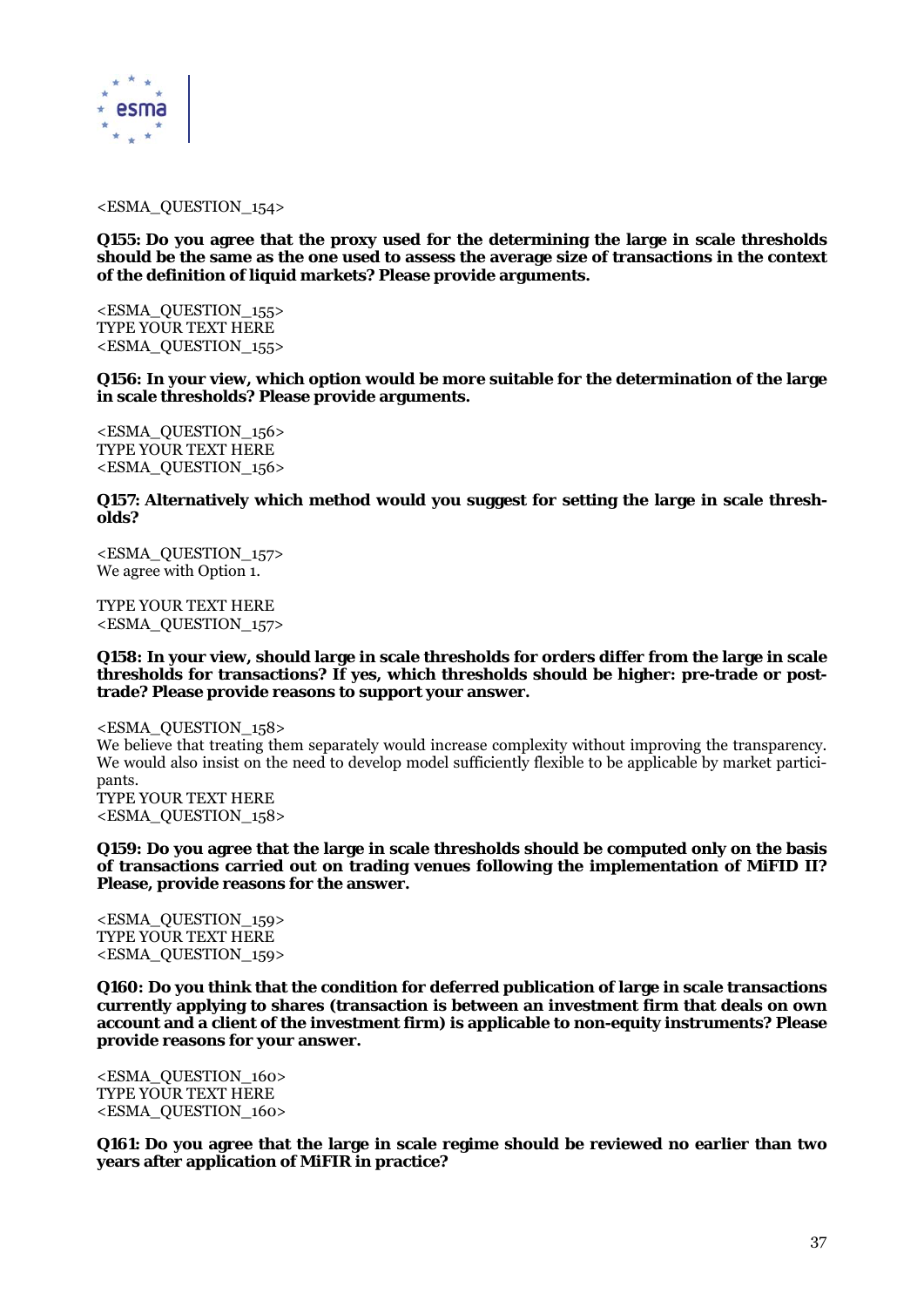

<ESMA\_QUESTION\_161> TYPE YOUR TEXT HERE <ESMA\_QUESTION\_161>

# **3.10. Size specific to the instrument**

**Q162: Do you agree with the above description of the applicability of the size specific to the instrument? If not please provide reasons for your answer.** 

<ESMA\_QUESTION\_162> TYPE YOUR TEXT HERE <ESMA\_QUESTION\_162>

**Q163: Do you agree with the proposal that the size specific to the instrument should be set as a percentage of the large in scale size? Please provide reasons for you answer.** 

<ESMA\_QUESTION\_163> TYPE YOUR TEXT HERE <ESMA\_QUESTION\_163>

**Q164: In your view, what methodologies would be most appropriate for measuring the undue risk in order to set the size specific threshold?** 

<ESMA\_QUESTION\_164> TYPE YOUR TEXT HERE <ESMA\_QUESTION\_164>

**Q165: Would you suggest any other practical ways in which ESMA could take into account whether, at such sizes, liquidity providers would be able to hedge their risks?** 

<ESMA\_QUESTION\_165> TYPE YOUR TEXT HERE <ESMA\_QUESTION\_165>

**Q166: Do you agree with ESMA's description of how the size specific to the instrument waiver would interact with the large in scale waiver? Please provide reasons for your answer.** 

<ESMA\_QUESTION\_166> TYPE YOUR TEXT HERE <ESMA\_QUESTION\_166>

**Q167: Do you agree with ESMA's description of how the size specific to the instrument deferrals would interact with the large in scale deferrals? In particular, do you agree that the deferral periods for the size specific to the instrument and the large in scale should differ and have any specific proposals on how the deferral periods should be calibrated? Please provide reasons for your answer.** 

<ESMA\_QUESTION\_167> TYPE YOUR TEXT HERE <ESMA\_QUESTION\_167>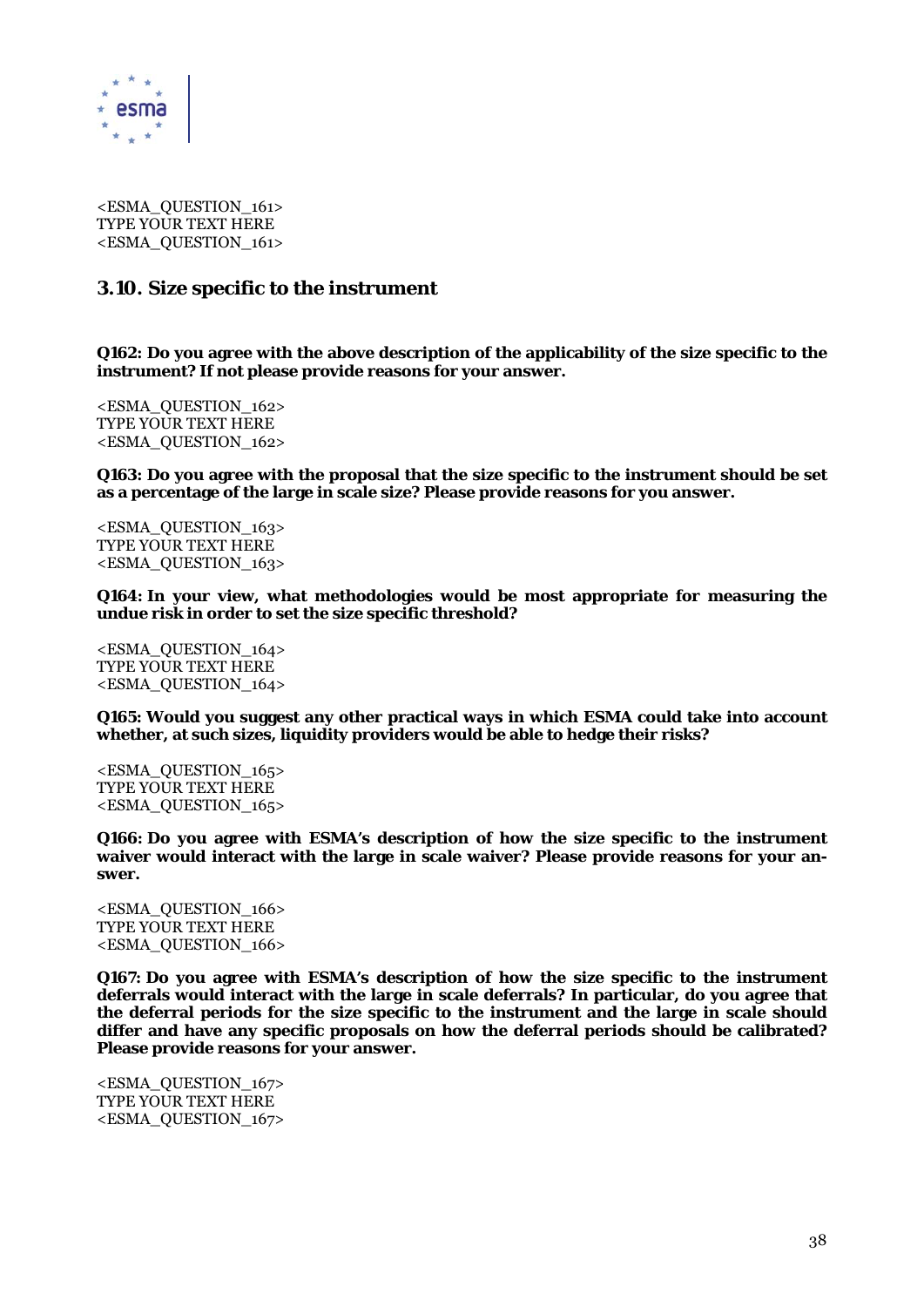

# **3.11. The Trading Obligation for Derivatives**

## **Q168: Do you agree that there should be consistent categories of derivatives contracts throughout MiFIR/EMIR?**

<ESMA\_QUESTION\_168> TYPE YOUR TEXT HERE <ESMA\_QUESTION\_168>

**Q169: Do you agree with this approach to the treatment of third countries?** 

<ESMA\_QUESTION\_169> TYPE YOUR TEXT HERE <ESMA\_QUESTION\_169>

**Q170: Do you agree with the proposed criteria based anti-avoidance procedure?** 

<ESMA\_QUESTION\_170> TYPE YOUR TEXT HERE <ESMA\_QUESTION\_170>

**Q171: Do you think it would be reasonable for ESMA to consult venues with regard to which classes of derivatives contracts are traded on venue? Do you think venues would be well placed to undertake this task?** 

<ESMA\_QUESTION\_171> TYPE YOUR TEXT HERE <ESMA\_QUESTION\_171>

**Q172: The discussion in section 3.6 on the liquid market for non-equity instruments around 'average frequency', 'average size', 'number and type of active market participants' and average size of spreads is also relevant to this chapter and we would welcome respondent's views on any differences in how the trading obligation procedure should approach the following:** 

<ESMA\_QUESTION\_172> TYPE YOUR TEXT HERE <ESMA\_QUESTION\_172>

**Q173: Do you have a view on how ESMA should approach data gathering about a product's life cycle, and how a dynamic calibration across that life cycle might work? How frequently should ESMA revisit its assumptions? What factors might lead the reduction of the liquidity of a contract currently traded on venue? Are you able to share with ESMA any analysis related to product lifecycles?** 

<ESMA\_QUESTION\_173> TYPE YOUR TEXT HERE <ESMA\_QUESTION\_173>

**Q174: Do you have any suggestions on how ESMA should consider the anticipated effects of the trading obligation on end users and on future market behaviour?** 

<ESMA\_QUESTION\_174> TYPE YOUR TEXT HERE <ESMA\_QUESTION\_174>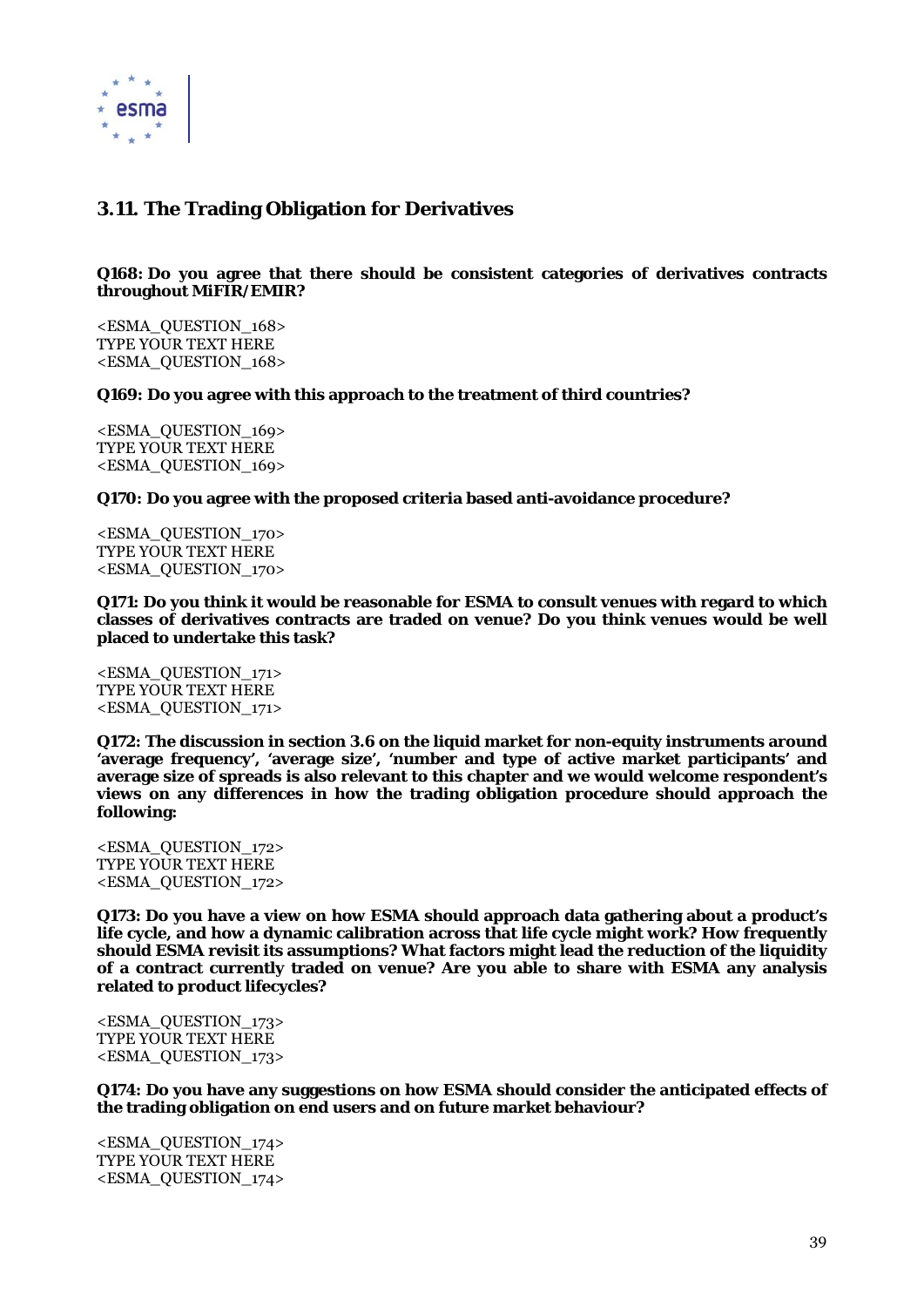

# **Q175: Do you have any other comments on our overall approach?**

<ESMA\_QUESTION\_175> TYPE YOUR TEXT HERE <ESMA\_QUESTION\_175>

# **3.12. Transparency Requirements for the Members of ESCB**

**Q176: Do you agree that the above identifies the types of operations that can be undertaken by a member of the ESCB for the purpose of monetary, foreign exchange and financial stability policy and that are within the MiFID scope? Please give reasons to support your answer.** 

<ESMA\_QUESTION\_176> TYPE YOUR TEXT HERE <ESMA\_QUESTION\_176>

**Q177: What is your view about the types of transactions for which the member of the ESCB would be able to provide prior notification that the transaction is exempt?** 

<ESMA\_QUESTION\_177> TYPE YOUR TEXT HERE <ESMA\_QUESTION\_177>

# **3.13. Article 22, MiFIR: Providing information for the purposes of transparency and other calculations**

**Q178: Do you have any comments on the content of requests as outlined above?** 

<ESMA\_QUESTION\_178> TYPE YOUR TEXT HERE <ESMA\_QUESTION\_178>

**Q179: Do you have proposals on how NCAs could collect specific information on the number and type of market participants in a product?** 

<ESMA\_QUESTION\_179> TYPE YOUR TEXT HERE <ESMA\_QUESTION\_179>

**Q180: Do you consider the frequency of data requests proposed as appropriate?** 

<ESMA\_QUESTION\_180> TYPE YOUR TEXT HERE <ESMA\_QUESTION\_180>

**Q181: How often should data be requested in respect of newly issued instruments in order to classify them correctly based on their actual liquidity?** 

<ESMA\_QUESTION\_181> TYPE YOUR TEXT HERE <ESMA\_QUESTION\_181>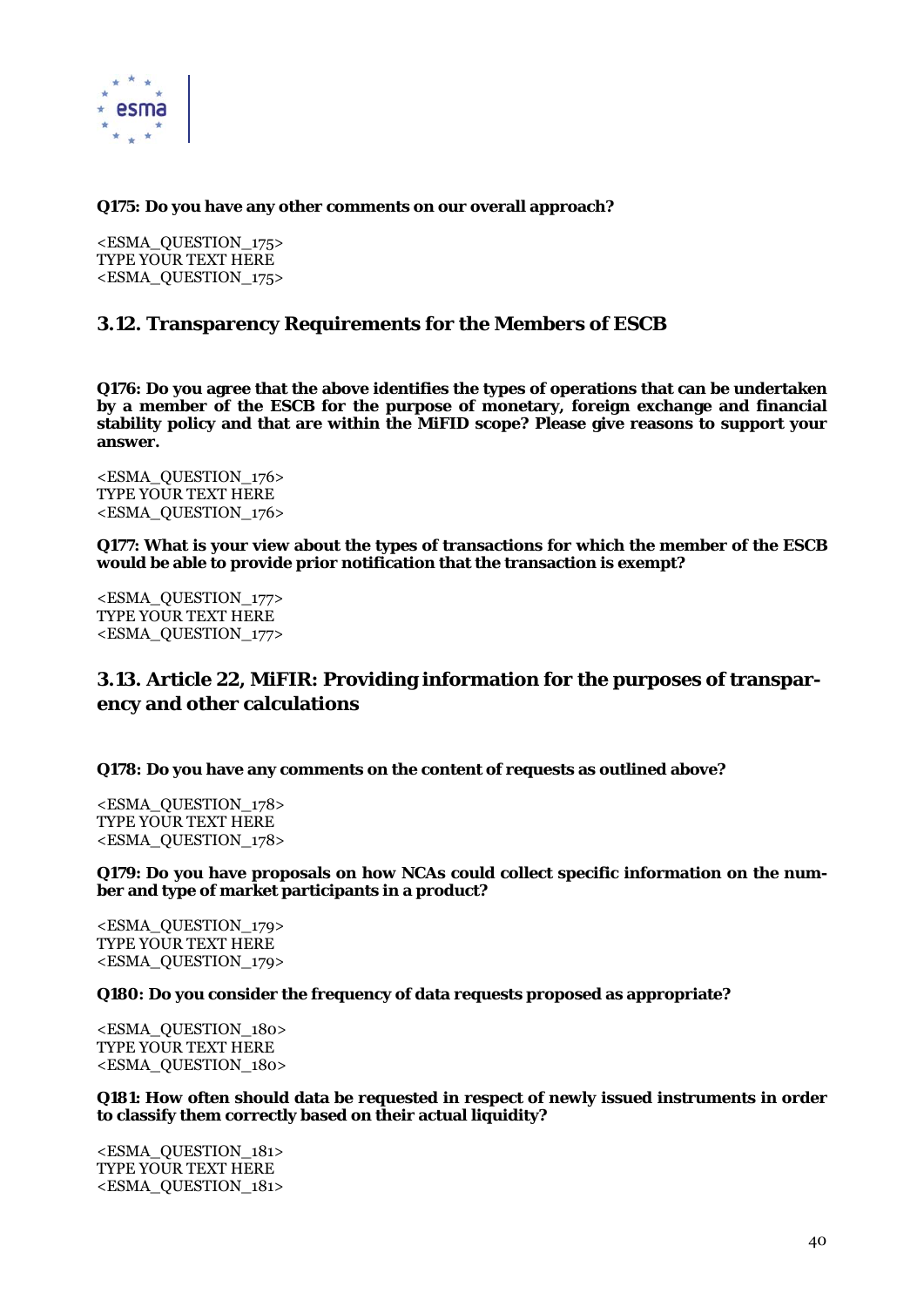

# **Q182: What is your view of ESMA's initial assessment of the format of data requests and do you have any proposals for making requests cost-efficient and useful for all parties involved?**

<ESMA\_QUESTION\_182> TYPE YOUR TEXT HERE <ESMA\_QUESTION\_182>

# **Q183: Do you consider a maximum period of two weeks appropriate for responding to data requests?**

<ESMA\_QUESTION\_183> TYPE YOUR TEXT HERE <ESMA\_QUESTION\_183>

# **Q184: Do you consider a storage time for relevant data of two years appropriate?**

<ESMA\_QUESTION\_184> TYPE YOUR TEXT HERE <ESMA\_QUESTION\_184>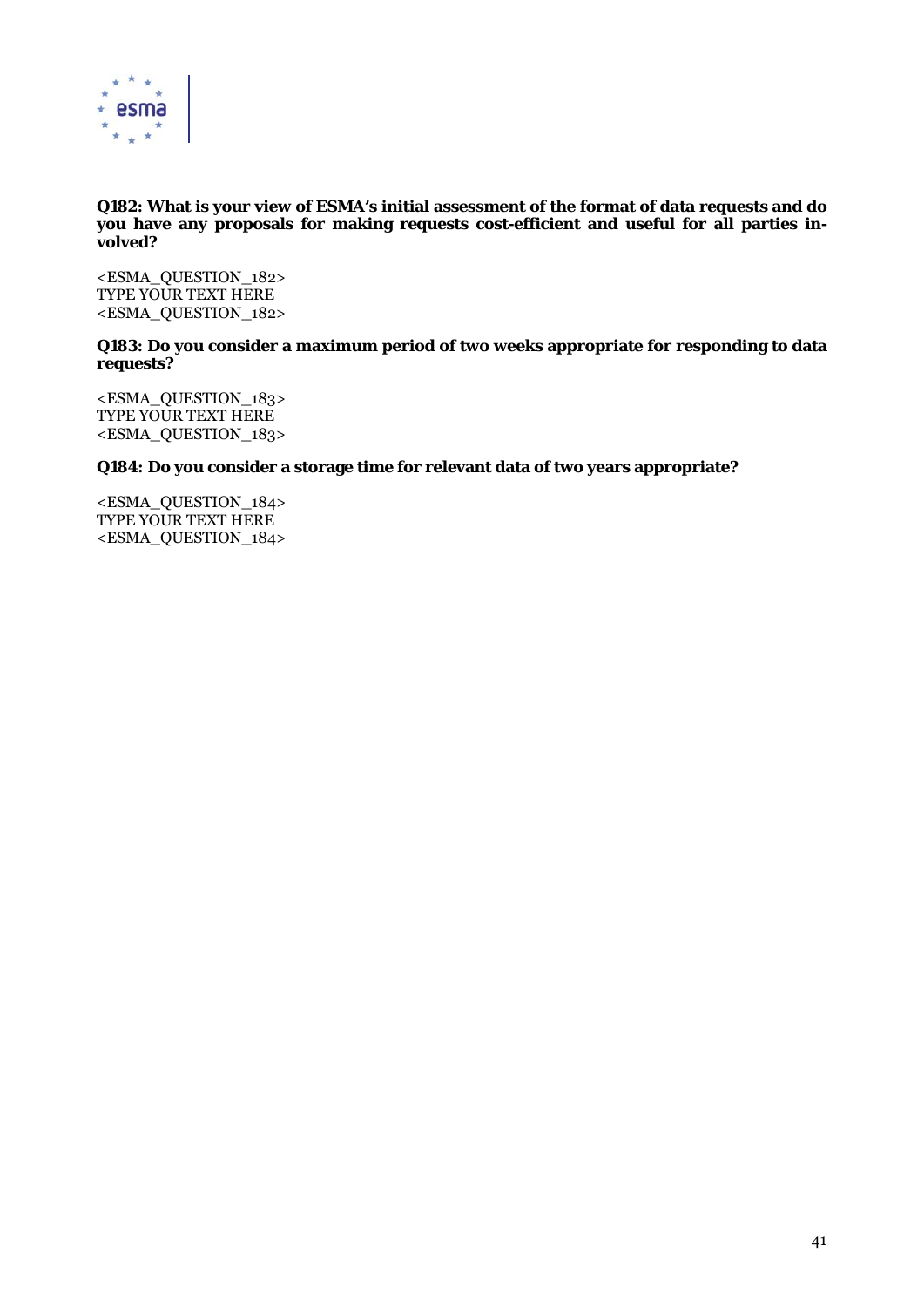

# **4. Microstructural issues**

# **4.1. Microstructural issues: common elements for Articles 17, 48 and 49 MiFID II**

**Q185: Is there any element that has not been considered and/or needs to be further clarified in the ESMA Guidelines that should be addressed in the RTS relating to Articles 17, 48 and 49 of MiFID II?** 

<ESMA\_QUESTION\_185>

Since the publication of the ESMA Guidelines, several changes occurred (on reconciliation, continuous comparison of books with exchange records, etc.) that would have to be taken into account and reflected in the RTS.

TYPE YOUR TEXT HERE <ESMA\_QUESTION\_185>

# **Q186: Do you agree with the definition of 'trading systems' for trading venues?**

<ESMA\_QUESTION\_186>

We do not agree with ESMA's definition as we believe that it is too prescriptive and does not add much value to the definition.

In our opinion, ESMA's proposed definition would take into account irrelevant elements of a trading structure or could forget some other important criteria such as IT progress.

We are of the view that the existing definitions of "continuous order book trading system" and "quote" driven trading system" are remaining relevant as they are set on principal-based approach and could easily be adapted to reflect technological improvements. TYPE YOUR TEXT HERE <ESMA\_QUESTION\_186>

**Q187: Do you agree that the requirements under Articles 48 and 49 of MiFID II are only relevant for continuous auction order book systems and quote-driven trading systems and not for the other systems mentioned above?** 

<ESMA\_QUESTION\_187> TYPE YOUR TEXT HERE <ESMA\_QUESTION\_187>

**Q188: Which hybrid systems, if any, should be considered within the scope of Articles 48 and 49, and why?** 

<ESMA\_QUESTION\_188> TYPE YOUR TEXT HERE <ESMA\_QUESTION\_188>

## **Q189: Do you agree with the definition of "trading system" for investment firms?**

<ESMA\_QUESTION\_189> TYPE YOUR TEXT HERE <ESMA\_QUESTION\_189>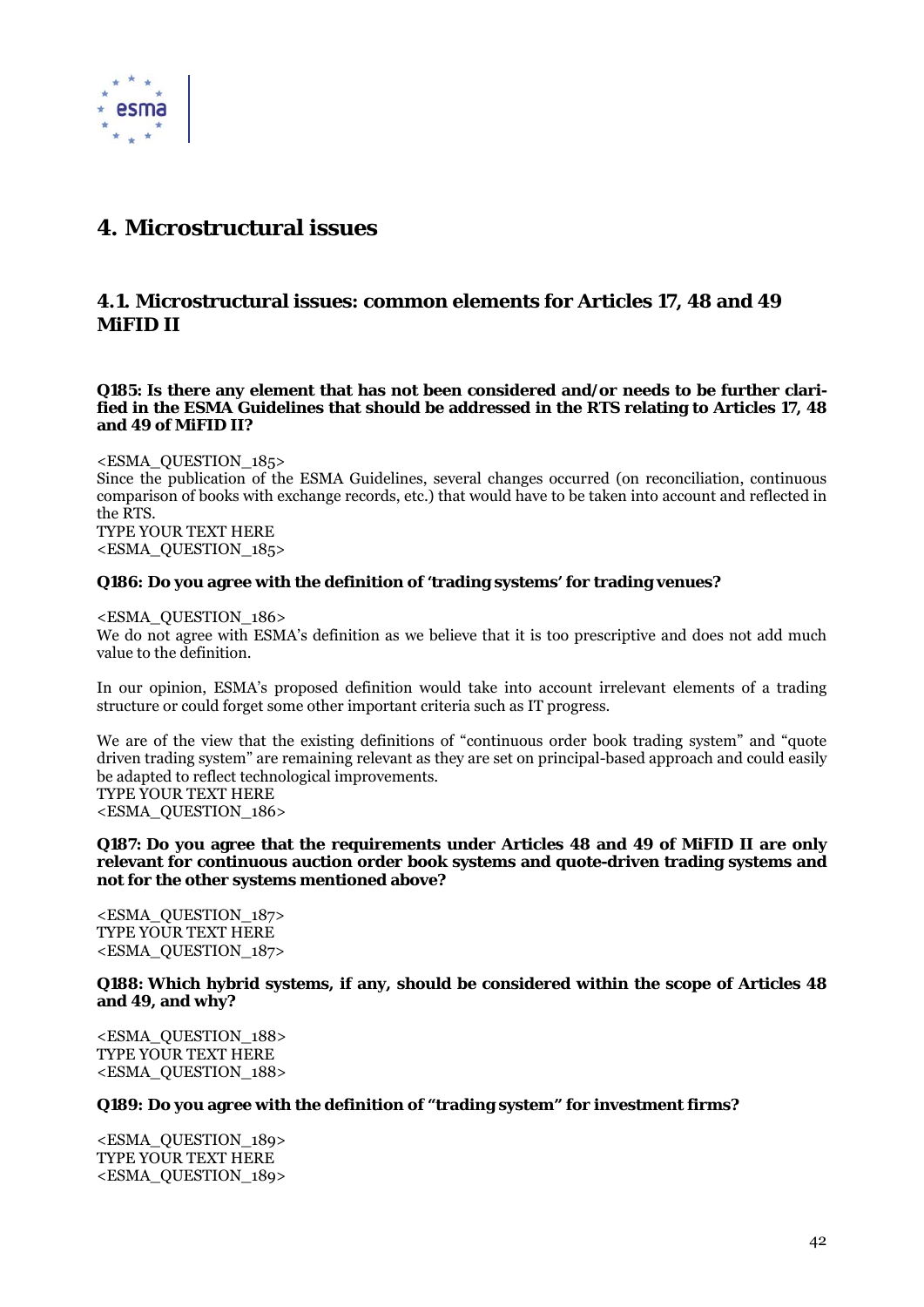

# **Q190: Do you agree with the definition of 'real time' in relation to market monitoring of algorithmic trading activity by investment firms?**

<ESMA\_QUESTION\_190> TYPE YOUR TEXT HERE <ESMA\_QUESTION\_190>

**Q191: Is the requirement that real time monitoring should take place with a delay of maximum 5 seconds appropriate for the risks inherent to algorithmic trading and from an operational perspective? Should the time frame be longer or shorter? Please state your reasons.** 

<ESMA\_QUESTION\_191> TYPE YOUR TEXT HERE <ESMA\_QUESTION\_191>

**Q192: Do you agree with the definition of 't+1' in relation to market monitoring of algorithmic trading activity by investment firms?** 

<ESMA\_QUESTION\_192> TYPE YOUR TEXT HERE <ESMA\_QUESTION\_192>

**Q193: Do you agree with the parameters to be considered to define situations of 'severe market stress' and 'disorderly trading conditions'?** 

<ESMA\_QUESTION\_193> TYPE YOUR TEXT HERE <ESMA\_QUESTION\_193>

# **Q194: Do you agree with the aboveapproach?**

<ESMA\_QUESTION\_194> TYPE YOUR TEXT HERE <ESMA\_QUESTION\_194>

**Q195: Is there any element that should be added to/removed from the periodic selfassessment?** 

<ESMA\_QUESTION\_195> TYPE YOUR TEXT HERE <ESMA\_QUESTION\_195>

**Q196: Would the MiFID II organisational requirements for investment firms undertaking algorithmic trading fit all the types of investment firms you are aware of? Please elaborate.** 

<ESMA\_QUESTION\_196> TYPE YOUR TEXT HERE <ESMA\_QUESTION\_196>

**Q197: Do you agree with the approach described above regarding the application of the proportionality principle by investment firms? Please elaborate.** 

<ESMA\_QUESTION\_197> TYPE YOUR TEXT HERE <ESMA\_QUESTION\_197>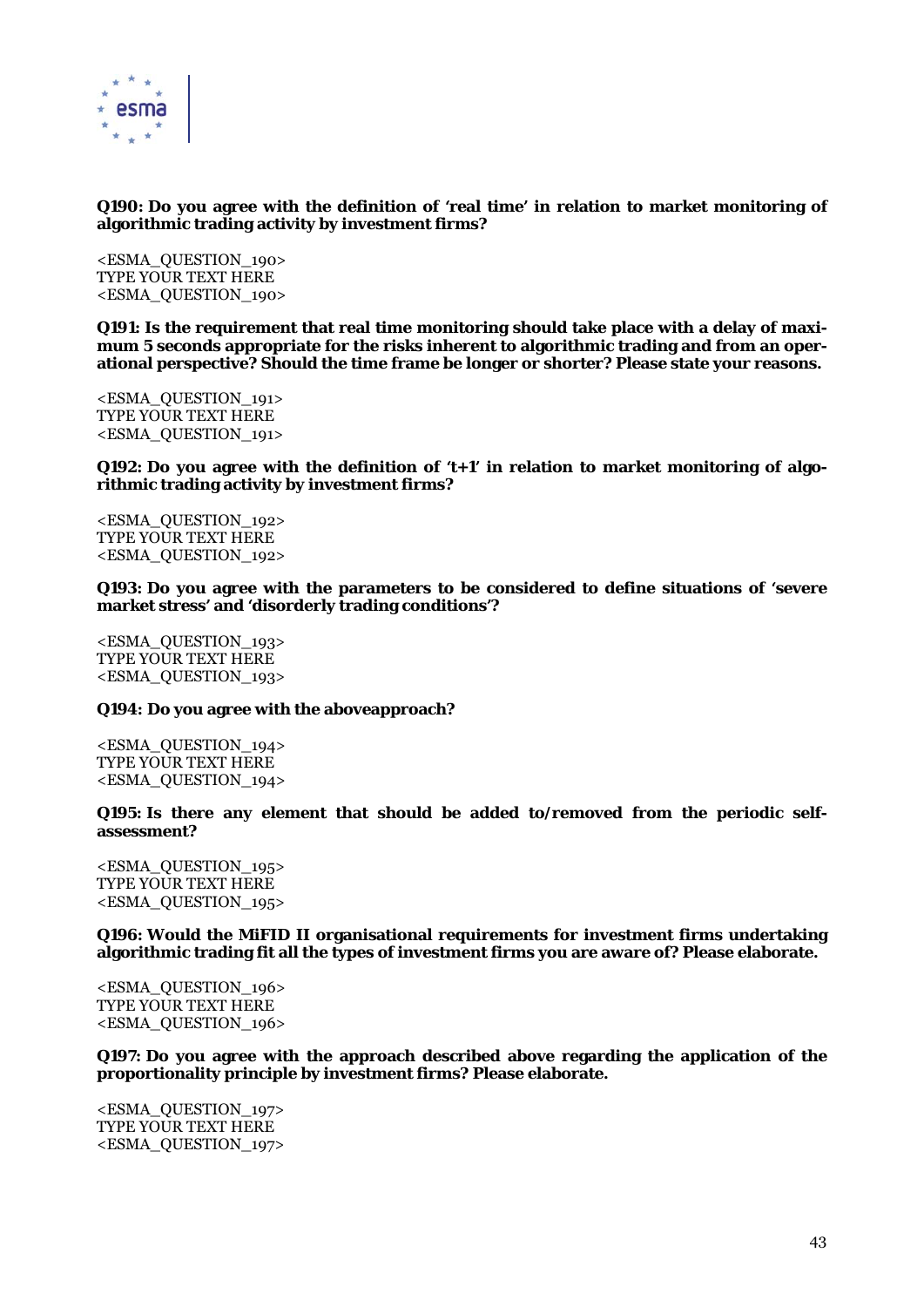

# **Q198: Are there any additional elements that for the purpose of clarity should be added to/removed from the non-exhaustive list contained in the RTS? Please elaborate.**

<ESMA\_QUESTION\_198> TYPE YOUR TEXT HERE <ESMA\_QUESTION\_198>

# **4.2. Organisational requirements for investment firms (Article 17 MiFID II)**

**Q199: Do you agree with a restricted deployment of algorithms in a live environment? Please elaborate** 

<ESMA\_QUESTION\_199> TYPE YOUR TEXT HERE <ESMA\_QUESTION\_199>

**Q200: Do you agree with the parameters outlined for initial restriction? Please elaborate.** 

<ESMA\_QUESTION\_200> TYPE YOUR TEXT HERE <ESMA\_QUESTION\_200>

**Q201: Do you agree with the proposed testing scenarios outlined above? Would you propose any alternative or additional testing scenarios? Please elaborate.** 

<ESMA\_QUESTION\_201> TYPE YOUR TEXT HERE <ESMA\_QUESTION\_201>

**Q202: Do you agree with ESMA's approach regarding the conditions under which investment firms should make use of non-live trading venue testing environments? Please elaborate.** 

<ESMA\_QUESTION\_202> TYPE YOUR TEXT HERE <ESMA\_QUESTION\_202>

**Q203: Do you consider that ESMA should specify more in detail what should be the minimum functionality or the types of testing that should be carried out in non-live trading venue testing environments, and if so, which?** 

<ESMA\_QUESTION\_203> TYPE YOUR TEXT HERE <ESMA\_QUESTION\_203>

**Q204: Do you consider that the requirements around change management are appropriately laid down, especially with regard to testing? Please elaborate.** 

<ESMA\_QUESTION\_204> TYPE YOUR TEXT HERE <ESMA\_QUESTION\_204>

**Q205: Do you agree with the proposed monitoring and review approach? Is a twice yearly review, as a minimum, appropriate?**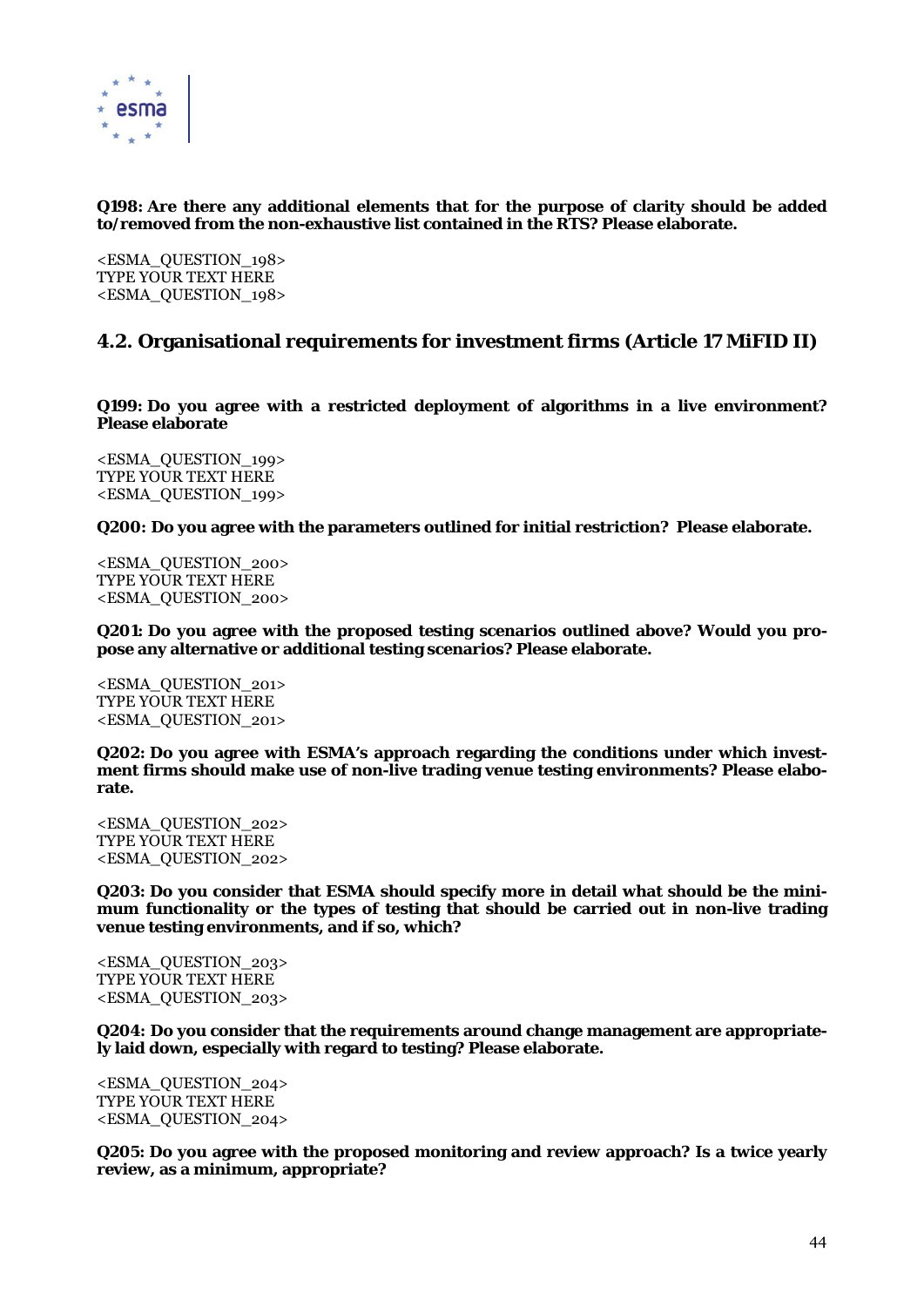

<ESMA\_QUESTION\_205> TYPE YOUR TEXT HERE <ESMA\_QUESTION\_205>

## **Q206: To what extent do you agree with the usage of drop copies in the context of monitoring? Which sources of drop copies would be most important?**

<ESMA\_QUESTION\_206> TYPE YOUR TEXT HERE <ESMA\_QUESTION\_206>

## **Q207: Do you agree with the proposed approach?**

<ESMA\_QUESTION\_207> TYPE YOUR TEXT HERE <ESMA\_QUESTION\_207>

## **Q208: Is the proposed list of pre trade controls adequate? Are there any you would add to or remove from the list?**

<ESMA\_QUESTION\_208> TYPE YOUR TEXT HERE <ESMA\_QUESTION\_208>

**Q209: To what extent do you consider it appropriate to request having all the pre-trade controls in place? In which cases would it not be appropriate? Please elaborate.** 

<ESMA\_QUESTION\_209> TYPE YOUR TEXT HERE <ESMA\_QUESTION\_209>

## **Q210: Do you agree with the record keeping approach outlined above?**

<ESMA\_QUESTION\_210> TYPE YOUR TEXT HERE <ESMA\_QUESTION\_210>

**Q211: In particular, what are your views regarding the storage of the parameters used to calibrate the trading algorithms and the market data messages on which the algorithm's decision is based?** 

<ESMA\_QUESTION\_211> TYPE YOUR TEXT HERE <ESMA\_QUESTION\_211>

**Q212: Do you consider that the requirements regarding the scope, capabilities, and flexibility of the monitoring system are appropriate?** 

<ESMA\_QUESTION\_212> TYPE YOUR TEXT HERE <ESMA\_QUESTION\_212>

**Q213: Trade reconciliation – should a more prescriptive deadline be set for reconciling trade and account information?** 

<ESMA\_QUESTION\_213> TYPE YOUR TEXT HERE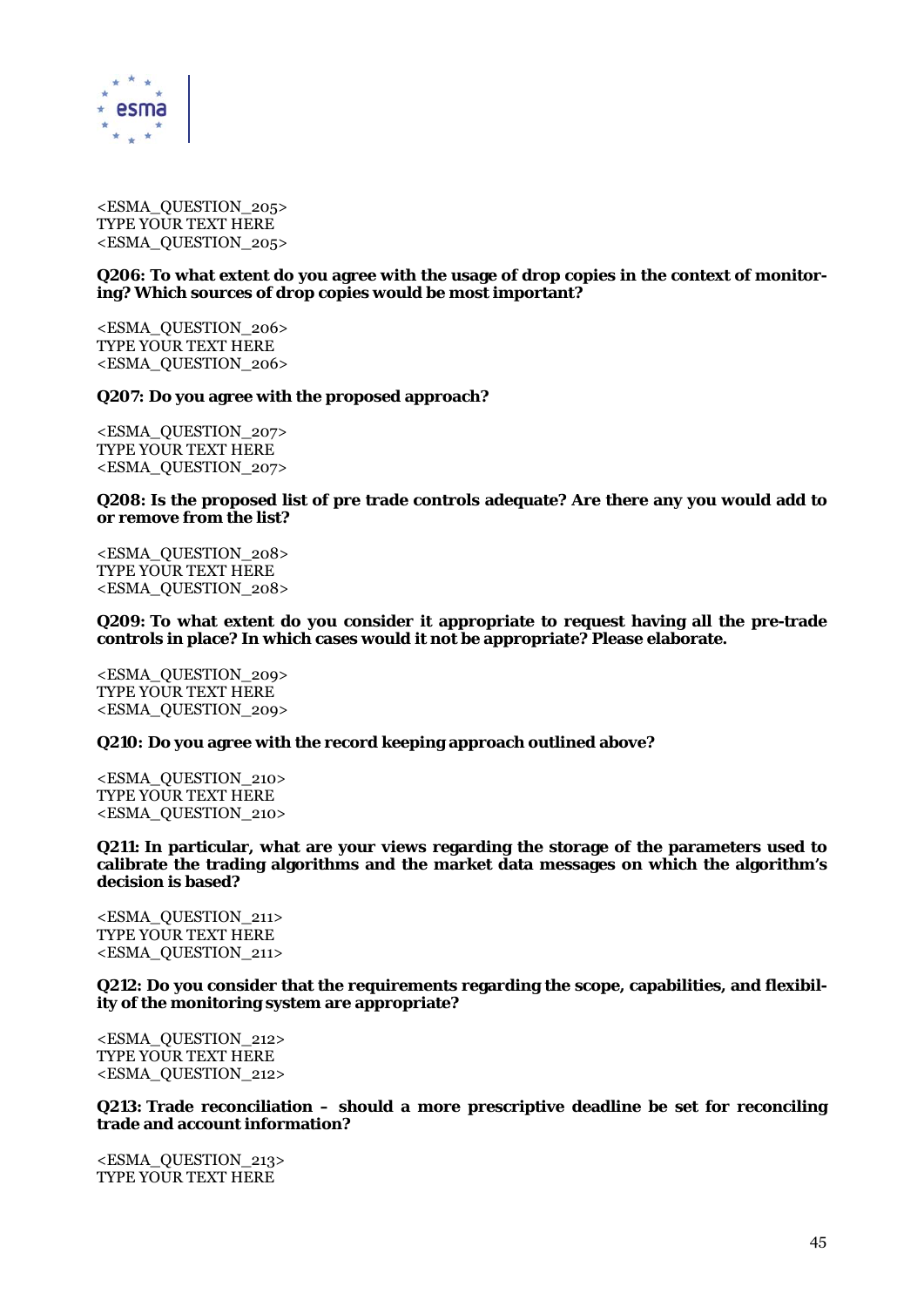

<ESMA\_QUESTION\_213>

**Q214: Periodic reviews – would a minimum requirement of undertaking reviews on a halfyearly basis seem reasonable for investment firms engaged in algorithmic trading activity, and if not, what would be an appropriate minimum interval for undertaking such reviews? Should a more prescriptive rule be set as to when more frequent reviews need be taken?** 

<ESMA\_QUESTION\_214> TYPE YOUR TEXT HERE <ESMA\_QUESTION\_214>

**Q215: Are there any elements that have not been considered and / or need to be further clarified here?** 

<ESMA\_QUESTION\_215> TYPE YOUR TEXT HERE <ESMA\_QUESTION\_215>

**Q216: What is your opinion of the elements that the DEA provider should take into account when performing the due diligence assessment? In your opinion, should any elements be added or removed? If so, which?** 

<ESMA\_QUESTION\_216> TYPE YOUR TEXT HERE <ESMA\_QUESTION\_216>

**Q217: Do you agree that for assessing the adequacy of the systems and controls of a prospective DEA user, the DEA provider should use the systems and controls requirements applied by trading venues for members as a benchmark?** 

<ESMA\_QUESTION\_217> TYPE YOUR TEXT HERE <ESMA\_QUESTION\_217>

**Q218: Do you agree that a long term prior relationship (in other areas of service than DEA) between the investment firm and a client facilitates the due diligence process for providing DEA and, thus, additional precautions and diligence are needed when allowing a new client (to whom the investment firm has never provided any other services previously) to use DEA? If yes, to what extent does a long term relationship between the investment firm and a client facilitate the due diligence process of the DEA provider? Please elaborate.** 

<ESMA\_QUESTION\_218> TYPE YOUR TEXT HERE <ESMA\_QUESTION\_218>

**Q219: Do you agree with the above approach? Please elaborate.** 

<ESMA\_QUESTION\_219> TYPE YOUR TEXT HERE <ESMA\_QUESTION\_219>

**Q220: Do you agree with the above approach, specifically with regard to the granular identification of DEA user order flow as separate from the firm's other order flow? Please elaborate.** 

<ESMA\_QUESTION\_220> TYPE YOUR TEXT HERE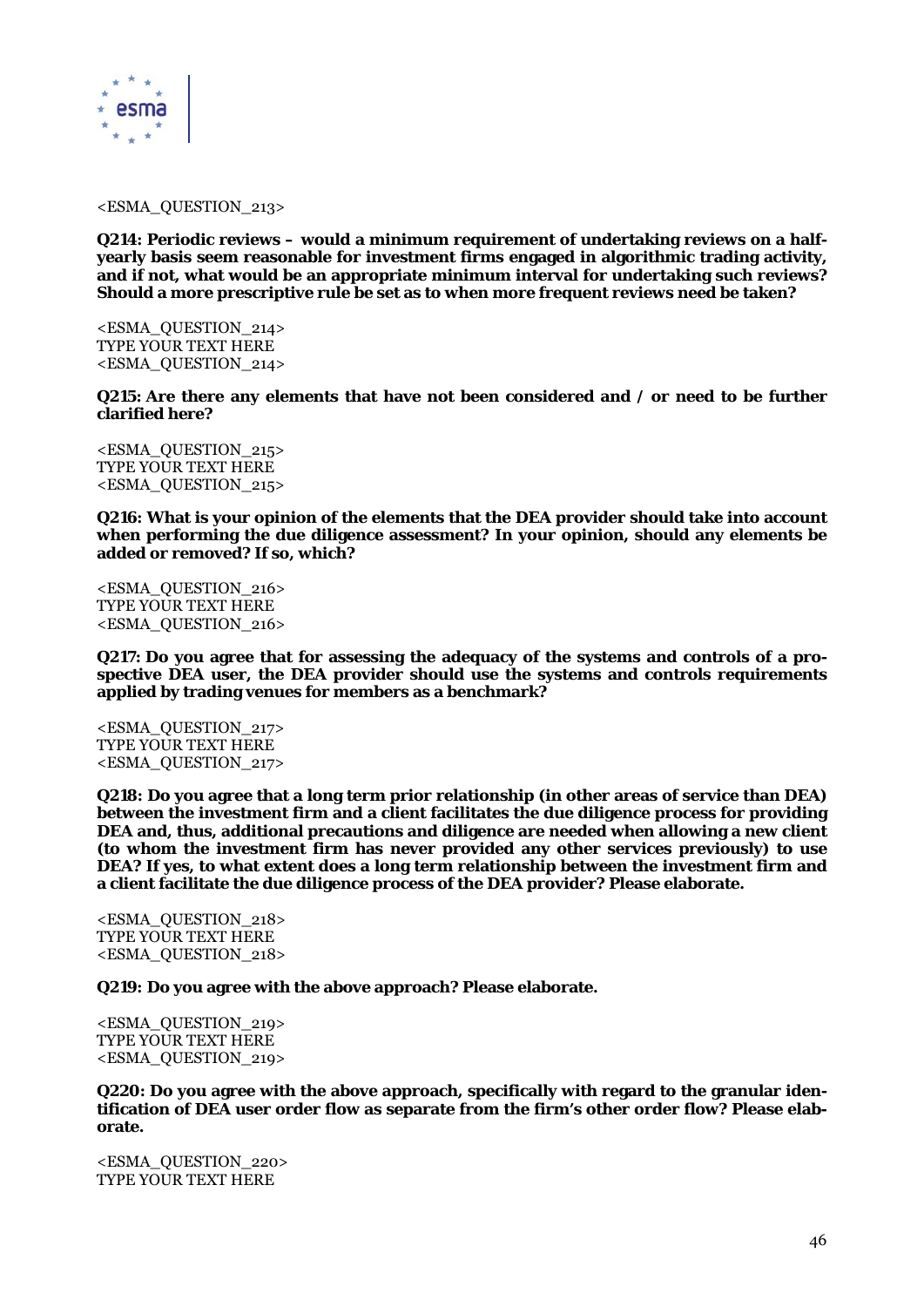

<ESMA\_QUESTION\_220>

**Q221: Are there any criteria other than those listed above against which clearing firms should be assessing their potential clients?** 

<ESMA\_QUESTION\_221> TYPE YOUR TEXT HERE <ESMA\_QUESTION\_221>

**Q222: Should clearing firms disclose their criteria (some or all of them) in order to help potential clients to assess their ability to become clients of clearing firms (either publicly or on request from prospective clients)?** 

<ESMA\_QUESTION\_222> TYPE YOUR TEXT HERE <ESMA\_QUESTION\_222>

**Q223: How often should clearing firms review their clients' ongoing performance against these criteria?** 

<ESMA\_QUESTION\_223> TYPE YOUR TEXT HERE <ESMA\_QUESTION\_223>

**Q224: Should clearing firms have any arrangement(s) other than position limits and margins to limit their risk exposure to clients (counterparty, liquidity, operational and any other risks)? For example, should clearing firms stress-test clients' positions that could pose material risk to the clearing firms, test their own ability to meet initial margin and variation margin requirements, test their own ability to liquidate their clients' positions in an orderly manner and estimate the cost of the liquidation, test their own credit lines?** 

<ESMA\_QUESTION\_224> TYPE YOUR TEXT HERE <ESMA\_QUESTION\_224>

**Q225: How regularly should clearing firms monitor their clients' compliance with such limits and margin requirements (e.g. intra-day, overnight) and any other tests, as applicable?** 

<ESMA\_QUESTION\_225> TYPE YOUR TEXT HERE <ESMA\_QUESTION\_225>

**Q226: Should clearing firms have a real-time view on their clients' positions?** 

<ESMA\_QUESTION\_226> TYPE YOUR TEXT HERE <ESMA\_QUESTION\_226>

**Q227: How should clearing firms manage their risks in relation to orders from managers on behalf of multiple clients for execution as a block and post-trade allocation to individual accounts for clearing?** 

<ESMA\_QUESTION\_227> TYPE YOUR TEXT HERE <ESMA\_QUESTION\_227>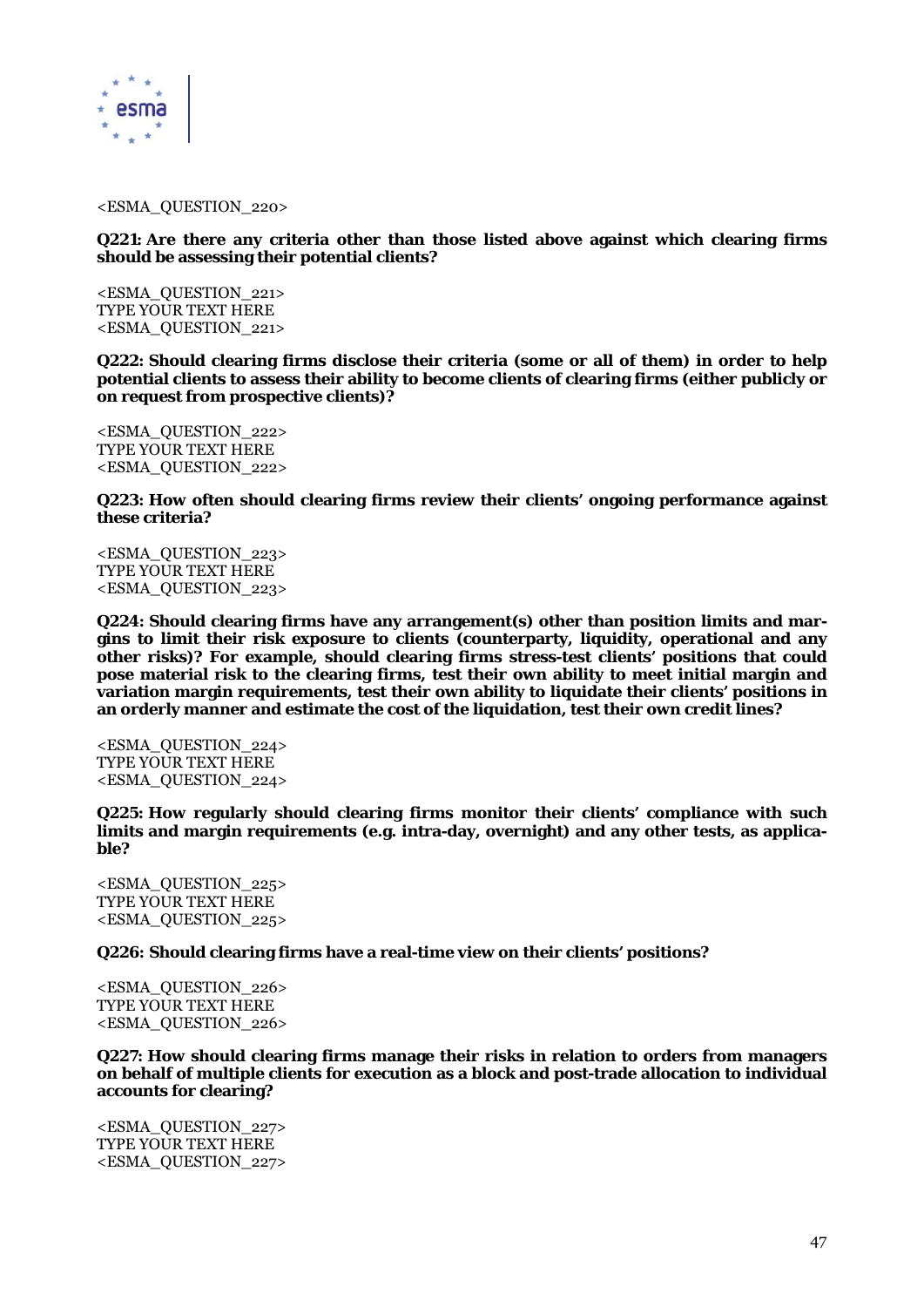

**Q228: Which type(s) of automated systems would enable clearing members to monitor their risks (including clients' compliance with limits)? Which criteria should apply to any such automated systems (e.g. should they enable clearing firms to screen clients' orders for compliance with the relevant limits etc.)?** 

<ESMA\_QUESTION\_228> TYPE YOUR TEXT HERE <ESMA\_QUESTION\_228>

# **4.3. Organisational requirements for trading venues (Article 48 MiFID II)**

**Q229: Do you agree with requiring trading venues to perform due diligence on all types of entities willing to become members/participants of a trading venue which permits algorithmic trading through its systems?** 

<ESMA\_QUESTION\_229> TYPE YOUR TEXT HERE <ESMA\_QUESTION\_229>

**Q230: Do you agree with the list of minimum requirements that in all cases trading venues should assess prior to granting and while maintaining membership? Should the requirements for entities not authorised as credit institutions or not registered as investment firms be more stringent than for those who are qualified as such?** 

<ESMA\_QUESTION\_230> TYPE YOUR TEXT HERE <ESMA\_QUESTION\_230>

**Q231: If you agree that non-investment firms and non-credit institutions should be subject to more stringent requirements to become member or participants, which type of additional information should they provide to trading venues?** 

<ESMA\_QUESTION\_231> TYPE YOUR TEXT HERE <ESMA\_QUESTION\_231>

**Q232: Do you agree with the list of parameters to be monitored in real time by trading venues? Would you add/delete/redefine any of them? In particular, are there any trading models permitting algorithmic trading through their systems for which that list would be inadequate? Please elaborate.** 

<ESMA\_QUESTION\_232> TYPE YOUR TEXT HERE <ESMA\_QUESTION\_232>

**Q233: Regarding the periodic review of the systems, is there any element that has not been considered and/or needs to be further clarified in the ESMA Guidelines that should be included?** 

<ESMA\_QUESTION\_233> TYPE YOUR TEXT HERE <ESMA\_QUESTION\_233>

**Q234: Do you agree with the above approach?**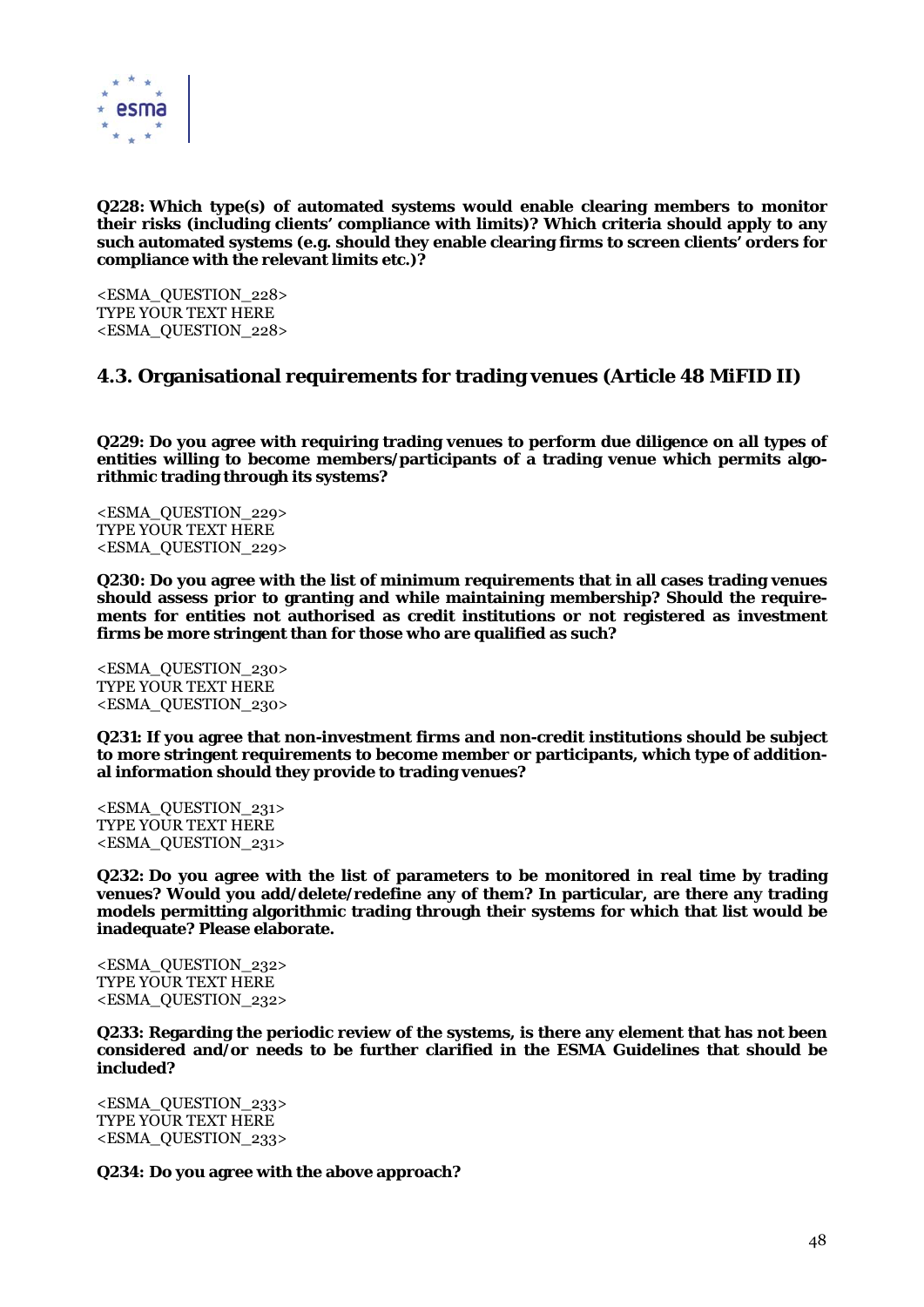

<ESMA\_QUESTION\_234> TYPE YOUR TEXT HERE <ESMA\_QUESTION\_234>

**Q235: Do you think ESMA should determine minimum standards in terms of latency or is it preferable to consider as a benchmark of performance the principle "no order lost, no transaction lost"?** 

<ESMA\_QUESTION\_235> TYPE YOUR TEXT HERE <ESMA\_QUESTION\_235>

**Q236: Do you agree with requiring trading venues to be able to accommodate at least twice the historical peak of messages?** 

<ESMA\_QUESTION\_236> TYPE YOUR TEXT HERE <ESMA\_QUESTION\_236>

**Q237: Do you agree with the list of abilities that trading venues should have to ensure the resilience of the market?** 

<ESMA\_QUESTION\_237> TYPE YOUR TEXT HERE <ESMA\_QUESTION\_237>

**Q238: Do you agree with the publication of the general framework by the trading venues? Where would it be necessary to have more/less granularity?** 

<ESMA\_QUESTION\_238> TYPE YOUR TEXT HERE <ESMA\_QUESTION\_238>

**Q239: Which in your opinion is the degree of discretion that trading venues should have when deciding to cancel, vary or correct orders and transactions?** 

<ESMA\_QUESTION\_239> TYPE YOUR TEXT HERE <ESMA\_QUESTION\_239>

**Q240: Do you agree with the above principles for halting or constraining trading?** 

<ESMA\_QUESTION\_240> TYPE YOUR TEXT HERE <ESMA\_QUESTION\_240>

**Q241: Do you agree that trading venues should make the operating mode of their trading halts public?** 

<ESMA\_QUESTION\_241> TYPE YOUR TEXT HERE <ESMA\_QUESTION\_241>

**Q242: Should trading venues also make the actual thresholds in place public? In your view, would this publication offer market participants the necessary predictability and certainty, or would it entail risks? Please elaborate.**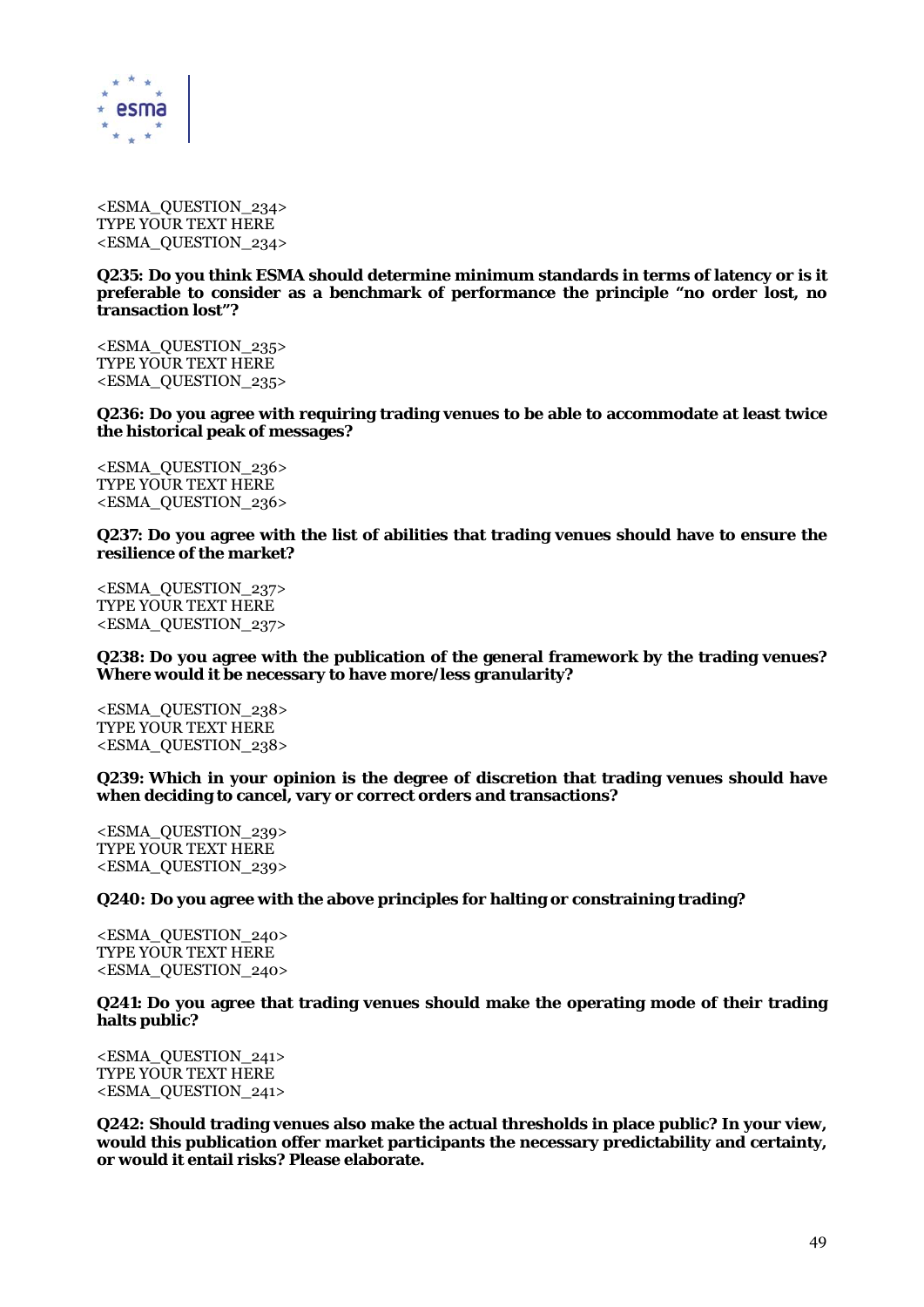

<ESMA\_QUESTION\_242> TYPE YOUR TEXT HERE <ESMA\_QUESTION\_242>

#### **Q243: Do you agree with the proposal above?**

<ESMA\_QUESTION\_243> TYPE YOUR TEXT HERE <ESMA\_QUESTION\_243>

#### **Q244: Should trading venues have the ability to impose the process, content and timing of conformance tests? If yes, should they charge for this service separately?**

<ESMA\_QUESTION\_244> TYPE YOUR TEXT HERE <ESMA\_QUESTION\_244>

## **Q245: Should alternative means of conformance testing be permitted?**

<ESMA\_QUESTION\_245> TYPE YOUR TEXT HERE <ESMA\_QUESTION\_245>

**Q246: Could alternative means of testing substitute testing scenarios provided by trading venues to avoid disorderly trading conditions? Do you consider that a certificate from an external IT audit would be also sufficient for these purposes?** 

<ESMA\_QUESTION\_246> TYPE YOUR TEXT HERE <ESMA\_QUESTION\_246>

**Q247: What are the minimum capabilities that testing environments should meet to avoid disorderly trading conditions?** 

<ESMA\_QUESTION\_247> TYPE YOUR TEXT HERE <ESMA\_QUESTION\_247>

## **Q248: Do you agree with the proposed approach?**

<ESMA\_QUESTION\_248> TYPE YOUR TEXT HERE <ESMA\_QUESTION\_248>

## **Q249: In particular, should trading venues require any other pre-trade controls?**

<ESMA\_QUESTION\_249> TYPE YOUR TEXT HERE <ESMA\_QUESTION\_249>

**Q250: Do you agree that for the purposes of Article 48(5) the relevant market in terms of liquidity should be determined according to the approach described above? If, not, please state your reasons.** 

<ESMA\_QUESTION\_250> TYPE YOUR TEXT HERE <ESMA\_QUESTION\_250>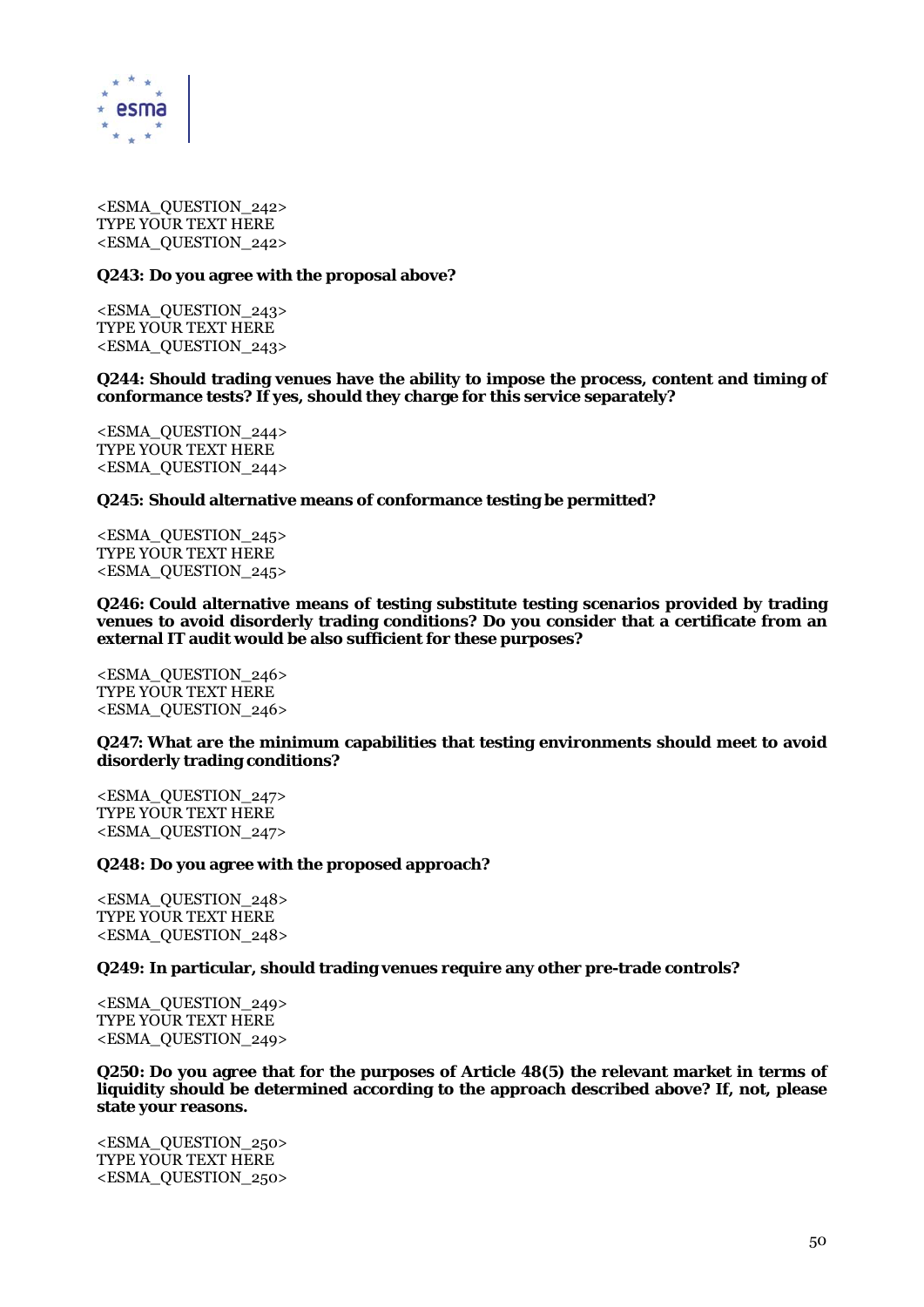

# **Q251: Are there any other markets that should be considered material in terms of liquidity for a particular instrument? Please elaborate.**

<ESMA\_QUESTION\_251> TYPE YOUR TEXT HERE <ESMA\_QUESTION\_251>

## **Q252: Which of the above mentioned approaches is the most adequate to fulfil the goals of Article 48? Please elaborate**

<ESMA\_QUESTION\_252> TYPE YOUR TEXT HERE <ESMA\_QUESTION\_252>

## **Q253: Do you envisage any other approach to this matter?**

<ESMA\_QUESTION\_253> TYPE YOUR TEXT HERE <ESMA\_QUESTION\_253>

## **Q254: Do you agree with the list of elements that should be published by trading venues to permit the provision of DEA to its members or participants?**

<ESMA\_QUESTION\_254> TYPE YOUR TEXT HERE <ESMA\_QUESTION\_254>

## **Q255: Do you agree with the list of systems and effective controls that at least DEA providers should have in place?**

<ESMA\_QUESTION\_255> TYPE YOUR TEXT HERE <ESMA\_QUESTION\_255>

## **Q256: Do you consider it is necessary to clarify anything in relation to the description of the responsibility regime?**

<ESMA\_QUESTION\_256> TYPE YOUR TEXT HERE <ESMA\_QUESTION\_256>

## **Q257: Do you consider necessary for trading venues to have any other additional power with respect of the provision of DEA?**

<ESMA\_QUESTION\_257> TYPE YOUR TEXT HERE <ESMA\_QUESTION\_257>

# **4.4. Market making strategies, market making agreements and market making schemes**

# **Q258: Do you agree with the previous assessment? If not, please elaborate.**

<ESMA\_QUESTION\_258>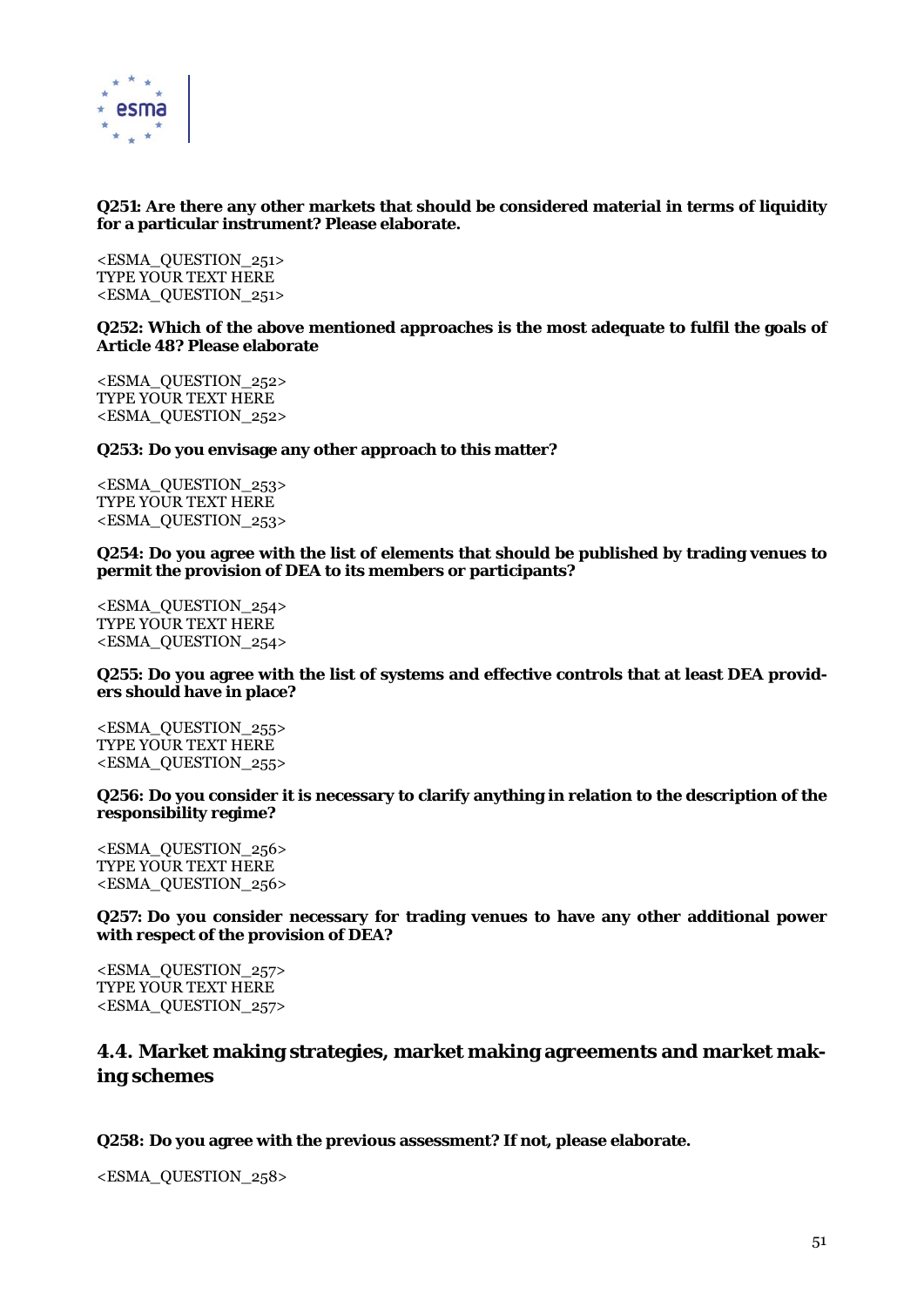

TYPE YOUR TEXT HERE <ESMA\_QUESTION\_258>

**Q259: Do you agree with the preliminary assessments above? What practical consequences would it have if firms would also be captured by Article 17(4) MiFID II when posting only one-way quotes, but doing so in different trading venues on different sides of the order book (i.e. posting buy quotes in venue A and sell quotes in venue B for the same instrument)?** 

<ESMA\_QUESTION\_259> TYPE YOUR TEXT HERE <ESMA\_QUESTION\_259>

**Q260: For how long should the performance of a certain strategy be monitored to determine whether it meets the requirements of Article 17(4) of MiFID II?** 

<ESMA\_QUESTION\_260> TYPE YOUR TEXT HERE <ESMA\_QUESTION\_260>

**Q261: What percentage of the observation period should a strategy meet with regard to the requirements of Article 17(4) of MiFID II so as to consider that it should be captured by the obligation to enter into a market making agreement?** 

<ESMA\_QUESTION\_261> TYPE YOUR TEXT HERE <ESMA\_QUESTION\_261>

#### **Q262: Do you agree with the above assessment?**

<ESMA\_QUESTION\_262> TYPE YOUR TEXT HERE <ESMA\_QUESTION\_262>

#### **Q263: Do you agree with this interpretation?**

<ESMA\_QUESTION\_263> TYPE YOUR TEXT HERE <ESMA\_QUESTION\_263>

#### **Q264: Do you agree with the above assessment? If not, please elaborate.**

<ESMA\_QUESTION\_264> TYPE YOUR TEXT HERE <ESMA\_QUESTION\_264>

#### **Q265: Do you agree with the above interpretation?**

<ESMA\_QUESTION\_265> TYPE YOUR TEXT HERE <ESMA\_QUESTION\_265>

#### **Q266: Do you agree with the above proposal?**

<ESMA\_QUESTION\_266> TYPE YOUR TEXT HERE <ESMA\_QUESTION\_266>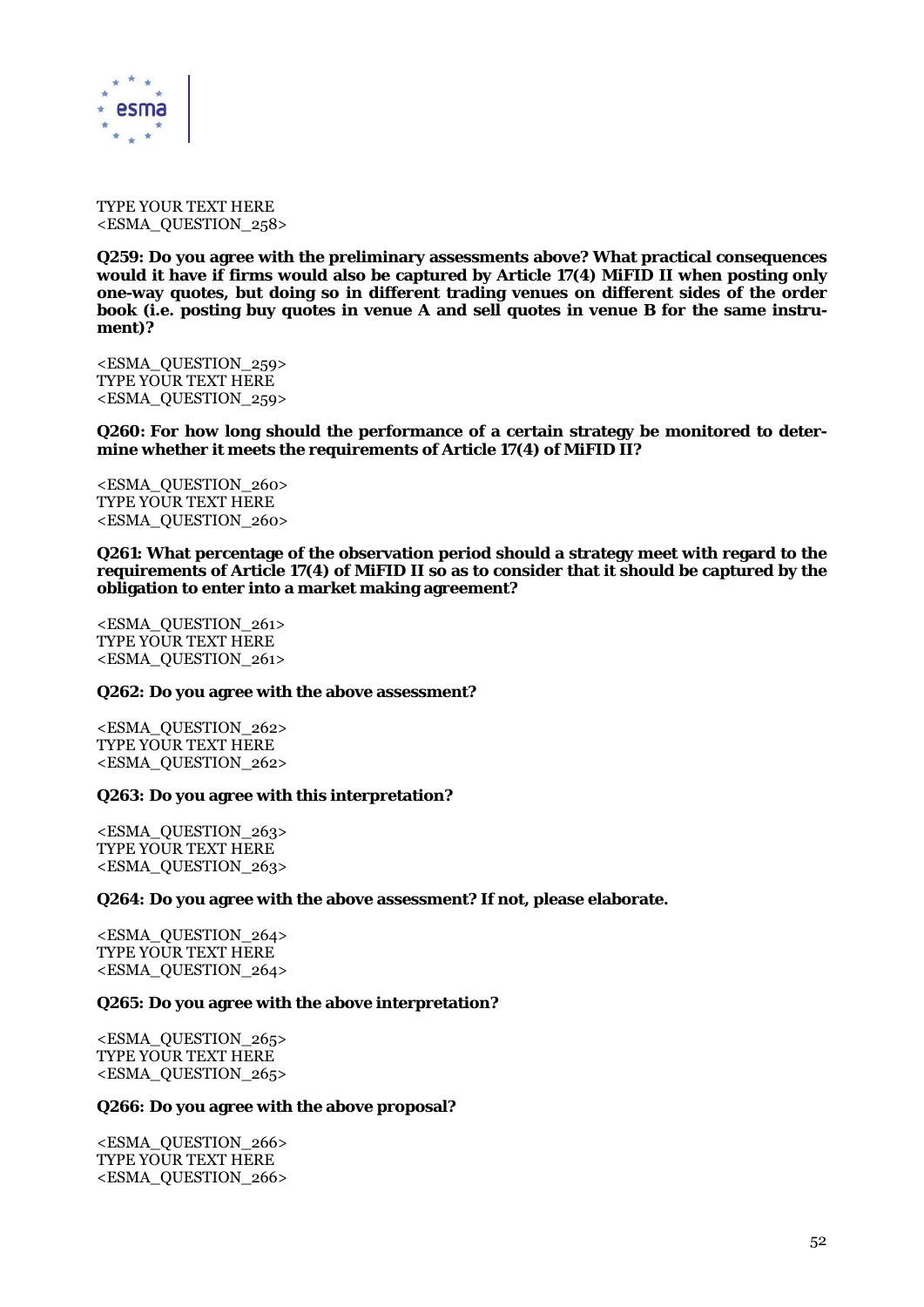

# **Q267: Do you agree with the above proposal?**

<ESMA\_QUESTION\_267> TYPE YOUR TEXT HERE <ESMA\_QUESTION\_267>

## **Q268: Do you agree with the approach described (non-exhaustive list of quoting parameters)?**

<ESMA\_QUESTION\_268> TYPE YOUR TEXT HERE <ESMA\_QUESTION\_268>

**Q269: What should be the parameters to assess whether the market making schemes under Article 48 of MiFID II have effectively contributed to more orderly markets?** 

<ESMA\_QUESTION\_269> TYPE YOUR TEXT HERE <ESMA\_QUESTION\_269>

**Q270: Do you agree with the list of requirements set out above? Is there any requirement that should be added / removed and if so why?** 

<ESMA\_QUESTION\_270> TYPE YOUR TEXT HERE <ESMA\_QUESTION\_270>

**Q271: Please provide views, with reasons, on what would be an adequate presence of market making strategies during trading hours?** 

<ESMA\_QUESTION\_271> TYPE YOUR TEXT HERE <ESMA\_QUESTION\_271>

**Q272: Do you consider that the average presence time under a market making strategy should be the same as the presence time required under a market making agreement ?** 

<ESMA\_QUESTION\_272> TYPE YOUR TEXT HERE <ESMA\_QUESTION\_272>

**Q273: Should the presence of market making strategies during trading hours be the same across instruments and trading models? If you think it should not, please indicate how this requirement should be specified by different products or market models?** 

<ESMA\_QUESTION\_273> TYPE YOUR TEXT HERE <ESMA\_QUESTION\_273>

**Q274: Article 48(3) of MiFID II states that the market making agreement should reflect "where applicable any other obligation arising from participation in the scheme". What in your opinion are the additional areas that that agreement should cover?** 

<ESMA\_QUESTION\_274> TYPE YOUR TEXT HERE <ESMA\_QUESTION\_274>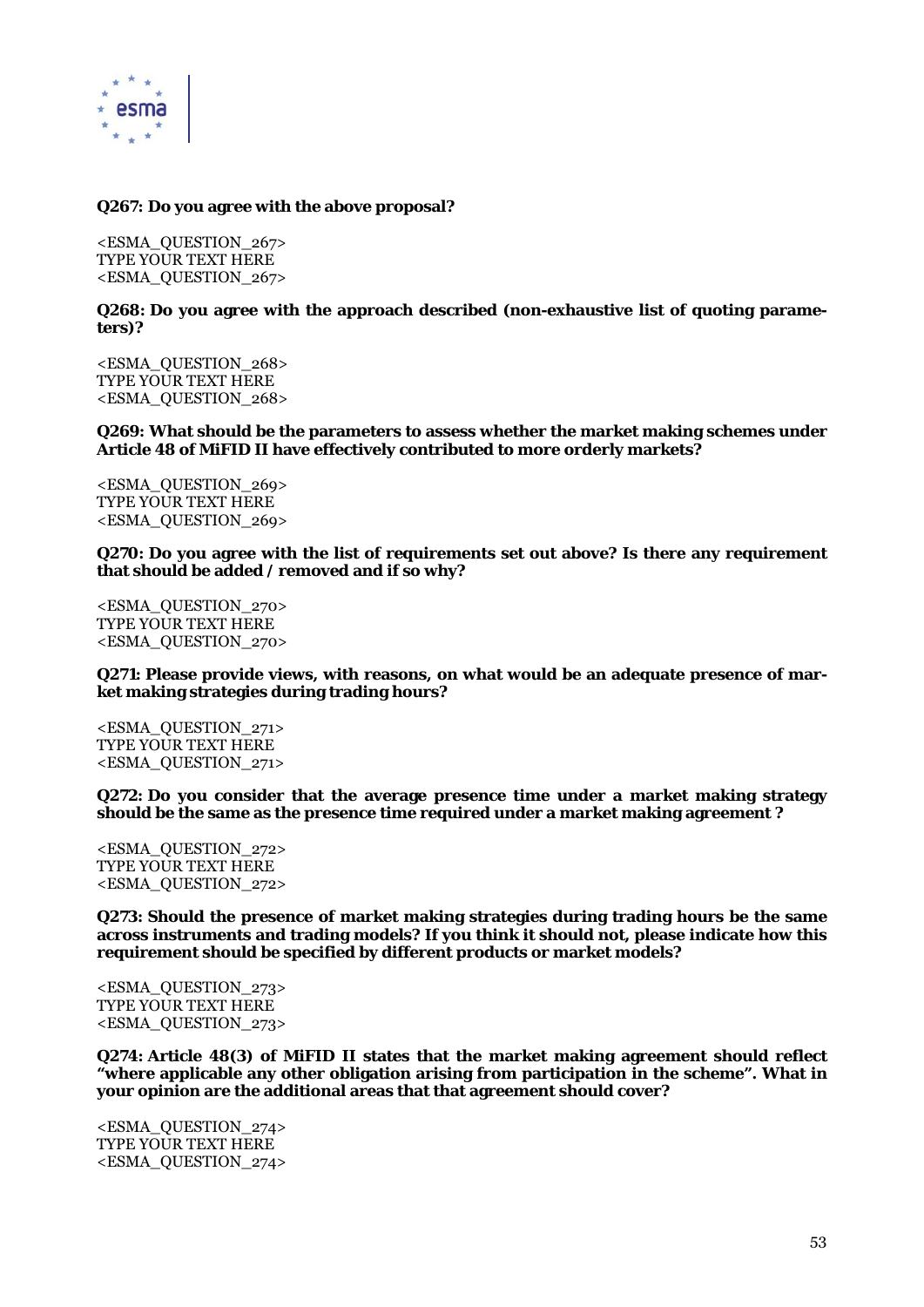

# **Q275: Do you disagree with any of the events that would qualify as 'exceptional circumstances'? Please elaborate.**

<ESMA\_QUESTION\_275> TYPE YOUR TEXT HERE <ESMA\_QUESTION\_275>

**Q276: Are there any additional 'exceptional circumstances' (e.g. reporting events or new fundamental information becoming available) that should be considered by ESMA? Please elaborate.** 

<ESMA\_QUESTION\_276> TYPE YOUR TEXT HERE <ESMA\_QUESTION\_276>

#### **Q277: What type of events might be considered under the definition of political and macroeconomic issues?**

<ESMA\_QUESTION\_277> TYPE YOUR TEXT HERE <ESMA\_QUESTION\_277>

**Q278: What is an appropriate timeframe for determining whether exceptional circumstances no longer apply?** 

<ESMA\_QUESTION\_278> TYPE YOUR TEXT HERE <ESMA\_QUESTION\_278>

**Q279: What would be an appropriate procedure to restart normal trading activities (e.g. auction periods, notifications, timeframe)?** 

<ESMA\_QUESTION\_279> TYPE YOUR TEXT HERE <ESMA\_QUESTION\_279>

## **Q280: Do you agree with this approach? If not, please elaborate.**

<ESMA\_QUESTION\_280> TYPE YOUR TEXT HERE <ESMA\_QUESTION\_280>

**Q281: Would further clarification be necessary regarding what is "fair and nondiscriminatory"? In particular, are there any cases of discriminatory access that should be specifically addressed?** 

<ESMA\_QUESTION\_281> TYPE YOUR TEXT HERE <ESMA\_QUESTION\_281>

**Q282: Would it be acceptable setting out any type of technological or informational advantages for participants in market making schemes for liquid instruments? If yes, please elaborate.** 

<ESMA\_QUESTION\_282> TYPE YOUR TEXT HERE <ESMA\_QUESTION\_282>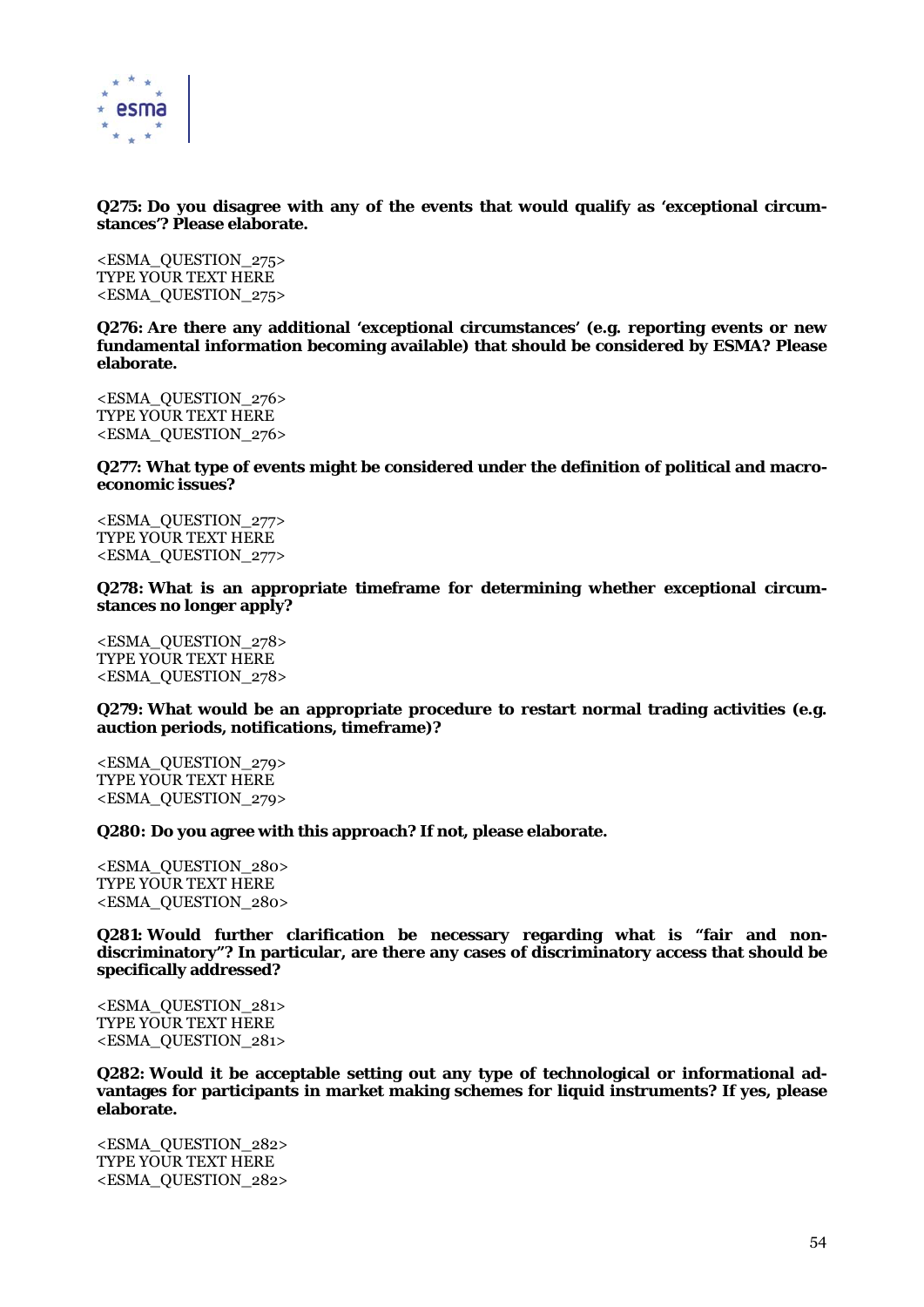

# **Q283: In which cases should a market operator be entitled to close the number of firms taking part in a market making scheme?**

<ESMA\_QUESTION\_283> TYPE YOUR TEXT HERE <ESMA\_QUESTION\_283>

**Q284: Do you agree that the market making requirements in Articles 17 and 48 of MiFID II are mostly relevant for liquid instruments? If not, please elaborate how you would apply the requirements in Articles 17 and 48 of MiFID II on market making schemes/agreements/strategies to illiquid instruments.** 

<ESMA\_QUESTION\_284> TYPE YOUR TEXT HERE <ESMA\_QUESTION\_284>

**Q285: Would you support any other assessment of liquidity different to the one under Article 2(1)(17) of MiFIR? Please elaborate.** 

<ESMA\_QUESTION\_285> TYPE YOUR TEXT HERE <ESMA\_QUESTION\_285>

**Q286: What should be deemed as a sufficient number of investment firms participating in a market making agreement?** 

<ESMA\_QUESTION\_286> TYPE YOUR TEXT HERE <ESMA\_QUESTION\_286>

**Q287: What would be an appropriate market share for those firms participating in a market making agreement?** 

<ESMA\_QUESTION\_287> TYPE YOUR TEXT HERE <ESMA\_QUESTION\_287>

**Q288: Do you agree that market making schemes are not required when trading in the market via a market making agreement exceeds this market share?** 

<ESMA\_QUESTION\_288> TYPE YOUR TEXT HERE <ESMA\_QUESTION\_288>

**Q289: In which cases should a market operator be entitled to close the number of firms taking part in a market making scheme?** 

<ESMA\_QUESTION\_289> TYPE YOUR TEXT HERE <ESMA\_QUESTION\_289>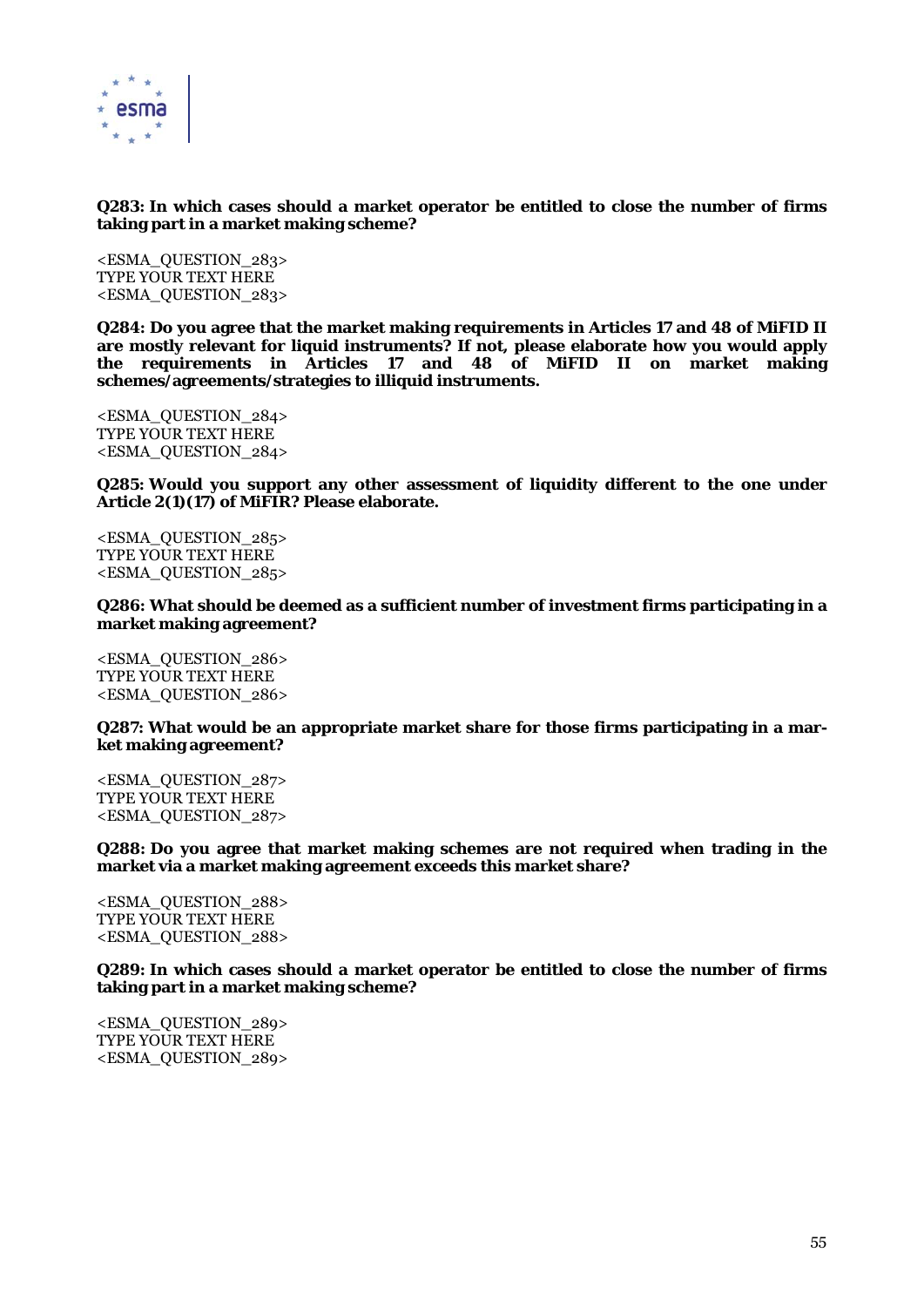

# **4.5. Order-to-transaction ratio (Article 48 of MiFID II)**

# **Q290: Do you agree with the types of messages to be taken into account by any OTR?**

<ESMA\_QUESTION\_290> We agree with ESMA's approach.

In the DP, we can read that "All messages related to an order (submission, price and volume modifications and deletions" should be considered as being caught in the scope but we believe that ESMA should restrict that definition to messages that a firm can actively control to include them in any calculation.

The purpose of Article 48(6) MiFID II is to control the number of trades that members can send to a trading venues to ensure that the trading venues can treat all received transactions. As the objective is the restriction of trading for members of the trading venues, we believe that any OTR calculation should only include messages that can be controlled by its members. Messages such as acknowledgment and confirmation messages relating to an order and sent by the trading venue to the member should be excluded. TYPE YOUR TEXT HERE

<ESMA\_QUESTION\_290>

# **Q291: What is your view in taking into account the value and/or volume of orders in the OTRs calculations? Please provide:**

<ESMA\_QUESTION\_291>

Considering the aim of the introduction of an OTR, we believe that the key element will be to set rightfully the systems and values.

For instance, the volume should be taken into account. This would help ensuring that the distortions in the calculation of the OTR caused by partial execution can then be controlled and corrected if necessary. TYPE YOUR TEXT HERE <ESMA\_QUESTION\_291>

**Q292: Should any other additional elements be taken into account to calibrate OTRs? If yes, please provide an explanation of why these variables are important.** 

<ESMA\_QUESTION\_292> TYPE YOUR TEXT HERE <ESMA\_QUESTION\_292>

**Q293: Do you agree with the proposed scope of the OTR regime under MiFID II (liquid cash instruments traded on electronic trading systems)?** 

<ESMA\_QUESTION\_293> TYPE YOUR TEXT HERE <ESMA\_QUESTION\_293>

**Q294: Do you consider that financial instruments which reference a cash instrument(s) as underlying could be excluded from the scope of the OTR regime?** 

<ESMA\_QUESTION\_294> TYPE YOUR TEXT HERE <ESMA\_QUESTION\_294>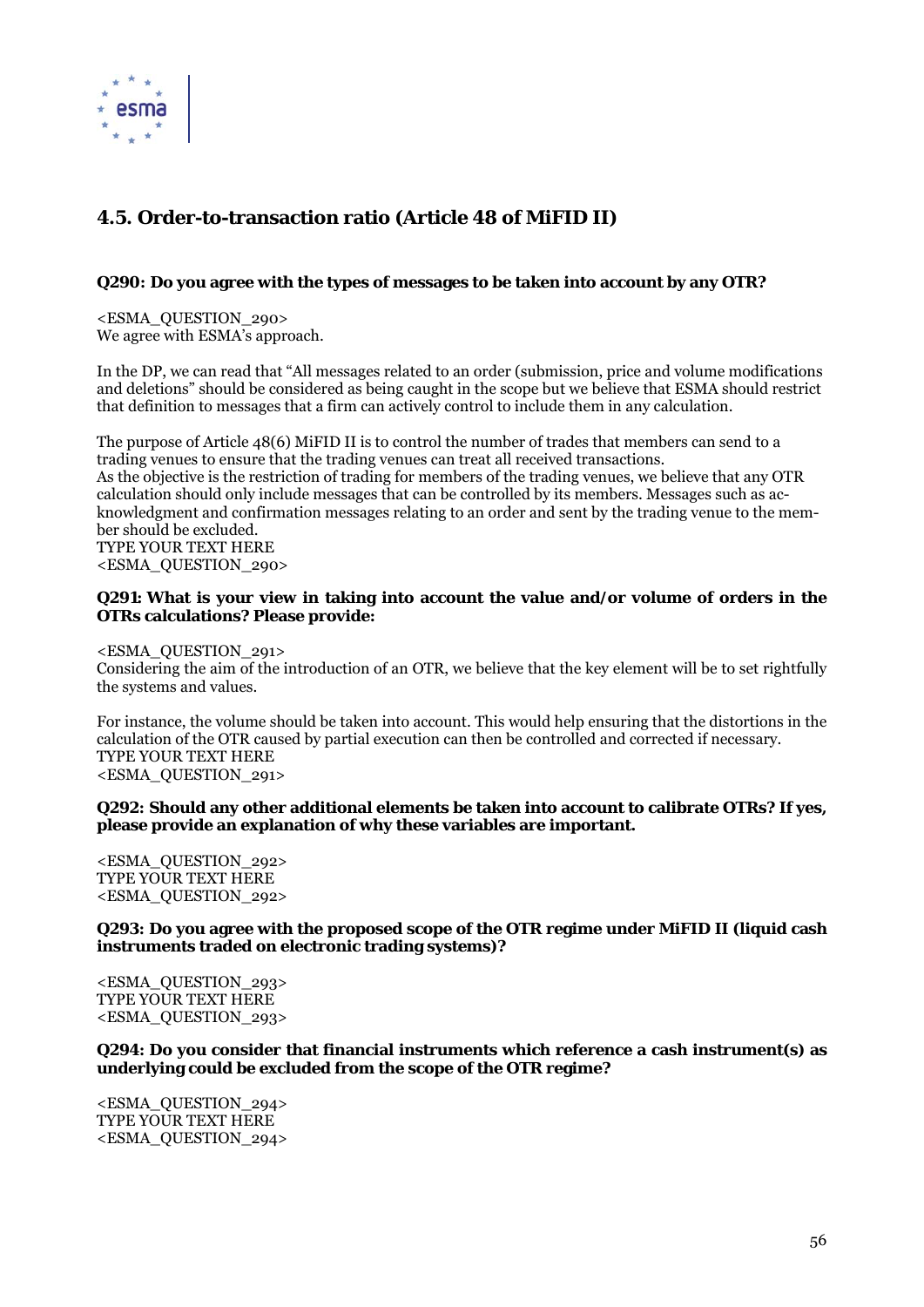

**Q295: Would you make any distinction between instruments which have a single instrument as underlying and those that have as underlying a basket of instruments? Please elaborate.** 

<ESMA\_QUESTION\_295> TYPE YOUR TEXT HERE <ESMA\_QUESTION\_295>

**Q296: Do you agree with considering within the scope of a future OTR regime only trading venues which have been operational for a sufficient period in the market?** 

<ESMA\_QUESTION\_296> TYPE YOUR TEXT HERE <ESMA\_QUESTION\_296>

**Q297: If yes, what would be the sufficient period for these purposes?** 

<ESMA\_QUESTION\_297> TYPE YOUR TEXT HERE <ESMA\_QUESTION\_297>

#### **Q298: What is your view regarding an activity floor under which the OTR regime would not apply and where could this floor be established?**

<ESMA\_QUESTION\_298> TYPE YOUR TEXT HERE <ESMA\_QUESTION\_298>

## **Q299: Do you agree with the proposal above as regards the method of determining the OTR threshold?**

<ESMA\_QUESTION\_299> TYPE YOUR TEXT HERE <ESMA\_QUESTION\_299>

**Q300: In particular, do you consider the approach to base the OTR regime on the 'average observed OTR of a venue' appropriate in all circumstances? If not, please elaborate.** 

<ESMA\_QUESTION\_300> TYPE YOUR TEXT HERE <ESMA\_QUESTION\_300>

**Q301: Do you believe the multiplier x should be capped at the highest member's OTR observed in the preceding period?** 

<ESMA\_QUESTION\_301> TYPE YOUR TEXT HERE <ESMA\_QUESTION\_301>

**Q302: In particular, what would be in your opinion an adequate multiplier x? Does this multiplier have to be adapted according to the (group of) instrument(s) traded? If yes, please specify in your response the financial instruments/market segments you refer to.** 

<ESMA\_QUESTION\_302> TYPE YOUR TEXT HERE <ESMA\_QUESTION\_302>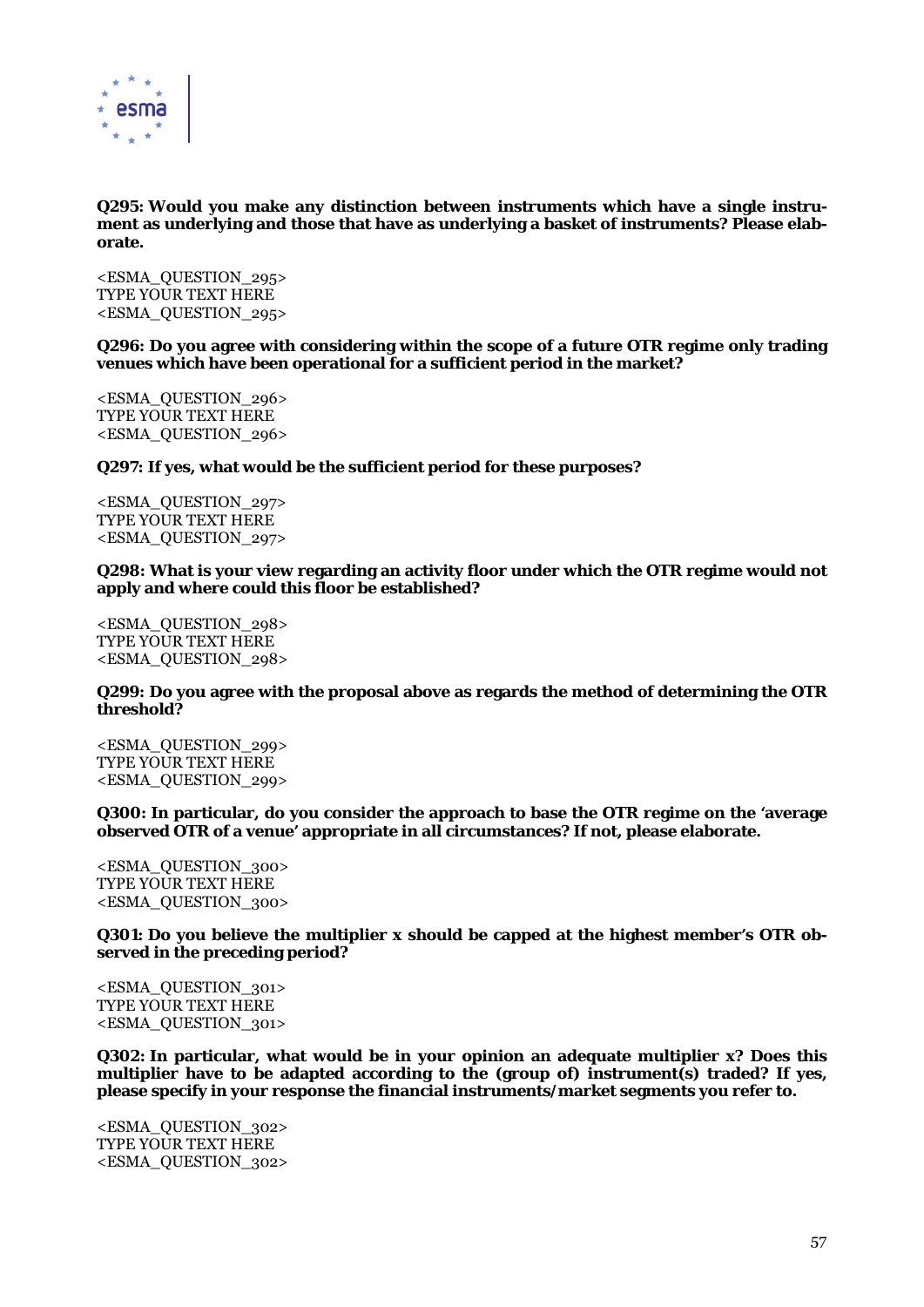

# **Q303: What is your view with respect to the time intervals/frequency for the assessment and review of the OTR threshold (annually, twice a year, other)?**

<ESMA\_QUESTION\_303> TYPE YOUR TEXT HERE <ESMA\_QUESTION\_303>

**Q304: What are your views in this regard? Please explain.** 

<ESMA\_QUESTION\_304> TYPE YOUR TEXT HERE <ESMA\_QUESTION\_304>

# **4.6. Co-location (Article 48(8) of MiFID II)**

**Q305: What factors should ESMA be considering in ensuring that co-location services are provided in a 'transparent', 'fair' and 'non-discriminatory' manner?** 

<ESMA\_QUESTION\_305> TYPE YOUR TEXT HERE <ESMA\_QUESTION\_305>

# **4.7. Fee structures (Article 48 (9) of MiFID II)**

**Q306: Do you agree with the approach described above?** 

<ESMA\_QUESTION\_306> TYPE YOUR TEXT HERE <ESMA\_QUESTION\_306>

**Q307: Can you identify any practice that would need regulatory action in terms of transparency or predictability of trading fees?** 

<ESMA\_QUESTION\_307> TYPE YOUR TEXT HERE <ESMA\_QUESTION\_307>

**Q308: Can you identify any specific difficulties in obtaining adequate information in relation to fees and rebates that would need regulatory action?** 

<ESMA\_QUESTION\_308> TYPE YOUR TEXT HERE <ESMA\_QUESTION\_308>

## **Q309: Can you identify cases of discriminatory access that would need regulatory action?**

<ESMA\_QUESTION\_309> TYPE YOUR TEXT HERE <ESMA\_QUESTION\_309>

## **Q310: Are there other incentives and disincentives that should be considered?**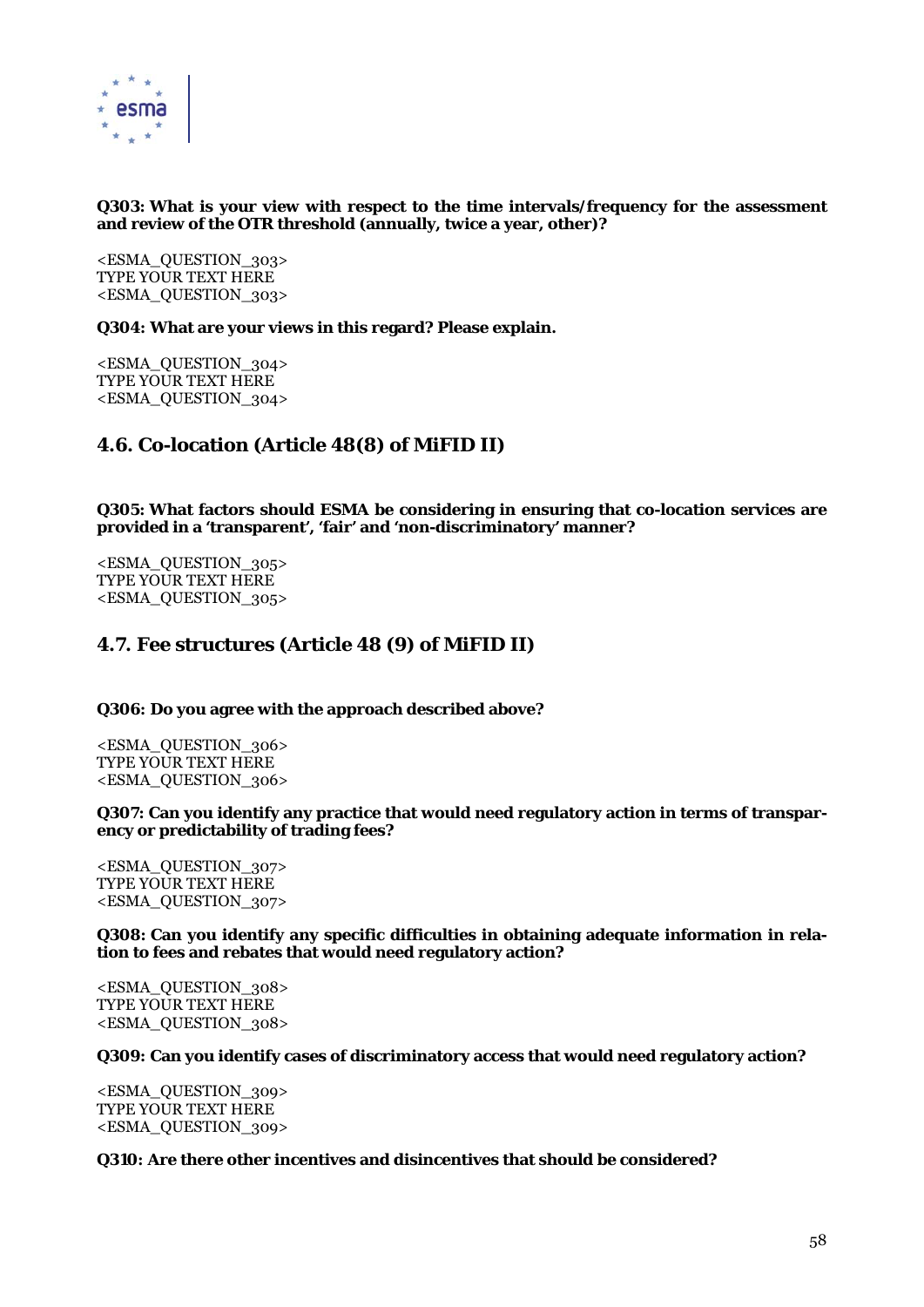

<ESMA\_QUESTION\_310> TYPE YOUR TEXT HERE <ESMA\_QUESTION\_310>

**Q311: Do any of the parameters referred to above contribute to increasing the probability of trading behaviour that may lead to disorderly and unfair trading conditions?** 

<ESMA\_QUESTION\_311> TYPE YOUR TEXT HERE <ESMA\_QUESTION\_311>

**Q312: When designing a fee structure, is there any structure that would foster a trading behaviour leading to disorderly trading conditions? Please elaborate.** 

<ESMA\_QUESTION\_312> TYPE YOUR TEXT HERE <ESMA\_QUESTION\_312>

**Q313: Do you agree that any fee structure where, upon reaching a certain threshold of trading by a trader, a discount is applied on all his trades (including those already done) as opposed to just the marginal trade executed subsequent to reaching the threshold should be banned?** 

<ESMA\_QUESTION\_313> TYPE YOUR TEXT HERE <ESMA\_QUESTION\_313>

**Q314: Can you identify any potential risks from charging differently the submission of orders to the successive trading phases?** 

<ESMA\_QUESTION\_314> TYPE YOUR TEXT HERE <ESMA\_QUESTION\_314>

**Q315: Are there any other types of fee structures, including execution fees, ancillary fees and any rebates, that may distort competition by providing certain market participants with more favourable trading conditions than their competitors or pose a risk to orderly trading and that should be considered here?** 

<ESMA\_QUESTION\_315> TYPE YOUR TEXT HERE <ESMA\_QUESTION\_315>

**Q316: Are there any discount structures which might lead to a situation where the trading cost is borne disproportionately by certain trading participants?** 

<ESMA\_QUESTION\_316> TYPE YOUR TEXT HERE <ESMA\_QUESTION\_316>

**Q317: For trading venues charging different trading fees for participation in different trading phases (i.e. different fees for opening and closing auctions versus continuous trading period), might this lead to disorderly trading and if so, under which circumstances would such conditions occur?** 

<ESMA\_QUESTION\_317> TYPE YOUR TEXT HERE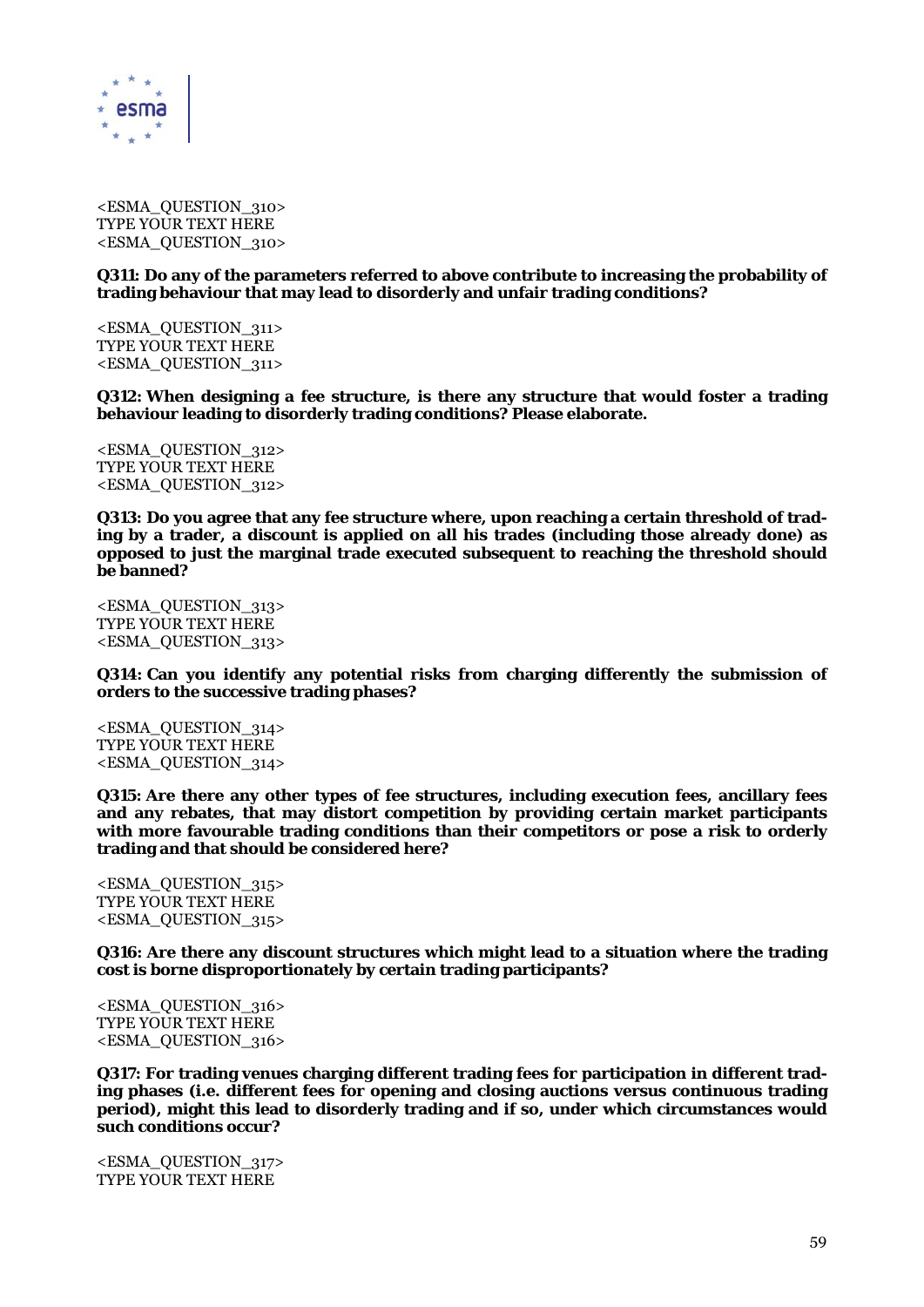

<ESMA\_QUESTION\_317>

# **Q318: Should conformance testing be charged?**

<ESMA\_QUESTION\_318> TYPE YOUR TEXT HERE <ESMA\_QUESTION\_318>

# **Q319: Should testing of algorithms in relation to the creation or contribution of disorderly markets be charged?**

<ESMA\_QUESTION\_319> TYPE YOUR TEXT HERE <ESMA\_QUESTION\_319>

**Q320: Do you envisage any scenario where charging for conformance testing and/or testing in relation to disorderly trading conditions might discourage firms from investing sufficiently in testing their algorithms?** 

<ESMA\_QUESTION\_320> TYPE YOUR TEXT HERE <ESMA\_QUESTION\_320>

## **Q321: Do you agree with the approach described above?**

<ESMA\_QUESTION\_321> TYPE YOUR TEXT HERE <ESMA\_QUESTION\_321>

## **Q322: How could the principles described above be further clarified?**

<ESMA\_QUESTION\_322> TYPE YOUR TEXT HERE <ESMA\_QUESTION\_322>

# **Q323: Do you agree that and OTR must be complemented with a penalty fee?**

<ESMA\_QUESTION\_323> TYPE YOUR TEXT HERE <ESMA\_QUESTION\_323>

**Q324: In terms of the approach to determine the penalty fee for breaching the OTR, which approach would you prefer? If neither of them are satisfactory for you, please elaborate what alternative you would envisage.** 

<ESMA\_QUESTION\_324> TYPE YOUR TEXT HERE <ESMA\_QUESTION\_324>

## **Q325: Do you agree that the observation period should be the same as the billing period?**

<ESMA\_QUESTION\_325> TYPE YOUR TEXT HERE <ESMA\_QUESTION\_325>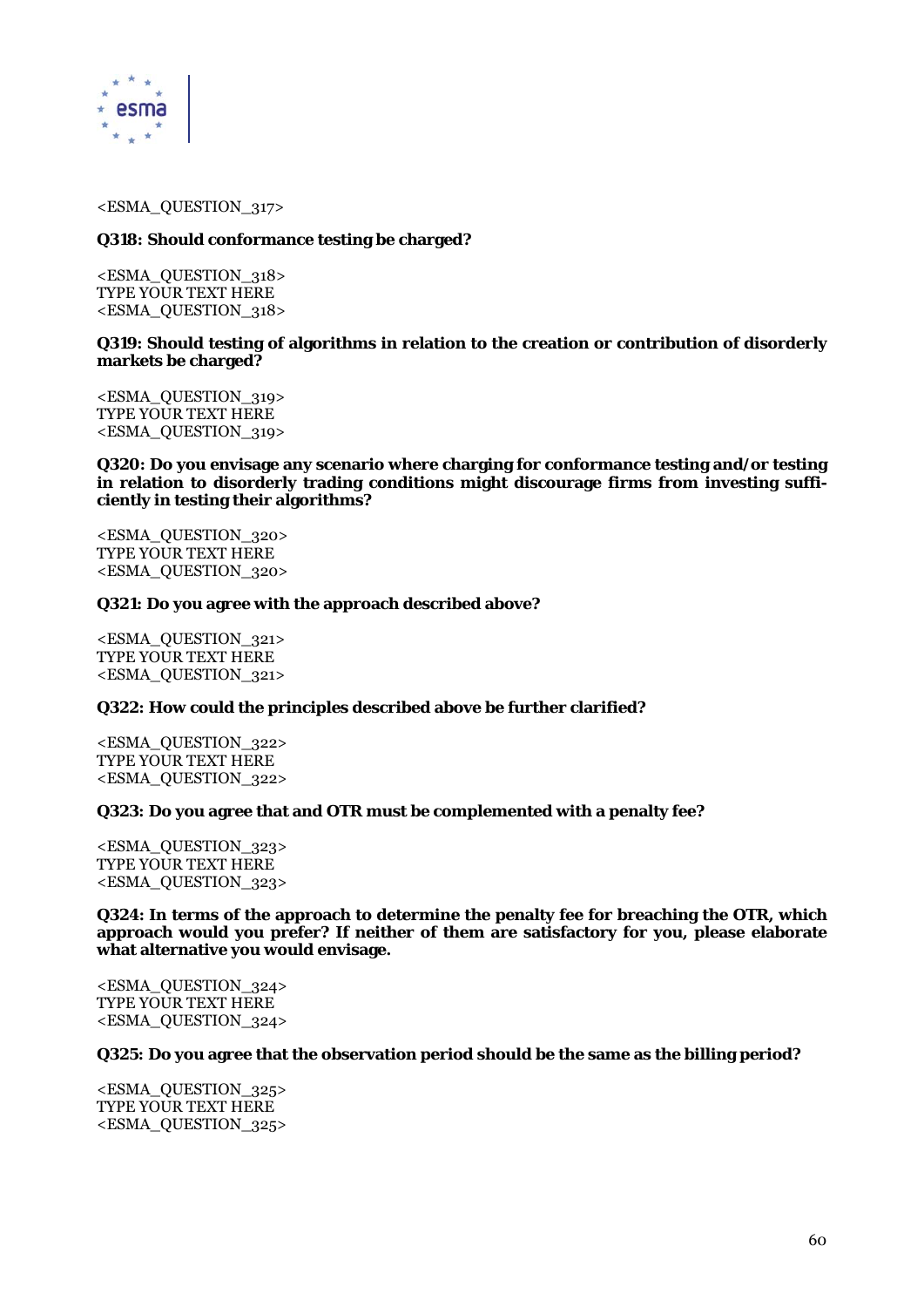

# **Q326: Would you apply economic penalties only when the OTR is systematically breached? If yes, how would you define "systematic breaches of the OTR"?**

<ESMA\_QUESTION\_326> TYPE YOUR TEXT HERE <ESMA\_QUESTION\_326>

# **Q327: Do you consider that market makers should have a less stringent approach in terms of penalties for breaching the OTR?**

<ESMA\_QUESTION\_327> TYPE YOUR TEXT HERE <ESMA\_QUESTION\_327>

# **Q328: Please indicate which fee structure could incentivise abusive trading behaviour.**

<ESMA\_QUESTION\_328> TYPE YOUR TEXT HERE <ESMA\_QUESTION\_328>

# **Q329: In your opinion, are there any current fee structures providing these types of incentives? Please elaborate.**

<ESMA\_QUESTION\_329> TYPE YOUR TEXT HERE <ESMA\_QUESTION\_329>

# **4.8. Tick sizes (Article 48(6) and Article 49 of MiFID II)**

# **Q330: Do you agree with the general approach ESMA has suggested?**

<ESMA\_QUESTION\_330> We agree with ESMA's view.

We would however like to add some elements that we believe are important to set a tick size regime:

- ‐ ESMA should develop standards allowing the trading venues to fine-tune their offer according to their existing structure and products; -
- ESMA should be cautious in setting its limits as to reducing liquidity or increasing spreads (in both situation, this would push trading out of trading venues);
- ‐ ESMA should provide a regime flexible enough to be able to follow market evolution.

TYPE YOUR TEXT HERE <ESMA\_QUESTION\_330>

**Q331: Do you agree with adopting the average number of daily trades as an indicator for liquidity to satisfy the liquidity requirement of Article 49 of MiFID II? Are there any other methods/liquidity proxies that allow comparable granularity and that should be considered?** 

<ESMA\_QUESTION\_331> TYPE YOUR TEXT HERE <ESMA\_QUESTION\_331>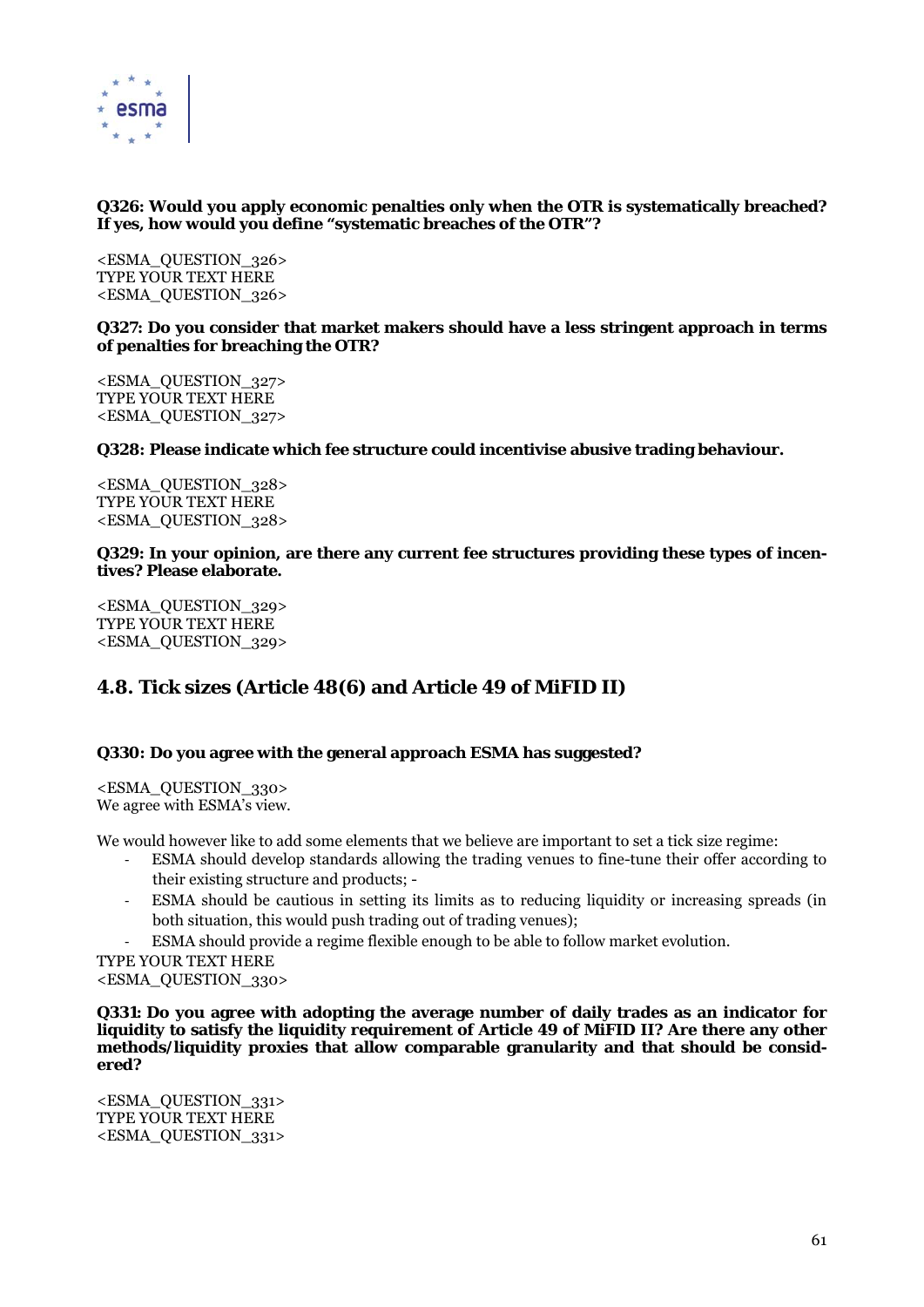

# **Q332: In your view, what granularity should be used to determine the liquidity profile of financial instruments? As a result, what would be a proper number of liquidity bands?**

<ESMA\_QUESTION\_332> TYPE YOUR TEXT HERE <ESMA\_QUESTION\_332>

**Q333: What is your view on defining the trade-off between constraining the spread without increasing viscosity too much on the basis of a floor-ceiling mechanism?** 

<ESMA\_QUESTION\_333> TYPE YOUR TEXT HERE <ESMA\_QUESTION\_333>

**Q334: What do you think of the proposed spread to tick ratio range?** 

<ESMA\_QUESTION\_334> TYPE YOUR TEXT HERE <ESMA\_QUESTION\_334>

**Q335: In your view, for the tick size regime to be efficient and appropriate, should it rely on the spread to tick ratio range, the evolution of liquidity bands, a combination of the two or none of the above?** 

<ESMA\_QUESTION\_335> TYPE YOUR TEXT HERE <ESMA\_QUESTION\_335>

**Q336: What is your view regarding the common tick size table proposed under Option 1? Do you consider it easy to read, implement and monitor? Does the proposed two dimensional tick size table (based on both the liquidity profile and price) allow applying a tick size to a homogeneous class of stocks given its clear-cut price and liquidity classes?** 

<ESMA\_QUESTION\_336> TYPE YOUR TEXT HERE <ESMA\_QUESTION\_336>

**Q337: What is your view regarding the determination of the liquidity and price classes?** 

<ESMA\_QUESTION\_337> TYPE YOUR TEXT HERE <ESMA\_QUESTION\_337>

**Q338: Considering that market microstructure may evolve, would you favour a regime that allows further calibration of the tick size on the basis of the observed market microstructure?** 

<ESMA\_QUESTION\_338> TYPE YOUR TEXT HERE <ESMA\_QUESTION\_338>

**Q339: In your view, does the tick size regime proposed under Option 1 offer sufficient predictability and certainty to market participants in a context where markets are constantly evolving (notably given its calibration and monitoring mechanisms)?** 

<ESMA\_QUESTION\_339> TYPE YOUR TEXT HERE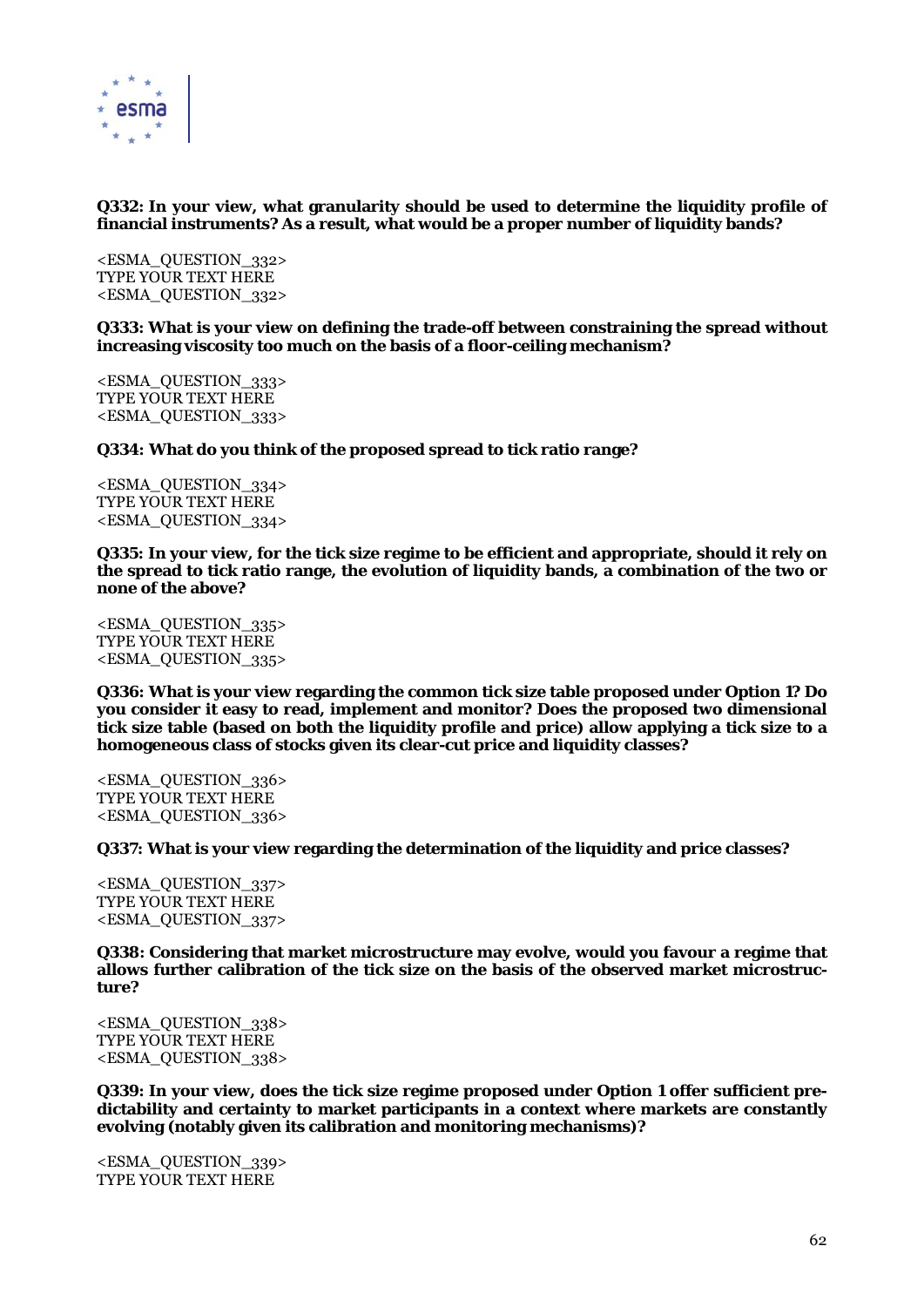

<ESMA\_QUESTION\_339>

### **Q340: The common tick size table proposed under Option 1 provides for re-calibration while constantly maintaining a control sample. In your view, what frequency would be appropriate for the revision of the figures (e.g., yearly)?**

<ESMA\_QUESTION\_340> We support the idea of the regular review of the values of the tick sizes.

We believe that the frequency of those revisions should be between 6 months and 1 year. TYPE YOUR TEXT HERE <ESMA\_QUESTION\_340>

**Q341: In your view, what is the impact of Option 1 on the activity of market participants, including trading venue operators? To what extent, would it require adjustments?** 

<ESMA\_QUESTION\_341> TYPE YOUR TEXT HERE <ESMA\_QUESTION\_341>

**Q342: Do you agree that some equity-like instruments require an equivalent regulation of tick sizes as equities so as to ensure the orderly functioning of markets and to avoid the migration of trading across instrument types based on tick size? If not, please outline why this would not be the case.** 

#### <ESMA\_QUESTION\_342>

As stated in previous replies, we believe that a similar regime should be applied to similar instruments, with calibrated values based on the instrument classes.

We would be opposed to the implementation of different valuation models by instruments as it would increase the complexity in the set-up and follow-up of the tick size values. TYPE YOUR TEXT HERE <ESMA\_QUESTION\_342>

**Q343: Are there any other similar equity-like instruments that should be added / removed from the scope of tick size regulation? Please outline the reasons why such instruments should be added / removed?** 

<ESMA\_QUESTION\_343> TYPE YOUR TEXT HERE <ESMA\_QUESTION\_343>

**Q344: Do you agree that depositary receipts require the same tick size regime as equities'?** 

<ESMA\_QUESTION\_344> TYPE YOUR TEXT HERE <ESMA\_QUESTION\_344>

**Q345: If you think that for certain equity-like instruments (e.g. ETFs) the spread-based tick size regime1 would be more appropriate, please specify your reasons and provide a detailed description of the methodology and technical specifications of this alternative concept.** 

<ESMA\_QUESTION\_345>

 $\overline{a}$ 

<sup>1</sup> Please see the description of Option 2 regarding tick sizes below.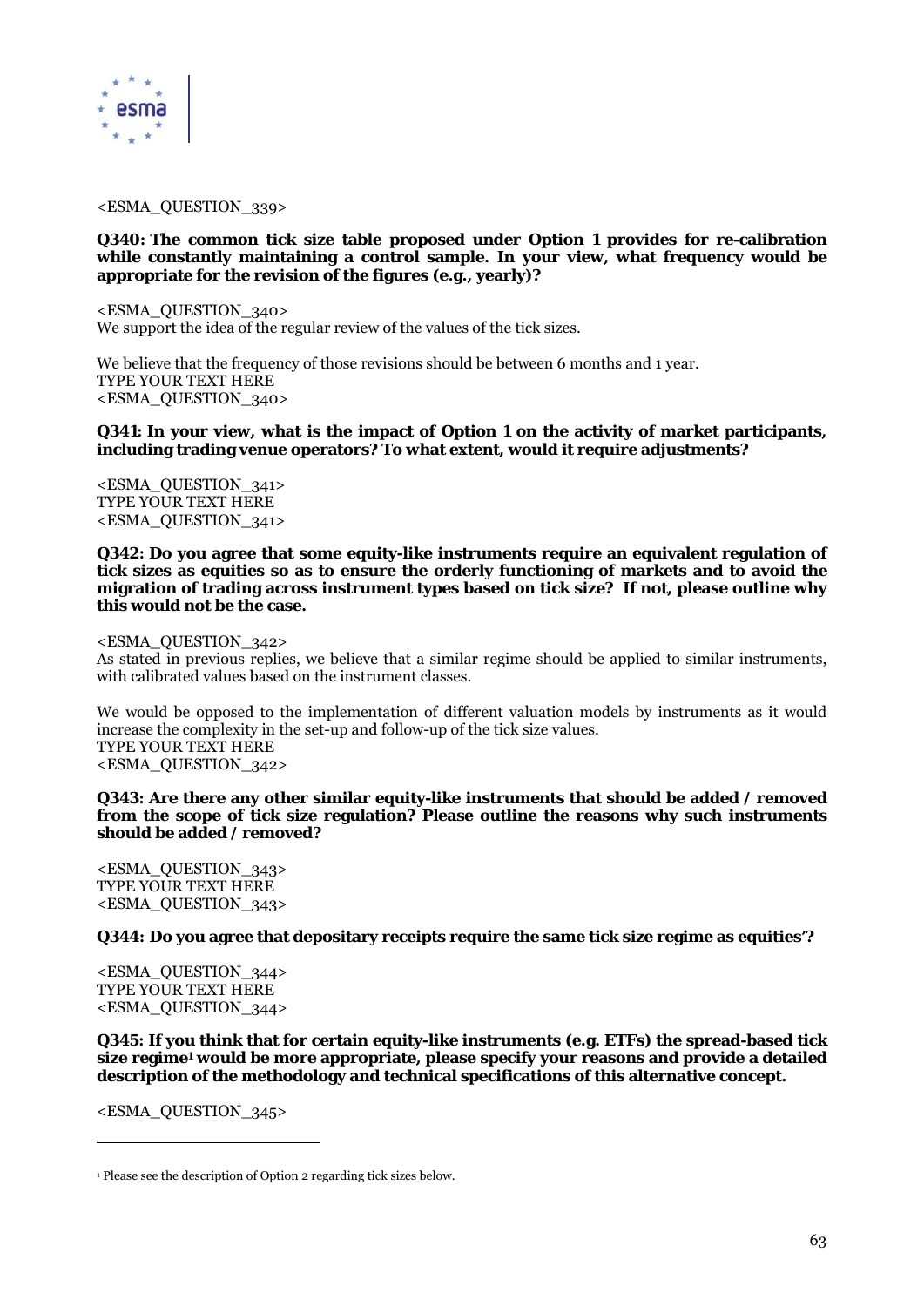

TYPE YOUR TEXT HERE <ESMA\_QUESTION\_345>

**Q346: If you generally (also for liquid and illiquid shares as well as other equity-like financial instruments) prefer a spread-based tick size regime2 vis-à-vis the regime as proposed under Option 1 and tested by ESMA, please specify the reasons and provide the following information:** 

<ESMA\_QUESTION\_346> TYPE YOUR TEXT HERE <ESMA\_QUESTION\_346>

**Q347: Given the different tick sizes currently in operation, please explain what your preferred type of tick size regulation would be, giving reasons why this is the case.** 

<ESMA\_QUESTION\_347> TYPE YOUR TEXT HERE <ESMA\_QUESTION\_347>

#### **Q348: Do you see a need to develop a tick size regime for any non-equity financial instrument? If yes, please elaborate, indicating in particular which approach you would follow to determine that regime.**

<ESMA\_QUESTION\_348> We agree with ESMA's proposal to impose tick size only to equities and equities-like instruments.

From our perspective, we believe that this would not have any added value to treat them differently. TYPE YOUR TEXT HERE <ESMA\_QUESTION\_348>

#### **Q349: Do you agree with assessing the liquidity of a share for the purposes of the tick size regime, using the rule described above? If not, please elaborate what criteria you would apply to distinguish between liquid and illiquid instruments.**

<ESMA\_QUESTION\_349> We agree with the principle that the tick sizes should be different for illiquid instruments than the ones for liquid instruments.

We refer to the comments made on liquidity for equities and equities-like instruments in our reply to the Consultation Paper and in the above replies of this Discussion Paper TYPE YOUR TEXT HERE <ESMA\_QUESTION\_349>

**Q350: Do you agree with the tick sizes proposed under Option 2? In particular, should a different tick size be used for the largest band, taking into account the size of the tick relative to the price? Please elaborate.** 

<ESMA\_QUESTION\_350> TYPE YOUR TEXT HERE <ESMA\_QUESTION\_350>

 $\overline{a}$ 

<sup>2</sup> Please see the description of Option 2 regarding tick sizes below.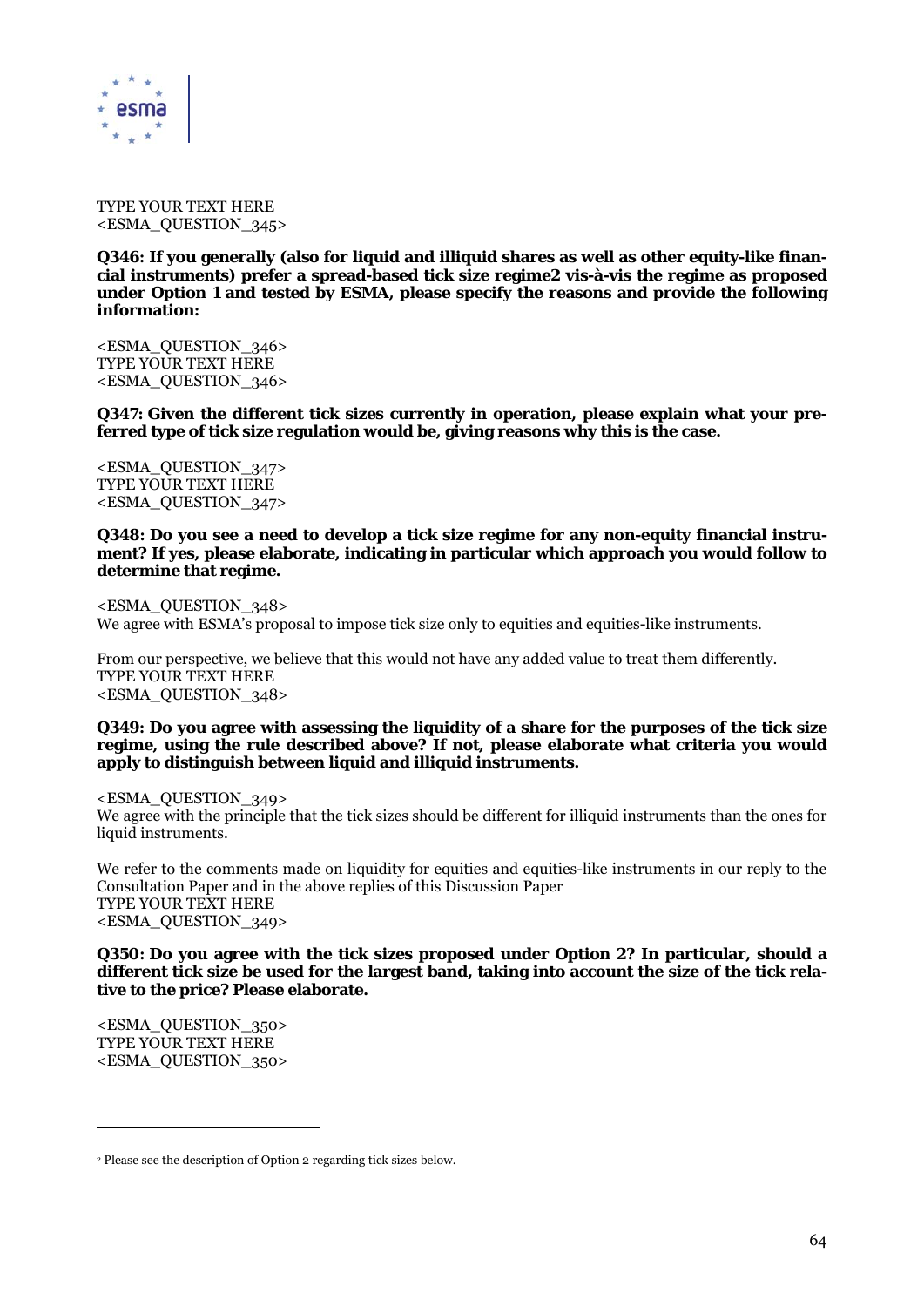

# **Q351: Should the tick size be calibrated in a more granular manner to that proposed above, namely by shifting a band which results in a large step-wise change?**

<ESMA\_QUESTION\_351> TYPE YOUR TEXT HERE <ESMA\_QUESTION\_351>

**Q352: Do you agree with the above treatment for a newly admitted instrument? Would this affect the subsequent trading in a negative way?** 

<ESMA\_QUESTION\_352> TYPE YOUR TEXT HERE <ESMA\_QUESTION\_352>

**Q353: Do you agree that a period of six weeks is appropriate for the purpose of initial calibration for all instruments admitted to the pan-European tick size regime under Option 2? If not, what would be the appropriate period for the initial calibration?** 

<ESMA\_QUESTION\_353> TYPE YOUR TEXT HERE <ESMA\_QUESTION\_353>

**Q354: Do you agree with the proposal of factoring the bid-ask spread into tick size regime through SAF? If not, what would you consider as the appropriate method?** 

<ESMA\_QUESTION\_354> TYPE YOUR TEXT HERE <ESMA\_QUESTION\_354>

**Q355: Do you agree with the proposal to take an average bid-ask spread of less than two ticks as being too narrow? If not, what level of spread to ticks would you consider to be too narrow?** 

<ESMA\_QUESTION\_355> TYPE YOUR TEXT HERE <ESMA\_QUESTION\_355>

**Q356: Under the current proposal, it is not considered necessary to set an upper ceiling to the bid-ask spread, as the preliminary view under Option 2 is that under normal conditions the risk of the spread widening indefinitely is limited (and in any event a regulator may amend SAF manually if required). Do you agree with this view? If not, how would you propose to set an upper ceiling applicable across markets in the EU?** 

<ESMA\_QUESTION\_356> TYPE YOUR TEXT HERE <ESMA\_QUESTION\_356>

**Q357: Do you have any concerns of a possible disruption which may materialise in implementing a review cycle as envisioned above?** 

<ESMA\_QUESTION\_357> TYPE YOUR TEXT HERE <ESMA\_QUESTION\_357>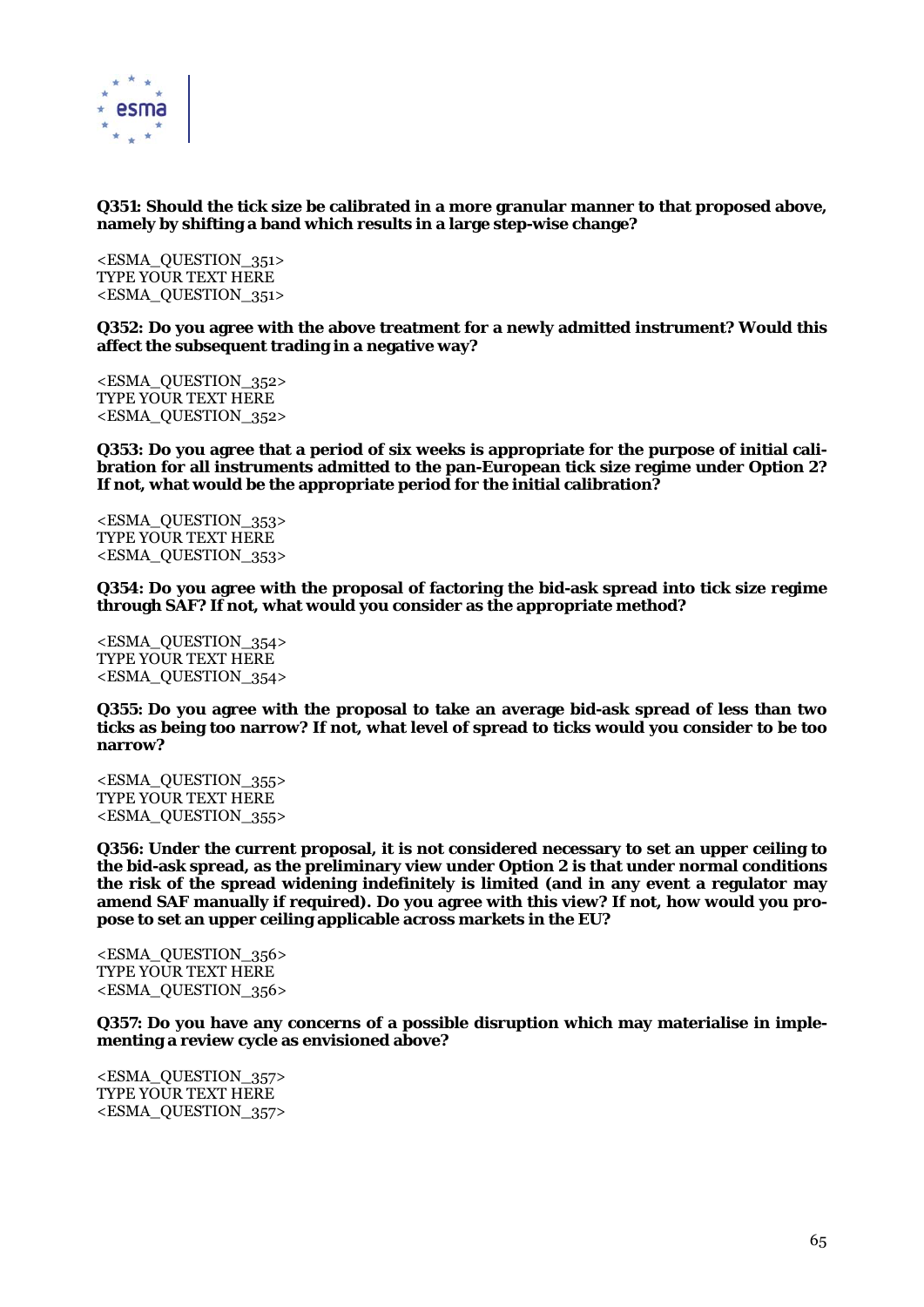

**Q358: Do you agree that illiquid instruments, excluding illiquid cash equities, should be excluded from the scope of a pan-European tick size regime under Option 2 until such time that definitions for these instruments become available? If not, please explain why. If there are any equity-like instruments per Article 49(3) of MiFID II that you feel should be included in the pan-European tick size regime at the same time as for cash equities, please list these instruments together with a brief reason for doing so.** 

<ESMA\_QUESTION\_358> TYPE YOUR TEXT HERE <ESMA\_QUESTION\_358>

**Q359: Do you agree that financial instruments, other than those listed in Article 49(3) of MiFID II should be excluded from the scope of the pan-European tick size regime under Option 2 at least for the time being? If not, please explain why and which specific instruments do you consider necessary to be included in the regime.** 

<ESMA\_QUESTION\_359> TYPE YOUR TEXT HERE <ESMA\_QUESTION\_359>

**Q360: What views do you have on whether tick sizes should be revised on a dynamic or periodic basis? What role do you perceive for an automated mechanism for doing this versus review by the NCA responsible for the instrument in question? If you prefer periodic review, how frequently should reviews be undertaken (e.g. quarterly, annually)?** 

<ESMA\_QUESTION\_360> TYPE YOUR TEXT HERE <ESMA\_QUESTION\_360>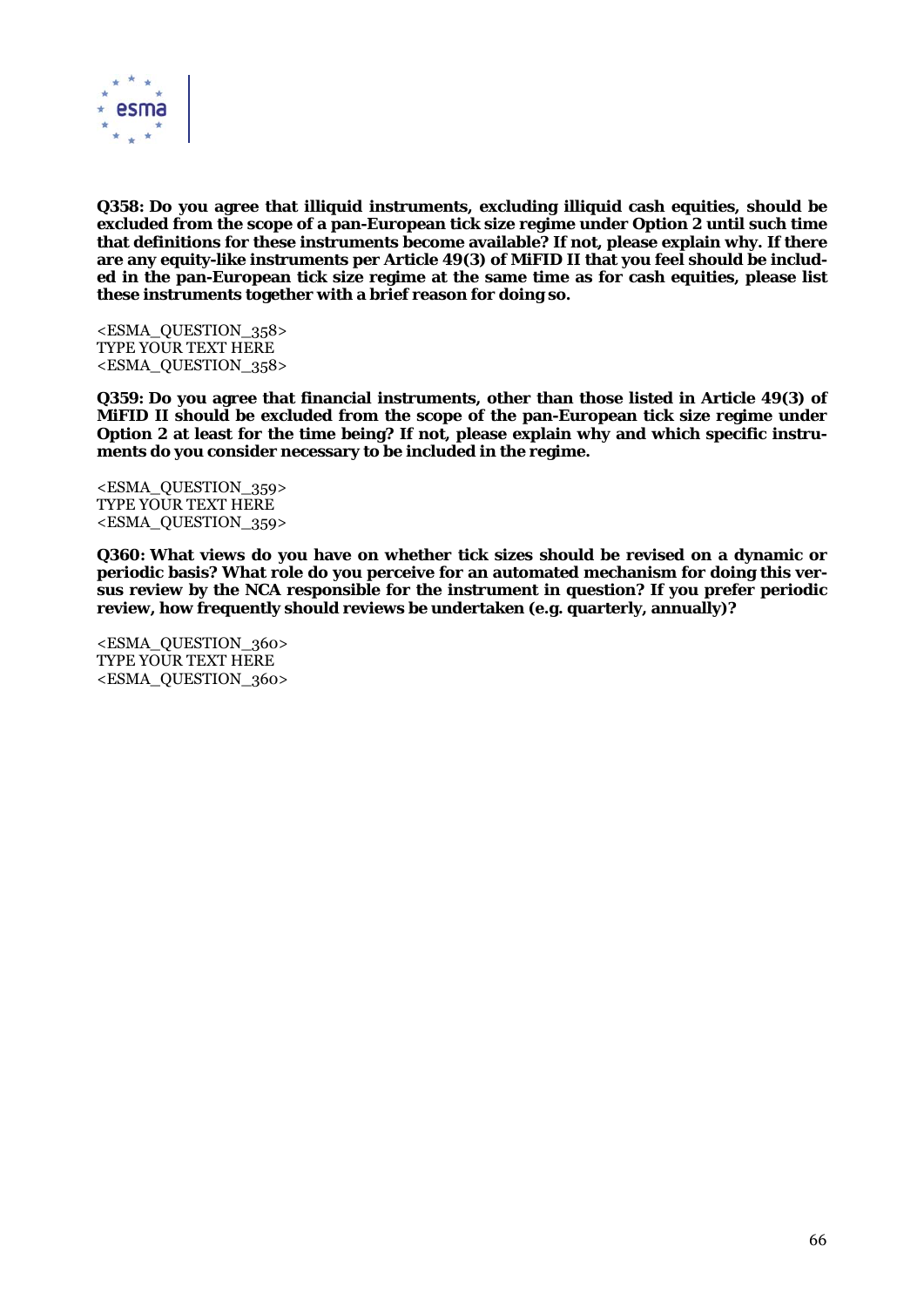

# **5. Data publication and access**

# **5.1. General authorisation and organisational requirements for data reporting services (Article 61(4), MiFID II)**

**Q361: Do you agree that the guidance produced by CESR in 2010 is broadly appropriate for all three types of DRS providers?** 

<ESMA\_QUESTION\_361> We agree with ESMA views. TYPE YOUR TEXT HERE <ESMA\_QUESTION\_361>

# **Q362: Do you agree that there should also be a requirement for notification of significant system changes?**

<ESMA\_QUESTION\_362>

We support the idea to have a mandatory notification from DRS to the NCA as those changes might have impact on compliance checks, for instance.

Consequently, we are asking ESMA to provide the market with a definition, some examples and some guidance on what should be understood as "significant system change". TYPE YOUR TEXT HERE <ESMA\_QUESTION\_362>

## **Q363: Are there any other general elements that should be considered in the NCAs' assessment of whether to authorise a DRS provider?**

<ESMA\_QUESTION\_363> TYPE YOUR TEXT HERE <ESMA\_QUESTION\_363>

# **5.2. Additional requirements for particular types of Data Reporting Services Providers**

**Q364: Do you agree with the identified differences regarding the regulatory treatment of ARMs.** 

<ESMA\_QUESTION\_364> TYPE YOUR TEXT HERE <ESMA\_QUESTION\_364>

**Q365: What other significant differences will there have to be in the standards for APAs, CTPs and ARMs?** 

<ESMA\_QUESTION\_365> TYPE YOUR TEXT HERE <ESMA\_QUESTION\_365>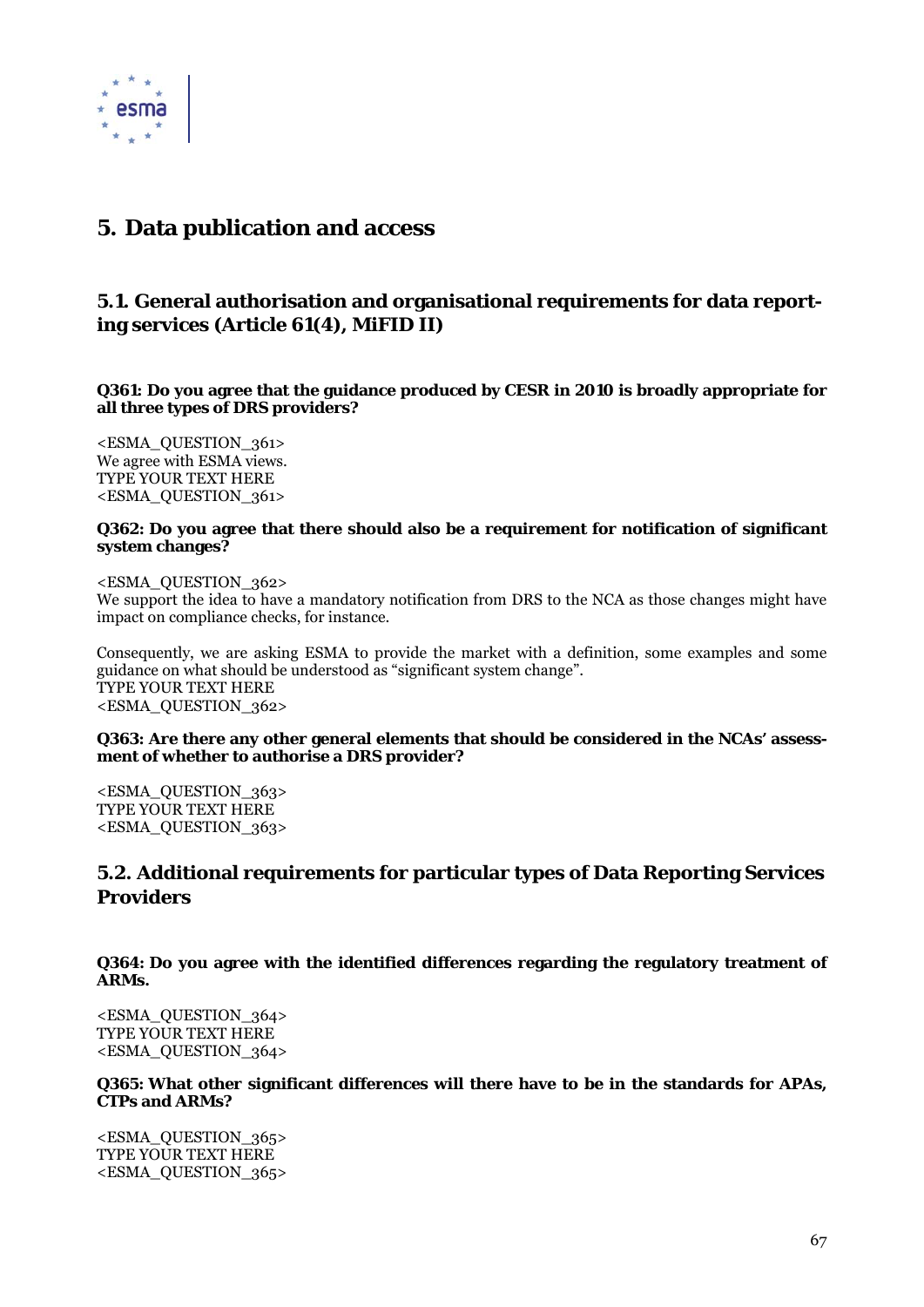

# **5.3. Technical arrangements promoting an efficient and consistent dissemination of information – Machine readability Article 64(6), MiFID II**

# **Q366: Do you agree with the proposal to define machine-readability in this way? If not, what would you prefer?**

<ESMA\_QUESTION\_366> We agree with ESMA's proposed definition for machine readability. However, we are not confident that reliance on the APA's website information could lead to a sufficient and robust solution. TYPE YOUR TEXT HERE <ESMA\_QUESTION\_366>

# **5.4. Consolidated tape providers**

**Q367: Should the tapes be offered to users on an instrument-by-instrument basis, or as a single comprehensive tape, or at some intermediate level of disaggregation? Do you think that transparency information should be available without the need for value-added products to be purchased alongside?** 

## <ESMA\_QUESTION\_367>

AFG would be in favour of having a single consolidated tape (or a small number of them) that could also be queried by instrument type.

The information on the consolidated tape should be made publically available, unbundled and without extra costs.

We urge ESMA to ensure, in coordination with the relevant competition authorities, that there is no agreement on prices at trading venues' level. TYPE YOUR TEXT HERE <ESMA\_QUESTION\_367>

#### **Q368: Are there other factors or considerations regarding data publication by the CTP that are not covered in the standards for data publication by APAs and trading venues and that should be taken into account by ESMA?**

<ESMA\_QUESTION\_368> TYPE YOUR TEXT HERE <ESMA\_QUESTION\_368>

## **Q369: Do you agree that CTPs should be able to provide the services listed above? Are there any others that you think should be specified?**

<ESMA\_QUESTION\_369>

We agree with the proposal that CTPs should be allowed to offer all of the listed services mentioned (this list not being exhaustive), provided that there is no conflict of interest in the supply of post-trade information. We would also insist that the provision of those information should be on "reasonable commercial basis" and unbundled from the core transparency data. TYPE YOUR TEXT HERE <ESMA\_QUESTION\_369>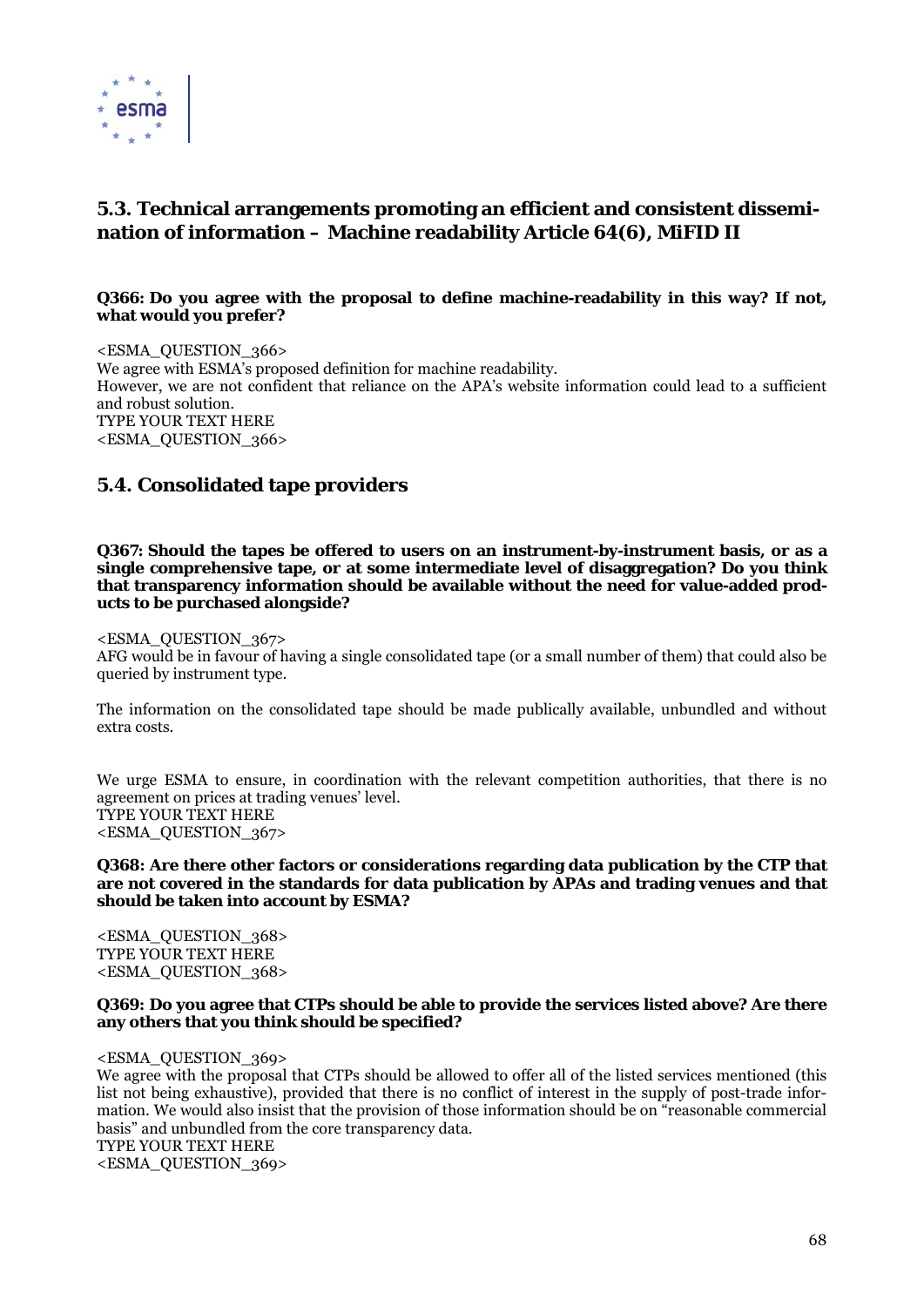

# **5.5. Data disaggregation**

**Q370: Do you agree that venues should not be required to disaggregate by individual instrument?** 

<ESMA\_QUESTION\_370> TYPE YOUR TEXT HERE <ESMA\_QUESTION\_370>

**Q371: Do you agree that venues should be obliged to disaggregate their pre-trade and posttrade data by asset class?** 

<ESMA\_QUESTION\_371> TYPE YOUR TEXT HERE <ESMA\_QUESTION\_371>

**Q372: Do you believe the list of asset classes proposed in the previous paragraph is appropriate for this purpose? If not, what would you propose?** 

<ESMA\_QUESTION\_372> TYPE YOUR TEXT HERE <ESMA\_QUESTION\_372>

**Q373: Do you agree that venues should be under an obligation to disaggregate according to the listed criteria unless they can demonstrate that there is insufficient customer interest?** 

<ESMA\_QUESTION\_373> TYPE YOUR TEXT HERE <ESMA\_QUESTION\_373>

**Q374: Are there any other criteria according to which it would be useful for venues to disaggregate their data, and if so do you think there should be a mandatory or comply-orexplain requirement for them to do so?** 

<ESMA\_QUESTION\_374> TYPE YOUR TEXT HERE <ESMA\_QUESTION\_374>

**Q375: What impact do you think greater disaggregation will have in practice for overall costs faced by customers?** 

<ESMA\_QUESTION\_375> TYPE YOUR TEXT HERE <ESMA\_QUESTION\_375>

**5.6. Identification of the investment firm responsible for making public the volume and price transparency of a transaction (Articles 20(3) (c) and 21(5)(c), MiFIR)** 

**Q376: Please describe your views about how to improve the current trade reporting system under Article 27(4) of MiFID Implementing Regulation.**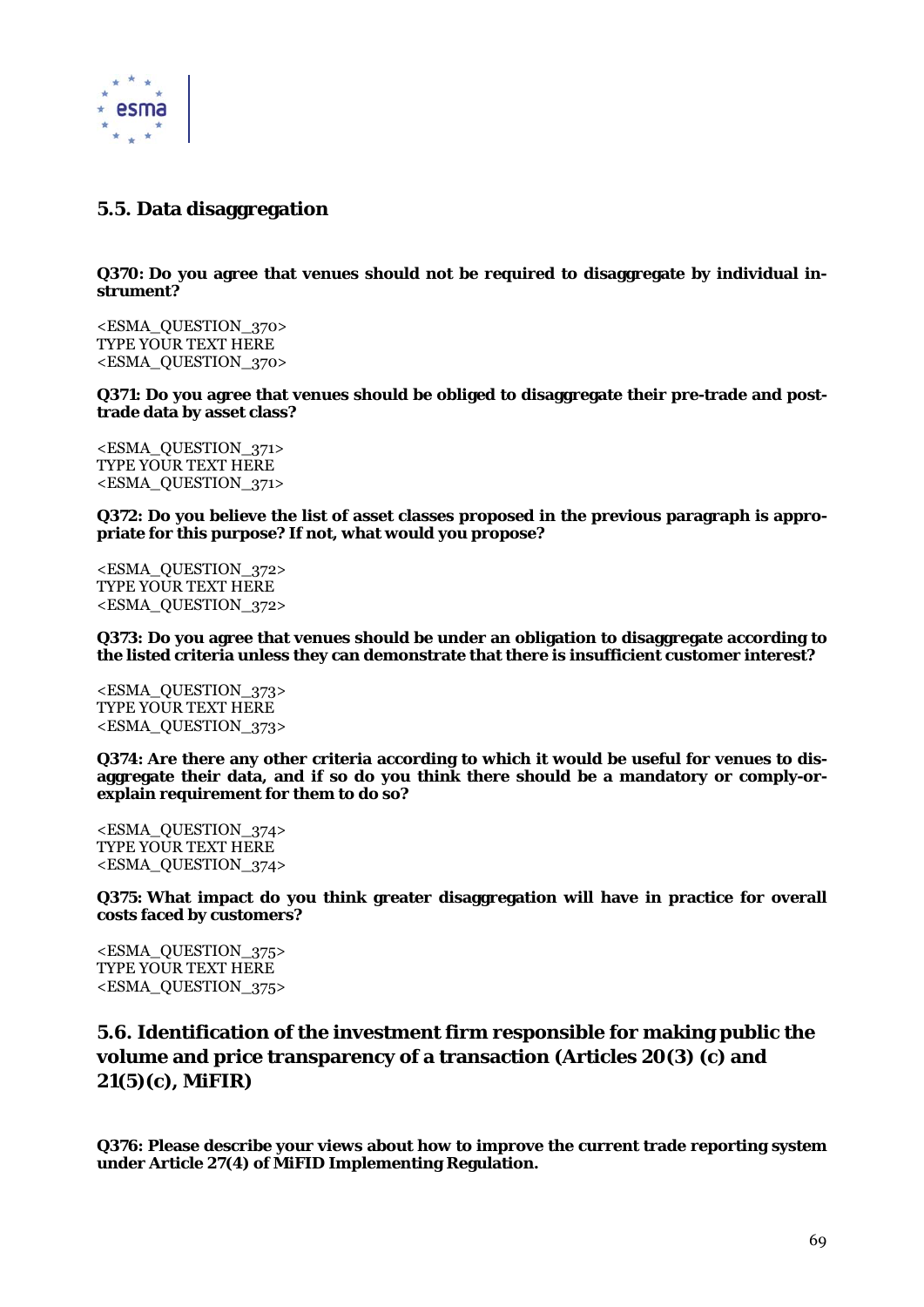

<ESMA\_QUESTION\_376> TYPE YOUR TEXT HERE <ESMA\_QUESTION\_376>

# **5.7. Access to CCPs and trading venues (Articles 35-36, MiFIR)**

**Q377: Do you agree that exceeding the planned capacity of the CCP is grounds to deny access?** 

<ESMA\_QUESTION\_377> We agree with ESMA's proposal.

However, it should be possible for a CCP to deny access if the volume in excess could be already dealt with by the CCP. TYPE YOUR TEXT HERE <ESMA\_QUESTION\_377>

## **Q378: How would a CCP assess that the anticipated volume of transactions would exceed its capacity planning?**

<ESMA\_QUESTION\_378> TYPE YOUR TEXT HERE <ESMA\_QUESTION\_378>

## **Q379: Are there other risks related to the anticipated volume of transactions that should be considered? If so, how would such risks arise from the provision of access?**

<ESMA\_QUESTION\_379>

The risk that we see is the need for a CCP to build additional redundant capacity for future access requests.

We also consider that ESMA should take into account the situation when a CCP is allowed to deny access request based on justification of the risk increase related to e.g. the risk management of the trading venues. TYPE YOUR TEXT HERE

<ESMA\_QUESTION\_379>

**Q380: Do you agree that exceeding the planned capacity of the CCP is grounds to deny access?** 

<ESMA\_QUESTION\_380> TYPE YOUR TEXT HERE <ESMA\_QUESTION\_380>

**Q381: How would a CCP assess that the number of users expected to access its systems would exceed its capacity planning?** 

<ESMA\_QUESTION\_381> TYPE YOUR TEXT HERE <ESMA\_QUESTION\_381>

**Q382: Are there other risks related to number of users that should be considered? If so, how would such risks arise from the provision of access?** 

<ESMA\_QUESTION\_382> TYPE YOUR TEXT HERE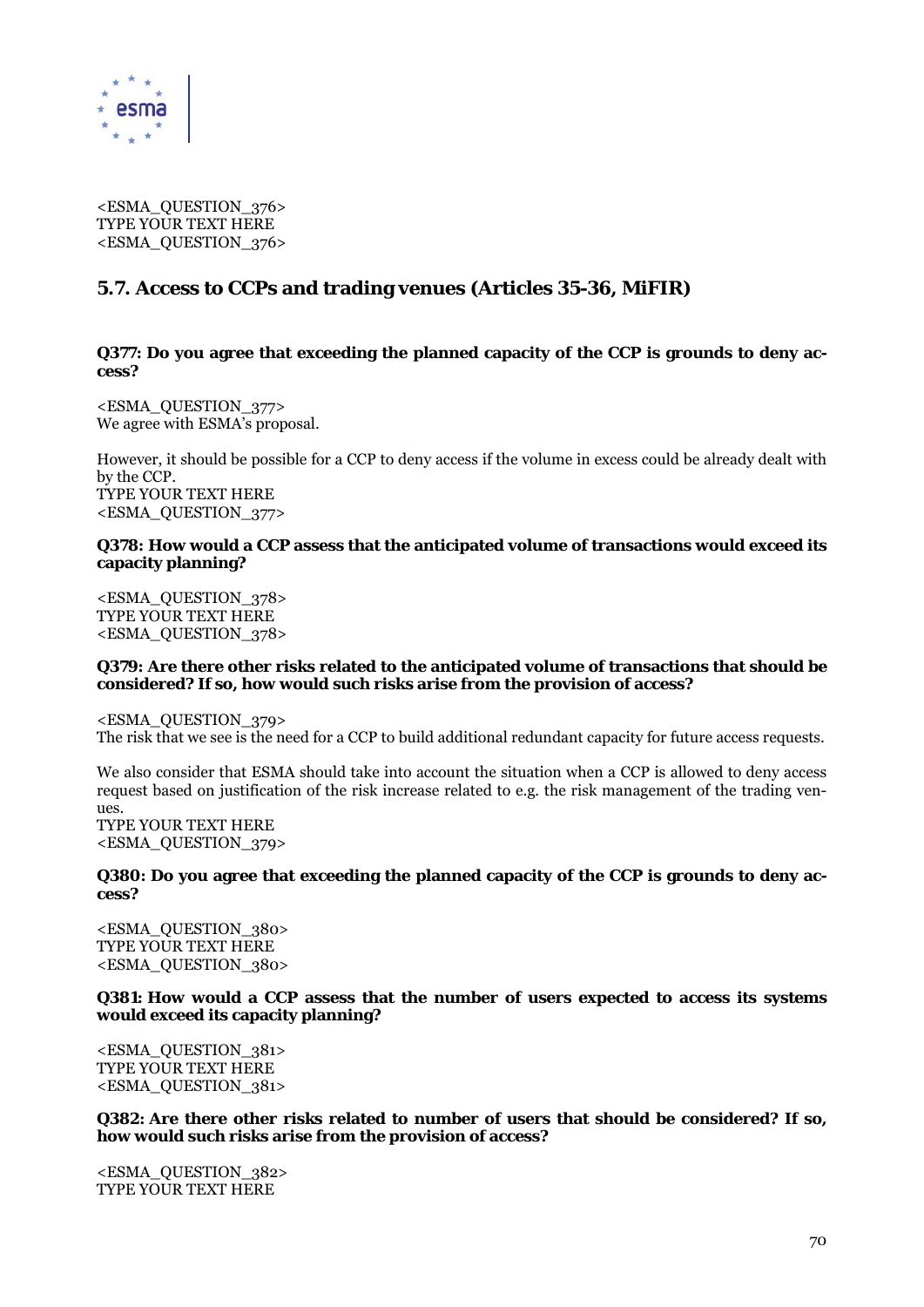

#### <ESMA\_QUESTION\_382>

**Q383: In what way could granting access to a trading venue expose a CCP to risks associated with a change in the type of users accessing the CCP? Are there any additional risks that could be relevant in this situation?** 

<ESMA\_QUESTION\_383> TYPE YOUR TEXT HERE <ESMA\_QUESTION\_383>

**Q384: How would a CCP establish that the anticipated operational risk would exceed its operational risk management design?** 

<ESMA\_QUESTION\_384> TYPE YOUR TEXT HERE <ESMA\_QUESTION\_384>

**Q385: Are there other risks related to arrangements for managing operational risk that should be considered? If so, how would such risks arise from the provision of access?** 

<ESMA\_QUESTION\_385> TYPE YOUR TEXT HERE <ESMA\_QUESTION\_385>

**Q386: Given there will be costs to meeting an access request, what regard should be given to those costs that would create significant undue risk?** 

<ESMA\_QUESTION\_386> TYPE YOUR TEXT HERE <ESMA\_QUESTION\_386>

**Q387: To what extent could a lack of harmonization in certain areas of law constitute a relevant risk in the context of granting or denying access?** 

<ESMA\_QUESTION\_387> TYPE YOUR TEXT HERE <ESMA\_QUESTION\_387>

**Q388: Do you agree with the risks identified above in relation to complexity and other factors creating significant undue risks?** 

<ESMA\_QUESTION\_388> TYPE YOUR TEXT HERE <ESMA\_QUESTION\_388>

**Q389: Q: Are there other risks related to complexity and other factors creating significant undue risks that should be considered? If so, how would such risks arise from the provision of access?** 

<ESMA\_QUESTION\_389> TYPE YOUR TEXT HERE <ESMA\_QUESTION\_389>

**Q390: Do you agree with the analysis above and the conclusion specified in the previous paragraph?** 

<ESMA\_QUESTION\_390>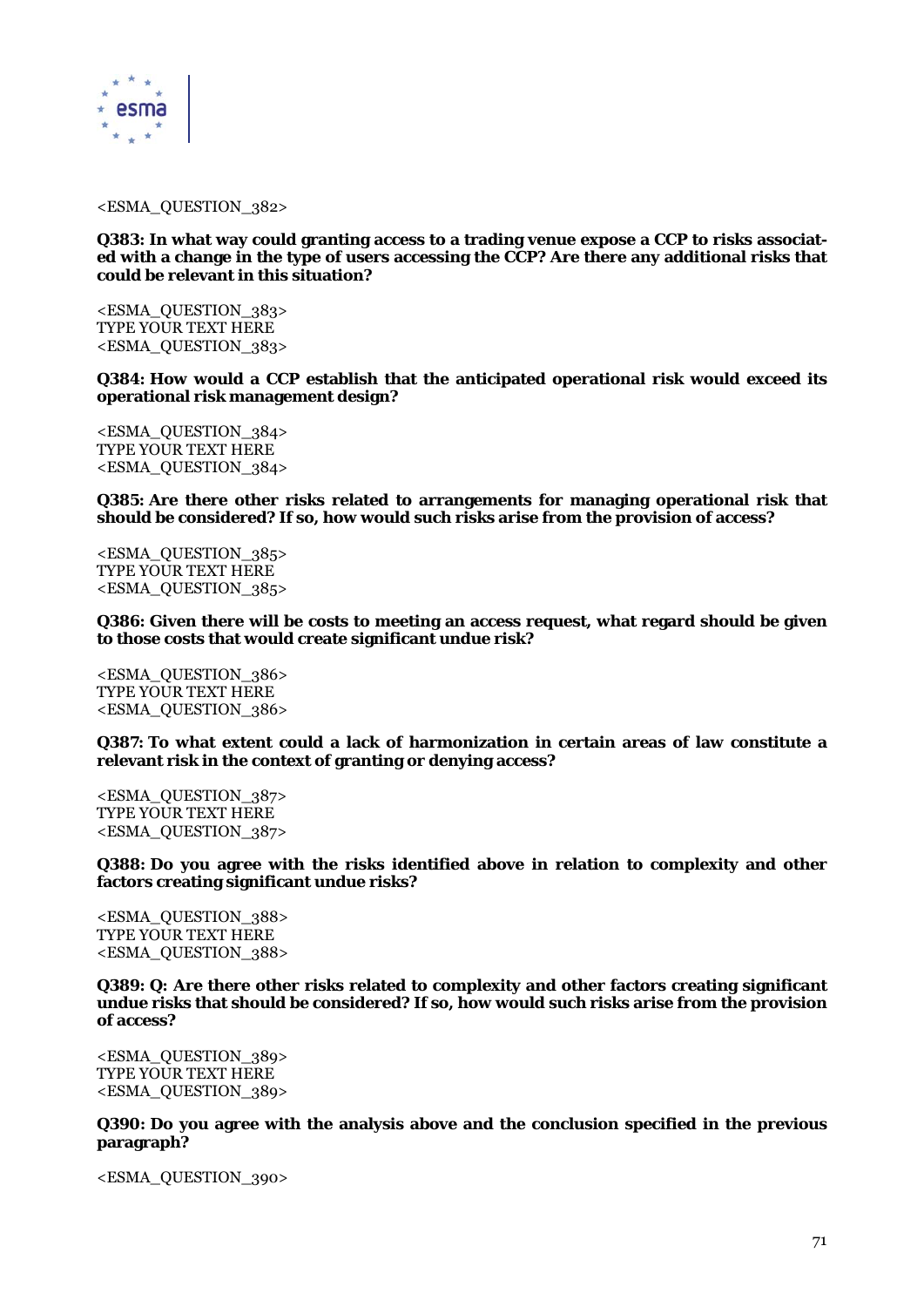

TYPE YOUR TEXT HERE <ESMA\_QUESTION\_390>

**Q391: To what extent would a trading venue granting access give rise to material risks because of anticipated volume of transactions and the number of users? Can you evidence that access will materially change volumes and the number of users?** 

<ESMA\_QUESTION\_391> TYPE YOUR TEXT HERE <ESMA\_QUESTION\_391>

**Q392: To what extent would a trading venue granting access give rise to material risks because of arrangements for managing operational risk?** 

<ESMA\_QUESTION\_392> TYPE YOUR TEXT HERE <ESMA\_QUESTION\_392>

**Q393: Given there will be costs to meeting an access request, what regard should be given to those costs that would create significant undue risk?** 

<ESMA\_QUESTION\_393> TYPE YOUR TEXT HERE <ESMA\_QUESTION\_393>

**Q394: Do you believe a CCP's model regarding the acceptance of trades may create risks to a trading venue if access is provided? If so, please explain in which cases and how.** 

<ESMA\_QUESTION\_394> TYPE YOUR TEXT HERE <ESMA\_QUESTION\_394>

**Q395: Could granting access create unmanageable risks for trading venues due to conflicts of law arising from the involvement of different legal regimes?** 

<ESMA\_QUESTION\_395> TYPE YOUR TEXT HERE <ESMA\_QUESTION\_395>

**Q396: Are there other risks related to complexity and other factors creating significant undue risks that should be considered? If so, how would such risks arise from the provision of access?** 

<ESMA\_QUESTION\_396> TYPE YOUR TEXT HERE <ESMA\_QUESTION\_396>

**Q397: Do you agree with the conditions set out above? If you do not, please state why not.** 

<ESMA\_QUESTION\_397> TYPE YOUR TEXT HERE <ESMA\_QUESTION\_397>

**Q398: Are there any are other conditions CCPs and trading venues should include in their terms for agreeing access?** 

<ESMA\_QUESTION\_398>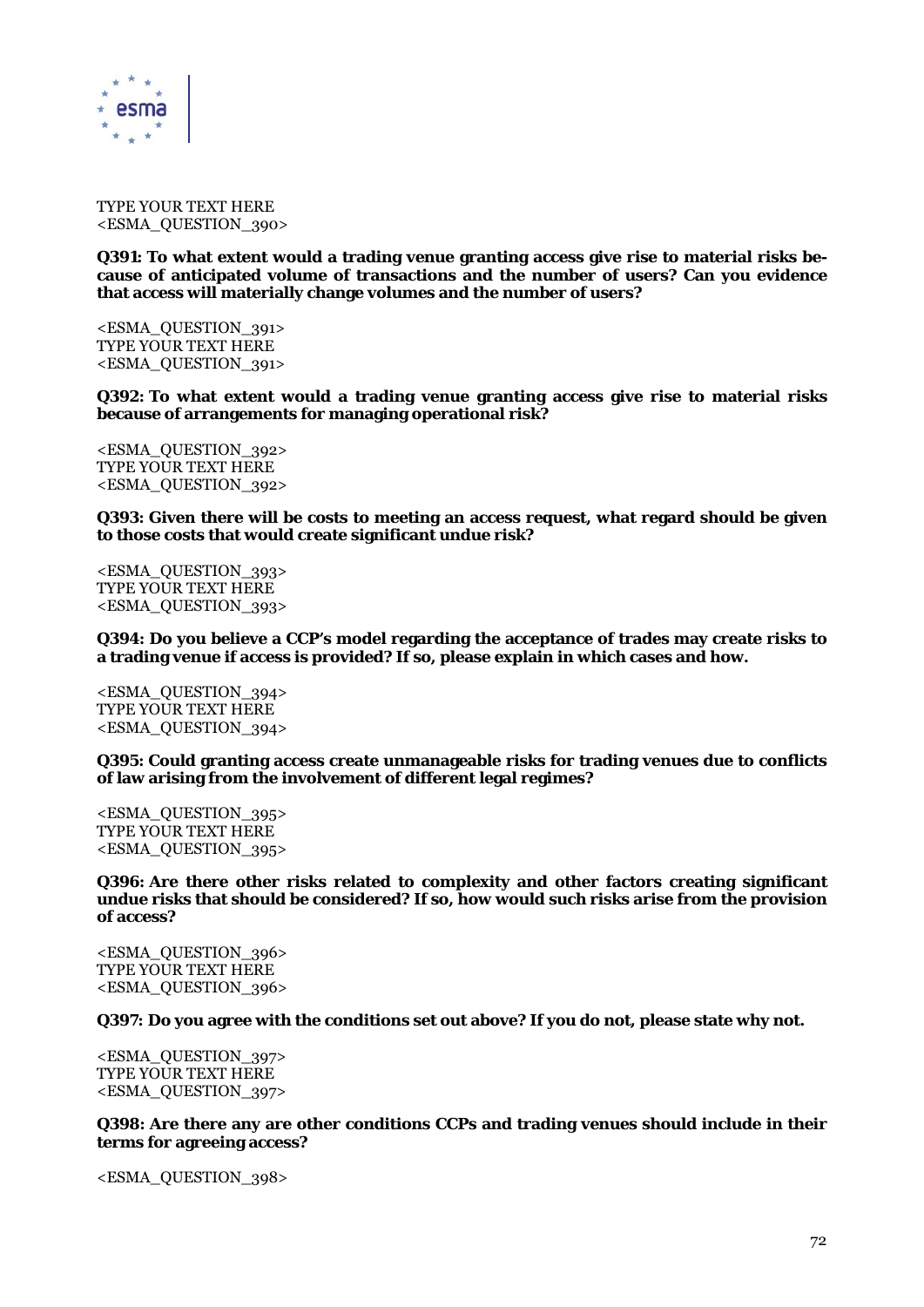

TYPE YOUR TEXT HERE <ESMA\_QUESTION\_398>

#### **Q399: Are there any other fees that are relevant in the context of Articles 35 and 36 of MiFIR that should be analysed?**

<ESMA\_QUESTION\_399> TYPE YOUR TEXT HERE <ESMA\_QUESTION\_399>

**Q400: Are there other considerations that need to be made in respect of transparent and non-discriminatory fees?** 

<ESMA\_QUESTION\_400> TYPE YOUR TEXT HERE <ESMA\_QUESTION\_400>

**Q401: Do you consider that the proposed approach adequately reflects the need to ensure that the CCP does not apply discriminatory collateral requirements? What alternative approach would you consider?** 

<ESMA\_QUESTION\_401> TYPE YOUR TEXT HERE <ESMA\_QUESTION\_401>

**Q402: Do you see other conditions under which netting of economically equivalent contracts would be enforceable and ensure non-discriminatory treatment for the prospective trading venue in line with all the conditions of Article 35(1)(a)?** 

<ESMA\_QUESTION\_402> TYPE YOUR TEXT HERE <ESMA\_QUESTION\_402>

**Q403: The approach above relies on the CCP's model compliance with Article 27 of Regulation (EU) No 153/2013, do you see any other circumstances for a CCP to cross margin correlated contracts? Do you see other conditions under which cross margining of correlated contracts would be enforceable and ensure non-discriminatory treatment for the prospective trading venue?** 

<ESMA\_QUESTION\_403> TYPE YOUR TEXT HERE <ESMA\_QUESTION\_403>

**Q404: Do you agree with ESMA that the two considerations that could justify a national competent authority in denying access are (a) knowledge it has about the trading venue or CCP being at risk of not meeting its legal obligations, and (b) liquidity fragmentation? If not, please explain why.** 

<ESMA\_QUESTION\_404> TYPE YOUR TEXT HERE <ESMA\_QUESTION\_404>

**Q405: How could the above mentioned considerations be further specified?** 

<ESMA\_QUESTION\_405> TYPE YOUR TEXT HERE <ESMA\_QUESTION\_405>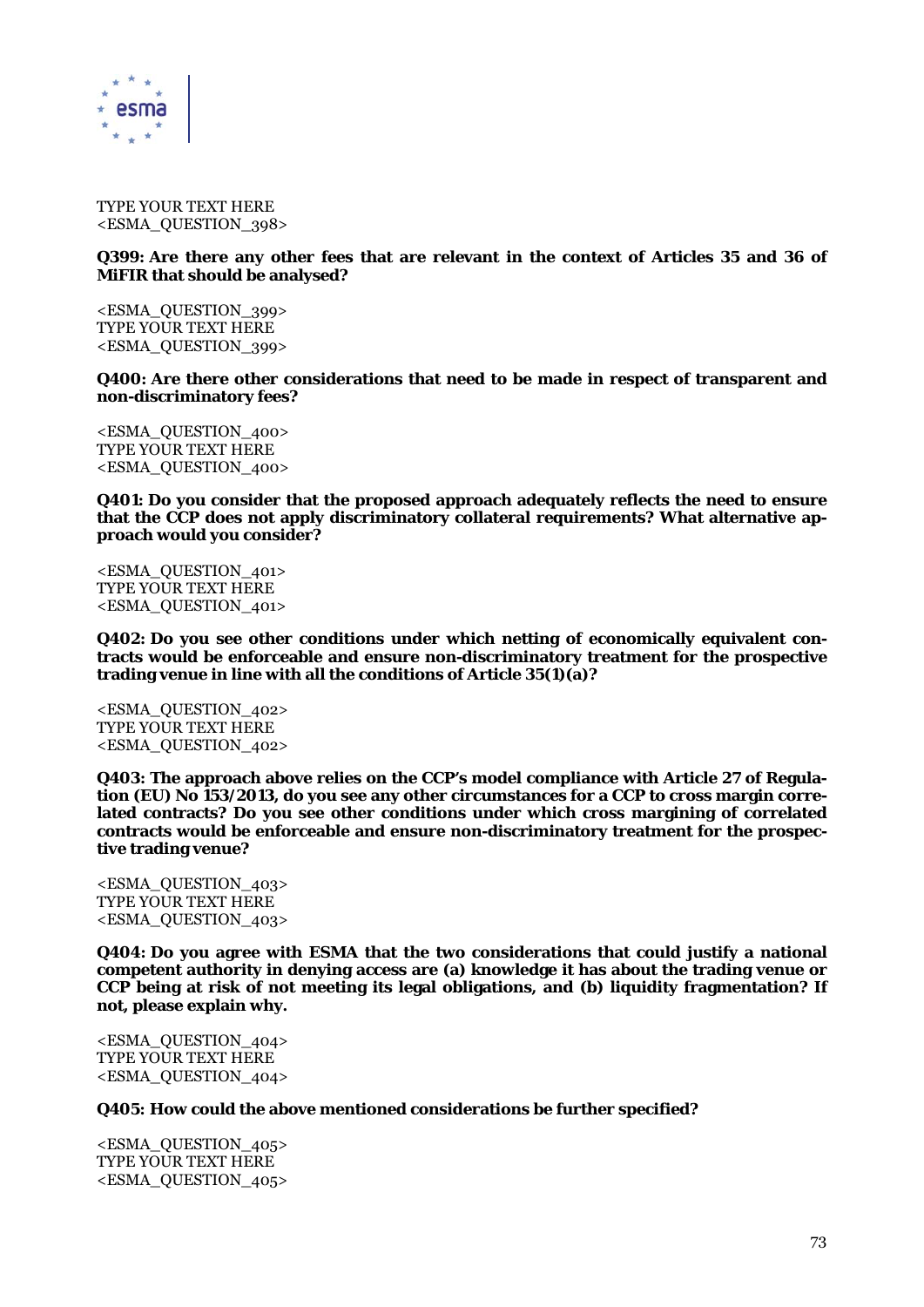

**Q406: Are there other conditions that may threaten the smooth and orderly functioning of the markets or adversely affect systemic risk? If so, how would such risks arise from the provision of access?** 

<ESMA\_QUESTION\_406> TYPE YOUR TEXT HERE <ESMA\_QUESTION\_406>

**Q407: Do you agree with ESMA's proposed approach that where there are equally accepted alternative approaches to calculating notional amount, but there are notable differences in the value to which these calculation methods give rise, ESMA should specify the method that should be used?** 

<ESMA\_QUESTION\_407> TYPE YOUR TEXT HERE <ESMA\_QUESTION\_407>

**Q408: Do you agree that the examples provided above are appropriate for ESMA to adopt given the purpose for which the opt-out mechanism was introduced? If not, why, and what alternative(s) would you propose?** 

<ESMA\_QUESTION\_408> TYPE YOUR TEXT HERE <ESMA\_QUESTION\_408>

**Q409: For which types of exchange traded derivative instruments do you consider there to be notable differences in the way the notional amount is calculated? How should the notional amount for these particular instruments be calculated?** 

<ESMA\_QUESTION\_409> TYPE YOUR TEXT HERE <ESMA\_QUESTION\_409>

**Q410: Are there any other considerations ESMA should take into account when further specifying how notional amount should be calculated? In particular, how should technical transactions be treated for the purposes of Article 36(5), MiFIR?** 

<ESMA\_QUESTION\_410> TYPE YOUR TEXT HERE <ESMA\_QUESTION\_410>

# **5.8. Non- discriminatory access to and obligation to license benchmarks**

### **Q411: Do you agree that trading venues require the relevant information mentioned above? If not, why?**

<ESMA\_QUESTION\_411>

A. General remarks on Section 5.8 of the Discussion Paper

The requirements of this Title of the Discussion Paper are covering the information to be provided to CCPs and trading venues as well as to their users in order to safeguard that the appropriate information is made available to them for trading and clearing purposes. Therefore, the right to access to such information is not covering any other user of the benchmarks.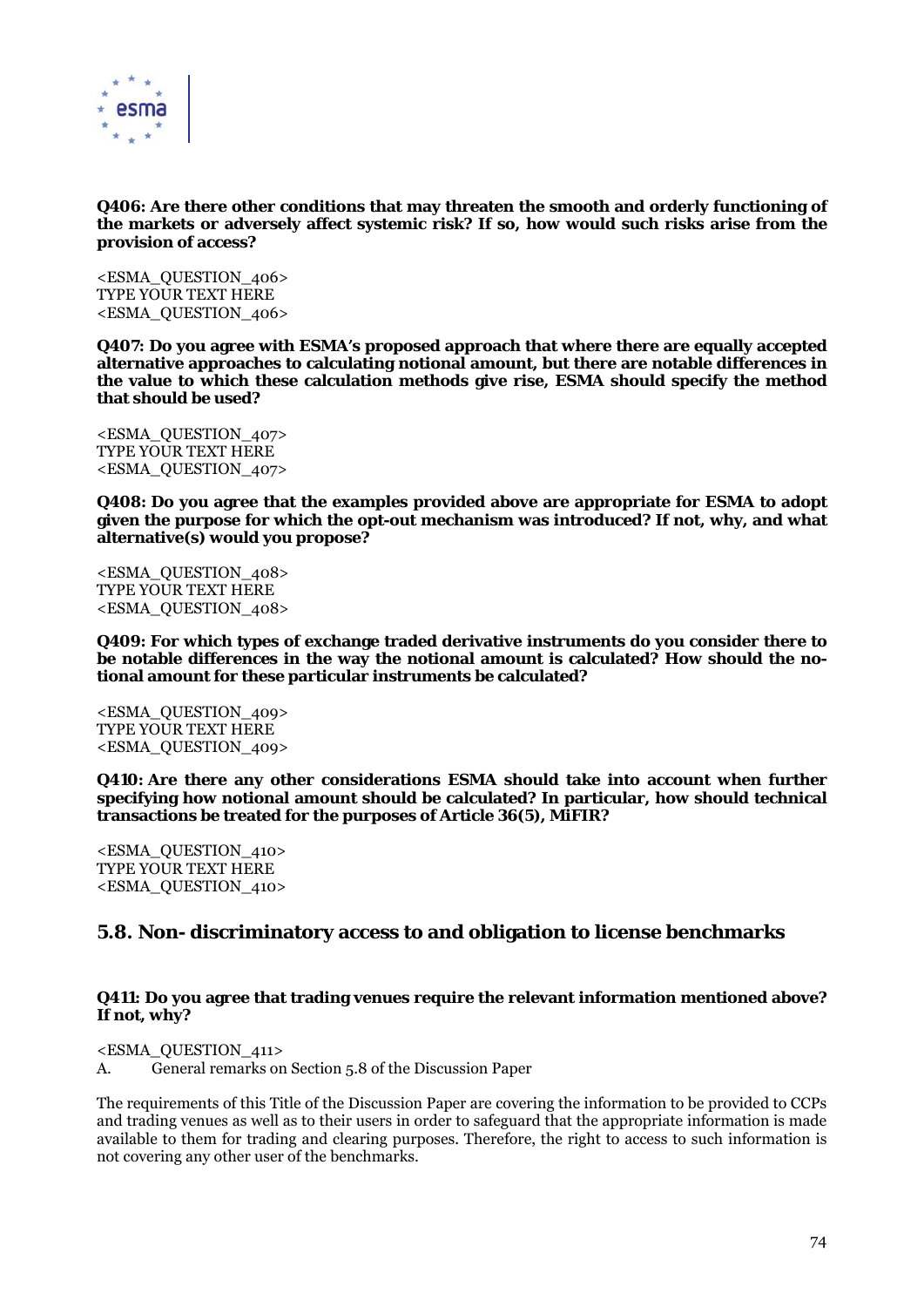

Asset managers, as users of benchmarks, are in principle in favour of an efficient transparency regime as to the setting of indices and their input data. This can play a key role in restoring market credibility and ree establishing confidence in benchmarks, but also allow transparency on the costs and fees for the end investor and a level playing field for all market participants. As long as risks for arbitrage are duly taken into account, the access to information to users of benchmarks when this is necessary to comply with their regulatory requirements, should in every case be made possible.

In that context, AFG welcomes the information requirements foreseen in MiFIR concerning the CCPs, trading venues and their users.

The requirements are covering an efficient extent of information. Additional information might be necessary in some cases such as on benchmarks values and values in all components, rates, constituent or structure parts and their weightings (if appropriate), as well as details as to any changes made to the composition of a benchmark.

B. Specific answer to Question 411

Yes, AFG agrees that the information mentioned above should be made available to trading venues. TYPE YOUR TEXT HERE <ESMA\_QUESTION\_411>

### **Q412: Is there any other additional information in respect of price and data feeds that a trading venue would need for the purposes of trading?**

<ESMA\_QUESTION\_412>

A trading venue would need a sufficiently broad level of information that will enable its monitoring of the function of the market on a regular basis. The relevant feed should include benchmark values plus values on all components based on or including their weightings within an index. TYPE YOUR TEXT HERE <ESMA\_QUESTION\_412>

# **Q413: Do you agree that CCPs require the relevant information mentioned above? If not, why?**

<ESMA\_QUESTION\_413> Yes, AFG agrees that CCPs require that the information mentioned above be made available to them. TYPE YOUR TEXT HERE <ESMA\_QUESTION\_413>

# **Q414: Is there any other additional information in respect of price and data feeds that a CCP would need for the purposes of clearing?**

<ESMA\_QUESTION\_414> A CCP would need a sufficiently broad level of information that will enable its monitoring of the function of the market on a regular basis. The relevant feed should include benchmark values plus values on all components based on or including their weightings within an index. TYPE YOUR TEXT HERE <ESMA\_QUESTION\_414>

### **Q415: Do you agree that trading venues should have access to benchmark values as soon as they are calculated? If not, why?**

<ESMA\_QUESTION\_415> AFG agrees with trading venues having access to benchmark values in a prompt manner, based on the nature of the index and the frequency of calculation. TYPE YOUR TEXT HERE <ESMA\_QUESTION\_415>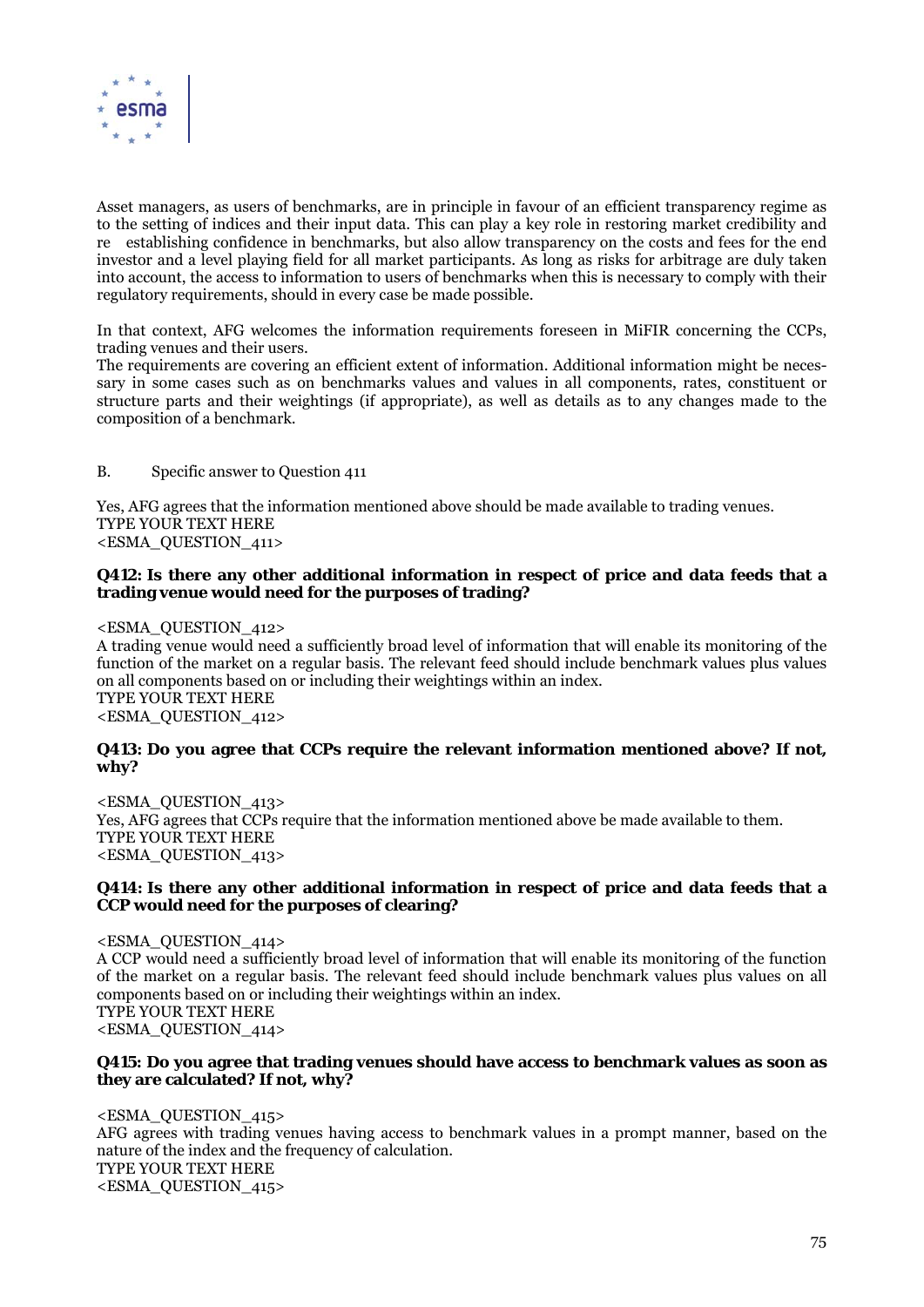

# **Q416: Do you agree that CCPs should have access to benchmark values as soon as they are calculated? If not, why?**

<ESMA\_QUESTION\_416> AFG agrees with CCPs having access to benchmark values in a prompt manner, based on the nature of the index and the frequency of calculation. TYPE YOUR TEXT HERE <ESMA\_QUESTION\_416>

### **Q417: Do you agree that trading venues require the relevant information mentioned above? If not, why?**

<ESMA\_QUESTION\_417> Yes, we agree. TYPE YOUR TEXT HERE <ESMA\_QUESTION\_417>

# **Q418: Is there any other additional information in respect of composition that a trading venue would need for the purposes of trading?**

<ESMA\_QUESTION\_418> For the possibility of a trading venue to make the assessment of the index' characteristics, information on the previous constituents or weightings might also be necessary. TYPE YOUR TEXT HERE <ESMA\_QUESTION\_418>

# **Q419: Do you agree that CCPs require the relevant information mentioned above? If not, why?**

<ESMA\_QUESTION\_419> Yes, we agree. <ESMA\_QUESTION\_419>

# **Q420: Is there any other additional information in respect of composition that a CCP would need for the purposes of clearing?**

<ESMA\_QUESTION\_420> For the possibility of a CCP to make the assessment of the index' characteristics, information on the previous constituents or weightings might also be necessary. TYPE YOUR TEXT HERE <ESMA\_QUESTION\_420>

### **Q421: Do you agree that trading venues and CCPs should be notified of any planned changes to the composition of the benchmark in advance? And that where this is not possible, notification should be given as soon as the change is made? If not, why?**

<ESMA\_QUESTION\_421> Yes, we agree. <ESMA\_QUESTION\_421>

# **Q422: Do you agree that trading venues need the relevant information mentioned above? If not, why?**

<ESMA\_QUESTION\_422> Yes, we agree that the information mentioned above are reasonable and necessary. TYPE YOUR TEXT HERE <ESMA\_QUESTION\_422>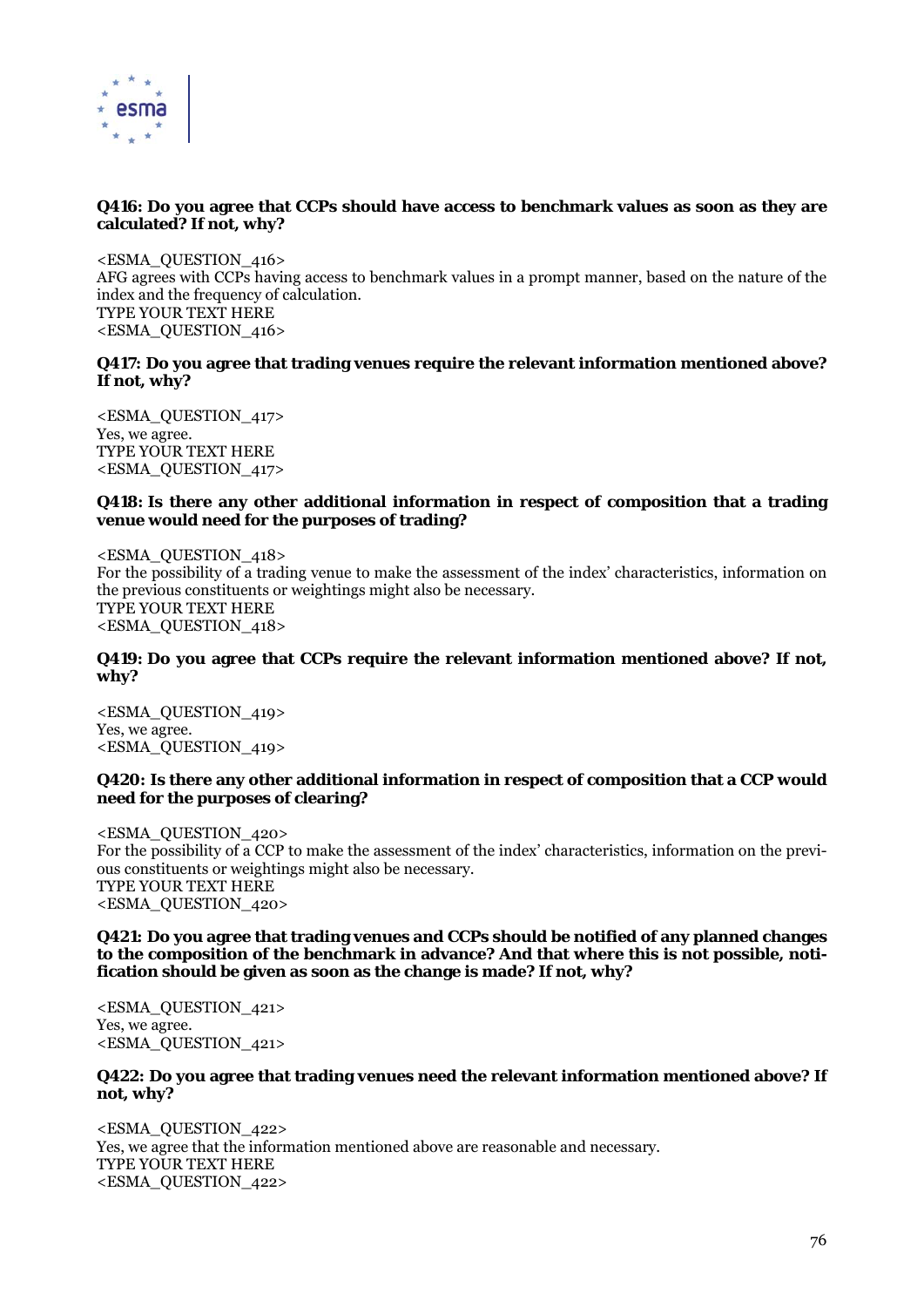

# **Q423: Is there any other additional information in respect of methodology that a trading venue would need for the purposes of trading?**

<ESMA\_QUESTION\_423>

Full visibility on the methodology used to make benchmark determinations and the rationale for adopting a methodology is necessary for the trading purposes of a trading venue. Benchmark providers should additionally disclose information as to the concentration level of an index (i.e. individual constituents in excess of 10% of a whole, or 5% constituents collectively in excess of 40% of a whole). TYPE YOUR TEXT HERE <ESMA\_QUESTION\_423>

### **Q424: Do you agree that CCPs require the relevant information mentioned above? If not, why?**

<ESMA\_QUESTION\_424> Yes, we agree that the information mentioned above are reasonable and necessary. TYPE YOUR TEXT HERE <ESMA\_QUESTION\_424>

# **Q425: Is there any other additional information in respect of methodology that a CCP would need for the purposes of clearing?**

<ESMA\_QUESTION\_425>

Full visibility on the methodology used to make benchmark determinations and the rationale for adopting a methodology is necessary for the clearing purposes of a CCP. Benchmark providers should additionally disclose information as to the concentration level of an index (i.e. individual constituents in excess of 10% of a whole, or 5% constituents collectively in excess of 40% of a whole). TYPE YOUR TEXT HERE

<ESMA\_QUESTION\_425>

### **Q426: Is there any information is respect of the methodology of a benchmark that a person with proprietary rights to a benchmark should not be required to provide to a trading venue or a CCP?**

<ESMA\_QUESTION\_426> AFG sees no valid reason for a benchmark provider to withhold part of the information in respect of the methodology of a benchmark. TYPE YOUR TEXT HERE <ESMA\_QUESTION\_426>

# **Q427: Do you agree that trading venues require the relevant information mentioned above (values, types and sources of inputs, used to develop benchmark values)? If not, why?**

<ESMA\_QUESTION\_427> Yes, AFG agrees that trading venues and their clients need the values, constituents and actual weightings that are used to develop benchmark values, in order to perform their regulatory obligations, in particular in relation to risk management. TYPE YOUR TEXT HERE <ESMA\_QUESTION\_427>

# **Q428: Is there any other additional information in respect of pricing that a trading venue would need for the purposes of trading?**

<ESMA\_QUESTION\_428> TYPE YOUR TEXT HERE <ESMA\_QUESTION\_428>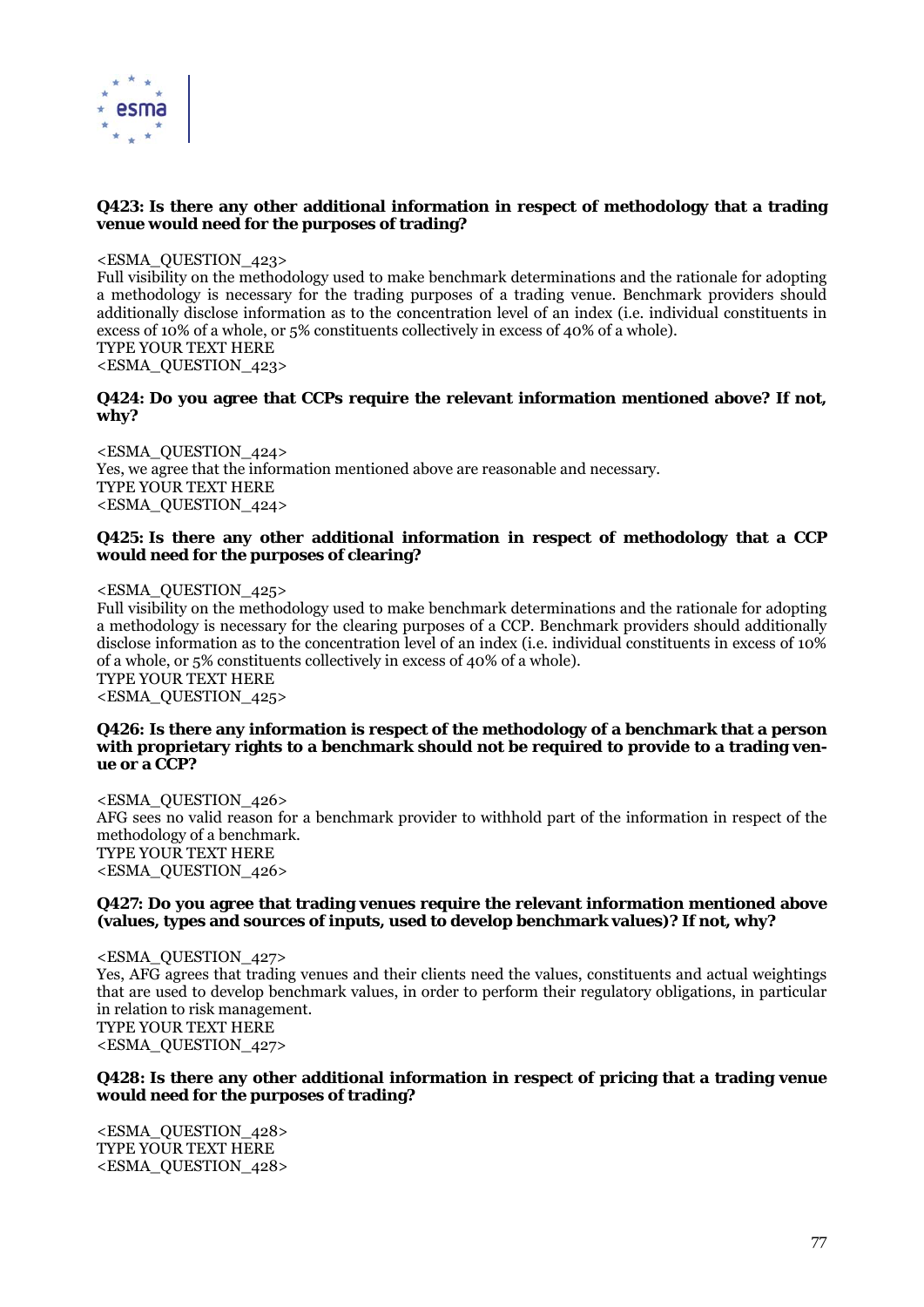

# **Q429: In what other circumstances should a trading venue not be able to require the values of the constituents of a benchmark?**

<ESMA\_QUESTION\_429> AFG does not see any circumstance under which a trading venue should not be able to require the values of the constituents of a benchmark. TYPE YOUR TEXT HERE <ESMA\_QUESTION\_429>

# **Q430: Do you agree that CCPs require the relevant information mentioned above? If not, why?**

<ESMA\_QUESTION\_430> Yes, AFG agrees that CCPs and their clients need the values, constituents and actual weightings that are used to develop benchmark values, in order to perform their regulatory obligations, in particular in relation to risk management. <ESMA\_QUESTION\_430>

# **Q431: Is there any other additional information in respect of pricing that a CCP would need for the purposes of clearing?**

<ESMA\_QUESTION\_431> TYPE YOUR TEXT HERE <ESMA\_QUESTION\_431>

# **Q432: In what other circumstances should a CCP not be able to require the values of the constituents of a benchmark?**

<ESMA\_QUESTION\_432> AFG does not see any circumstance under which a CCP should not be able to require the values of the constituents of a benchmark. TYPE YOUR TEXT HERE <ESMA\_QUESTION\_432>

# **Q433: Do you agree that trading venues require the additional information mentioned above? If not, why?**

<ESMA\_QUESTION\_433> AFG agrees with trading venues requiring the additional information. Information on inaccuracies or the calculation of a benchmark value and the updated/corrected value is vital for them to properly perform their duties. TYPE YOUR TEXT HERE <ESMA\_QUESTION\_433>

# **Q434: Do you agree that CCPs require the additional information mentioned above? If not, why?**

<ESMA\_QUESTION\_434> AFG agrees with CCPs requiring the additional information. Information on inaccuracies or the calculation of a benchmark value and the updated/corrected value is vital for them to properly perform their duties. TYPE YOUR TEXT HERE <ESMA\_QUESTION\_434>

# **Q435: Is there any other information that a trading venue would need for the purposes of trading?**

<ESMA\_QUESTION\_435>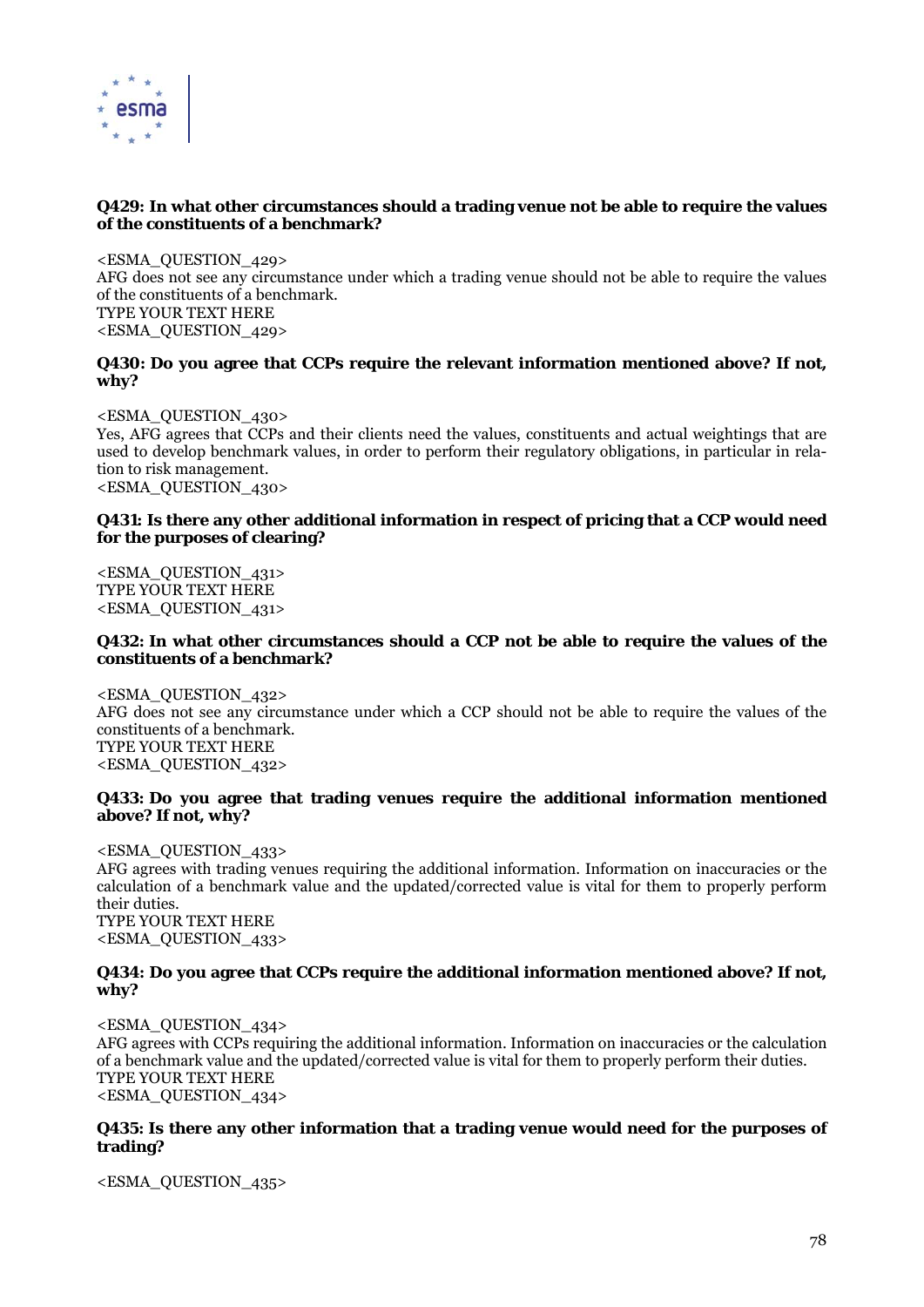

Information on the performance history in terms of the value of the index on a daily basis for liquid markets or at least on a monthly basis as well as historic data on turnover rates as a result of market moves which end up in the deletion or addition of securities in benchmark composition, should also be required by trading venues and their users.

# TYPE YOUR TEXT HERE

<ESMA\_QUESTION\_435>

# **Q436: Is there any other information that a CCP would need for the purposes of clearing?**

### <ESMA\_QUESTION\_436>

Information on the performance history in terms of the value of the index on a daily basis for liquid markets or at least on a monthly basis as well as historic data on turnover rates as a result of market moves which end up in the deletion or addition of securities in benchmark composition, should also be required by CCPs and their users. TYPE YOUR TEXT HERE

<ESMA\_QUESTION\_436>

# **Q437: Do you agree with the principles described above? If not, why?**

### <ESMA\_QUESTION\_437>

AFG agrees with the principle of making the information available also to the users of trading venues and CCPs. At the same time we need to stress that in order to safeguard a non-discriminatory access to information, the pricing and the conditions of the license agreements need to be non-discriminatory as well.

In the case of the pricing that means that the same pricing policy should apply for all trading venues, CCPs and their users based on objective and comparable criteria such as the quantity of the data and not on custom made criteria applicable only to one type of users, for example assets under benchmark management.

In the case of the conditions of the license agreements, non-discriminatory access means equal treatment of all trading venues, CCPs and their users and no customized conditions in the license agreement that require multiple licenses for the use of the same data, based for instance on the regulatory requirements that a trading venue, a CCP or a user has (which will then mean that every time the same index is being used in order to meet different regulatory requirements a new license will be necessary).

TYPE YOUR TEXT HERE

<ESMA\_QUESTION\_437>

### **Q438: Do users of trading venues need non-publicly disclosed information on benchmarks?**

<ESMA\_QUESTION\_438> TYPE YOUR TEXT HERE <ESMA\_QUESTION\_438>

### **Q439: Do users of CCPs need non-publicly disclosed information on benchmarks?**

<ESMA\_QUESTION\_439> The users of trading venues need the non-publicly disclosed information to perform their obligations, in particular concerning risk management duties. TYPE YOUR TEXT HERE <ESMA\_QUESTION\_439>

### **Q440: Where information is not available publicly should users be provided with the relevant information through agreements with the person with proprietary rights to the benchmark or with its trading venue / CCP?**

### <ESMA\_QUESTION\_440>

The agreement of the trading venue or a CCP should also cover the transmission of the data to their users. It would be inefficient to foresee individual agreements of each of the users of the trading venue or of the CCP with the index providers being required on top of the existing agreements of the same index providers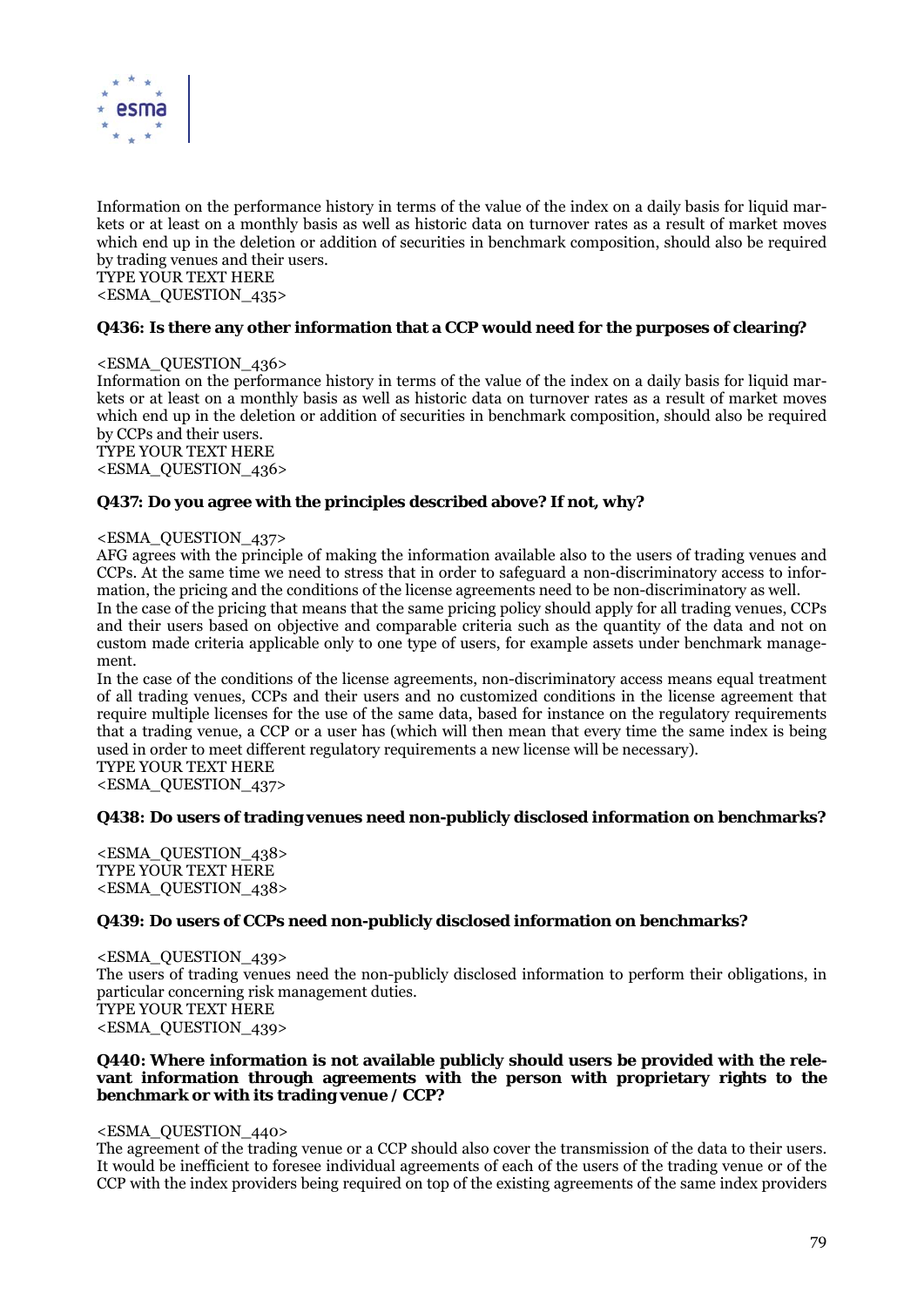

with the trading venue or the CCP. This would lead to a duplication of the same set of terms and conditions with no added value but with additional legal costs of millions of euros. TYPE YOUR TEXT HERE <ESMA\_QUESTION\_440>

# **Q441: Do you agree with the conditions set out above? If not, please state why not.**

<ESMA\_QUESTION\_441> The conditions set above are reasonable. It should moreover be clear that termination of the license agreements and the delivery of data input should not be triggered during the time of dispute resolution as this would disrupt the trading and clearing activities of trading venues, CCPs and their clients and could be used by one side as a way to impose license terms. TYPE YOUR TEXT HERE <ESMA\_QUESTION\_441>

### **Q442: Are there any are other conditions persons with proprietary rights to a benchmark and trading venues should include in their terms for agreeing access?**

<ESMA\_QUESTION\_442> TYPE YOUR TEXT HERE <ESMA\_QUESTION\_442>

**Q443: Are there any are other conditions persons with proprietary rights to a benchmark and CCPs should include in their terms for agreeing access?** 

<ESMA\_QUESTION\_443> TYPE YOUR TEXT HERE <ESMA\_QUESTION\_443>

### **Q444: Which specific terms/conditions currently included in licensing agreements might be discriminatory/give rise to preventing access?**

# <ESMA\_QUESTION\_444>

In order to safeguard a non-discriminatory access to information, the pricing and the conditions of the license agreements need to be non-discriminatory as well.

In the case of the pricing that means that the same pricing policy should apply for all trading venues, CCPs and their users based on objective and comparable criteria such as the quantity of the data and not on custom made criteria applicable only to one type of users, for example assets under benchmark management.

In the case of the conditions of the license agreements, non-discriminatory access means equal treatment of all trading venues, CCPs and their users and no customized conditions in the license agreement that require multiple licenses for the use of the same data, based for instance on the regulatory requirements that a trading venue, a CCP or a user has (which will then mean that every time the same index is being used in order to meet different regulatory requirements a new license will be necessary).

TYPE YOUR TEXT HERE

<ESMA\_QUESTION\_444>

### **Q445: Do you have views on how termination should be handled in relation to outstanding/significant cases of breach?**

### <ESMA\_QUESTION\_445>

The standard procedure should be that the termination provisions in the license agreements provide a transition period, i.e. that the termination of the license will not terminate the permissions granted for any Exchange Traded Products already in use. Therefore full termination will take place once the last of the derivatives expire.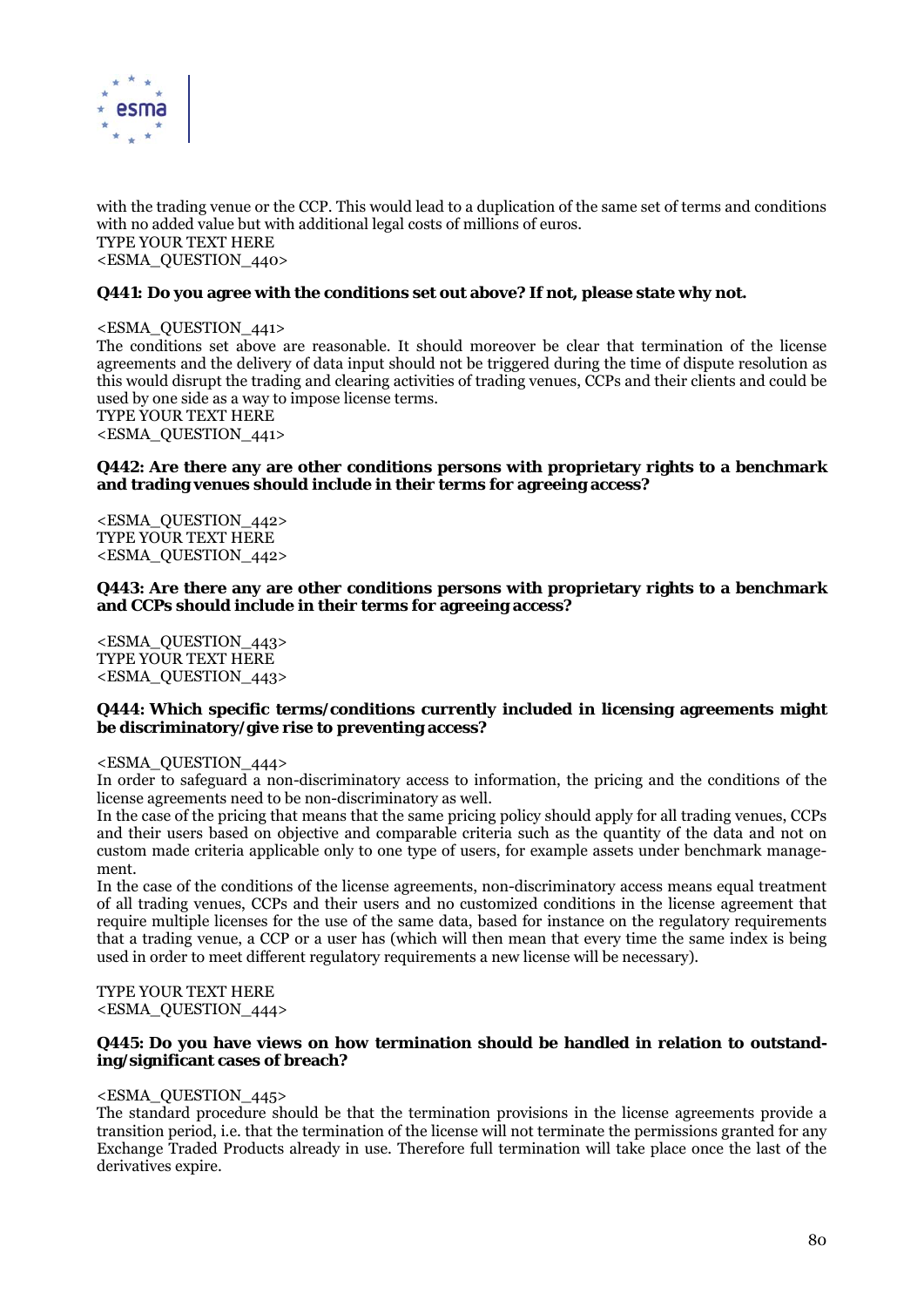

At the same time AFG wishes to stress that termination of the license agreements and the delivery of data input should not be triggered during the time of dispute resolution as this would disrupt the trading and clearing activities of trading venues, CCPs and their clients and could be used by one side as a way to impose license terms.

TYPE YOUR TEXT HERE <ESMA\_QUESTION\_445>

# **Q446: Do you agree with the approach ESMA has taken regarding the assessment of a benchmark's novelty, i.e., to balance/weight certain factors against one another? If not, how do you think the assessment should be carried out?**

<ESMA\_QUESTION\_446> AFG agrees that a different type of criteria and factors should apply as to the assessment of a benchmark's novelty and with the set of criteria proposed by ESMA. TYPE YOUR TEXT HERE <ESMA\_QUESTION\_446>

# **Q447: Do you agree that each newly released series of a benchmark should not be considered a new benchmark?**

<ESMA\_QUESTION\_447> We agree that this can be considered as a continuation of the previous benchmark. TYPE YOUR TEXT HERE <ESMA\_QUESTION\_447>

# **Q448: Do you agree that the factors mentioned above could be considered when assessing whether a benchmark is new? If not, why?**

<ESMA\_QUESTION\_448> AFG agrees with the set of criteria/factors set above for the assessment of a benchmark's novelty that should apply based on the features and specifics of a benchmark. TYPE YOUR TEXT HERE <ESMA\_QUESTION\_448>

# **Q449: Are there any factors that would determine that a benchmark is not new?**

<ESMA\_QUESTION\_449> TYPE YOUR TEXT HERE <ESMA\_QUESTION\_449>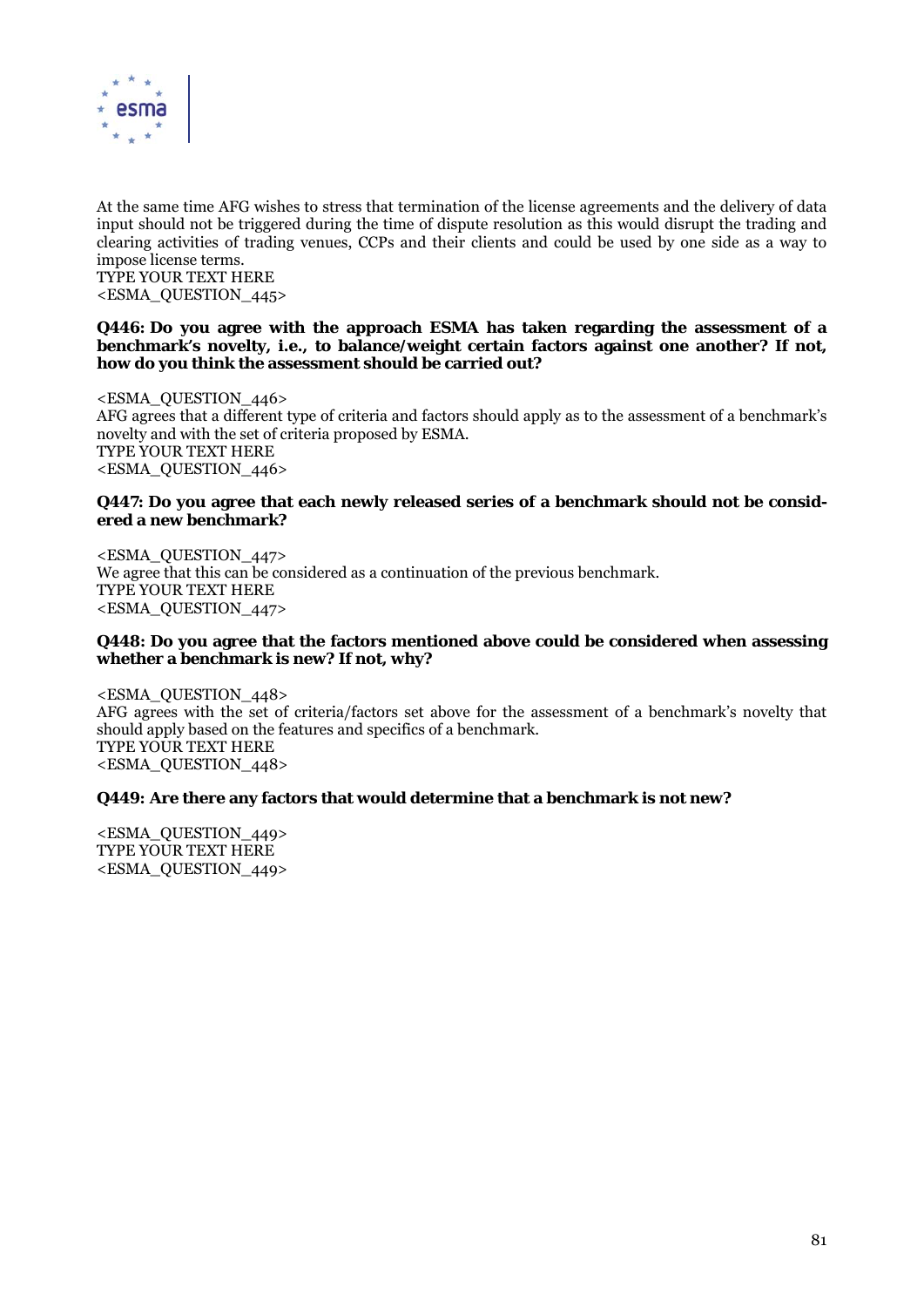

# **6. Requirements applying on and to trading venues**

# **6.1. Admission to Trading**

**Q450: What are your views regarding the conditions that have to be satisfied in order for a financial instrument to be admitted to trading?** 

<ESMA\_QUESTION\_450> TYPE YOUR TEXT HERE <ESMA\_QUESTION\_450>

**Q451: In your experience, do you consider that the requirements being in place since 2007 have worked satisfactorily or do they require updating? If the latter, which additional requirements should be imposed?** 

<ESMA\_QUESTION\_451> TYPE YOUR TEXT HERE <ESMA\_QUESTION\_451>

**Q452: More specifically, do you think that the requirements for transferable securities, units in collective investment undertakings and/or derivatives need to be amended or updated? What is your proposal?** 

<ESMA\_QUESTION\_452> TYPE YOUR TEXT HERE <ESMA\_QUESTION\_452>

**Q453: How do you assess the proposal in respect of requiring ETFs to offer market making arrangements and direct redemption facilities at least in cases where the regulated market value of units or shares significantly varies from the net asset value?** 

<ESMA\_QUESTION\_453> TYPE YOUR TEXT HERE <ESMA\_QUESTION\_453>

**Q454: Which arrangements are currently in place at European markets to verify compliance of issuers with initial, on-going and ad hoc disclosure obligations?** 

<ESMA\_QUESTION\_454> TYPE YOUR TEXT HERE <ESMA\_QUESTION\_454>

### **Q455: What are your experiences in respect of such arrangements?**

<ESMA\_QUESTION\_455> TYPE YOUR TEXT HERE <ESMA\_QUESTION\_455>

**Q456: What is your view on how effective these arrangements are in performing verification checks?** 

<ESMA\_QUESTION\_456>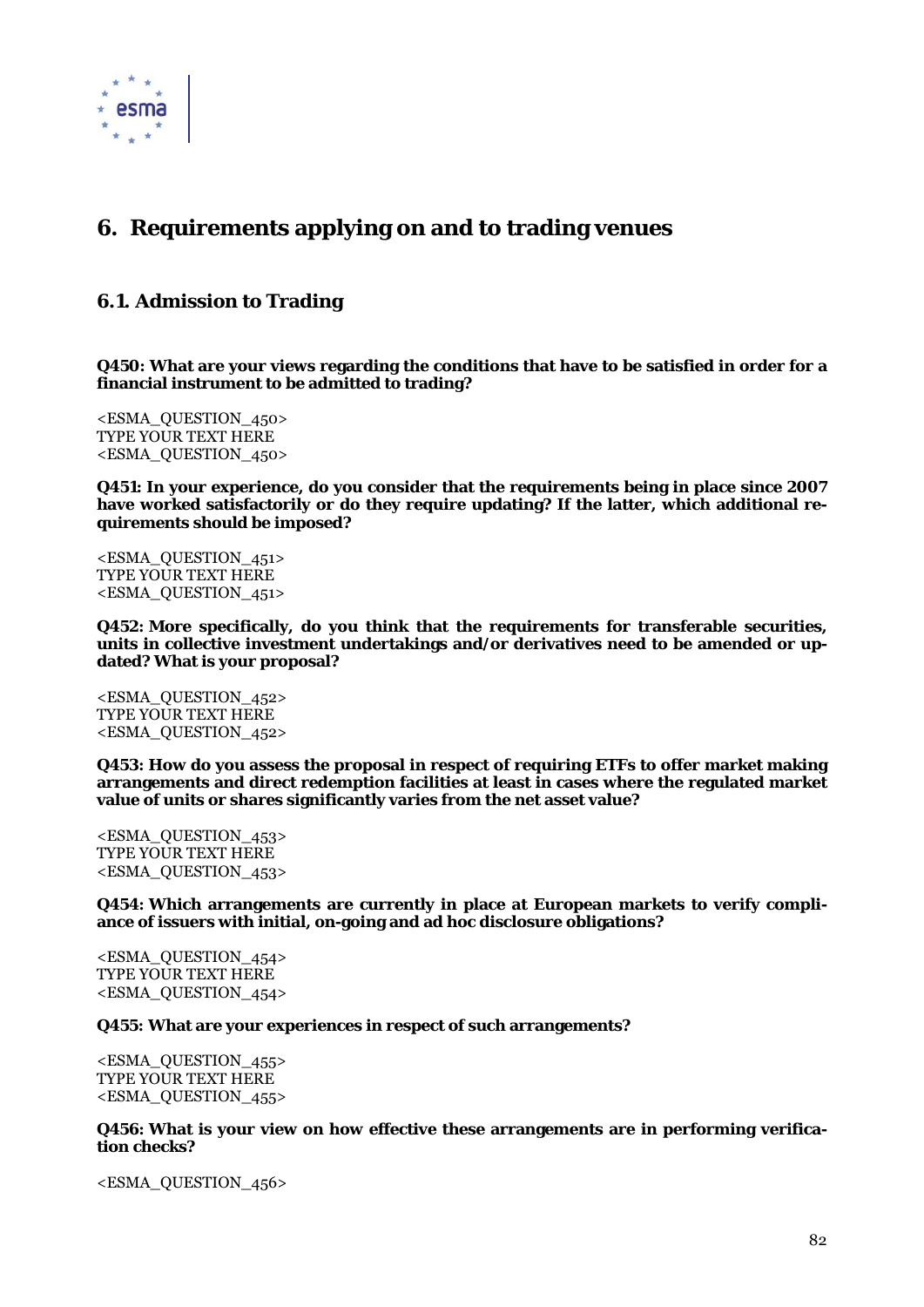

TYPE YOUR TEXT HERE <ESMA\_QUESTION\_456>

### **Q457: What arrangements are currently in place on European regulated markets to facilitate access of members or participants to information being made public under Union law?**

<ESMA\_QUESTION\_457> TYPE YOUR TEXT HERE <ESMA\_QUESTION\_457>

### **Q458: What are your experiences in respect of such arrangements?**

<ESMA\_QUESTION\_458> TYPE YOUR TEXT HERE <ESMA\_QUESTION\_458>

# **Q459: How do you assess the effectiveness of these arrangements in achieving their goals?**

<ESMA\_QUESTION\_459> TYPE YOUR TEXT HERE <ESMA\_QUESTION\_459>

**Q460: Do you agree with that, for the purpose of Article 51 (3) (2) of MiFID II, the arrangements for facilitating access to information shall encompass the Prospectus, Transparency and Market Abuse Directives (in the future the Market Abuse Regulation)? Do you consider that this should also include MiFIR trade transparency obligations?** 

<ESMA\_QUESTION\_460> TYPE YOUR TEXT HERE <ESMA\_QUESTION\_460>

# **6.2. Suspension and Removal of Financial Instruments from Trading connection between a derivative and the underlying financial instrument and standards for determining formats and timings of communications and publications**

**Q461: Do you agree with the specifications outlined above for the suspension or removal from trading of derivatives which are related to financial instruments that are suspended or removed?** 

<ESMA\_QUESTION\_461> TYPE YOUR TEXT HERE <ESMA\_QUESTION\_461>

**Q462: Do you think that any derivatives with indices or a basket of financial instruments as an underlying the pricing of which depends on multiple price inputs should be suspended if one or more of the instruments composing the index or the basket are suspended on the basis that they are sufficiently related? If so, what methodology would you propose for determining whether they are "sufficiently related"? Please explain.** 

<ESMA\_QUESTION\_462> TYPE YOUR TEXT HERE <ESMA\_QUESTION\_462>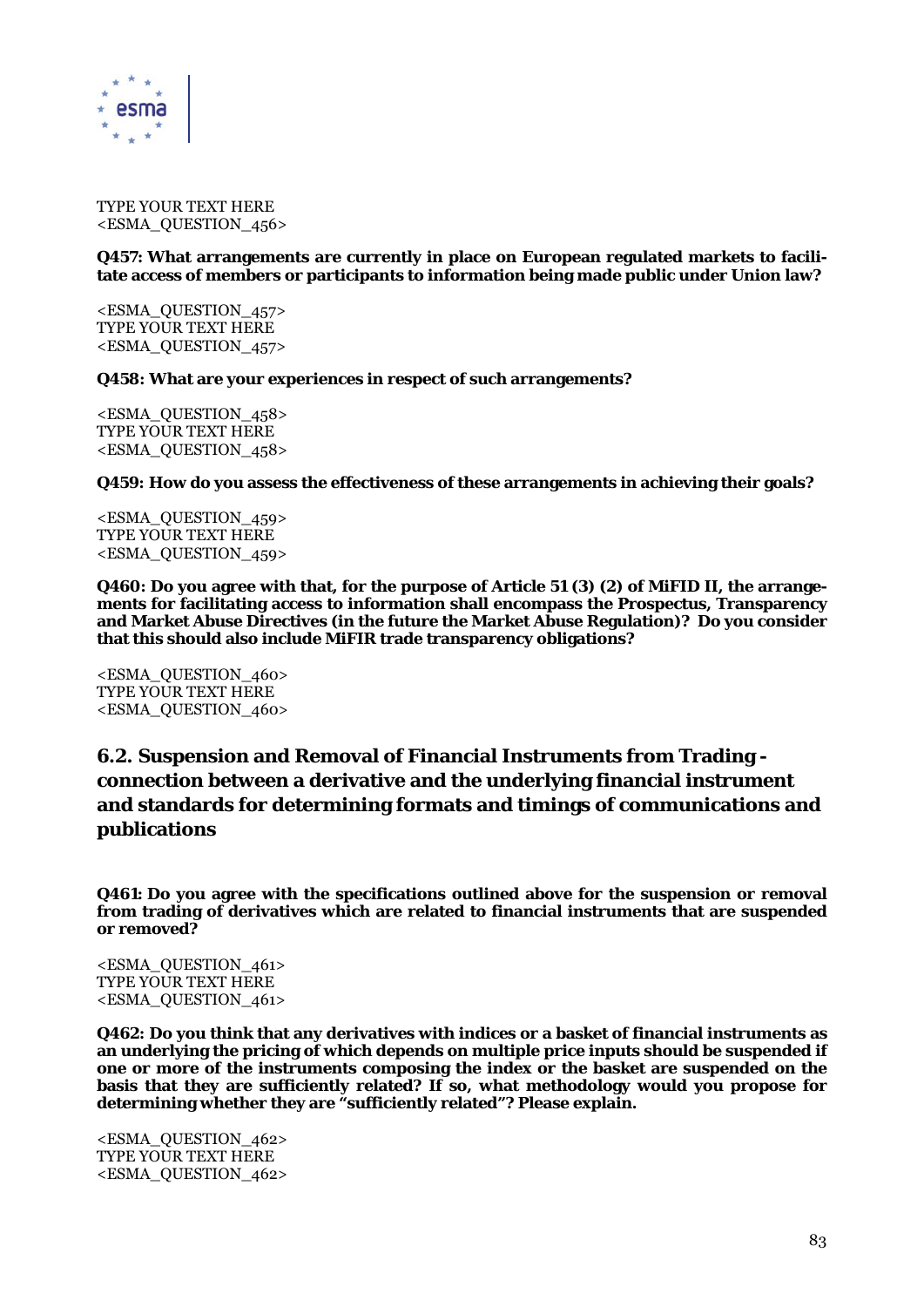

# **Q463: Do you agree with the principles outlined above for the timing and format of communications and publications to be effected by trading venue operators?**

<ESMA\_QUESTION\_463> TYPE YOUR TEXT HERE <ESMA\_QUESTION\_463>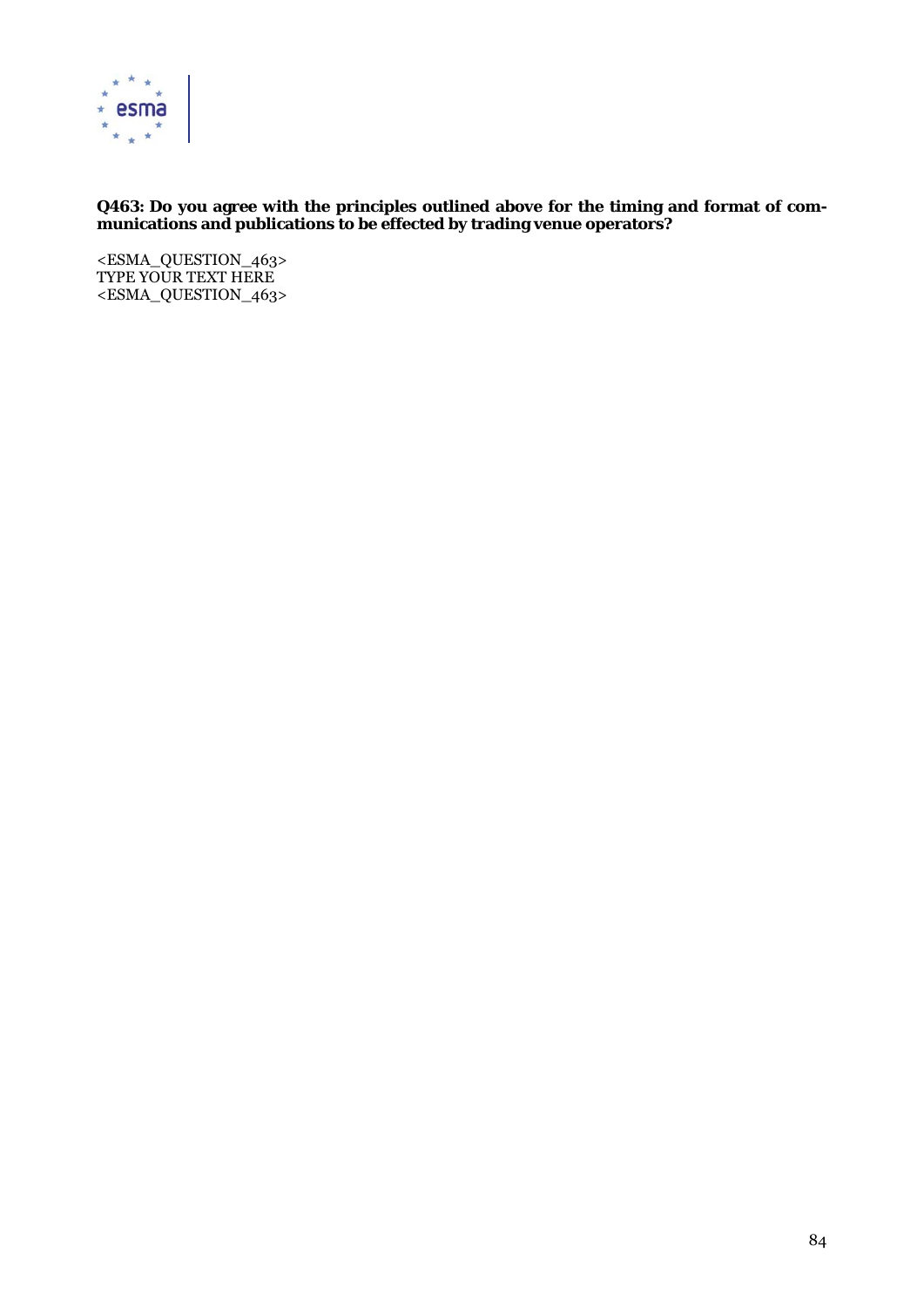

# **7. Commodity derivatives**

# **7.1. Ancillary Activity**

**Q464: Do you see any difficulties in defining the term 'group' as proposed above?** 

<ESMA\_QUESTION\_464> TYPE YOUR TEXT HERE <ESMA\_QUESTION\_464>

**Q465: What are the advantages and disadvantages of the two alternative approaches mentioned above (taking into account non-EU activities versus taking into account only EU activities of a group)? Please provide reasons for your answer.** 

<ESMA\_QUESTION\_465> TYPE YOUR TEXT HERE <ESMA\_QUESTION\_465>

**Q466: What are the main challenges in relation to both approaches and how could they be addressed?** 

<ESMA\_QUESTION\_466> TYPE YOUR TEXT HERE <ESMA\_QUESTION\_466>

**Q467: Do you consider there are any difficulties concerning the suggested approach for assessing whether the ancillary activities constitute a minority of activities at group level? Do you consider that the proposed calculations appropriately factor in activity which is subject to the permitted exemptions under Article 2(4) MiFID II? If no, please explain why and provide an alternative proposal.** 

<ESMA\_QUESTION\_467> TYPE YOUR TEXT HERE <ESMA\_QUESTION\_467>

**Q468: Are there other approaches for assessing whether the ancillary activities constitute a minority of activities at group level that you would like to suggest? Please provide details and reasons.** 

<ESMA\_QUESTION\_468> TYPE YOUR TEXT HERE <ESMA\_QUESTION\_468>

**Q469: How should "minority of activities" be defined? Should minority be less than 50% or less (50 - x)%? Please provide reasons.** 

<ESMA\_QUESTION\_469> TYPE YOUR TEXT HERE <ESMA\_QUESTION\_469>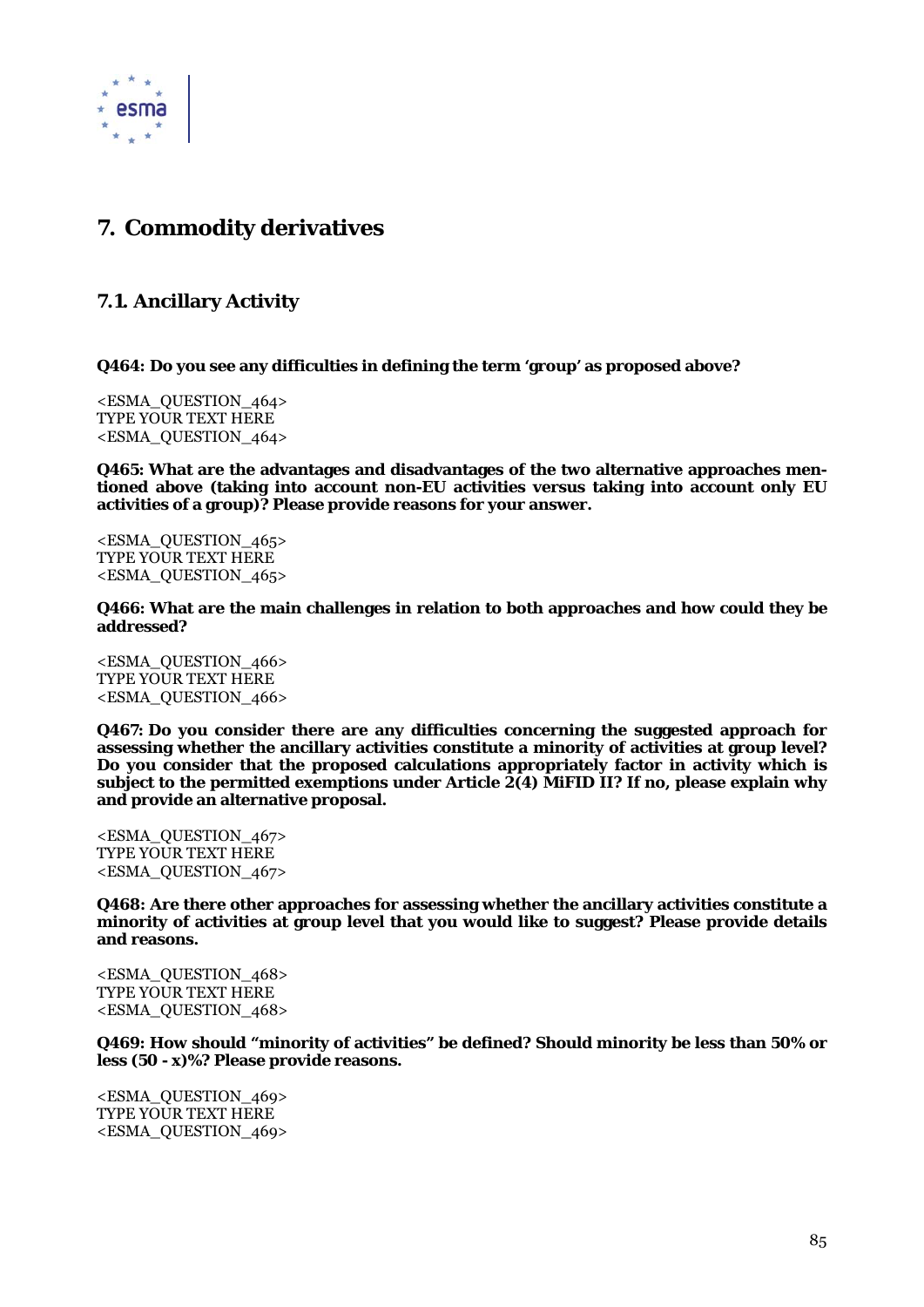

# **Q470: Do you have a view on whether economic or accounting capital should be used in order to define the elements triggering the exemption from authorisation under MiFID II, available under Article 2(1)(j)? Please provide reasons.**

<ESMA\_QUESTION\_470> TYPE YOUR TEXT HERE <ESMA\_QUESTION\_470>

**Q471: If economic capital were to be used as a measure, what do you understand to be encompassed by this term?** 

<ESMA\_QUESTION\_471> TYPE YOUR TEXT HERE <ESMA\_QUESTION\_471>

**Q472: Do you agree with the above assessment that the data available in the TRs will enable entities to perform the necessary calculations?** 

<ESMA\_QUESTION\_472> TYPE YOUR TEXT HERE <ESMA\_QUESTION\_472>

**Q473: What difficulties do you consider entities may encounter in obtaining the information that is necessary to define the size of their own trading activity and the size of the overall market trading activity from TRs? How could the identified difficulties be addressed?** 

<ESMA\_QUESTION\_473> TYPE YOUR TEXT HERE <ESMA\_QUESTION\_473>

**Q474: What do you consider to be the difficulties in defining the volume of the transactions entered into to fulfil liquidity obligations?** 

<ESMA\_QUESTION\_474> TYPE YOUR TEXT HERE <ESMA\_QUESTION\_474>

**Q475: How should the volume of the overall trading activity of the firm at group level and the volume of the transactions entered into in order to hedge physical activities be measured? (Number of contracts or nominal value? Period of time to be considered?)** 

<ESMA\_QUESTION\_475> TYPE YOUR TEXT HERE <ESMA\_QUESTION\_475>

**Q476: Do you agree with the level of granularity of asset classes suggested in order to provide for relative comparison between market participants?** 

<ESMA\_QUESTION\_476> TYPE YOUR TEXT HERE <ESMA\_QUESTION\_476>

**Q477: What difficulties could there be regarding the aggregation of TR data in order to obtain information on the size of the overall market trading activity? How could these difficulties be addressed?**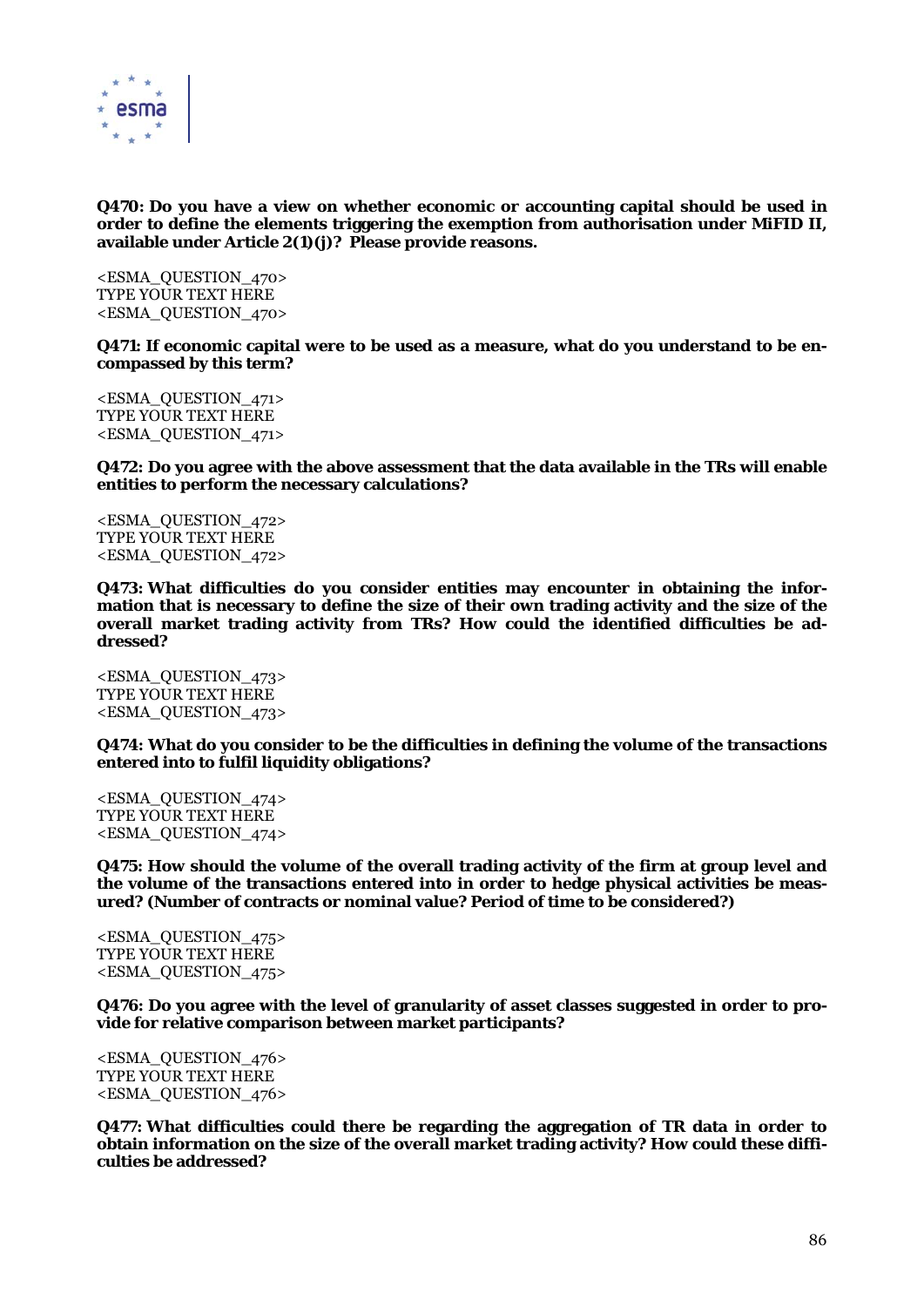

<ESMA\_QUESTION\_477> TYPE YOUR TEXT HERE <ESMA\_QUESTION\_477>

**Q478: How should ESMA set the threshold above which persons fall within MiFID II's scope? At what percentage should the threshold be set? Please provide reasons for your response.** 

<ESMA\_QUESTION\_478> TYPE YOUR TEXT HERE <ESMA\_QUESTION\_478>

**Q479: Are there other approaches for determining the size of the trading activity that you would like to suggest?** 

<ESMA\_QUESTION\_479> TYPE YOUR TEXT HERE <ESMA\_QUESTION\_479>

**Q480: Are there other elements apart from the need for ancillary activities to constitute a minority of activities and the comparison between the size of the trading activity and size of the overall market trading activity that ESMA should take into account when defining whether an activity is ancillary to the main business?** 

<ESMA\_QUESTION\_480> TYPE YOUR TEXT HERE <ESMA\_QUESTION\_480>

**Q481: Do you see any difficulties with the interpretation of the hedging exemptions mentioned above under Article 2(4)(a) and (c) of MiFID II? How could potential difficulties be addressed?** 

<ESMA\_QUESTION\_481> TYPE YOUR TEXT HERE <ESMA\_QUESTION\_481>

**Q482: Do you agree with ESMA's proposal to take into account Article 10 of the Commission Delegated Regulation (EU) No 149/2013 supplementing EMIR in specifying the application of the hedging exemption under Article 2(4)(b) of MiFID II? How could any potential difficulties be addressed?** 

<ESMA\_QUESTION\_482> TYPE YOUR TEXT HERE <ESMA\_QUESTION\_482>

**Q483: Do you agree that the obligations to provide liquidity under Article 17(3) and Article 57(8)(d) of MiFID II should not be taken into account as an obligation triggering the hedging exemption mentioned above under Article 2(4)(c)?** 

```
<ESMA_QUESTION_483> 
TYPE YOUR TEXT HERE 
<ESMA_QUESTION_483>
```
**Q484: Could you provide any other specific examples of obligations of "transactions in commodity derivatives and emission allowances entered into to fulfil obligations to provide liquidity on a trading venue" which ESMA should take into account?**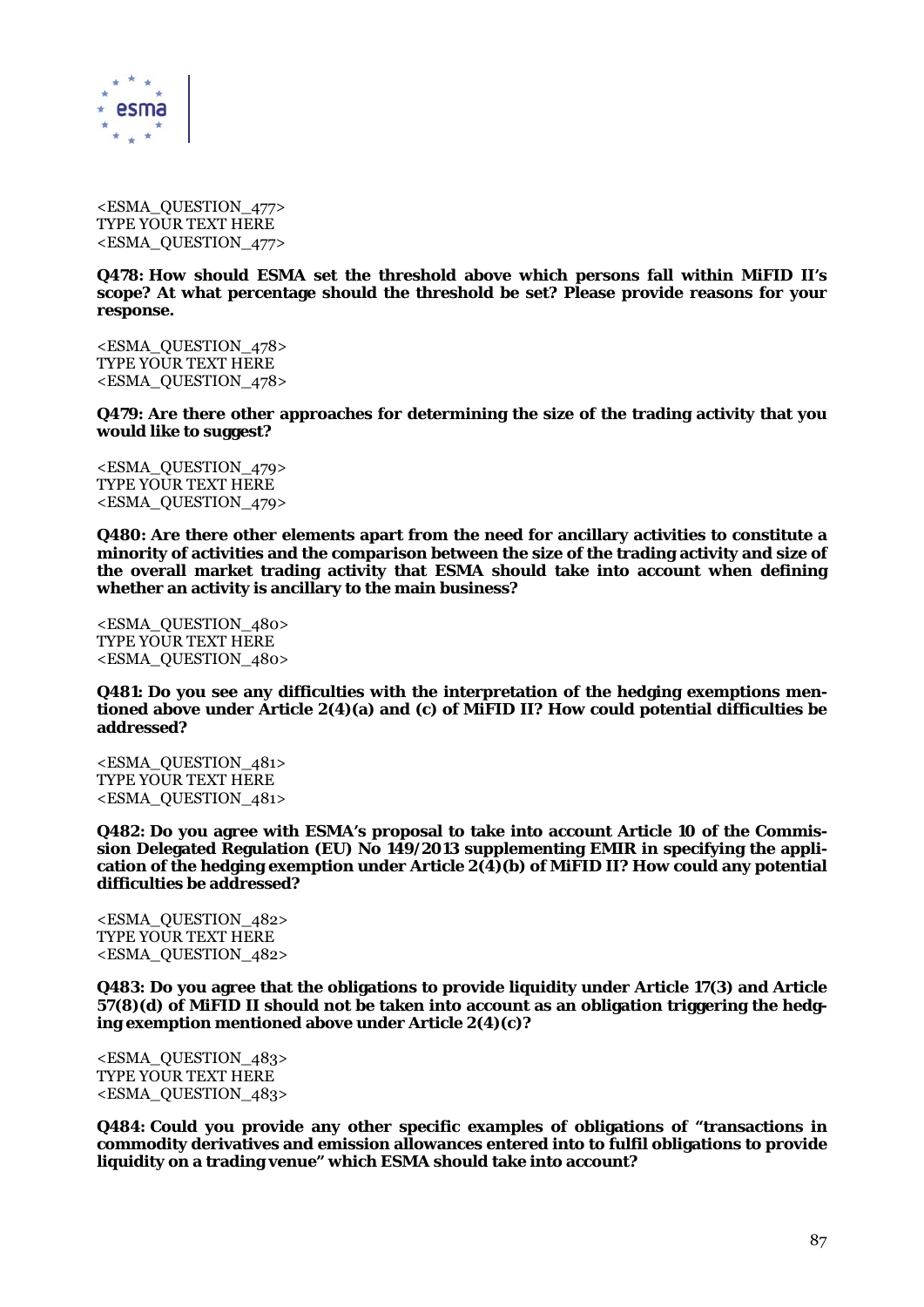

<ESMA\_QUESTION\_484> TYPE YOUR TEXT HERE <ESMA\_QUESTION\_484>

### **Q485: Should the (timeframe for) assessment be linked to audit processes?**

<ESMA\_QUESTION\_485> TYPE YOUR TEXT HERE <ESMA\_QUESTION\_485>

**Q486: How should seasonal variations be taken into account (for instance, if a firm puts on a maximum position at one point in the year and sells that down through the following twelve months should the calculation be taken at the maximum point or on average)?** 

<ESMA\_QUESTION\_486> TYPE YOUR TEXT HERE <ESMA\_QUESTION\_486>

**Q487: Which approach would be practical in relation to firms that may fall within the scope of MiFID in one year but qualify for exemption in another year?** 

<ESMA\_QUESTION\_487> TYPE YOUR TEXT HERE <ESMA\_QUESTION\_487>

**Q488: Do you see difficulties with regard to the two approaches suggested above?** 

<ESMA\_QUESTION\_488> TYPE YOUR TEXT HERE <ESMA\_QUESTION\_488>

**Q489: How could a possible interim approach be defined with regard to the suggestion mentioned above (i.e. annual notification but calculation on a three years rolling basis)?** 

<ESMA\_QUESTION\_489> TYPE YOUR TEXT HERE <ESMA\_QUESTION\_489>

**Q490: Do you agree that the competent authority to which the notification has to be made should be the one of the place of incorporation?** 

<ESMA\_QUESTION\_490> TYPE YOUR TEXT HERE <ESMA\_QUESTION\_490>

# **7.2. Position Limits**

**Q491: Do you agree with ESMA's proposal to link the definition of a risk-reducing trade under MiFID II to the definition applicable under EMIR? If you do not agree, what alternative definition do you believe is appropriate?** 

<ESMA\_QUESTION\_491> TYPE YOUR TEXT HERE <ESMA\_QUESTION\_491>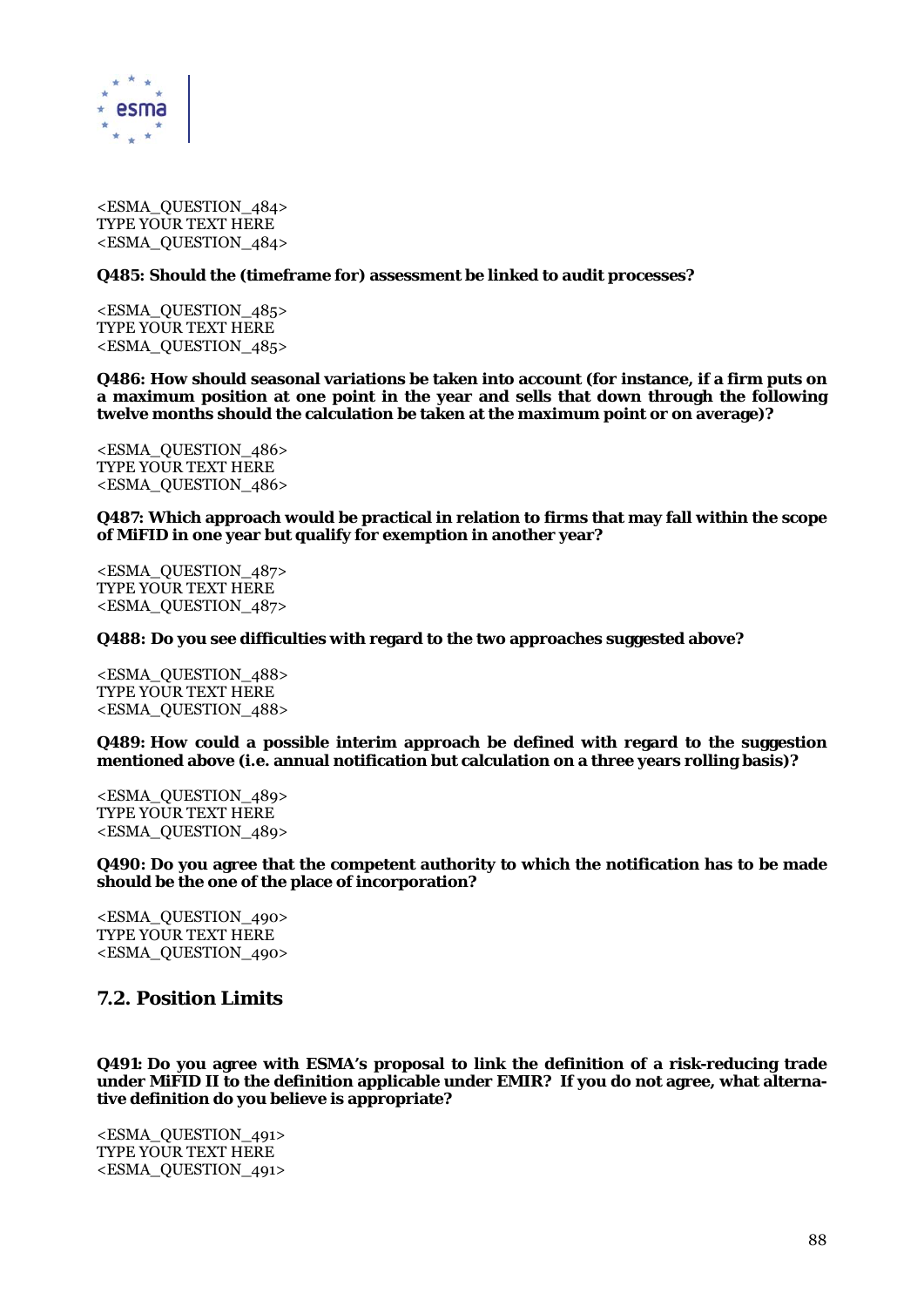

**Q492: Do you agree with ESMA's proposed definition of a non-financial entity? If you do not agree, what alternative definition do you believe is appropriate?** 

<ESMA\_QUESTION\_492> TYPE YOUR TEXT HERE <ESMA\_QUESTION\_492>

**Q493: Should the regime for subsidiaries of a person other than entities that are wholly owned look to aggregate on the basis of a discrete percentage threshold or on a more subjective basis? What are the advantages and risks of either approach? Do you agree with the proposal that where the positions of an entity that is subject to substantial control by a person are aggregated, they are included in their entirety?** 

<ESMA\_QUESTION\_493> TYPE YOUR TEXT HERE <ESMA\_QUESTION\_493>

**Q494: Should the regime apply to the positions held by unconnected persons where they are acting together with a common purpose (for example, "concert party" arrangements where different market participants collude to act for common purpose)?** 

<ESMA\_QUESTION\_494> TYPE YOUR TEXT HERE <ESMA\_QUESTION\_494>

**Q495: Do you agree with the approach to link the definition of economically equivalent OTC contract, for the purpose of position limits, with the definitions used in other parts of Mi-FID II? If you do not agree, what alternative definition do you believe is appropriate?** 

<ESMA\_QUESTION\_495> TYPE YOUR TEXT HERE <ESMA\_QUESTION\_495>

**Q496: Do you agree that even where a contract is, or may be, cash-settled it is appropriate to base its equivalence on the substitutability of the underlying physical commodity that it is referenced to? If you do not agree, what alternative measures of equivalence could be used?** 

<ESMA\_QUESTION\_496> TYPE YOUR TEXT HERE <ESMA\_QUESTION\_496>

**Q497: Do you believe that the definition of "economically equivalent" that is used by the CFTC is appropriate for the purpose of defining the contracts that are not traded on a trading venue for the position limits regime of MiFID II? Give reasons to support your views as well as any suggested amendments or additions to this definition.** 

<ESMA\_QUESTION\_497> TYPE YOUR TEXT HERE <ESMA\_QUESTION\_497>

**Q498: What arrangements could be put in place to support competent authorities identifying what OTC contracts are considered to be economically equivalent to listed contracts traded on a trading venue? ?** 

<ESMA\_QUESTION\_498> TYPE YOUR TEXT HERE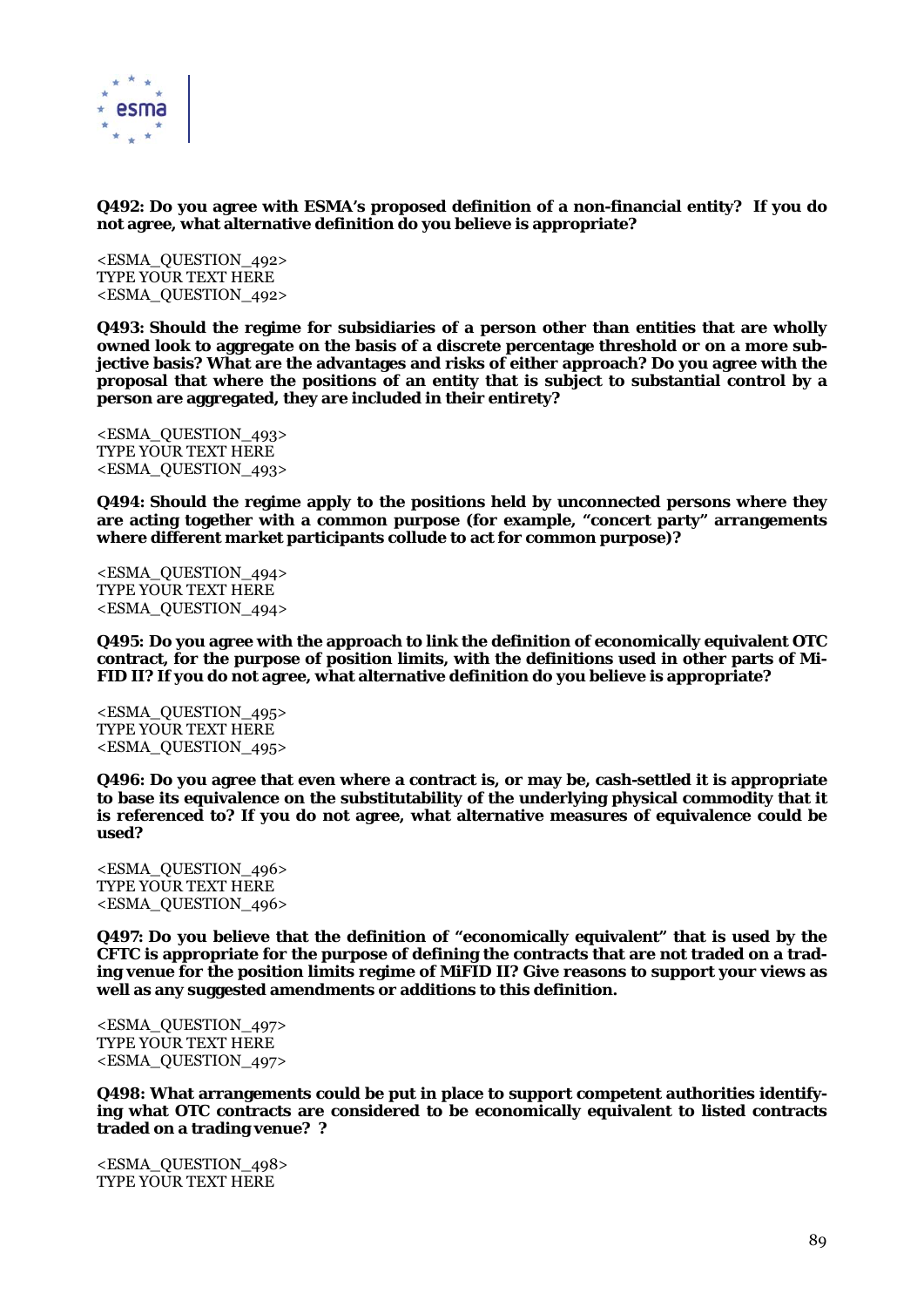

#### <ESMA\_QUESTION\_498>

**Q499: Do you agree with ESMA's proposal that the "same" derivative contract occurs where an identical contract is listed independently on two or more different trading venues? What other alternative definitions of "same" could be applied to commodity derivatives?** 

<ESMA\_QUESTION\_499> TYPE YOUR TEXT HERE <ESMA\_QUESTION\_499>

**Q500: Do you agree with ESMA's proposals on aggregation and netting? How should ESMA address the practical obstacles to including within the assessment positions entered into OTC or on third country venues? Should ESMA adopt a model for pooling related contracts and should this extend to closely correlated contracts? How should equivalent contracts be converted into a similar metric to the exchange traded contract they are deemed equivalent to?** 

<ESMA\_QUESTION\_500> TYPE YOUR TEXT HERE <ESMA\_QUESTION\_500>

**Q501: Do you agree with ESMA's approach to defining market size for physically settled contracts? Is it appropriate for cash settled contracts to set position limits without taking into account the underlying physical market?** 

<ESMA\_QUESTION\_501> TYPE YOUR TEXT HERE <ESMA\_QUESTION\_501>

**Q502: Do you agree that it is preferable to set the position limit on a contract for a fixed (excluding exceptional circumstances) period rather than amending it on a real-time basis? What period do you believe is appropriate, considering in particular the factors of market evolution and operational efficiency?** 

<ESMA\_QUESTION\_502> TYPE YOUR TEXT HERE <ESMA\_QUESTION\_502>

**Q503: Once the position limits regime is implemented, what period do you feel is appropriate to give sufficient notice to persons of the subsequent adjustment of position limits?** 

<ESMA\_QUESTION\_503> TYPE YOUR TEXT HERE <ESMA\_QUESTION\_503>

**Q504: Should positions based on contracts entered into before the revision of position limits be grandfathered and if so how?** 

<ESMA\_QUESTION\_504> TYPE YOUR TEXT HERE <ESMA\_QUESTION\_504>

**Q505: Do you agree with ESMA's proposals for the determination of a central or primary trading venue for the purpose of establishing position limits in the same derivative contracts? If you do not agree, what practical alternative method should be used?** 

<ESMA\_QUESTION\_505>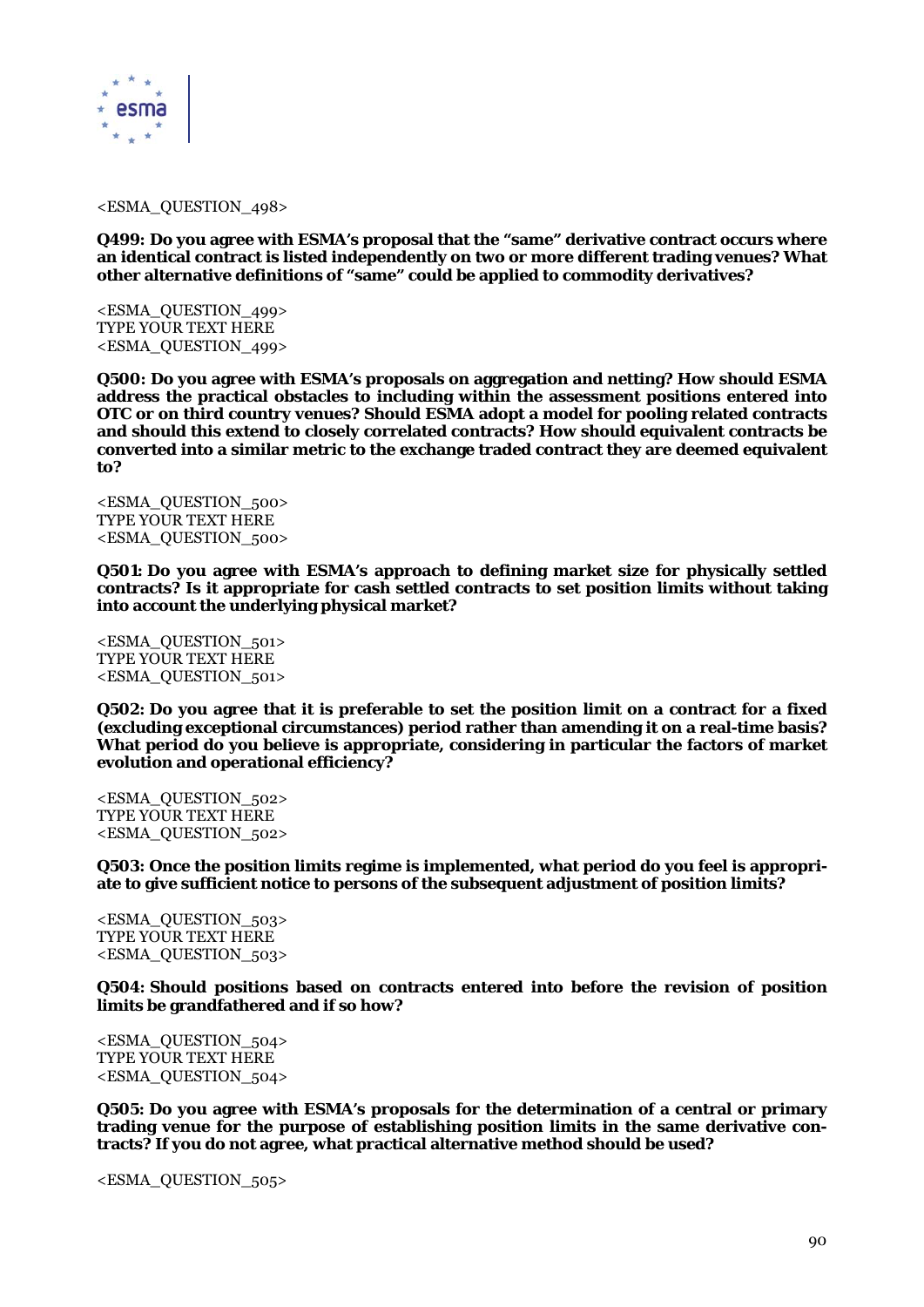

TYPE YOUR TEXT HERE <ESMA\_QUESTION\_505>

**Q506: Should the level of "significant volume" be set at a different level to that proposed above? If yes, please explain what level should be applied, and how it may be determined on an ongoing basis?** 

<ESMA\_QUESTION\_506> TYPE YOUR TEXT HERE <ESMA\_QUESTION\_506>

**Q507: In using the maturity of commodity contracts as a factor, do you agree that competent authorities apply the methodology in a different way for the spot month and for the aggregate of all other months along the curve?** 

<ESMA\_QUESTION\_507> TYPE YOUR TEXT HERE <ESMA\_QUESTION\_507>

**Q508: What factors do you believe should be applied to reflect the differences in the nature of trading activity between the spot month and the forward months?** 

<ESMA\_QUESTION\_508> TYPE YOUR TEXT HERE <ESMA\_QUESTION\_508>

**Q509: Do you agree with ESMA's proposal for trading venues to provide data on the deliverable supply underlying their contracts? If you do not agree, what considerations should be given to determining the deliverable supply for a contract?** 

<ESMA\_QUESTION\_509> TYPE YOUR TEXT HERE <ESMA\_QUESTION\_509>

**Q510: In the light of the fact that some commodity markets are truly global, do you consider that open interest in similar or identical contracts in non-EEA jurisdictions should be taken into account? If so, how do you propose doing this, given that data from some trading venues may not be available on the same basis or in the same timeframe as that from other trading venues?** 

<ESMA\_QUESTION\_510> TYPE YOUR TEXT HERE <ESMA\_QUESTION\_510>

**Q511: In the absence of published or easily obtained information on volatility in derivative and physical commodity markets, in what ways should ESMA reflect this factor in its methodology? Are there any alternative measures that may be obtained by ESMA for use in the methodology?** 

<ESMA\_QUESTION\_511> TYPE YOUR TEXT HERE <ESMA\_QUESTION\_511>

**Q512: Are there any other considerations related to the number and size of market participants that ESMA should consider in its methodology?** 

<ESMA\_QUESTION\_512>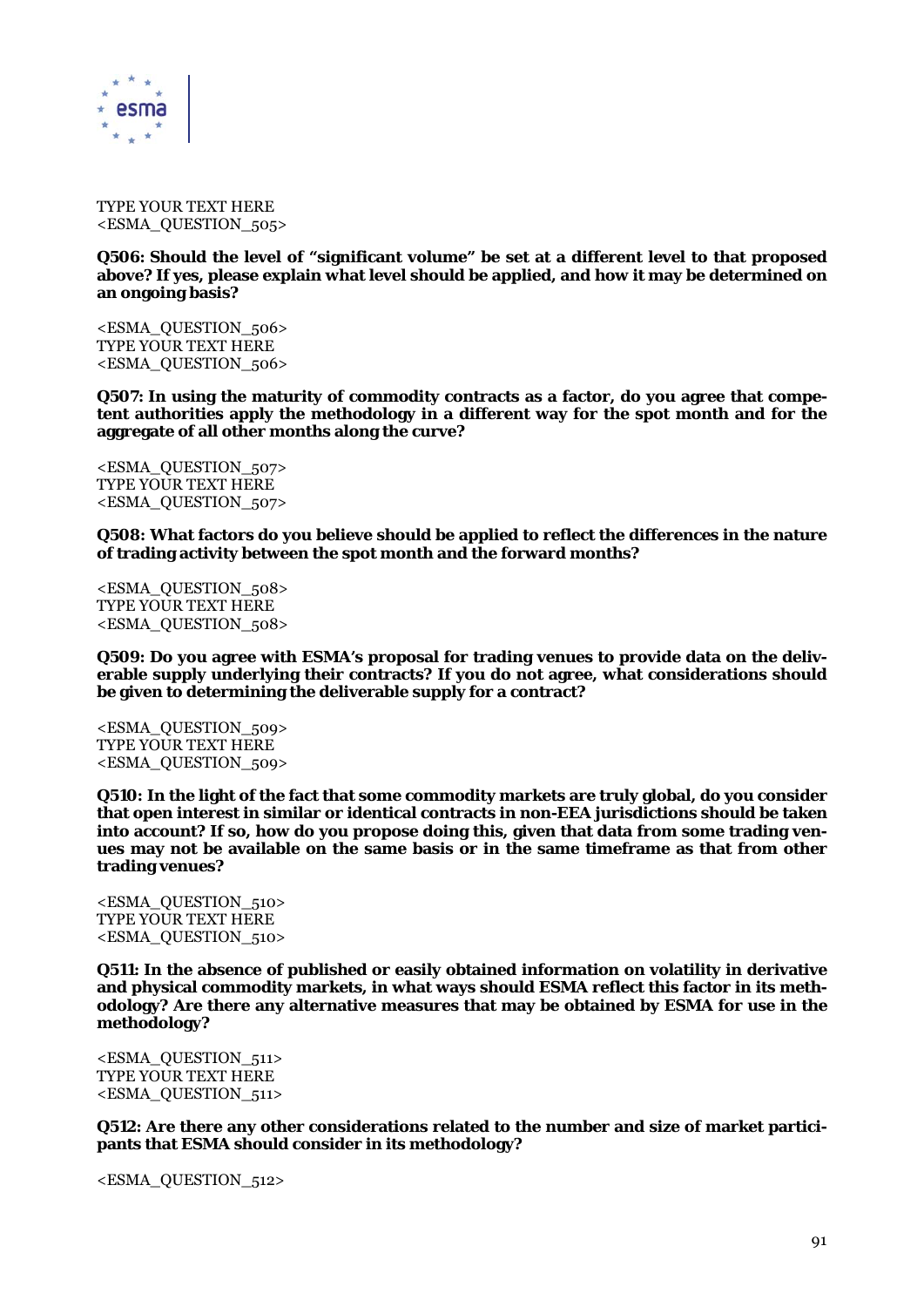

TYPE YOUR TEXT HERE <ESMA\_QUESTION\_512>

**Q513: Are there any other considerations related to the characteristics of the underlying commodity market that ESMA should consider in its methodology?** 

<ESMA\_QUESTION\_513> TYPE YOUR TEXT HERE <ESMA\_QUESTION\_513>

**Q514: For new contracts, what approach should ESMA take in establishing a regime that facilitates continued market evolution within the framework of Article 57?** 

<ESMA\_QUESTION\_514> TYPE YOUR TEXT HERE <ESMA\_QUESTION\_514>

**Q515: The interpretation of the factors in the paragraphs above will be significant in applying ESMA's methodology; do you agree with ESMA's interpretation? If you do not agree with ESMA's interpretation, what aspects require amendment?** 

<ESMA\_QUESTION\_515> TYPE YOUR TEXT HERE <ESMA\_QUESTION\_515>

**Q516: Are there any other factors which should be included in the methodology for determining position limits? If so, state in which way (with reference to the proposed methodology explained below) they should be incorporated.** 

<ESMA\_QUESTION\_516> TYPE YOUR TEXT HERE <ESMA\_QUESTION\_516>

**Q517: What do you consider to be the risks and/or the advantages of applying a different methodology for determining position limits for prompt reference contracts compared to the methodology used for the position limit on forward maturities?** 

<ESMA\_QUESTION\_517> TYPE YOUR TEXT HERE <ESMA\_QUESTION\_517>

**Q518: How should the position limits regime reflect the specific risks present in the run up to contract expiry?** 

<ESMA\_QUESTION\_518> TYPE YOUR TEXT HERE <ESMA\_QUESTION\_518>

**Q519: If a different methodology is set for the prompt reference contract, would it be appropriate to make an exception where a contract other than the prompt is the key benchmark used by the market?** 

<ESMA\_QUESTION\_519> TYPE YOUR TEXT HERE <ESMA\_QUESTION\_519>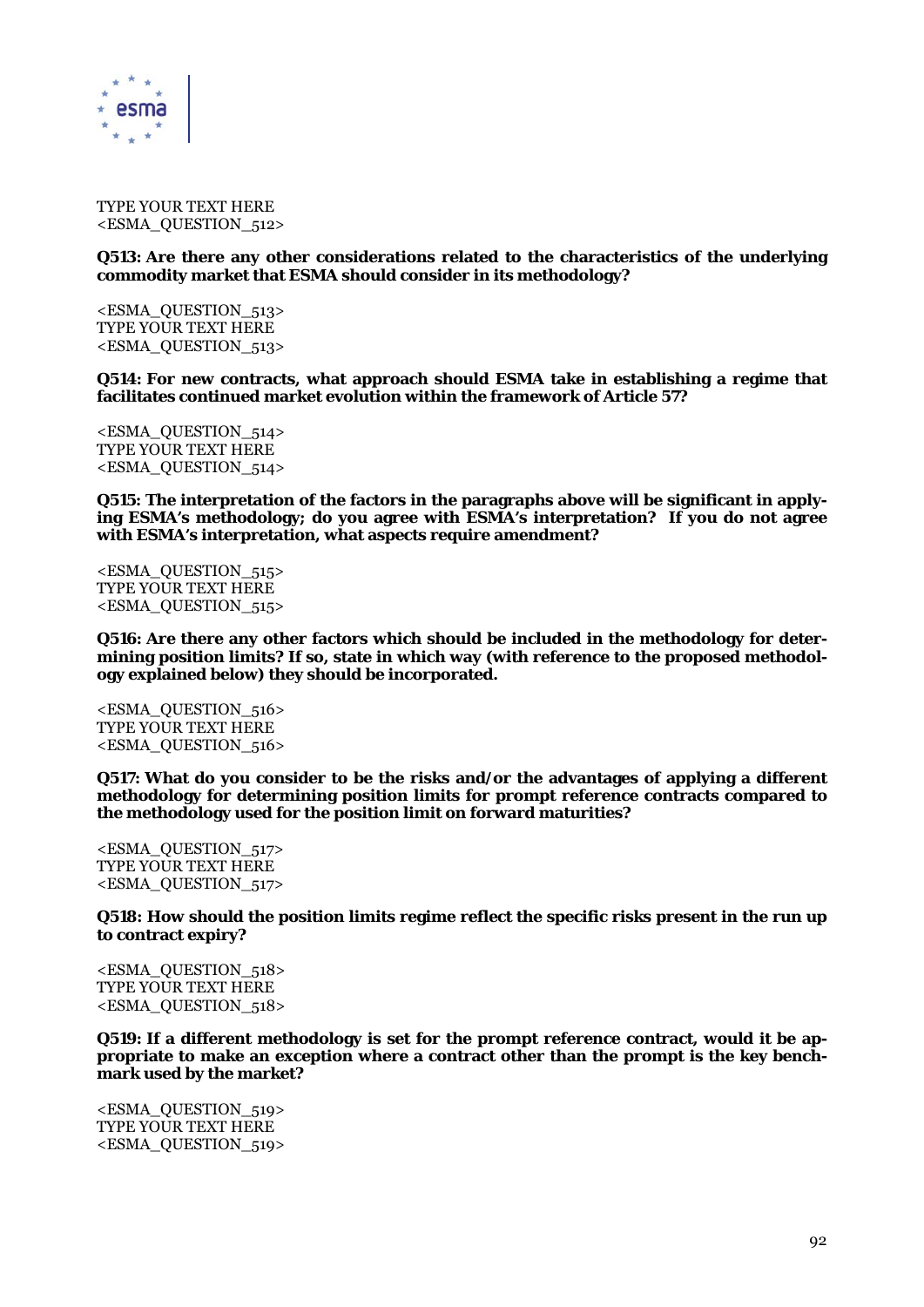

### **Q520: Do you agree that the baseline for the methodology of setting a position limit should be the deliverable supply? What concrete examples of issues do you foresee in obtaining or using the measure?**

<ESMA\_QUESTION\_520> TYPE YOUR TEXT HERE <ESMA\_QUESTION\_520>

**Q521: If you consider that a more appropriate measure exists to form the baseline of the methodology, please explain the measure and why it is more appropriate. Consideration should be given to the reliability and availability of such a measure in order to provide certainty to market participants.** 

<ESMA\_QUESTION\_521> TYPE YOUR TEXT HERE <ESMA\_QUESTION\_521>

**Q522: Do you agree with this approach for the proposed methodology? If you do not agree, what alternative methodology do you propose, considering the full scope of the requirements of Article 57 MiFID II?** 

<ESMA\_QUESTION\_522> TYPE YOUR TEXT HERE <ESMA\_QUESTION\_522>

**Q523: Do you have any views on the level at which the baseline (if relevant, for each different asset class) should be set, and the size of the adjustment numbers for each separate factor that ESMA must consider in the methodology defined by Article 57 MiFID II?** 

<ESMA\_QUESTION\_523> TYPE YOUR TEXT HERE <ESMA\_QUESTION\_523>

**Q524: Does the approach to asset classes have the right level of granularity to take into account market characteristics? Are the key characteristics the right ones to take into account? Are the conclusions by asset class appropriate?** 

<ESMA\_QUESTION\_524> TYPE YOUR TEXT HERE <ESMA\_QUESTION\_524>

**Q525: What trading venues or jurisdictions should ESMA take into consideration in defining its position limits methodology? What particular aspects of these experiences should be included within ESMA's work?** 

<ESMA\_QUESTION\_525> TYPE YOUR TEXT HERE <ESMA\_QUESTION\_525>

**Q526: Do you agree that the RTS should accommodate the flexibility to express position limits in the units appropriate to the individual market? Are there any other alternative measures or mechanisms by which position limits could be expressed?** 

<ESMA\_QUESTION\_526> TYPE YOUR TEXT HERE <ESMA\_QUESTION\_526>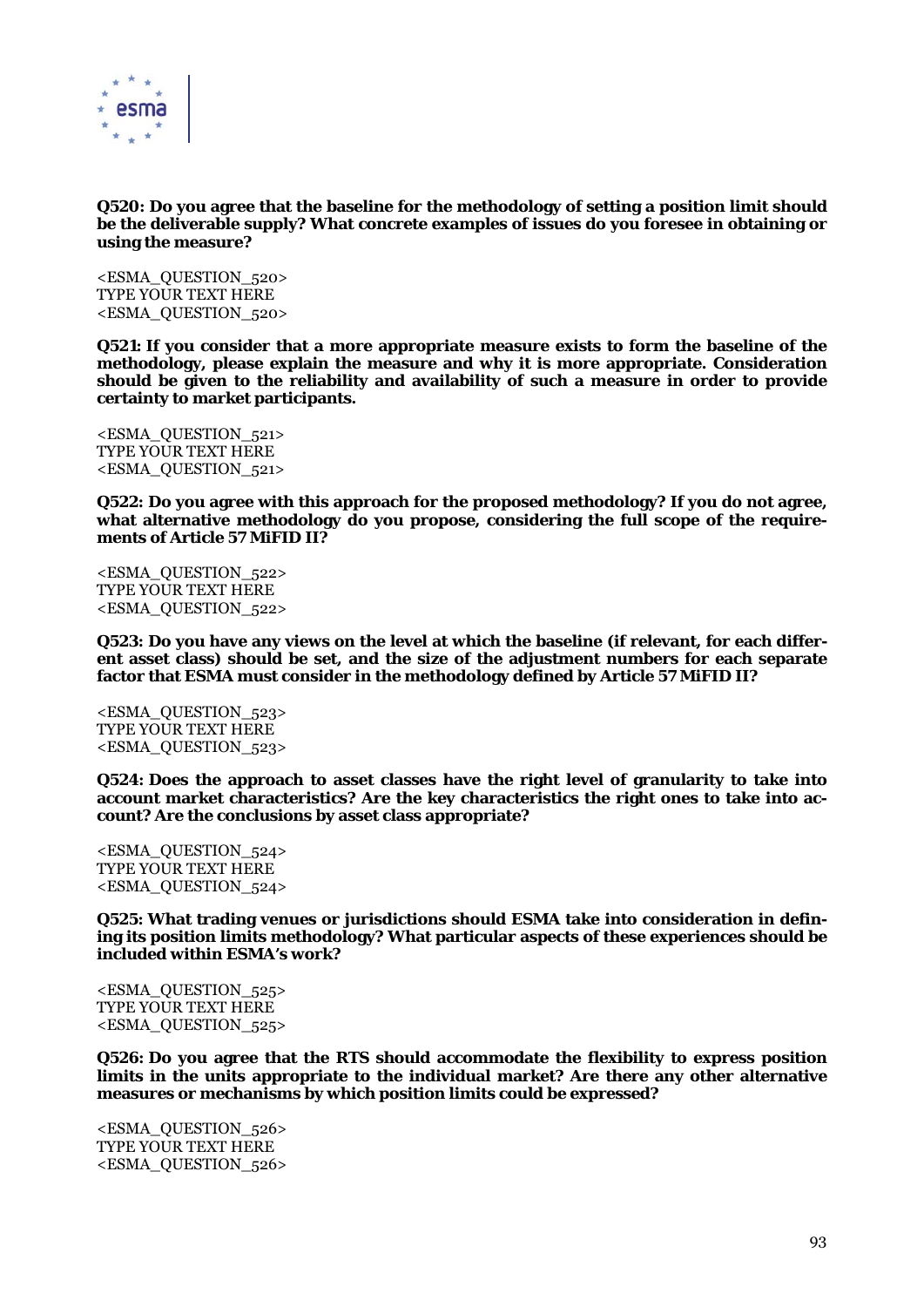

**Q527: How should the methodology for setting limits take account of a daily contract structure, where this exists?** 

<ESMA\_QUESTION\_527> TYPE YOUR TEXT HERE <ESMA\_QUESTION\_527>

**Q528: Do you agree that limits for option positions should be set on the basis of delta equivalent values? What processes should be put in place to avoid manipulation of the process?** 

<ESMA\_QUESTION\_528> TYPE YOUR TEXT HERE <ESMA\_QUESTION\_528>

**Q529: Do you agree that the preferred methodology for the calculation of delta-equivalent futures positions is the use of the delta value that is published by trading venues? If you do not, please explain what methodology you prefer, and the reasons in favour of it?** 

<ESMA\_QUESTION\_529> TYPE YOUR TEXT HERE <ESMA\_QUESTION\_529>

**Q530: Do you agree that the description of the approach outlined above, combined with the publication of limits under Article 57(9), would fulfil the requirement to be transparent and non-discriminatory?** 

<ESMA\_QUESTION\_530> TYPE YOUR TEXT HERE <ESMA\_QUESTION\_530>

**Q531: What challenges are posed by transition and what areas of guidance should be provided on implementation? What transitional arrangements would be considered to be appropriate?** 

<ESMA\_QUESTION\_531> TYPE YOUR TEXT HERE <ESMA\_QUESTION\_531>

# **7.3. Position Reporting**

**Q532: Do you agree that, in the interest of efficient reporting, the data requirements for position reporting required by Article 58 should contain elements to enable competent authorities and ESMA to monitor effectively position limits? If you do not agree, what alternative approach do you propose for the collection of information in order to efficiently and with the minimum of duplication meet the requirements of Article 57?** 

<sup>&</sup>lt;ESMA\_QUESTION\_532> TYPE YOUR TEXT HERE <ESMA\_QUESTION\_532>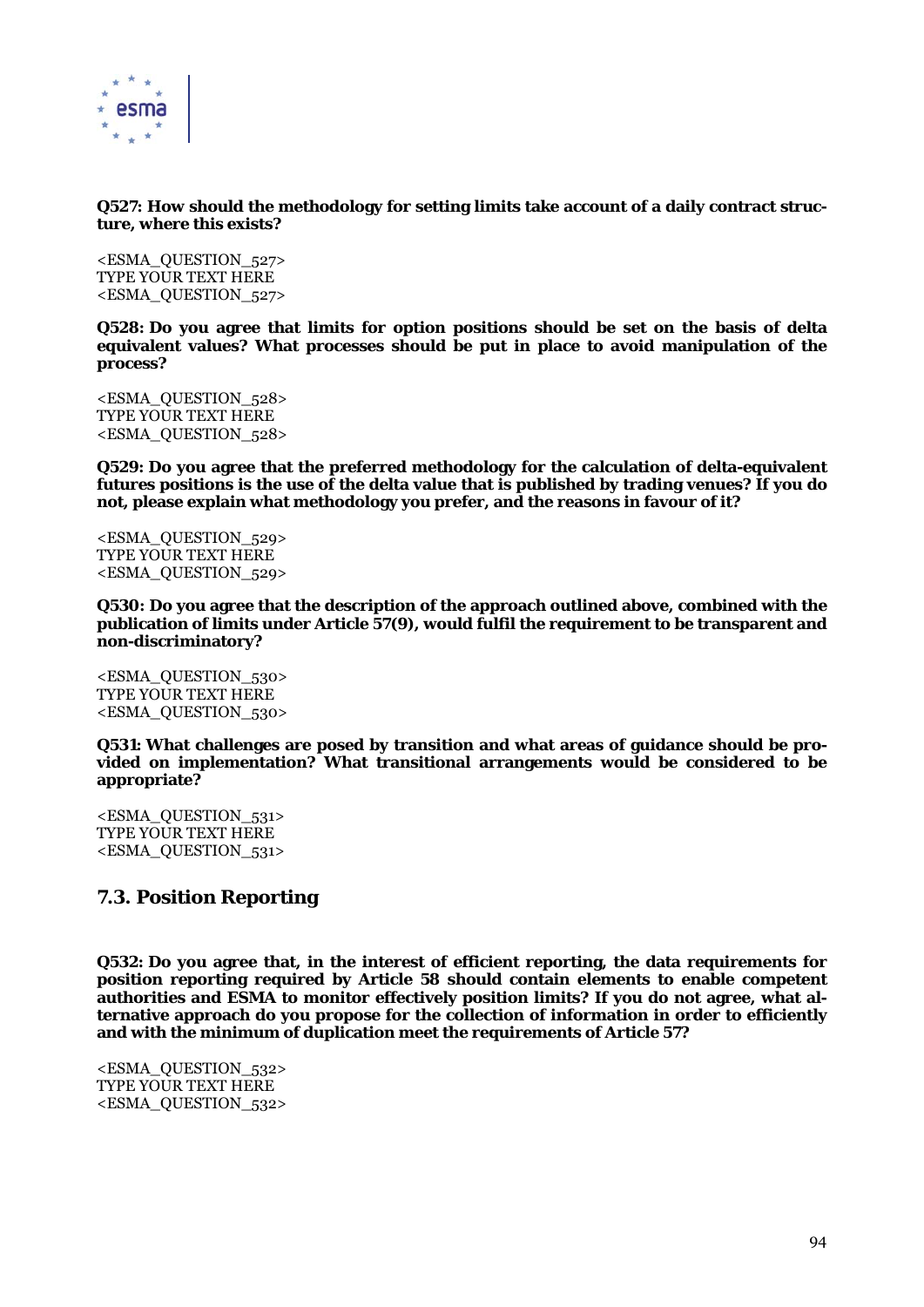

**Q533: Do you agree with ESMA's definition of a "position" for the purpose of Article 58? Do you agree that the same definition of position should be used for the purpose of Article 57? If you do not agree with either proposition, please provide details of a viable alternative definition.** 

<ESMA\_QUESTION\_533> TYPE YOUR TEXT HERE <ESMA\_QUESTION\_533>

**Q534: Do you agree with ESMA's approach to the reporting of spread and other strategy trades? If you do not agree, what approach can be practically implemented for the definition and reporting of these trades?** 

<ESMA\_QUESTION\_534> TYPE YOUR TEXT HERE <ESMA\_QUESTION\_534>

**Q535: Do you agree with ESMA's proposed approach to use reporting protocols used by other market and regulatory initiatives, in particular, those being considered for transaction reporting under MiFID II?** 

<ESMA\_QUESTION\_535> TYPE YOUR TEXT HERE <ESMA\_QUESTION\_535>

**Q536: Do you have any specific comments on the proposed identification of legal persons and/or natural persons? Do you consider there are any practical challenges to ESMA's proposals? If yes, please explain them and propose solutions to resolve them.** 

<ESMA\_QUESTION\_536> TYPE YOUR TEXT HERE <ESMA\_QUESTION\_536>

**Q537: What are your views on these three alternative approaches for reporting the positions of an end client where there are multiple parties involved in the transaction chain? Do you have a preferred solution from the three alternatives that are described?** 

<ESMA\_QUESTION\_537> TYPE YOUR TEXT HERE <ESMA\_QUESTION\_537>

**Q538: What alternative structures or solutions are possible to meet the obligations under Article 58 to identify the positions of end clients? What are the advantages or disadvantages of these structures?** 

<ESMA\_QUESTION\_538> TYPE YOUR TEXT HERE <ESMA\_QUESTION\_538>

**Q539: Do you agree with ESMA's proposal that only volumes traded on-exchange should be used to determine the central competent authority to which reports are made? If you do not agree, what alternative structure may be used to determine the destination of position reports?** 

<ESMA\_QUESTION\_539> TYPE YOUR TEXT HERE <ESMA\_QUESTION\_539>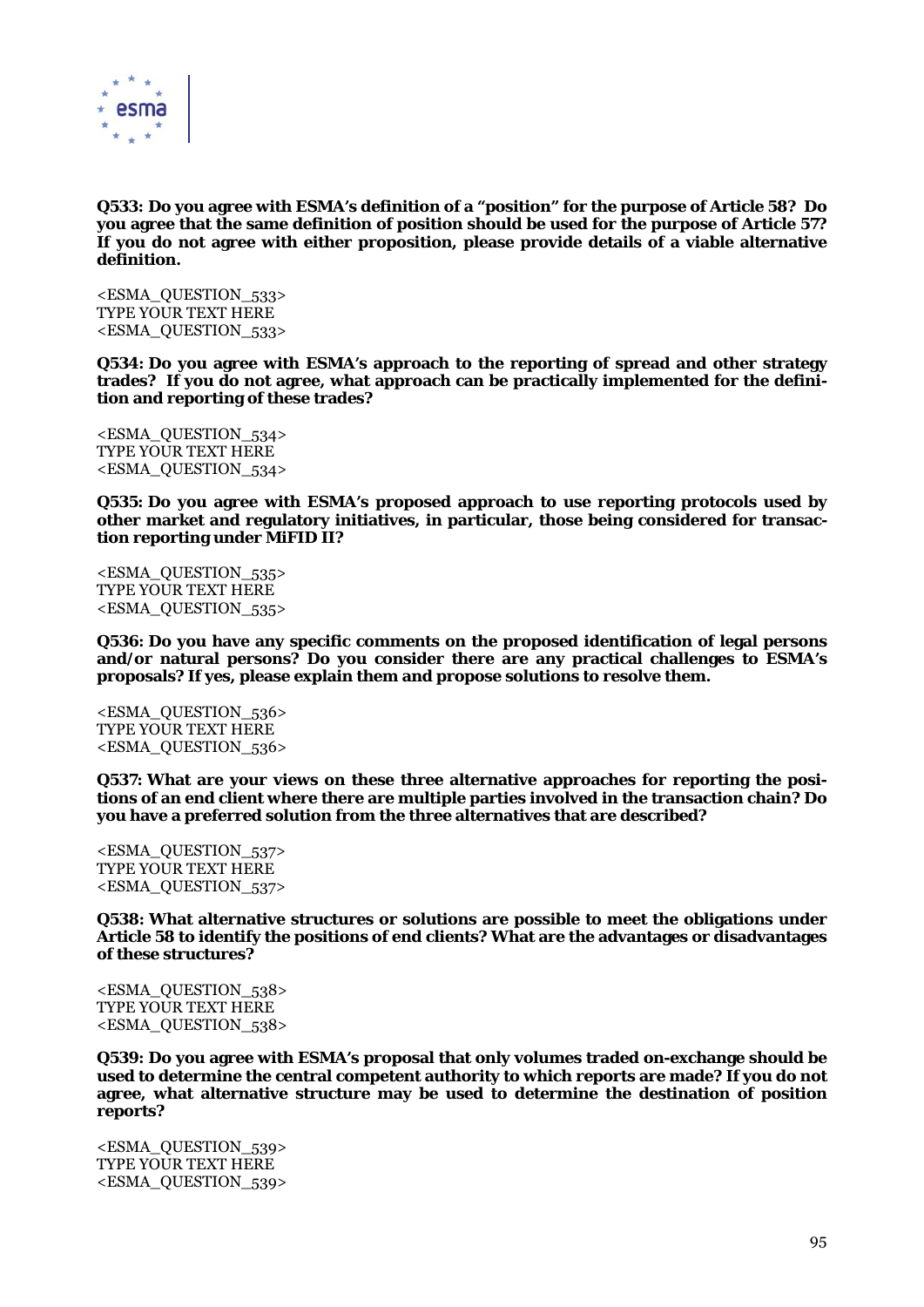

### **Q540: Do you agree that position reporting requirements should seek to use reporting formats from other market or regulatory initiatives? If not mentioned above, what formats and initiatives should ESMA consider?**

<ESMA\_QUESTION\_540> TYPE YOUR TEXT HERE <ESMA\_QUESTION\_540>

**Q541: Do you agree that ESMA should require reference data from trading venues and investment firms on commodity derivatives, emission allowances, and derivatives thereof in order to increase the efficiency of trade reporting?** 

<ESMA\_QUESTION\_541> TYPE YOUR TEXT HERE <ESMA\_QUESTION\_541>

**Q542: What is your view on the use of existing elements of the market infrastructure for position reporting of both on-venue and economically equivalent OTC contracts? If you have any comments on how firms and trading venues may efficiently create a reporting infrastructure, please give details in your explanation.** 

<ESMA\_QUESTION\_542> TYPE YOUR TEXT HERE <ESMA\_QUESTION\_542>

**Q543: For what reasons may it be appropriate to require the reporting of option positions on a delta-equivalent basis? If an additional requirement to report delta-equivalent positions is established, how should the relevant delta value be determined?** 

<ESMA\_QUESTION\_543> TYPE YOUR TEXT HERE <ESMA\_QUESTION\_543>

**Q544: Does the proposed set of data fields capture all necessary information to meet the requirements of Article 58(1)(b) MiFID II? If not, do you have any proposals for amendments, deletions or additional data fields to add the list above?** 

<ESMA\_QUESTION\_544> TYPE YOUR TEXT HERE <ESMA\_QUESTION\_544>

**Q545: Are there any other fields that should be included in the Commitment of Traders Report published each week by trading venues other than those shown above?** 

<ESMA\_QUESTION\_545> TYPE YOUR TEXT HERE <ESMA\_QUESTION\_545>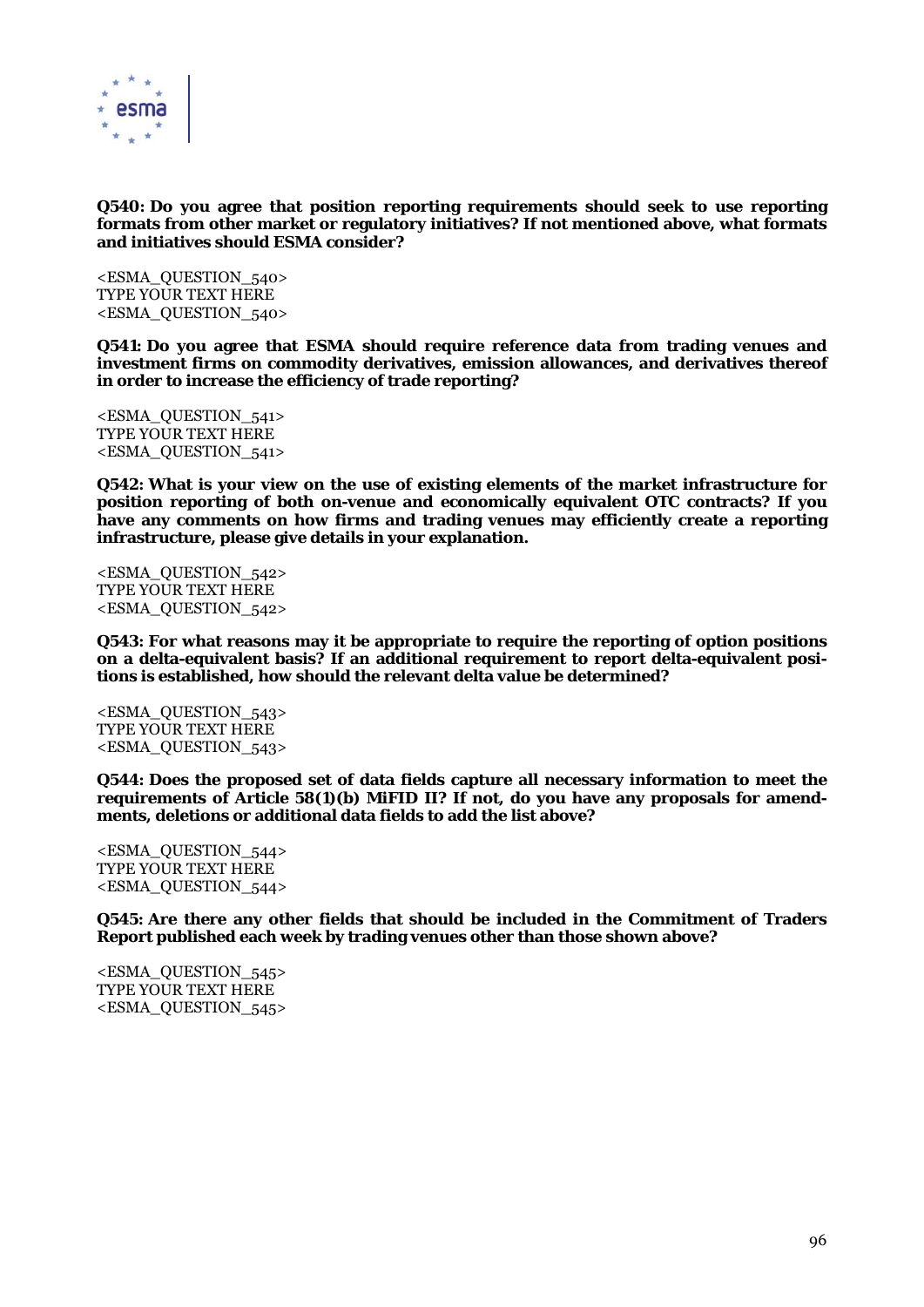

# **8. Market data reporting**

# **8.1. Obligation to report transactions**

# **Q546: Do you agree with ESMA's proposal for what constitutes a 'transaction' and 'execution of a transaction' for the purposes of Article 26 of MiFIR? If not, please provide reasons.**

<ESMA\_QUESTION\_546> AFG agree with ESMA's proposal.

We would however suggest several elements that ESMA might wish to take into account:

- ‐ ESMA should ensure that give-up and novation of derivatives contracts for clearing are not reportable under Art. 26 of MiFIR;
- ‐ ESMA should also ensure that both increase and decrease in notional are both to be reported;
- ‐ ESMA should reconsider its position on securities financing transactions ("SFT") as the lender or collateral taker does not abandon its interest in the security that is lent or sold.

TYPE YOUR TEXT HERE <ESMA\_QUESTION\_546>

# **Q547: Do you anticipate any difficulties in identifying when your investment firm has executed a transaction in accordance with the above principles?**

<ESMA\_QUESTION\_547>

Provided the RTS are clear and unambiguous with regard to the actions that constitute a transaction for the purposes of Article 26, taking into account of our responses to questions 546 and 548, we do not believe firms will have difficulty in determining when they have executed a transaction. TYPE YOUR TEXT HERE <ESMA\_QUESTION\_547>

# **Q548: Is there any other activity that should not be reportable under Article 26 of MiFIR?**

<ESMA\_QUESTION\_548>

From an AFG perspective we believe that the following activities should not be reported under Article 26 rules:

- ‐ Repo and securities lending transactions as there is no give-up of interest in the securities;
- The exercise of rights such as entitlement ; and

The carrying out of instructions from a client that should be relying on the asset manager's role. TYPE YOUR TEXT HERE

<ESMA\_QUESTION\_548>

# **Q549: Do you foresee any difficulties with the suggested approach? Please elaborate.**

<ESMA\_QUESTION\_549> TYPE YOUR TEXT HERE <ESMA\_QUESTION\_549>

# **Q550: We invite your comments on the proposed fields and population of the fields. Please provide specific references to the fields which you are discussing in your response.**

<ESMA\_QUESTION\_550>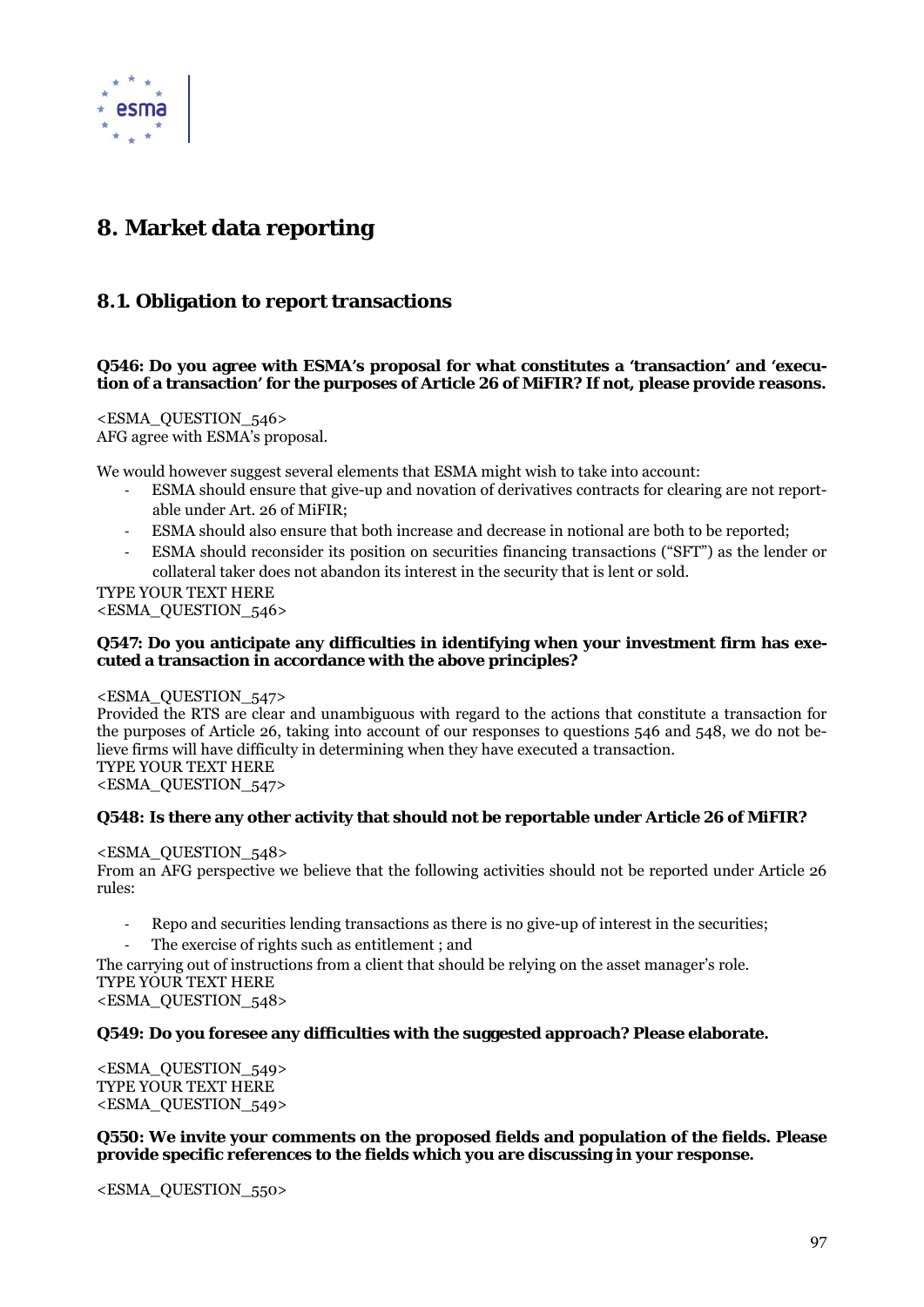

TYPE YOUR TEXT HERE <ESMA\_QUESTION\_550>

### **Q551: Do you have any comments on the designation to identify the client and the client information and details that are to be included in transaction reports?**

<ESMA\_QUESTION\_551> TYPE YOUR TEXT HERE <ESMA\_QUESTION\_551>

**Q552: What are your views on the general approach to determining the relevant trader to be identified?** 

<ESMA\_QUESTION\_552> TYPE YOUR TEXT HERE <ESMA\_QUESTION\_552>

**Q553: In particular, do you agree with ESMA's proposed approach to assigning a trader ID designation for committee decisions? If not, what do you think is the best way for NCAs to obtain accurate information about committee decisions?** 

<ESMA\_QUESTION\_553> TYPE YOUR TEXT HERE <ESMA\_QUESTION\_553>

**Q554: Do you have any views on how to identify the relevant trader in the cases of Direct Market Access and Sponsored Access?** 

<ESMA\_QUESTION\_554> TYPE YOUR TEXT HERE <ESMA\_QUESTION\_554>

**Q555: Do you believe that the approach outlined above is appropriate for identifying the 'computer algorithm within the investment firm responsible for the investment decision and the execution of the transaction'? If not, what difficulties do you see with the approach and what do you believe should be an alternative approach?** 

<ESMA\_QUESTION\_555> TYPE YOUR TEXT HERE <ESMA\_QUESTION\_555>

**Q556: Do you foresee any problem with identifying the specific waiver(s) under which the trade took place in a transaction report? If so, please provide details.** 

<ESMA\_QUESTION\_556> TYPE YOUR TEXT HERE <ESMA\_QUESTION\_556>

**Q557: Do you agree with ESMA's proposed approach to adopt a simple short sale flagging approach for transaction reports? If not, what other approaches do you believe ESMA should consider and why?** 

<ESMA\_QUESTION\_557> TYPE YOUR TEXT HERE <ESMA\_QUESTION\_557>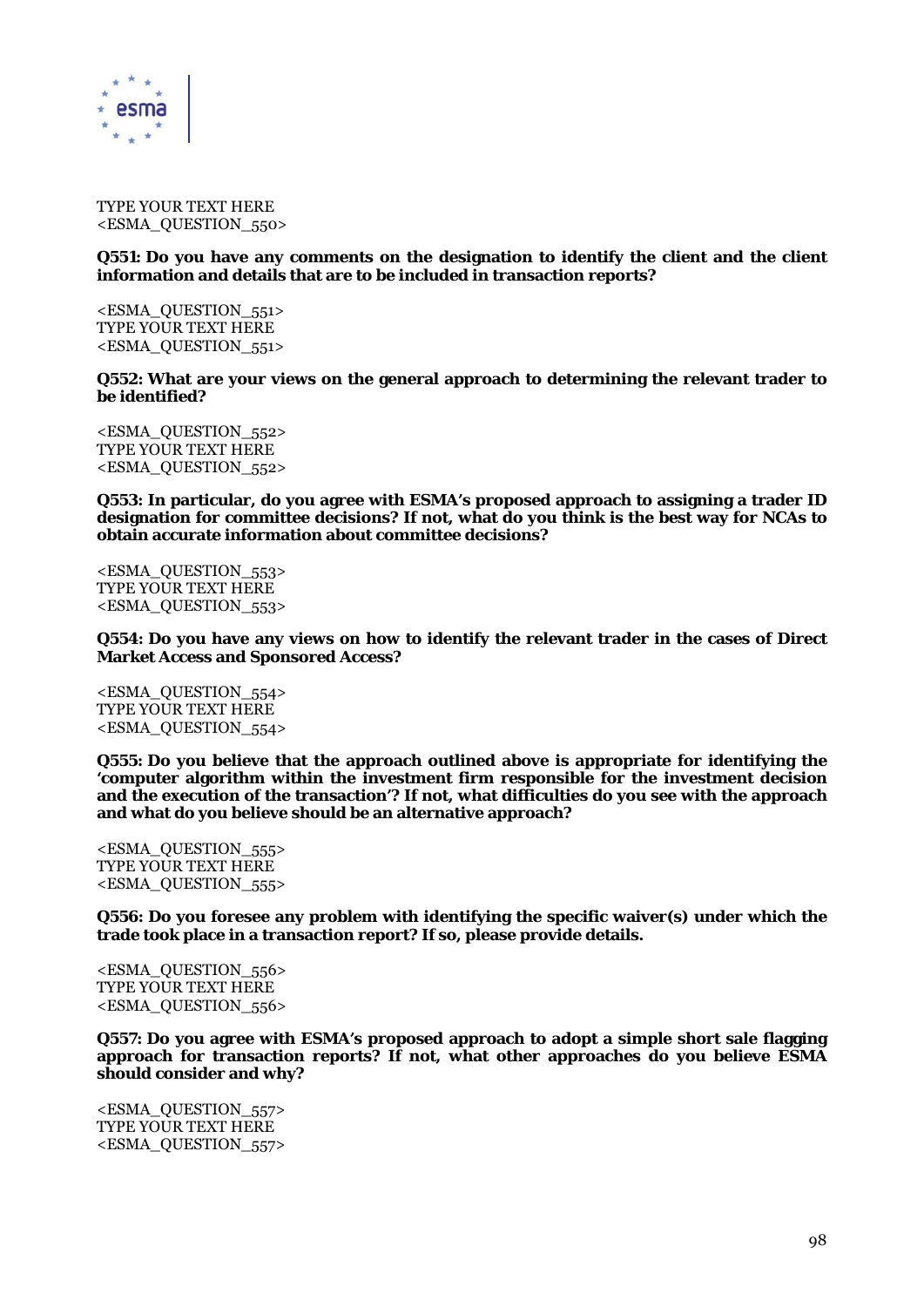

# **Q558: Which option do you believe is most appropriate for flagging short sales? Alternatively, what other approaches do you think ESMA should consider and why?**

<ESMA\_QUESTION\_558> TYPE YOUR TEXT HERE <ESMA\_QUESTION\_558>

**Q559: What are your views regarding the two options above?** 

<ESMA\_QUESTION\_559> TYPE YOUR TEXT HERE <ESMA\_QUESTION\_559>

**Q560: Do you agree with ESMA's proposed approach in relation to reporting aggregated transactions? If not, what other alternative approaches do you think ESMA should consider and why?** 

<ESMA\_QUESTION\_560> TYPE YOUR TEXT HERE <ESMA\_QUESTION\_560>

**Q561: Are there any other particular issues or trading scenarios that ESMA should consider in light of the short selling flag?** 

<ESMA\_QUESTION\_561> TYPE YOUR TEXT HERE <ESMA\_QUESTION\_561>

**Q562: Do you agree with ESMA's proposed approach for reporting financial instruments over baskets? If not, what other approaches do you believe ESMA should consider and why?** 

<ESMA\_QUESTION\_562> TYPE YOUR TEXT HERE <ESMA\_QUESTION\_562>

**Q563: Which option is preferable for reporting financial instruments over indices? Would you have any difficulty in applying any of the three approaches, such as determining the weighting of the index or determining whether the index is the underlying in another financial instrument? Alternatively, are there any other approaches which you believe ESMA should consider?** 

<ESMA\_QUESTION\_563> TYPE YOUR TEXT HERE <ESMA\_QUESTION\_563>

**Q564: Do you think the current MiFID approach to branch reporting should be maintained?** 

<ESMA\_QUESTION\_564> TYPE YOUR TEXT HERE <ESMA\_QUESTION\_564>

**Q565: Do you anticipate any difficulties in implementing the branch reporting requirement proposed above?** 

<ESMA\_QUESTION\_565> TYPE YOUR TEXT HERE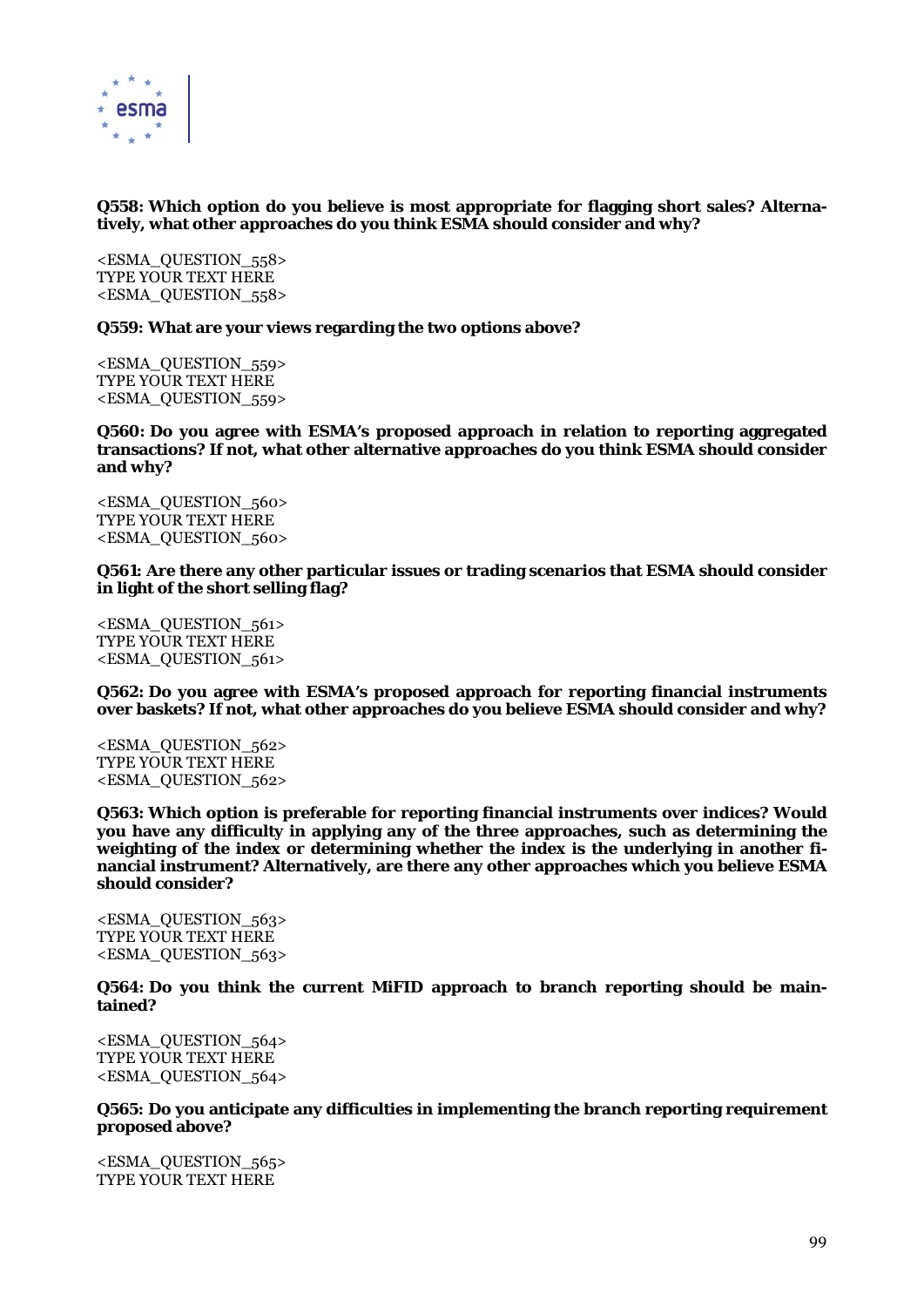

<ESMA\_QUESTION\_565>

**Q566: Is the proposed list of criteria sufficient, or should ESMA consider other/extra criteria?** 

<ESMA\_QUESTION\_566> TYPE YOUR TEXT HERE <ESMA\_QUESTION\_566>

**Q567: Which format, not limited to the ones above, do you think is most suitable for the purposes of transaction reporting under Article 26 of MiFIR? Please provide a detailed explanation including cost-benefit considerations.** 

<ESMA\_QUESTION\_567> TYPE YOUR TEXT HERE <ESMA\_QUESTION\_567>

# **8.2. Obligation to supply financial instrument reference data**

**Q568: Do you anticipate any difficulties in providing, at least daily, a delta file which only includes updates?** 

<ESMA\_QUESTION\_568> TYPE YOUR TEXT HERE <ESMA\_QUESTION\_568>

**Q569: Do you anticipate any difficulties in providing, at least daily, a full file containing all the financial instruments?** 

<ESMA\_QUESTION\_569> TYPE YOUR TEXT HERE <ESMA\_QUESTION\_569>

**Q570: Do you anticipate any difficulties in providing a combination of delta files and full files?** 

<ESMA\_QUESTION\_570> TYPE YOUR TEXT HERE <ESMA\_QUESTION\_570>

**Q571: Do you anticipate any difficulties in providing details of financial instruments twice per day?** 

<ESMA\_QUESTION\_571> TYPE YOUR TEXT HERE <ESMA\_QUESTION\_571>

**Q572: What other aspects should ESMA consider when determining a suitable solution for the timeframes of the notifications? Please include in your response any foreseen technical limitations.** 

<ESMA\_QUESTION\_572> TYPE YOUR TEXT HERE <ESMA\_QUESTION\_572>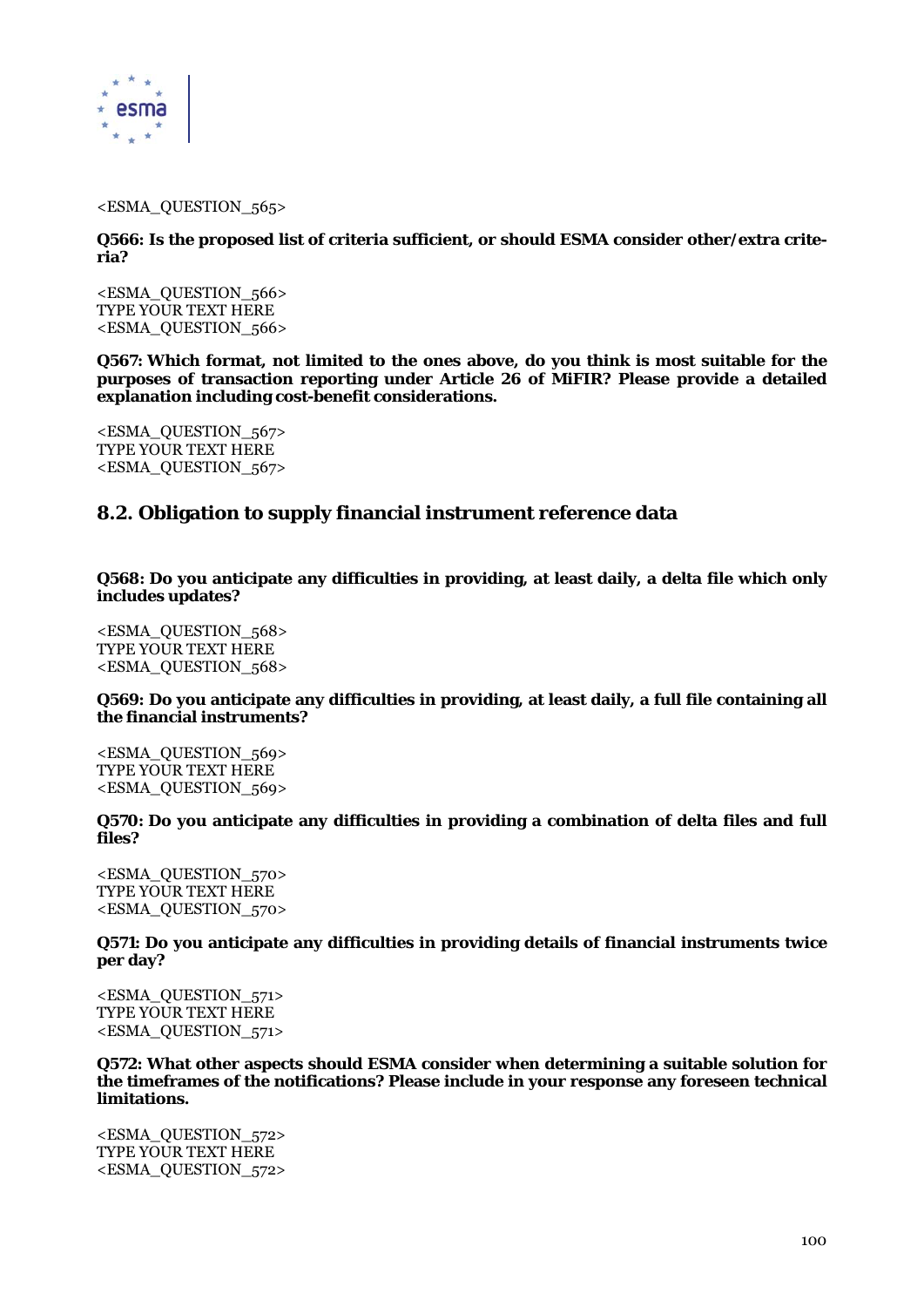

# **Q573: Do you agree with the proposed fields? Do trading venues and investment firms have access to the specified reference data elements in order to populate the proposed fields?**

<ESMA\_QUESTION\_573> TYPE YOUR TEXT HERE <ESMA\_QUESTION\_573>

**Q574: Are you aware of any available industry classification standards you would consider appropriate?** 

<ESMA\_QUESTION\_574> TYPE YOUR TEXT HERE <ESMA\_QUESTION\_574>

**Q575: For both MiFID and MAR (OTC) derivatives based on indexes are in scope. Therefore it could be helpful to publish a list of relevant indexes. Do you foresee any difficulties in providing reference data for indexes listed on your trading venue? Furthermore, what reference data could you provide on indexes?** 

<ESMA\_QUESTION\_575> TYPE YOUR TEXT HERE <ESMA\_QUESTION\_575>

**Q576: Do you agree with ESMA's intention to maintain the current RCA determination rules?** 

<ESMA\_QUESTION\_576> TYPE YOUR TEXT HERE <ESMA\_QUESTION\_576>

**Q577: What criteria would you consider appropriate to establish the RCA for instruments that are currently not covered by the RCA rule?** 

<ESMA\_QUESTION\_577> TYPE YOUR TEXT HERE <ESMA\_QUESTION\_577>

<ESMA\_QUESTION\_1> TYPE YOUR TEXT HERE <ESMA\_QUESTION\_1>

# **8.3. Obligation to maintain records of orders**

**Q578: In your view, which option (and, where relevant, methodology) is more appropriate for implementation? Please elaborate.** 

<ESMA\_QUESTION\_578> TYPE YOUR TEXT HERE <ESMA\_QUESTION\_578>

**Q579: In your view, what are the data elements that cannot be harmonised? Please elaborate.** 

<ESMA\_QUESTION\_579> TYPE YOUR TEXT HERE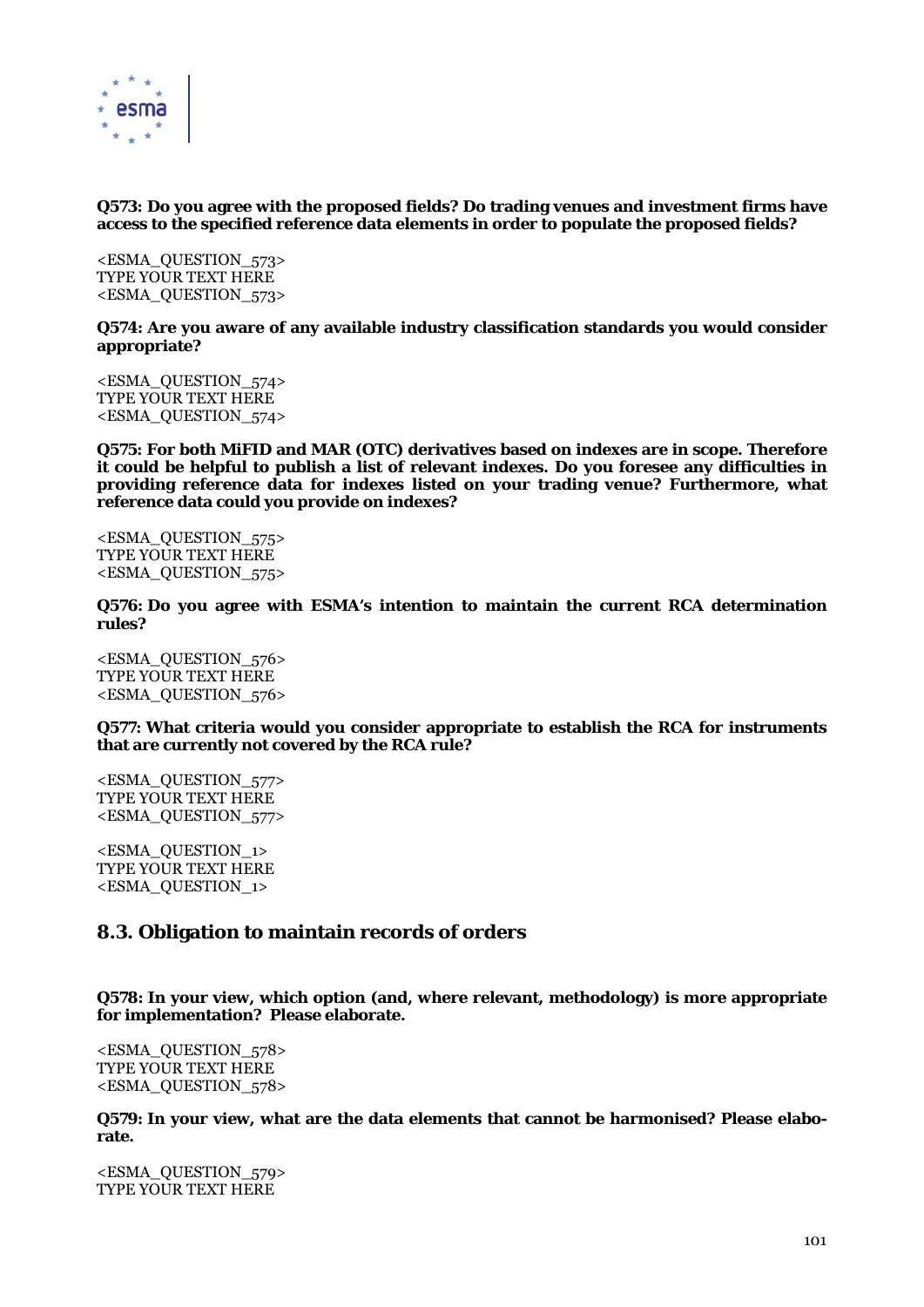

#### <ESMA\_QUESTION\_579>

### **Q580: For those elements that would have to be harmonised under Option 2 or under Option 3, do you think industry standards/protocols could be utilised? Please elaborate.**

<ESMA\_QUESTION\_580> TYPE YOUR TEXT HERE <ESMA\_QUESTION\_580>

**Q581: Do you foresee any difficulties with the proposed approach for the use of LEI?** 

<ESMA\_QUESTION\_581> TYPE YOUR TEXT HERE <ESMA\_QUESTION\_581>

**Q582: Do you foresee any difficulties maintaining records of the Client IDs related with the orders submitted by their members/participants? If so, please elaborate.** 

<ESMA\_QUESTION\_582> TYPE YOUR TEXT HERE <ESMA\_QUESTION\_582>

**Q583: Are there any other solutions you would consider as appropriate to track clients' order flows through member firms/participants of trading venues and to link orders and transactions coming from the same member firm/participant?** 

<ESMA\_QUESTION\_583> TYPE YOUR TEXT HERE <ESMA\_QUESTION\_583>

# **Q584: Do you believe that this approach allows the order to be uniquely identified If not, please elaborate**

<ESMA\_QUESTION\_584> TYPE YOUR TEXT HERE <ESMA\_QUESTION\_584>

**Q585: Do you foresee any difficulties with the implementation of this approach? Please elaborate** 

<ESMA\_QUESTION\_585> TYPE YOUR TEXT HERE <ESMA\_QUESTION\_585>

**Q586: Do you foresee any difficulties with the proposed approach? Please elaborate** 

<ESMA\_QUESTION\_586> TYPE YOUR TEXT HERE <ESMA\_QUESTION\_586>

### **Q587: Do you foresee any difficulties with the proposed approach? Please elaborate.**

<ESMA\_QUESTION\_587> TYPE YOUR TEXT HERE <ESMA\_QUESTION\_587>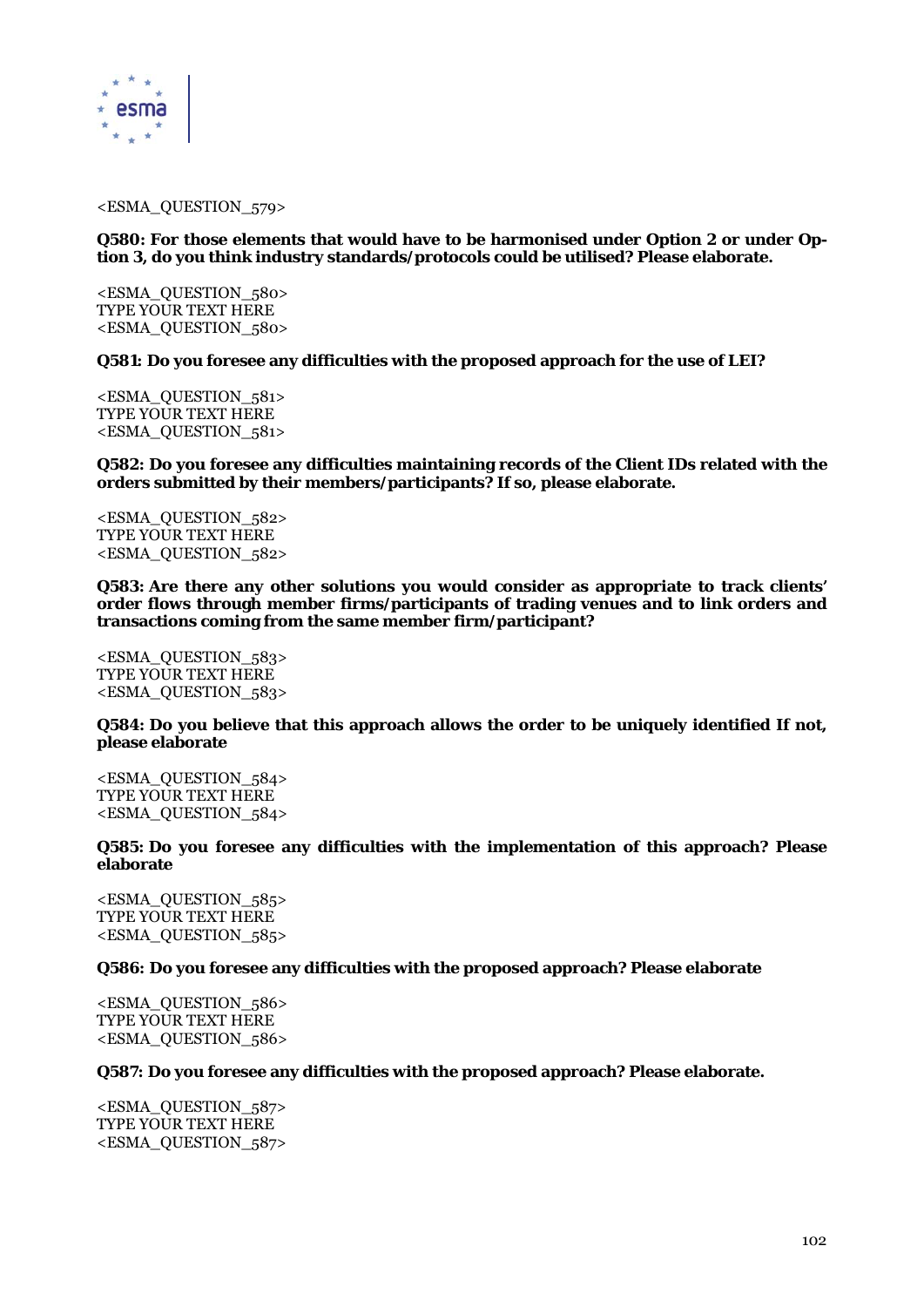

# **Q588: Would the breakdown in the two categories of order types create major issues in terms of mapping of the orders by the Trading Venues and IT developments? Please elaborate**

<ESMA\_QUESTION\_588> TYPE YOUR TEXT HERE <ESMA\_QUESTION\_588>

**Q589: Do you foresee any problems with the proposed approach?** 

<ESMA\_QUESTION\_589> TYPE YOUR TEXT HERE <ESMA\_QUESTION\_589>

**Q590: Are the proposed validity periods relevant and complete? Should additional validity period(s) be provided? Please elaborate.** 

<ESMA\_QUESTION\_590> TYPE YOUR TEXT HERE <ESMA\_QUESTION\_590>

**Q591: Do you agree that standardised default time stamps regarding the date and time at which the order shall automatically and ultimately be removed from the order book relevantly supplements the validity period flags?** 

<ESMA\_QUESTION\_591> TYPE YOUR TEXT HERE <ESMA\_QUESTION\_591>

**Q592: Do venues use a priority number to determine execution priority or a combination of priority time stamp and sequence number?** 

<ESMA\_QUESTION\_592> TYPE YOUR TEXT HERE <ESMA\_QUESTION\_592>

**Q593: Do you foresee any difficulties with the three options described above? Please elaborate.** 

<ESMA\_QUESTION\_593> TYPE YOUR TEXT HERE <ESMA\_QUESTION\_593>

**Q594: Is the list of specific order instructions provided above relevant? Should this list be supplemented? Please elaborate.** 

<ESMA\_QUESTION\_594> TYPE YOUR TEXT HERE <ESMA\_QUESTION\_594>

### **Q595: Are there any other type of events that should be considered?**

<ESMA\_QUESTION\_595> TYPE YOUR TEXT HERE <ESMA\_QUESTION\_595>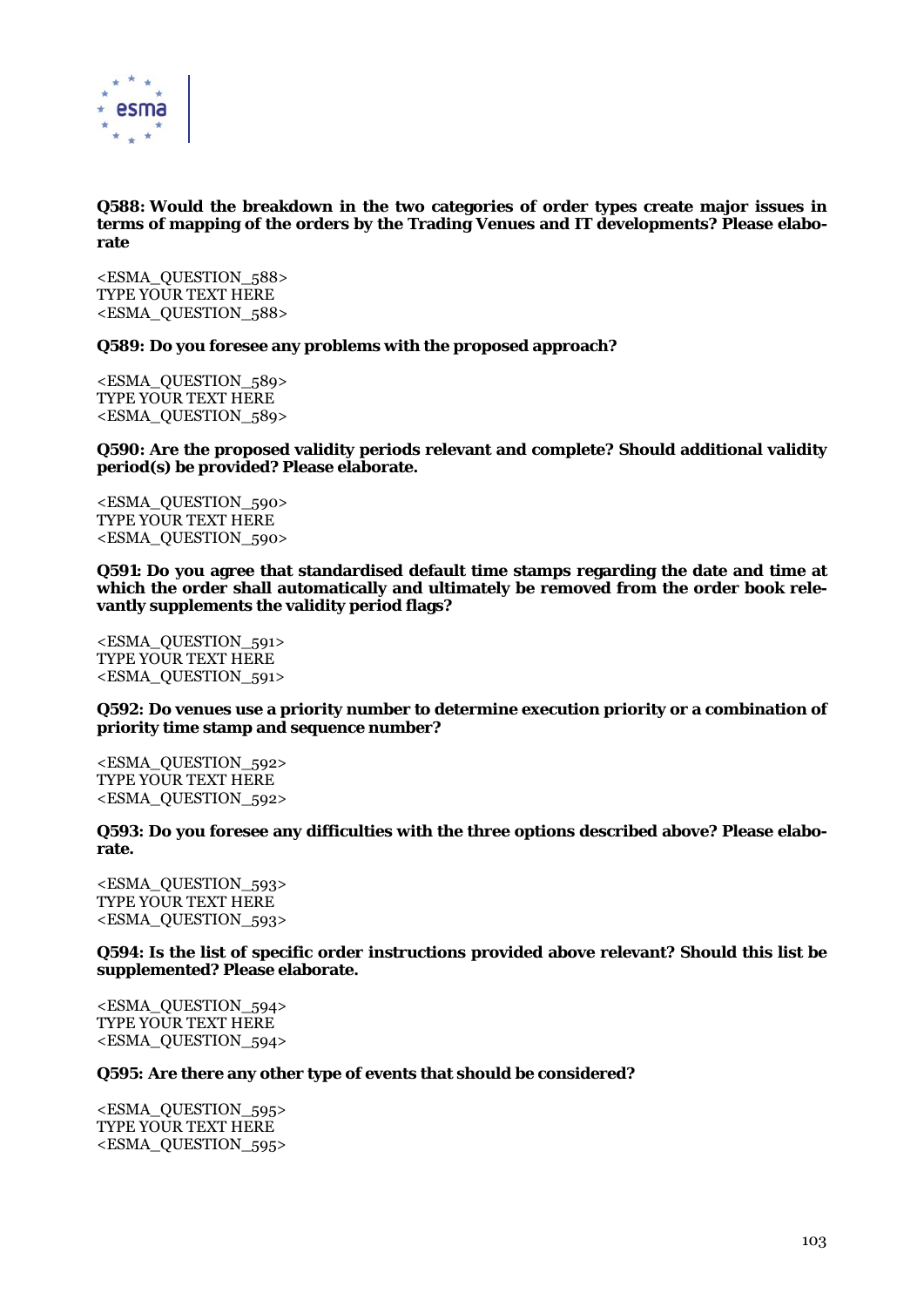

**Q596: Do you foresee any difficulties with the proposed approach? Please elaborate.** 

<ESMA\_QUESTION\_596> TYPE YOUR TEXT HERE <ESMA\_QUESTION\_596>

**Q597: Do you foresee any problems with the proposed approach? Do you consider any other alternative in order to inform about orders placed by market makers and other liquidity providers?** 

<ESMA\_QUESTION\_597> TYPE YOUR TEXT HERE <ESMA\_QUESTION\_597>

**Q598: Do you foresee any difficulties in generating a transaction ID code that links the order with the executed transaction that stems from that order in the information that has to be kept at the disposal of the CAs? Please elaborate.** 

<ESMA\_QUESTION\_598> TYPE YOUR TEXT HERE <ESMA\_QUESTION\_598>

**Q599: Do you foresee any difficulties with maintaining this information? Please elaborate.** 

<ESMA\_QUESTION\_599> TYPE YOUR TEXT HERE <ESMA\_QUESTION\_599>

# **8.4. Requirement to maintain records of orders for firms engaging in highfrequency algorithmic trading techniques (Art. 17(7) of MIFID II)3**

**Q600: Do you foresee any difficulties with the elements of data to be stored proposed in the above paragraph? If so, please elaborate.** 

<ESMA\_QUESTION\_600> TYPE YOUR TEXT HERE <ESMA\_QUESTION\_600>

**Q601: Do you foresee any difficulties in complying with the proposed timeframe?** 

<ESMA\_QUESTION\_601> TYPE YOUR TEXT HERE <ESMA\_QUESTION\_601>

 $\overline{a}$ 

# **8.5. Synchronisation of business clocks**

<sup>3</sup> Please note that this section has to be read in conjunction with the section on the "Record keeping and co-operation with national competent authorities" in this DP.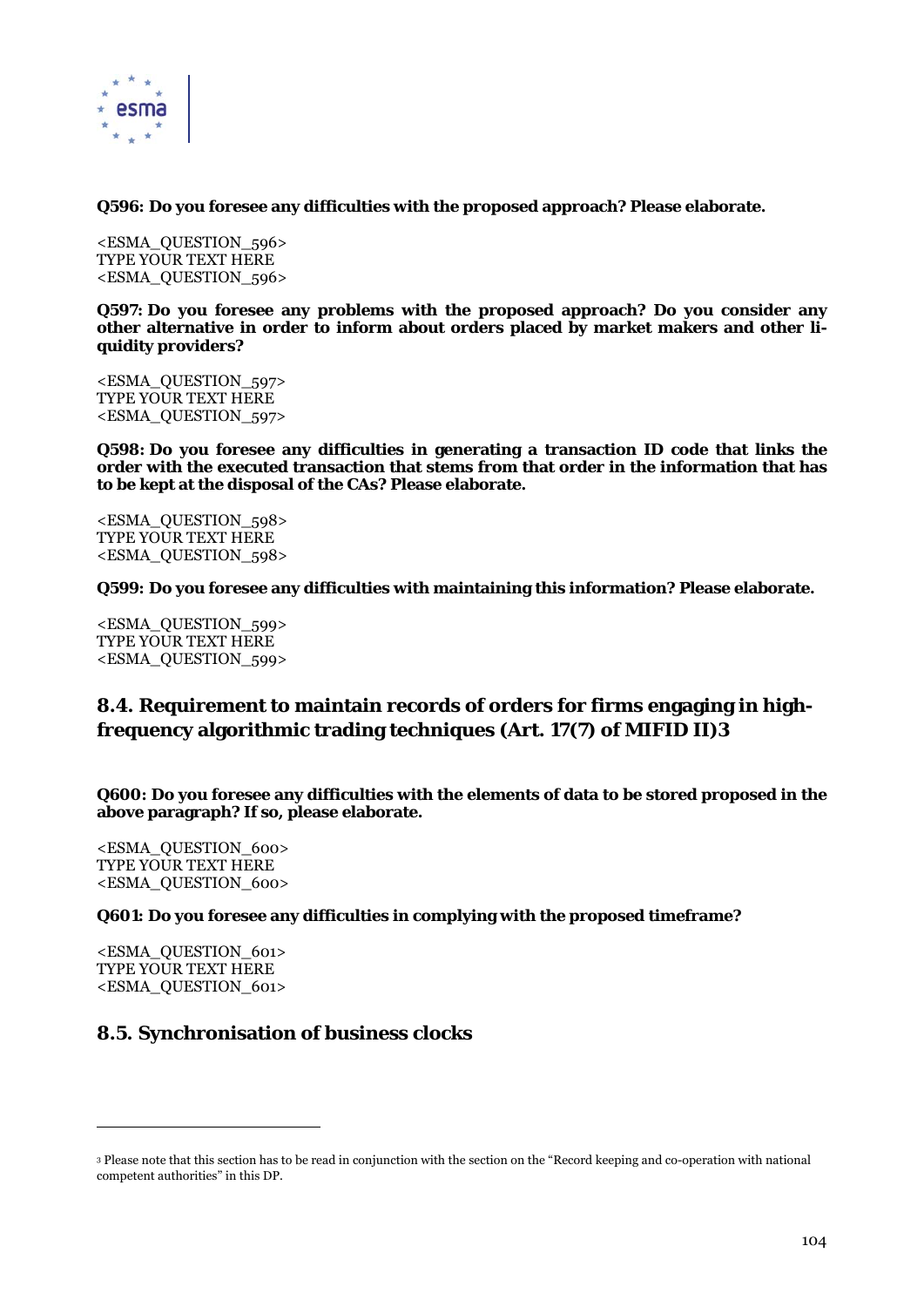

# **Q602: Would you prefer a synchronisation at a national or at a pan-European level? Please elaborate. If you would prefer synchronisation to a single source, please indicate which would be the reference clock for those purposes.**

<ESMA\_QUESTION\_602> TYPE YOUR TEXT HERE <ESMA\_QUESTION\_602>

**Q603: Do you agree with the requirement to synchronise clocks to the microsecond level?** 

<ESMA\_QUESTION\_603> TYPE YOUR TEXT HERE <ESMA\_QUESTION\_603>

**Q604: Which would be the maximum divergence that should be permitted with respect to the reference clock? How often should any divergence be corrected?** 

<ESMA\_QUESTION\_604> TYPE YOUR TEXT HERE <ESMA\_QUESTION\_604>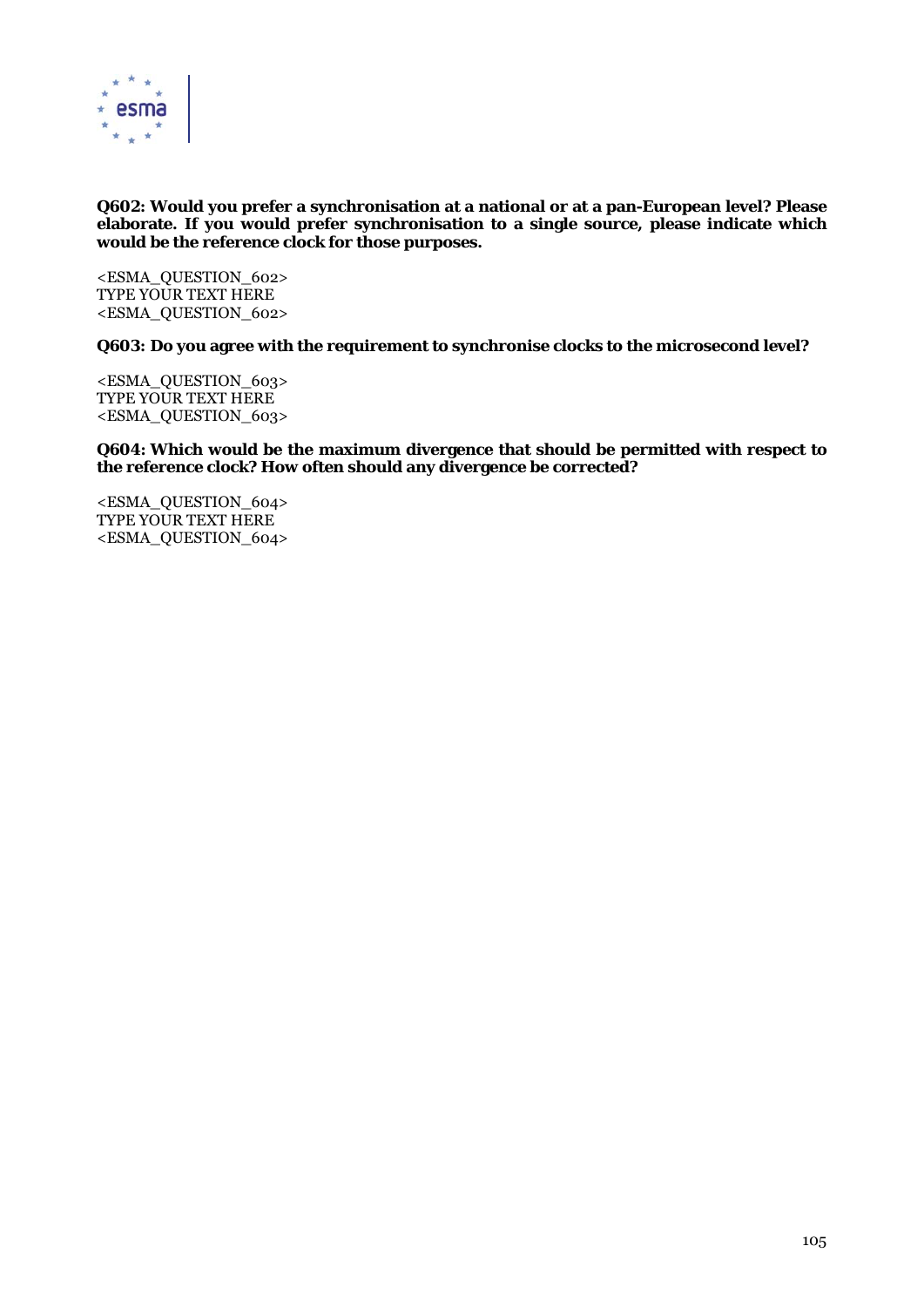

# **9. Post-trading issues**

# **9.1. Obligation to clear derivatives traded on regulated markets and timing of acceptance for clearing (STP)**

**Q605: What are your views generally on (1) the systems, procedures, arrangements supporting the flow of information to the CCP, (2) the operational process that should be in place to perform the transfer of margins, (3) the relevant parties involved these processes and the time required for each of the steps?** 

<ESMA\_QUESTION\_605> TYPE YOUR TEXT HERE <ESMA\_QUESTION\_605>

**Q606: In particular, who are currently responsible, in the ETD and OTC context, for obtaining the information required for clearing and for submitting the transaction to a CCP for clearing? Do you consider that anything should be changed in this respect? What are the current timeframes, in the ETD and OTC context, between the conclusion of the contract and the exchange of information required for clearing on one hand and on the other hand between the exchange of information and the submission of the transaction to the CPP?** 

<ESMA\_QUESTION\_606> TYPE YOUR TEXT HERE <ESMA\_QUESTION\_606>

**Q607: What are your views on the balance of these risks against the benefits of STP for the derivatives market and on the manner to mitigate such risks at the different levels of the clearing chain?** 

<ESMA\_QUESTION\_607> TYPE YOUR TEXT HERE <ESMA\_QUESTION\_607>

**Q608: When does the CM assume the responsibility of the transactions? At the time when the CCP accepts the transaction or at a different moment in time?** 

<ESMA\_QUESTION\_608> TYPE YOUR TEXT HERE <ESMA\_QUESTION\_608>

**Q609: What are your views on how practicable it would be for CM to validate the transaction before their submission to the CCP? What would the CM require for this purpose and the timeframe required? How would this validation process fit with STP?** 

<ESMA\_QUESTION\_609> TYPE YOUR TEXT HERE <ESMA\_QUESTION\_609>